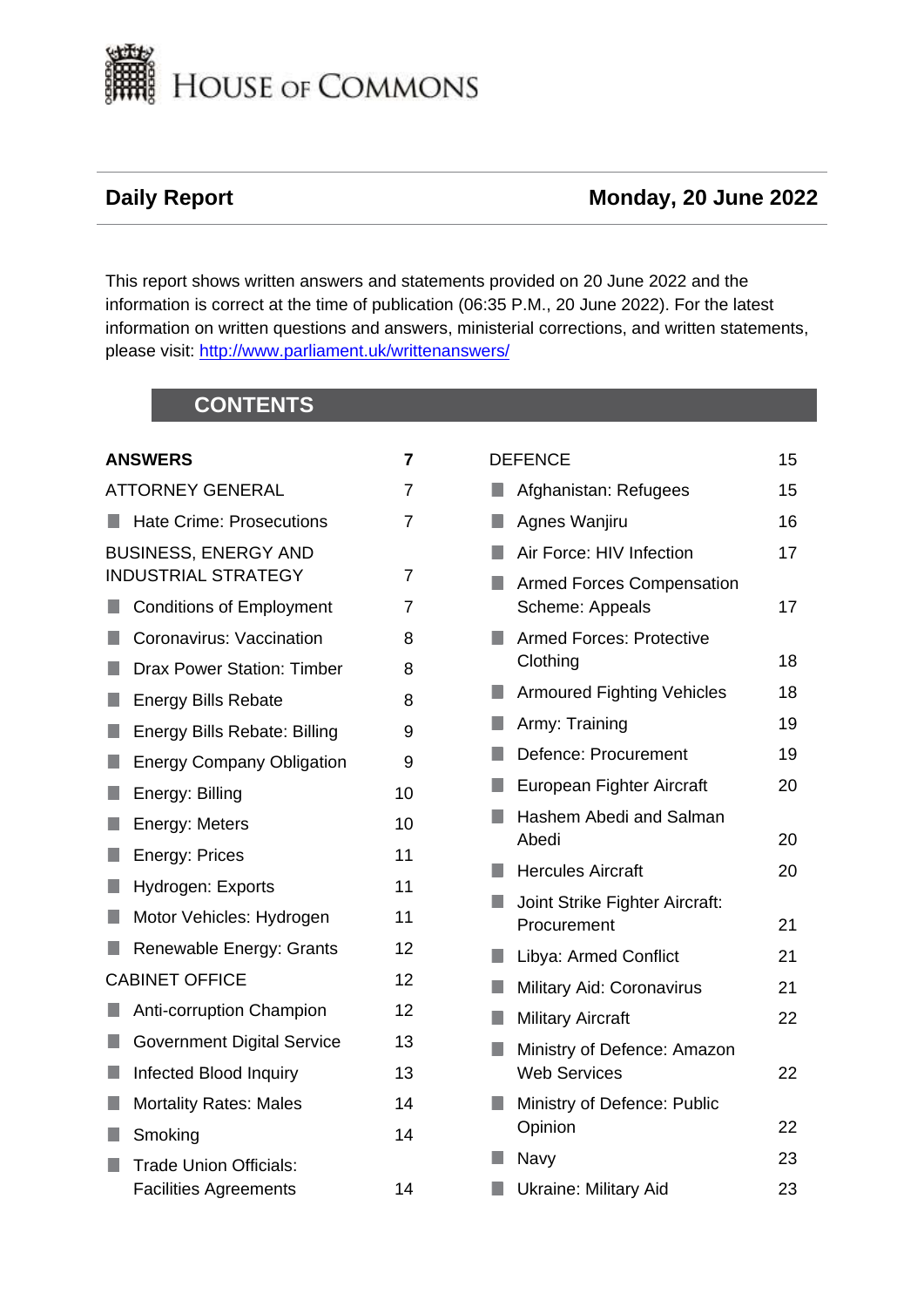|                             | <b>Veterans: Medical Records</b>                    | 24 |
|-----------------------------|-----------------------------------------------------|----|
| DIGITAL, CULTURE, MEDIA AND |                                                     |    |
|                             | <b>SPORT</b>                                        | 24 |
|                             | Broadband: Northern Ireland                         | 24 |
| ×.                          | <b>Channel Four Television</b>                      | 25 |
| ٠                           | <b>Channel Four Television:</b><br>Northern Ireland | 25 |
|                             | <b>Holiday Accommodation</b>                        | 25 |
|                             | Platinum Jubilee 2022:<br>Northern Ireland          | 26 |
|                             | <b>Telephone Services: Prices</b>                   | 26 |
| H                           | <b>Television: Disability Aids</b>                  | 27 |
|                             | <b>EDUCATION</b>                                    | 27 |
|                             | Academies: Curriculum                               | 27 |
|                             | <b>Private Education: Refugees</b>                  | 28 |
| ٠                           | Pupils: Broadband and                               |    |
|                             | Computers                                           | 29 |
| ٠                           | <b>Schools: Racial Discrimination</b>               | 30 |
| ٠                           | <b>Schools: Stockton on Tees</b>                    | 31 |
| H                           | <b>Science: BTEC Qualifications</b><br>and T-levels | 32 |
|                             | ENVIRONMENT, FOOD AND<br><b>RURAL AFFAIRS</b>       | 32 |
|                             | <b>Agricultural Products: UK</b><br>Trade with EU   | 32 |
|                             | <b>Agriculture: Subsidies</b>                       | 33 |
|                             | Air Pollution: Pregnancy                            | 34 |
|                             | <b>Bees: Conservation</b>                           | 34 |
| ×.                          | <b>CF Industries</b>                                | 34 |
|                             | Clean Air Zones: Bradford                           | 35 |
|                             | <b>Deposit Return Schemes</b>                       | 35 |
|                             | <b>Electronic Equipment: Waste</b>                  |    |
|                             | Disposal                                            | 36 |
|                             | <b>Fish: Prices</b>                                 | 36 |
|                             | Fly-tipping                                         | 37 |

| L, | Food: Supply Chains                                           | 37 |
|----|---------------------------------------------------------------|----|
|    | Peat Bogs: Controlled Burning                                 | 38 |
|    | Slaughterhouses: CCTV                                         | 38 |
|    | FOREIGN, COMMONWEALTH                                         |    |
|    | AND DEVELOPMENT OFFICE                                        | 39 |
| D, | Afghanistan: Refugees                                         | 39 |
|    | Dom Phillips                                                  | 40 |
| H. | <b>Egypt: Foreign Relations</b>                               | 41 |
| ŋ  | <b>Energy Charter Treaty</b>                                  | 41 |
|    | Ethiopian Airlines: Accidents                                 | 41 |
| ×. | <b>EU Countries: Roma</b>                                     | 42 |
|    | Foreign, Commonwealth and                                     |    |
|    | Development Office:                                           |    |
|    | <b>Telephone Services</b>                                     | 42 |
|    | Global Fund to Fight Aids,<br><b>Tuberculosis and Malaria</b> | 43 |
| ŋ  | Hong Kong: Foreign Nationals                                  | 43 |
|    | Horn of Africa: Food Aid                                      | 44 |
| ŋ  | <b>India: Demonstrations</b>                                  | 44 |
| ш  | India: Foreign Relations                                      | 45 |
| ŋ  | Jagtar Singh Johal                                            | 45 |
|    | <b>National Bank Trust: Sanctions</b>                         | 45 |
| ŋ  | Nicaragua: Military Aid                                       | 46 |
|    | Palestinians: Textbooks                                       | 46 |
|    | Qatar: Baha'i Faith                                           | 46 |
|    | Ukraine: Development Aid                                      | 47 |
|    | Ukraine: Global Fund to Fight                                 |    |
|    | AIDS, Tuberculosis and                                        |    |
|    | Malaria                                                       | 48 |
|    | <b>HEALTH AND SOCIAL CARE</b>                                 | 48 |
|    | <b>Ambulance Services:</b><br><b>Emergency Calls</b>          | 48 |
|    | <b>Ambulance Services: Preston</b>                            | 49 |
|    |                                                               |    |
|    | <b>Ambulance Services: Staff</b>                              | 50 |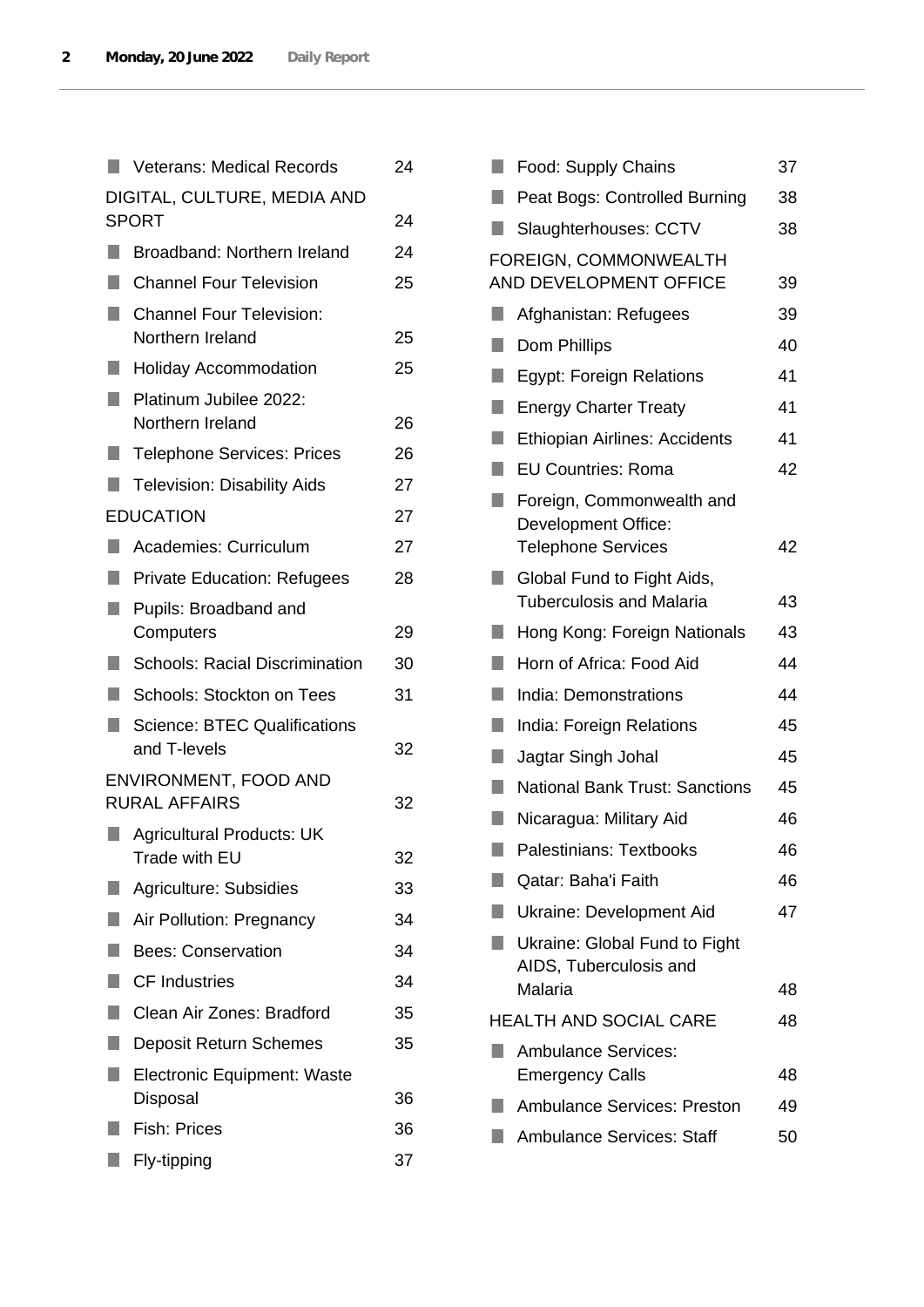|        | <b>Ambulance Services:</b><br><b>Standards</b>              | 51 |
|--------|-------------------------------------------------------------|----|
|        | <b>Breast Cancer: Pathology</b>                             | 52 |
| п      | Care Homes: Respite Care                                    | 53 |
| H      | Coronavirus: Vaccination                                    | 53 |
|        | Dementia: Diagnosis                                         | 54 |
| H      | Dementia: Wales                                             | 54 |
| n      | <b>Dental Services: Bolton</b>                              | 54 |
|        | <b>Dental Services: Bolton South</b><br>East                | 55 |
| H      | <b>Dental Services: Carshalton</b><br>and Wallington        | 55 |
|        | <b>Dental Services: Coventry</b>                            | 55 |
|        | <b>Dental Services: Finance</b>                             | 56 |
| H      | <b>Dental Services: Labour</b>                              |    |
|        | <b>Turnover and Recruitment</b>                             | 56 |
|        | <b>Dental Services: Waiting Lists</b>                       | 57 |
|        | Dialysis Machines                                           | 57 |
| $\Box$ | <b>Drinking Water: Fluoride</b>                             | 57 |
|        | <b>Eating Disorders: Mental</b><br><b>Health Services</b>   | 58 |
|        | Evusheld                                                    | 58 |
| u.     | Evusheld: Testing                                           | 58 |
|        | <b>Females: Health Services</b>                             | 58 |
|        | Food: Advertising                                           | 59 |
|        | Food: Marketing                                             | 59 |
|        | Gambling: Rehabilitation                                    | 60 |
|        | <b>General Practitioners:</b><br>Attendance                 | 60 |
|        | <b>Health Professions</b>                                   | 60 |
|        | <b>Health Professions: Breast</b><br>Cancer                 | 62 |
|        | <b>Health Professions: Migrant</b><br>Workers               | 62 |
|        | <b>Health Services and Social</b><br><b>Services: Staff</b> | 62 |

|    | <b>Health Services: Events</b>                                     |    |
|----|--------------------------------------------------------------------|----|
|    | Industry                                                           | 63 |
|    | <b>Healthy Start Scheme</b>                                        | 64 |
| ×. | <b>Healthy Start Scheme:</b><br><b>Telephone Services</b>          | 65 |
| ×. | <b>Heart Diseases: Air Pollution</b>                               | 65 |
| H. | Heart Diseases: Diagnosis                                          | 66 |
| F. | <b>Hospitals: Construction</b>                                     | 66 |
| I. | <b>Hospitals: Finance</b>                                          | 67 |
| I. | Life Expectancy                                                    | 67 |
| L. | Long Covid                                                         | 67 |
| ٠  | Lung Diseases                                                      | 68 |
| q  | <b>Macrogol and Movicol</b>                                        | 68 |
| n  | <b>Medical Treatments:</b>                                         |    |
|    | Innovation                                                         | 68 |
|    | <b>Medical Treatments: Safety</b>                                  | 69 |
| ×. | Members: Correspondence                                            | 69 |
| H. | <b>Mental Health Services:</b><br><b>Children and Young People</b> | 70 |
|    | <b>NHS: Dental Services</b>                                        | 70 |
| ٠  | NHS: IVF                                                           | 70 |
|    | NHS: Negligence                                                    | 70 |
| ٠  | <b>NHS: Staff</b>                                                  | 71 |
|    | <b>Non-surgical Cosmetic</b><br>Procedures: Licensing              | 71 |
|    | <b>North East Ambulance Service</b><br><b>NHS Trust</b>            | 72 |
|    | <b>Obesity: Children</b>                                           | 72 |
|    | Oesophageal Cancer:<br>Screening                                   | 73 |
|    | <b>Paramedical Staff: Labour</b><br>Turnover                       | 73 |
|    | <b>Patients: Safety</b>                                            | 74 |
|    | <b>Protective Clothing: Safety</b>                                 | 74 |
|    | <b>Radioligand Therapy</b>                                         | 74 |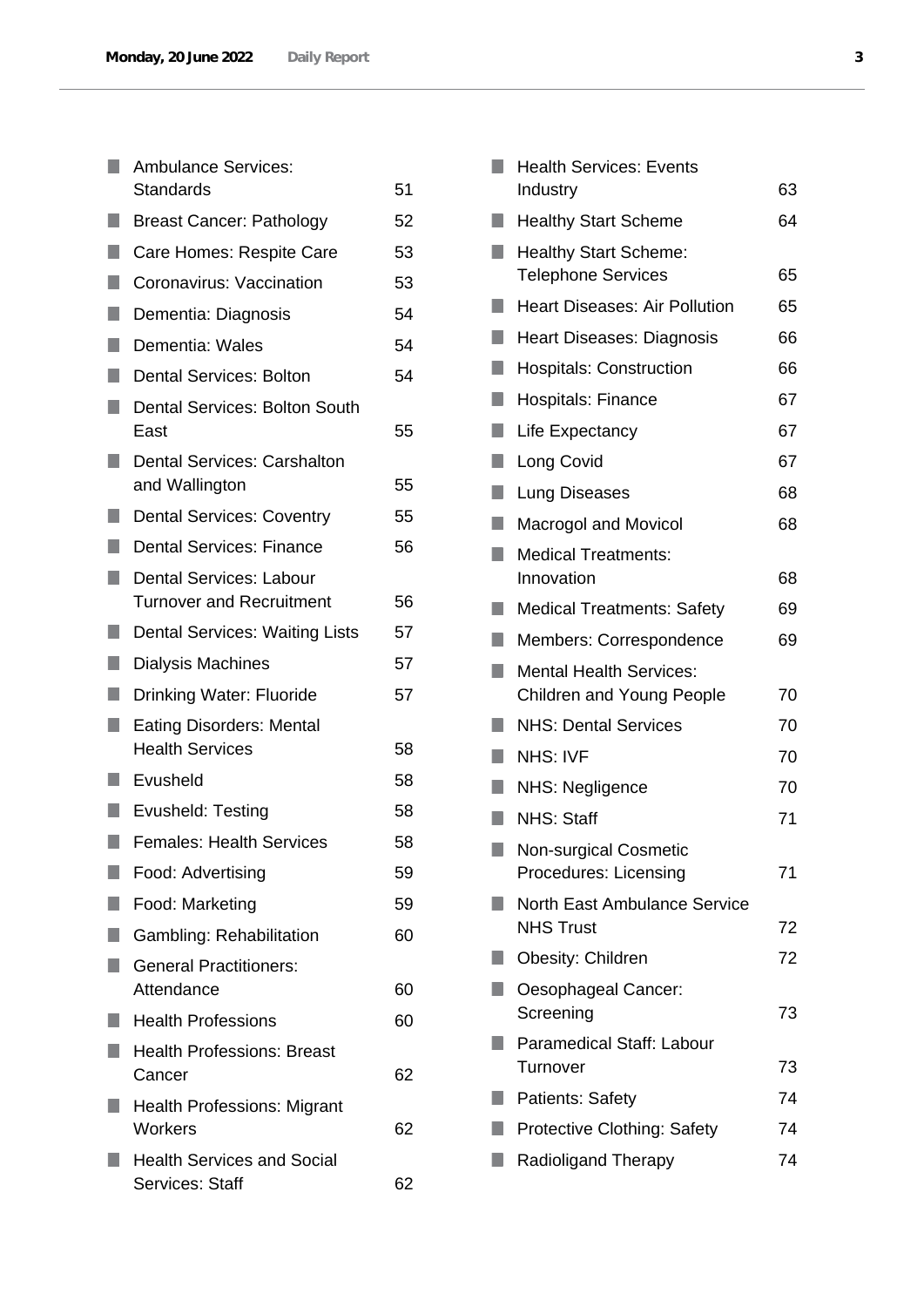|   | Rare Diseases: Medical<br>Treatments                             | 75 |
|---|------------------------------------------------------------------|----|
|   | Royal Shrewsbury Hospital:<br><b>Accident and Emergency</b>      |    |
|   | Departments                                                      | 75 |
|   | <b>Smoking: Local Government</b>                                 | 76 |
| ٠ | <b>Supply Chain Coordination</b>                                 | 76 |
| ٠ | <b>Surgery: Waiting Lists</b>                                    | 77 |
|   | Vaccination                                                      | 77 |
|   | <b>West Hertfordshire Hospitals</b><br><b>NHS Trust: Finance</b> | 77 |
|   | <b>HOME OFFICE</b>                                               | 78 |
| ٠ | Asylum: Pakistan                                                 | 78 |
| ٠ | Asylum: Rwanda                                                   | 78 |
| ٠ | <b>Crime Prevention</b>                                          | 80 |
| ٠ | <b>Fire and Rescue Services</b>                                  | 80 |
| ٠ | Home Office: Redundancy                                          | 80 |
| ۰ | Home Office: Telephone<br>Services                               | 81 |
|   | Passports: Applications                                          | 82 |
|   | <b>Politics and Government:</b><br>Russia                        | 82 |
|   | Press Freedom                                                    | 82 |
|   | Refugees: Ukraine                                                | 83 |
|   | Sexual Harassment: Public                                        |    |
|   | Places                                                           | 83 |
|   | <b>Undocumented Migrants:</b>                                    |    |
|   | <b>English Channel</b>                                           | 83 |
|   | Visas: Ukraine                                                   | 84 |
|   | <b>HOUSE OF COMMONS</b><br><b>COMMISSION</b>                     | 85 |
|   | <b>Members and Members' Staff:</b><br>Railways                   | 85 |
|   | <b>INTERNATIONAL TRADE</b>                                       | 85 |
|   | Trade Agreements: Gulf<br><b>States</b>                          | 85 |

|   | <b>JUSTICE</b>                                              | 86 |
|---|-------------------------------------------------------------|----|
|   | <b>Community Orders: Unpaid</b><br>Work                     | 86 |
|   | <b>Criminal Liability</b>                                   | 87 |
|   | Legal Aid Scheme                                            | 87 |
|   | Ministry of Justice:<br>Consultants                         | 88 |
|   | Prison Officers: Labour<br>Turnover                         | 90 |
|   | <b>Prison Officers: Uniforms</b>                            | 91 |
|   | <b>Prisons: Standards</b>                                   | 92 |
|   | LEVELLING UP, HOUSING AND<br><b>COMMUNITIES</b>             | 92 |
|   | Agriculture: Regional Planning<br>and Development           | 92 |
| ٠ | Help to Buy Scheme                                          | 92 |
|   | <b>Holiday Accommodation</b>                                | 93 |
|   | <b>Homes for Ukraine Scheme</b>                             | 93 |
| ٠ | Homes for Ukraine Scheme:<br>Children                       | 93 |
|   | Housing: Repairs and<br>Maintenance                         | 94 |
|   | <b>Industry: Cultural Heritage</b>                          | 94 |
|   | Leasehold: Sales                                            | 95 |
|   | Local Government: Remote<br>Meetings                        | 95 |
|   | <b>London County Council</b><br>(Improvements) Act 1990     | 95 |
|   | Regional Planning and<br>Development                        | 96 |
|   | Research: Finance                                           | 96 |
|   | Roma: Discrimination                                        | 96 |
|   | Roma: Public Appointments                                   | 97 |
|   | Social Rented Housing                                       | 97 |
|   | <b>Well-being of Future</b><br>Generations (Wales) Act 2015 | 97 |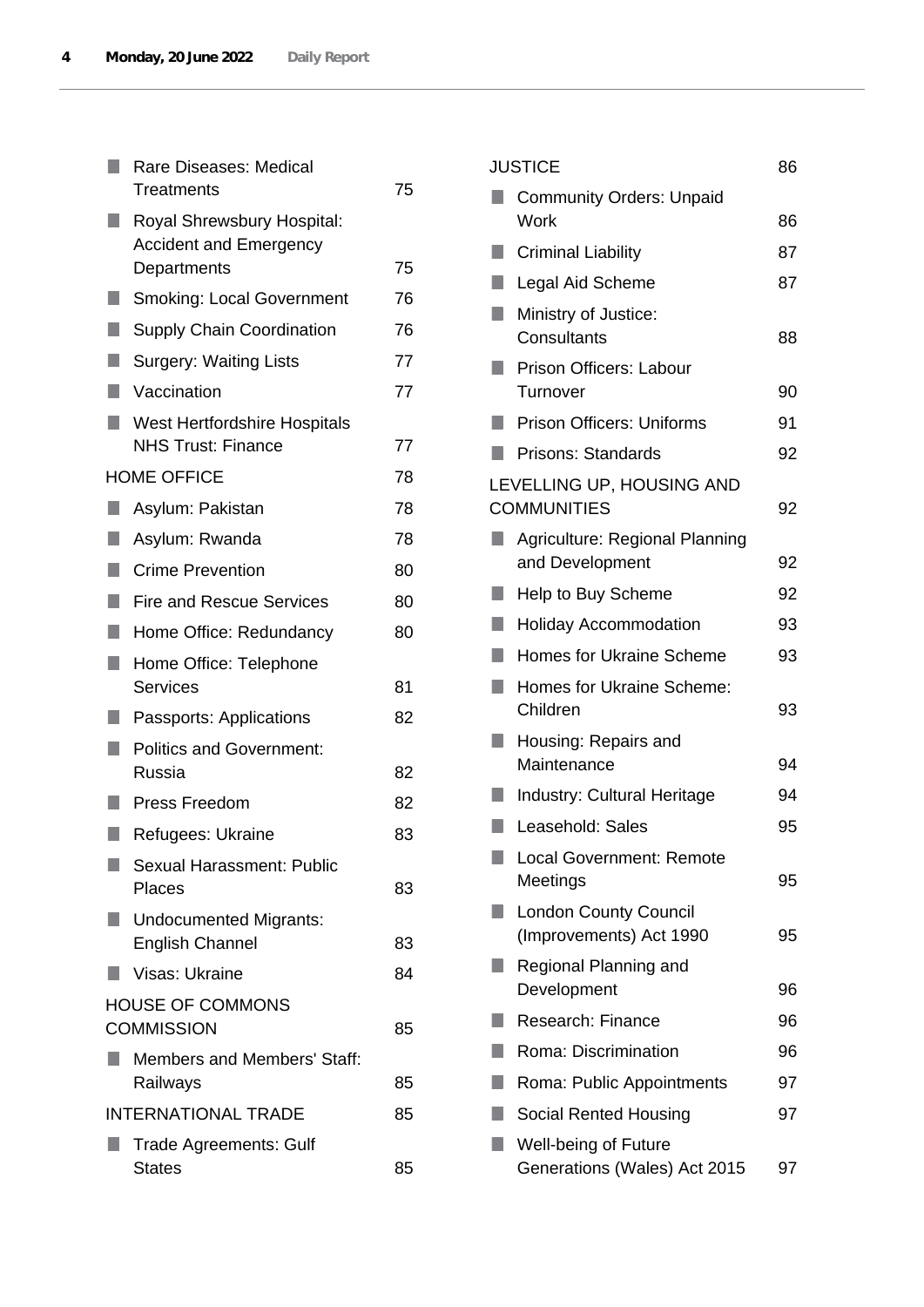| <b>NORTHERN IRELAND</b> |                                                                         | 98  |
|-------------------------|-------------------------------------------------------------------------|-----|
|                         | <b>Northern Ireland Troubles</b><br>(Legacy and Reconciliation)<br>Bill | 98  |
|                         | Royal Ulster Constabulary:<br>Anniversaries                             | 98  |
|                         | PRIME MINISTER                                                          | 98  |
|                         | <b>Egypt: Foreign Relations</b>                                         | 98  |
|                         | India: Foreign Relations                                                | 99  |
|                         | <b>SCOTLAND</b>                                                         | 99  |
|                         | Sovereignty: Scotland                                                   | 99  |
|                         | TRANSPORT                                                               | 99  |
| ٠                       | Aircraft: Air Conditioning                                              | 99  |
| П                       | Cycling and Walking: North<br>West                                      | 100 |
| ×.                      | <b>Driving Licences: Spain</b>                                          | 101 |
| L,                      | Driving Tests: High Wycombe                                             | 101 |
| U                       | Horse Riding: Safety                                                    | 101 |
| ٠                       | <b>Public Transport: Air Pollution</b>                                  | 102 |
| ŋ                       | Railways: Tickets                                                       | 102 |
| H                       | Shipping: Minimum Wage                                                  | 103 |
|                         | <b>TREASURY</b>                                                         | 104 |
|                         | <b>Alcoholic Drinks: Excise Duties</b>                                  | 104 |
|                         | Apprentices: Taxation                                                   | 104 |
|                         | <b>Car Allowances</b>                                                   | 106 |
|                         | Cryptocurrencies: Regulation                                            | 106 |
|                         | <b>Diesel: Prices</b>                                                   | 107 |
|                         | <b>Employment and Support</b><br>Allowance                              | 107 |
|                         | <b>Fuels: Taxation</b>                                                  | 108 |
| ٠                       |                                                                         |     |
|                         | <b>Goods Vehicle Movement</b><br>Service                                | 108 |
|                         | <b>Hospitality Industry: Small</b><br><b>Businesses</b>                 | 108 |
|                         | Inflation                                                               | 109 |

|     | <b>Interest Rates</b>                                            | 110 |
|-----|------------------------------------------------------------------|-----|
|     | Members: Correspondence                                          | 110 |
| ٠   | Money Laundering: Public<br>Consultation                         | 110 |
| ш   | National Savings and<br><b>Investments: Media</b>                | 111 |
|     | Pensions: Inflation                                              | 111 |
|     | <b>Stamp Duties: Exemptions</b>                                  | 111 |
|     | <b>WALES</b>                                                     | 112 |
|     | <b>Northern Ireland Protocol:</b><br>Wales                       | 112 |
|     | <b>WOMEN AND EQUALITIES</b>                                      | 112 |
| ٠   | Members: Correspondence                                          | 112 |
| ×.  | <b>Period Poverty Task Force</b>                                 | 112 |
|     | Vacancies: Advertising                                           | 113 |
|     | <b>WORK AND PENSIONS</b>                                         | 114 |
| ×.  | Department for Work and<br>Pensions: Digital Technology          | 114 |
|     | Department for Work and<br><b>Pensions: Information Officers</b> | 114 |
|     | Department for Work and<br>Pensions: Staff                       | 115 |
| ٠   | <b>Employment and Support</b><br>Allowance                       | 115 |
| L.  | <b>Pension Credit</b>                                            | 115 |
|     | <b>Pension Credit: Coventry</b>                                  | 116 |
|     | <b>State Retirement Pensions:</b><br>Poverty                     | 116 |
| m.  | <b>Universal Credit</b>                                          | 116 |
| a a | Universal Credit: Cost of Living                                 | 117 |
|     | <b>Work Capability Assessment:</b>                               |     |
|     | Appeals                                                          | 117 |
|     | <b>MINISTERIAL CORRECTIONS</b>                                   | 119 |
|     | FOREIGN, COMMONWEALTH<br>AND DEVELOPMENT OFFICE                  | 119 |
|     | Wales: UK Trade with EU                                          | 119 |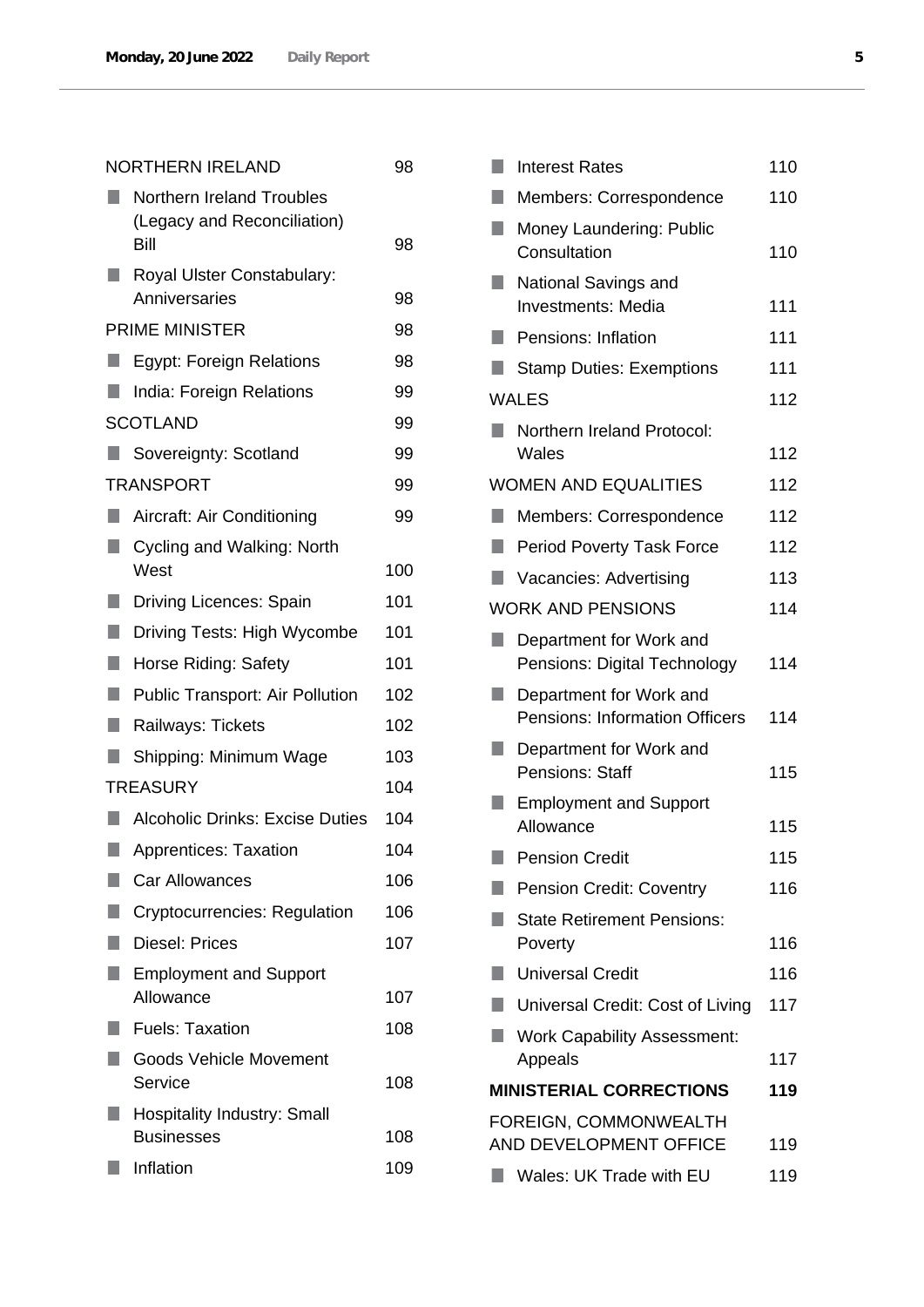| <b>WRITTEN STATEMENTS</b>                                                                                               | 120 |
|-------------------------------------------------------------------------------------------------------------------------|-----|
| <b>BUSINESS, ENERGY AND</b><br>INDUSTRIAL STRATEGY                                                                      | 120 |
| Further support for business<br>as they transition to the new<br><b>UKCA (UK Conformity</b><br>Assessed) marking regime | 120 |
| DIGITAL, CULTURE, MEDIA AND<br><b>SPORT</b>                                                                             | 121 |
| Government response to<br>'Data: a new direction'<br>consultation                                                       | 121 |
| <b>HEALTH AND SOCIAL CARE</b>                                                                                           | 123 |
| Evaluation and Purchase of<br>Antimicrobials                                                                            | 123 |

| Women's Health Ambassador                                                     | 123 |
|-------------------------------------------------------------------------------|-----|
| TRANSPORT                                                                     | 125 |
| HS2 Phase 2b WL Crewe -<br>Manchester Supplement to the<br>Update on the SOBC | 125 |
| <b>Restoring Your Railway</b><br>Update                                       | 125 |
| <b>Transport Update</b>                                                       | 126 |
| WORK AND PENSIONS                                                             | 127 |
| <b>Office for Nuclear Regulation:</b><br>Corporate Plan 2022/2023             | 127 |

## **Notes:**

Questions marked thus **[R]** indicate that a relevant interest has been declared.

Questions with identification numbers of **900000 or greater** indicate that the question was originally tabled as an oral question and has since been unstarred.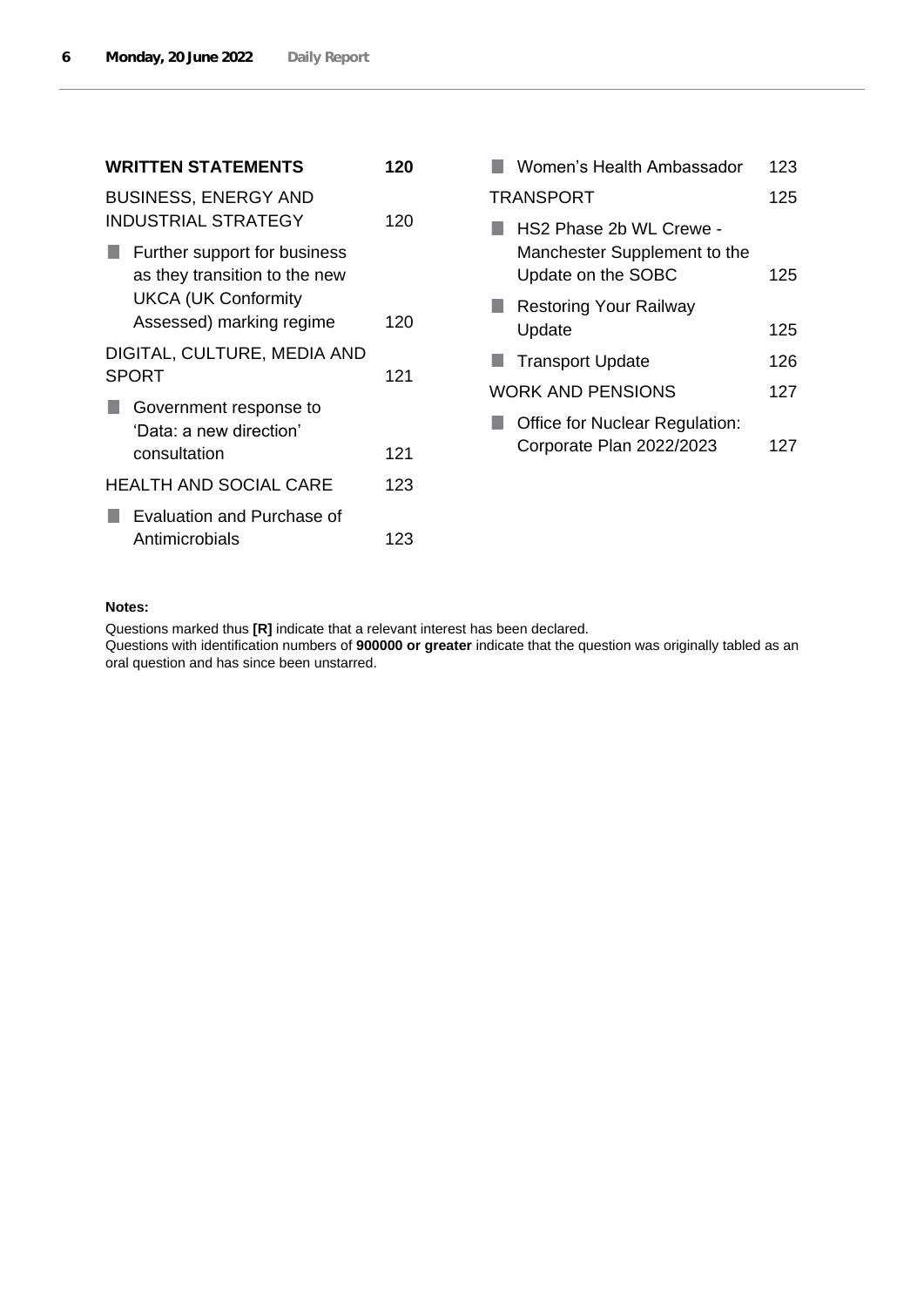# <span id="page-6-0"></span>**ANSWERS**

### <span id="page-6-1"></span>**ATTORNEY GENERAL**

## <span id="page-6-2"></span>**Hate Crime: Prosecutions**

#### **Stuart Anderson: [\[18052\]](http://www.parliament.uk/business/publications/written-questions-answers-statements/written-question/Commons/2022-06-14/18052)**

To ask the Attorney General, what steps she is taking to ensure that the Crown Prosecution Service is adequately resourced to prosecute hate crime against members of religious minority communities.

## **Alex Chalk:**

The Crown Prosecution Service (CPS) recognises the serious impact hate crimes have on peoples' lives and will always seek to prosecute where there is sufficient evidence to do so, regardless of the offence, or how it is committed. In 2021/22, the proportion of successful outcomes in religiously aggravated hate crime with an announced and recorded sentence uplift was 79.8%.

Each CPS Area has a Deputy Chief Crown Prosecutor as a strategic hate crime lead and a network of dedicated Hate Crime Coordinators operates across all 14 CPS Areas, providing their expertise on matters relating to hate crime and acting as a local point of contact for all external partner agencies.

In addition, the CPS has created a hate crime External Consultation Group, which is responsible for providing a community perspective on CPS activity, providing an important check and balance in respect of CPS casework quality, and includes representatives from Tell MAMA and the Community Security Trust (CST).

The CPS also sits on the cross-government working groups on anti-Muslim Hatred and on Antisemitism.

# <span id="page-6-3"></span>**BUSINESS, ENERGY AND INDUSTRIAL STRATEGY**

## <span id="page-6-4"></span>■ Conditions of Employment

## **Patricia Gibson: [\[17968\]](http://www.parliament.uk/business/publications/written-questions-answers-statements/written-question/Commons/2022-06-14/17968)**

To ask the Secretary of State for Business, Energy and Industrial Strategy, what progress his Department has made on its response to its consultation, Measures to reform posttermination non-compete clauses in contracts of employment.

#### **Paul Scully:**

The Government is in the process of analysing responses to the consultation and the available data. A response to the consultation will be published on the GOV.UK website in due course.

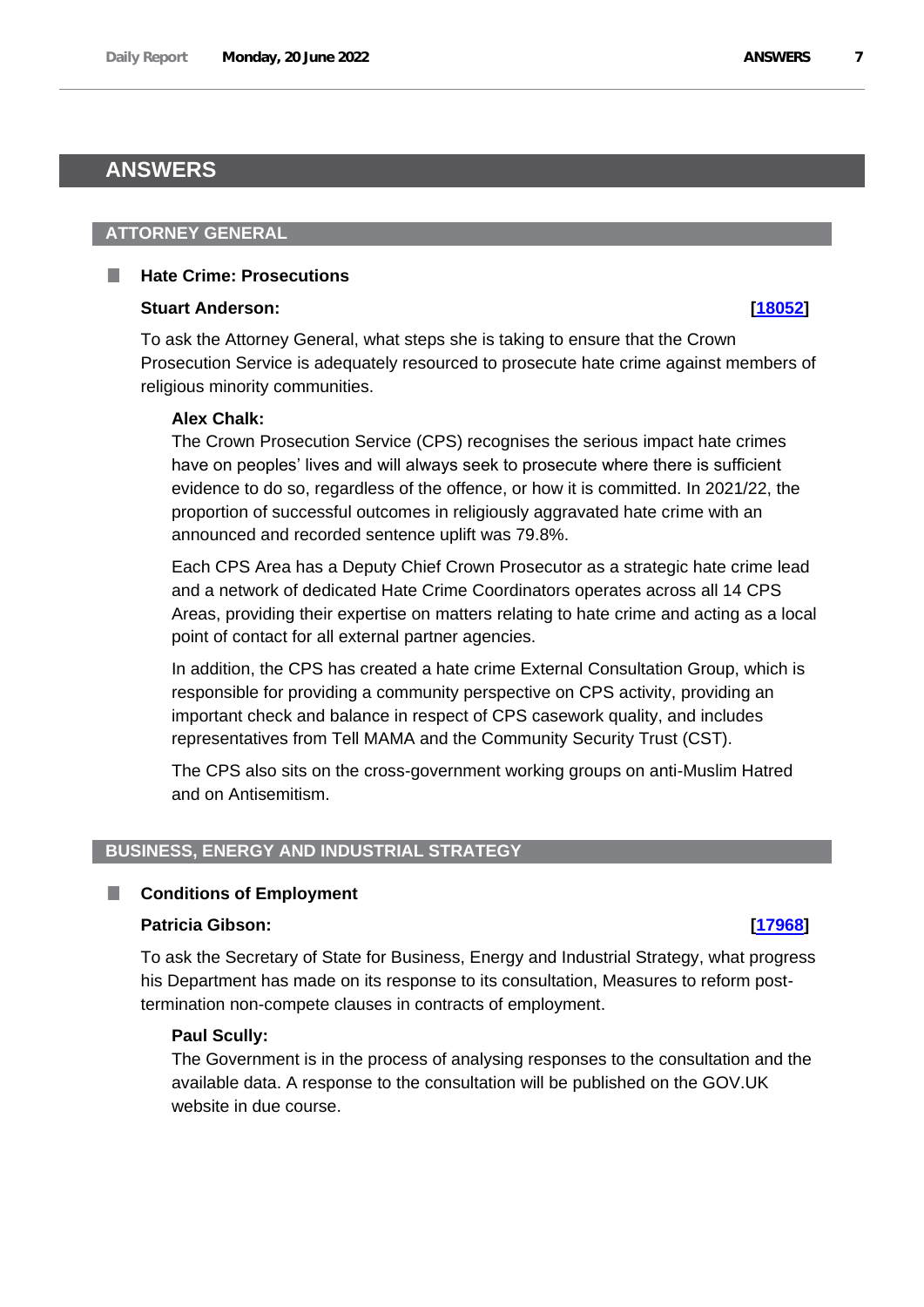#### <span id="page-7-0"></span>**Coronavirus: Vaccination** T.

#### **Gavin Robinson: [\[18928\]](http://www.parliament.uk/business/publications/written-questions-answers-statements/written-question/Commons/2022-06-15/18928)**

To ask the Secretary of State for Business, Energy and Industrial Strategy, how many doses of (a) Pfizer and (b) Moderna Coronavirus Vaccines have been procured for under 5 year olds as of 15 June 2022.

### **George Freeman:**

There are no Covid-19 vaccines for under 5s currently approved for use in the UK, and as such we have not specifically procured vaccines for this cohort. The Government will continue monitoring developments and follow the advice of the Joint Committee on Vaccination and Immunisation going forward.

## <span id="page-7-1"></span>**Drax Power Station: Timber**

### **Wera Hobhouse: [\[9949\]](http://www.parliament.uk/business/publications/written-questions-answers-statements/written-question/Commons/2022-05-26/9949)**

To ask the Secretary of State for Business, Energy and Industrial Strategy, how many tonnes of wood pellets were burnt at the Drax Power station in (a) 2020 and (b) 2021; and what the maximum quantity of wood pellets burnt permitted is under the contract which runs to 2027.

### **Greg Hands:**

Data on tonnes of wood burned at Drax power station under the Renewable Obligation (RO) can be found here https://www.ofgem.gov.uk/publications/biomasssustainability-dataset-2020-21. Figures for the Contract for Difference (CfD) are as follows:

- 19/20 2,473,567.82 Tonnes
- 20/21 2,643,105.01 Tonnes

Drax's support under the RO and their CfD contract sets no limits on the quantity of wood pellets that the generator may burn.

## <span id="page-7-2"></span>**Energy Bills Rebate**

#### **Daisy Cooper: [\[18990\]](http://www.parliament.uk/business/publications/written-questions-answers-statements/written-question/Commons/2022-06-15/18990)**

To ask the Secretary of State for Business, Energy and Industrial Strategy, pursuant to the Answer of 28 March to Question 143801 on Energy Bills Rebate, and with reference to the Energy Bills Support Scheme explainer published on 1 April 2022, if he will provide an update on the progress his department has made in ensuring that all households with a domestic electricity connection, including those using an electricity sub-meter in (a) park homes and (b) Multiple Dwelling Units, will be able to access the £400 energy rebate in October.

## **Greg Hands:**

All domestic electricity customers who have a direct relationship with a licensed electricity supplier will be automatically eligible for this Scheme.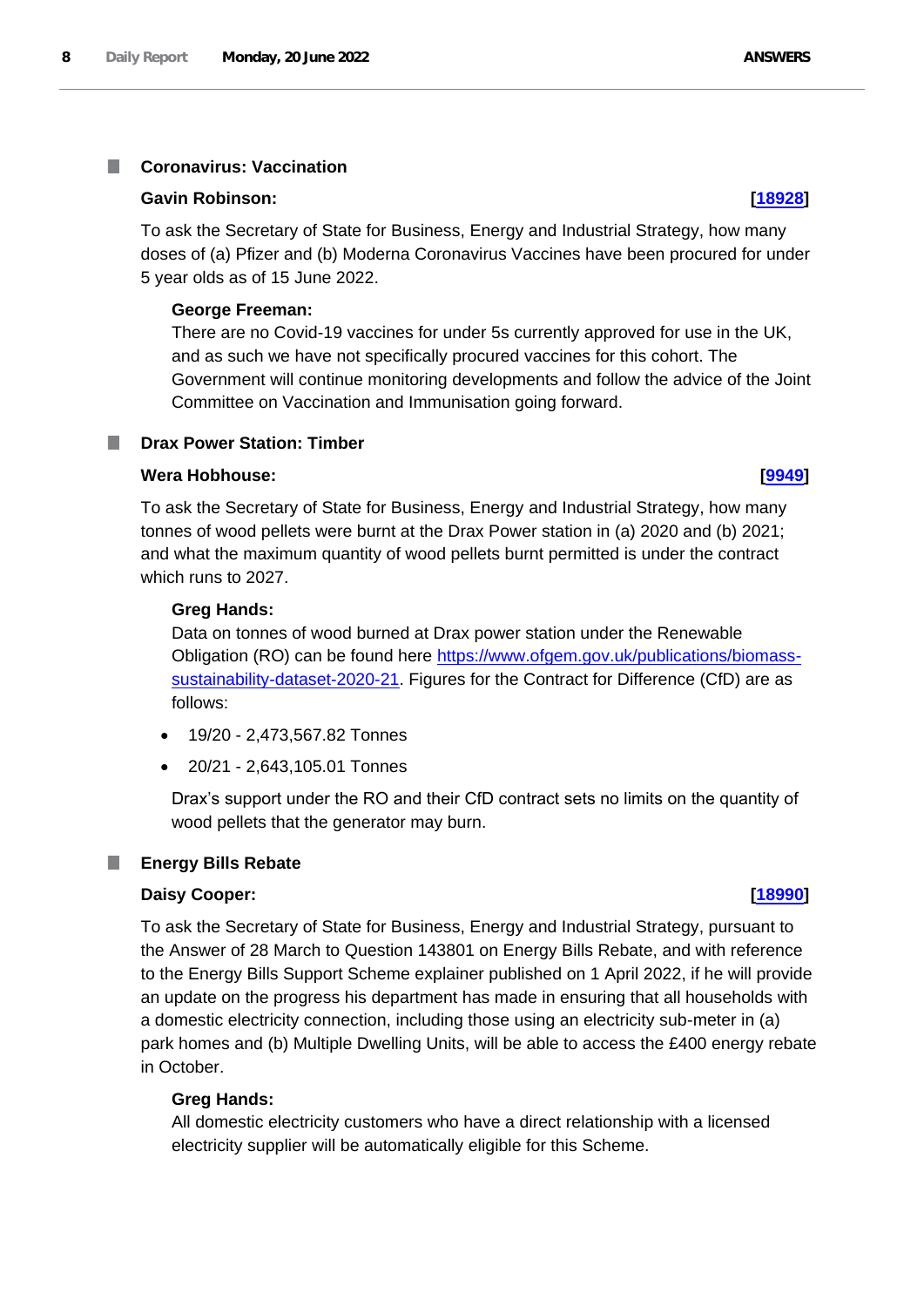Households without a domestic electricity supply contract are not eligible for the Scheme and we are exploring options for other ways in which they might receive similar support. This was raised in our technical consultation (Energy Bills Support Scheme – Managing the impact of the energy price shock on consumer bills) which closed on the 23 May. Responses to the consultation are being analysed and the Government response will be published in the summer.

#### <span id="page-8-0"></span>**Energy Bills Rebate: Billing** ш

## **Mark Menzies: [\[18880\]](http://www.parliament.uk/business/publications/written-questions-answers-statements/written-question/Commons/2022-06-15/18880)**

To ask the Secretary of State for Business, Energy and Industrial Strategy, what steps his Department is taking to (a) review and (b) implement the findings of the consultation on the technical proposals for the Energy Bills Support Scheme which closed on 11 April 2022; and how his Department will ensure payment of that support to people who pay their energy bills through third parties.

# **Greg Hands:**

The Energy Bills Support Scheme consultation closed on 23 May. Responses are being analysed and the government response will be published in the summer.

There will be different considerations for consumers depending on their circumstances.

All domestic electricity customers who have a direct relationship with a licensed electricity supplier will be automatically eligible for this Scheme.

The Government continues to work with consumer groups and suppliers on the delivery of the scheme to domestic electricity customers and is exploring options for other ways in which customers who do not have a domestic electricity contract might receive similar support.

#### <span id="page-8-1"></span>**Energy Company Obligation** ш

# **Dr Alan Whitehead: [\[18754\]](http://www.parliament.uk/business/publications/written-questions-answers-statements/written-question/Commons/2022-06-15/18754)**

To ask the Secretary of State for Business, Energy and Industrial Strategy, whether his Department plans to take steps to support people who are not able to apply for funding through Energy Company Obligation ECO3 after that scheme expires at the end of June 2022.

# **Greg Hands:**

The Government is providing support of at least £1,200 this year to almost all of the 8 million most vulnerable households across the UK. This includes a new one-off £650 cost of living payment to households on Universal Credit, Tax Credits, Pension Credit and legacy benefits. Separate one-off payments of £300 to pensioner households and £150 to individuals receiving disability benefits will also be available as these groups are the most vulnerable to rising prices. Universal support will increase to £400, as the October discount on energy bills is doubled and the requirement to repay it over five years is scrapped. This new £15 billion support package is targeted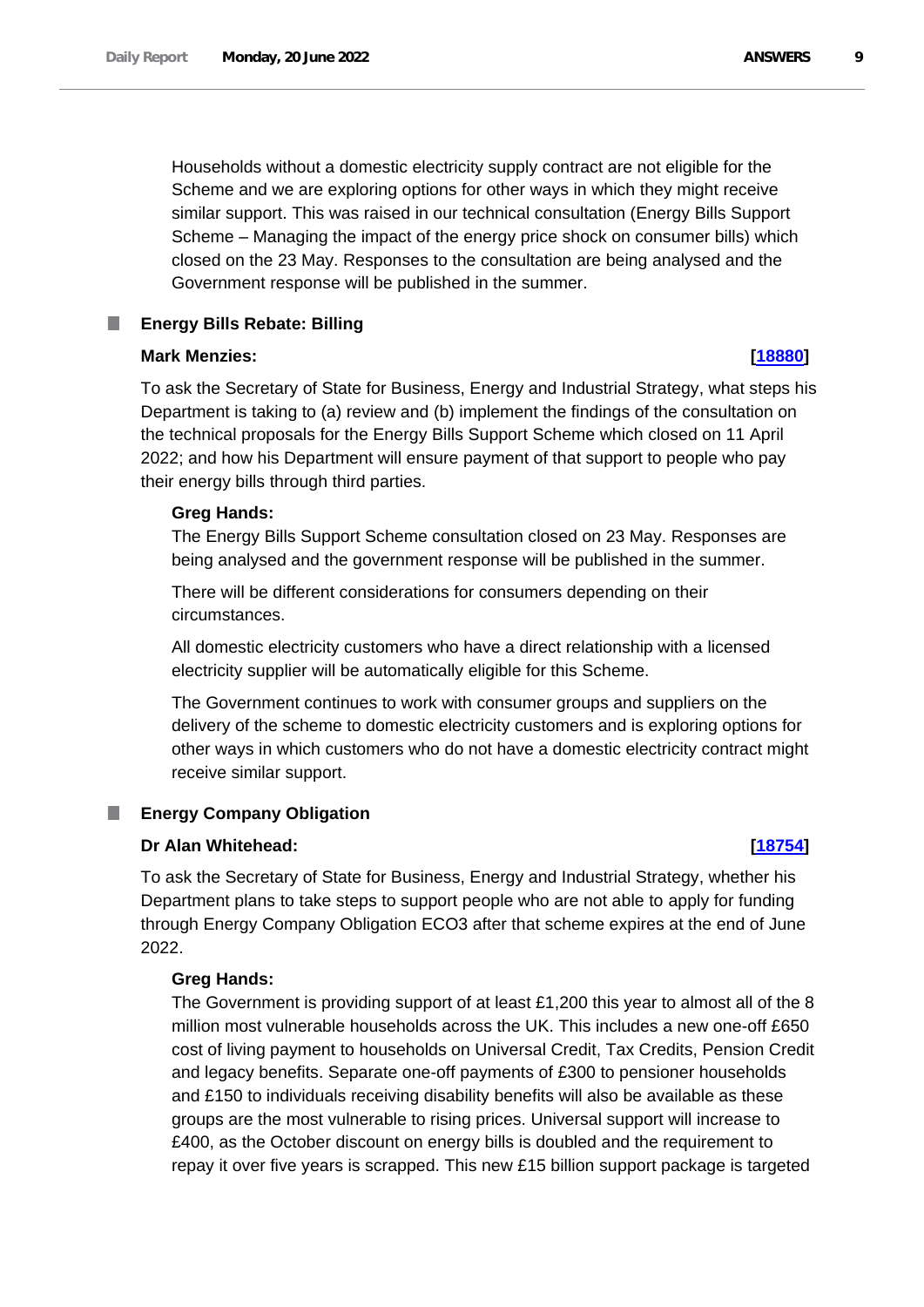towards millions of low-income households and brings the total cost of living support to £37 billion this year.

### **Dr Alan Whitehead: [\[18755\]](http://www.parliament.uk/business/publications/written-questions-answers-statements/written-question/Commons/2022-06-15/18755)**

To ask the Secretary of State for Business, Energy and Industrial Strategy, for what reason his Department has not yet published regulations to implement Energy Company Obligation ECO4.

## **Greg Hands:**

The Government expects to lay regulations for ECO4 this month.

# <span id="page-9-0"></span>**Energy: Billing**

### **Dan Jarvis: [\[18909\]](http://www.parliament.uk/business/publications/written-questions-answers-statements/written-question/Commons/2022-06-15/18909)**

To ask the Secretary of State for Business, Energy and Industrial Strategy, what steps his Department is taking to support people whose direct debit for energy bills has been significantly increased by their energy provider without notice causing them to enter an unarranged overdraft.

### **Greg Hands:**

Suppliers must take all reasonable steps to ensure that customers' direct debit payments are based on the best available information. A supplier should explain the reasons for changes made, with at least 10 days advance notice before the next payment is taken. The customer may challenge a proposed increase and renegotiate the payment level. Ofgem are undertaking a series of market compliance reviews to assess whether recent direct debit increases are justified.

The Government has announced a package of additional measures to provide immediate support, totalling over £37 billion this year, including a £400 grant to households to help with their energy bills.

#### <span id="page-9-1"></span>T. **Energy: Meters**

### **Alan Brown: [\[15735\]](http://www.parliament.uk/business/publications/written-questions-answers-statements/written-question/Commons/2022-06-10/15735)**

To ask the Secretary of State for Business, Energy and Industrial Strategy, how many households have prepayment meters or (a) electricity and (b) gas; and what proportion of each category has smart meters.

## **Greg Hands:**

Official statistics show that, at the end of 2021, 14% of households had a prepayment service; the proportion is the same for both gas and electricity. The latest statistics on Quarterly Energy Prices are available at:

https://www.gov.uk/government/statistics/quarterly-energy-prices-march-2022.

The Government's official statistics on the rollout of smart meters show that, at the end of 2021, 13% of all smart meters were in prepayment mode, broadly in line with levels of prepayment meters in the market. These statistics are available at: [https://www.gov.uk/government/statistics/smart-meters-in-great-britain-quarterly](https://www.gov.uk/government/statistics/smart-meters-in-great-britain-quarterly-update-december-2021)[update-december-2021.](https://www.gov.uk/government/statistics/smart-meters-in-great-britain-quarterly-update-december-2021)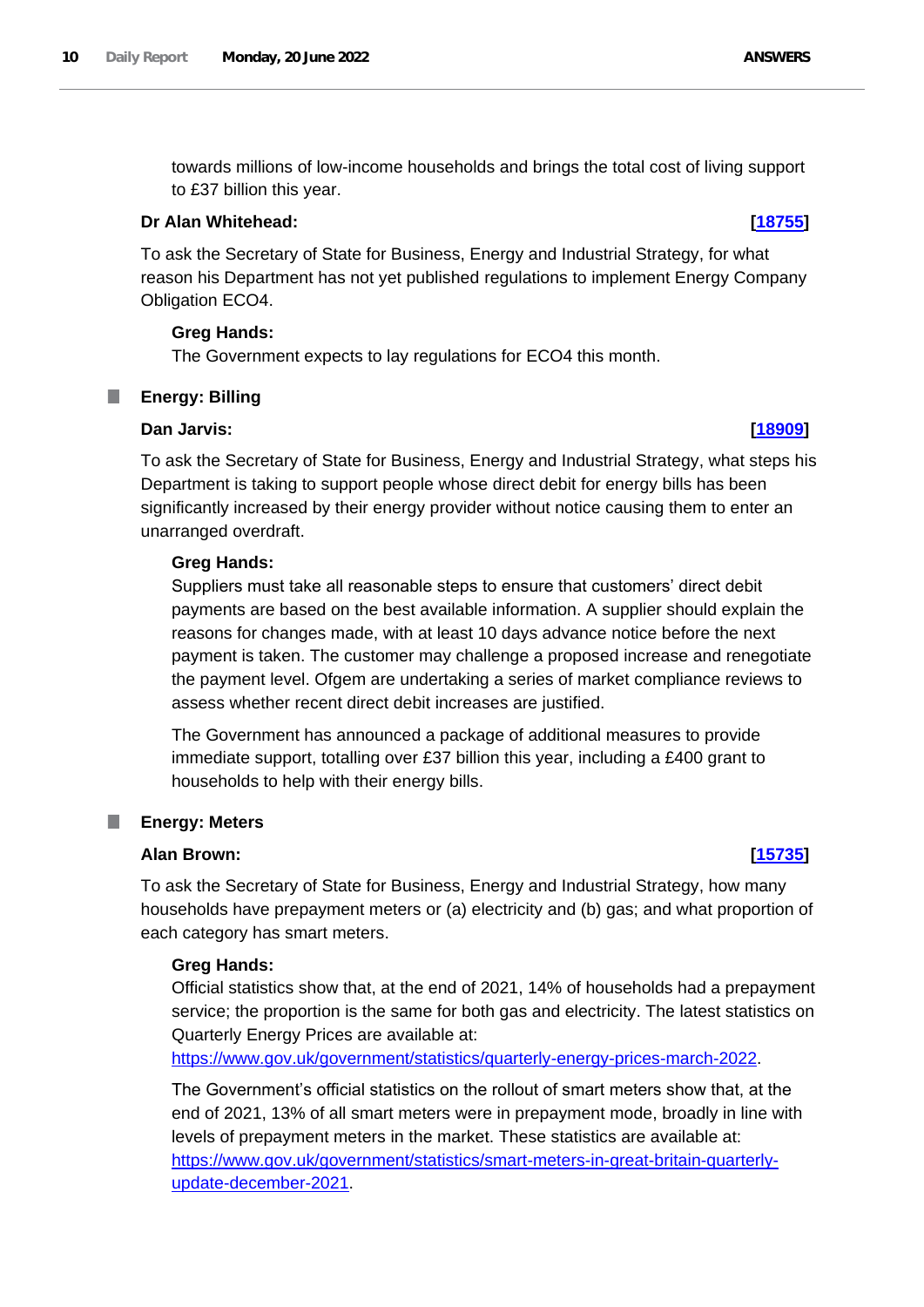### **Seema Malhotra: [\[18911\]](http://www.parliament.uk/business/publications/written-questions-answers-statements/written-question/Commons/2022-06-15/18911)**

To ask the Secretary of State for Business, Energy and Industrial Strategy, what estimate he has made of the number of households with energy pre-payment meters in Feltham and Heston constituency.

## **Greg Hands:**

The Government does not have this data at constituency level and keeps records of households with pre-payments by regions. More information can be found at:

[https://www.gov.uk/government/statistical-data-sets/quarterly-domestic-energy-price](https://www.gov.uk/government/statistical-data-sets/quarterly-domestic-energy-price-stastics)[stastics.](https://www.gov.uk/government/statistical-data-sets/quarterly-domestic-energy-price-stastics)

#### <span id="page-10-0"></span>**Energy: Prices** ш

#### **Colleen Fletcher: [\[17955\]](http://www.parliament.uk/business/publications/written-questions-answers-statements/written-question/Commons/2022-06-14/17955)**

To ask the Secretary of State for Business, Energy and Industrial Strategy, what estimate he has made of the real terms increase in household energy bills in (a) Coventry North East constituency, (b) Coventry, (c) the West Midlands and (d) England in each year since 2019.

#### **Greg Hands:**

Quarterly statistics on energy prices by region may be found online at https://www.gov.uk/government/collections/quarterly-energy-prices . The Government does not have data at the constituency level.

The Government recognises the impact rising energy prices is having on consumers, with government support for the cost of living now totalling over £37 billion this year.

#### <span id="page-10-1"></span>**Hydrogen: Exports**

### **Alan Brown: [\[18947\]](http://www.parliament.uk/business/publications/written-questions-answers-statements/written-question/Commons/2022-06-15/18947)**

To ask the Secretary of State for Business, Energy and Industrial Strategy, what recent steps he has taken to help support businesses that export hydrogen.

## **Greg Hands:**

The Government is working with industry to assess strengths and capabilities in UK supply chains to help them benefit from the emerging global hydrogen economy and capitalise on export opportunities as they arise. In its British Energy Security Strategy, the Government doubled the UK's hydrogen production ambition to up to 10GW installed capacity by 2030, driven by policies including the Hydrogen Business Model and Net Zero Hydrogen Fund. The primary objective of these policies is to kickstart the UK's low carbon hydrogen economy.

### <span id="page-10-2"></span>**Motor Vehicles: Hydrogen**

#### **Alan Brown: [\[9042\]](http://www.parliament.uk/business/publications/written-questions-answers-statements/written-question/Commons/2022-05-25/9042)**

To ask the Secretary of State for Business, Energy and Industrial Strategy, what discussions he has had with Cabinet colleagues on taking steps to encourage investment in the manufacturing of hydrogen vehicles.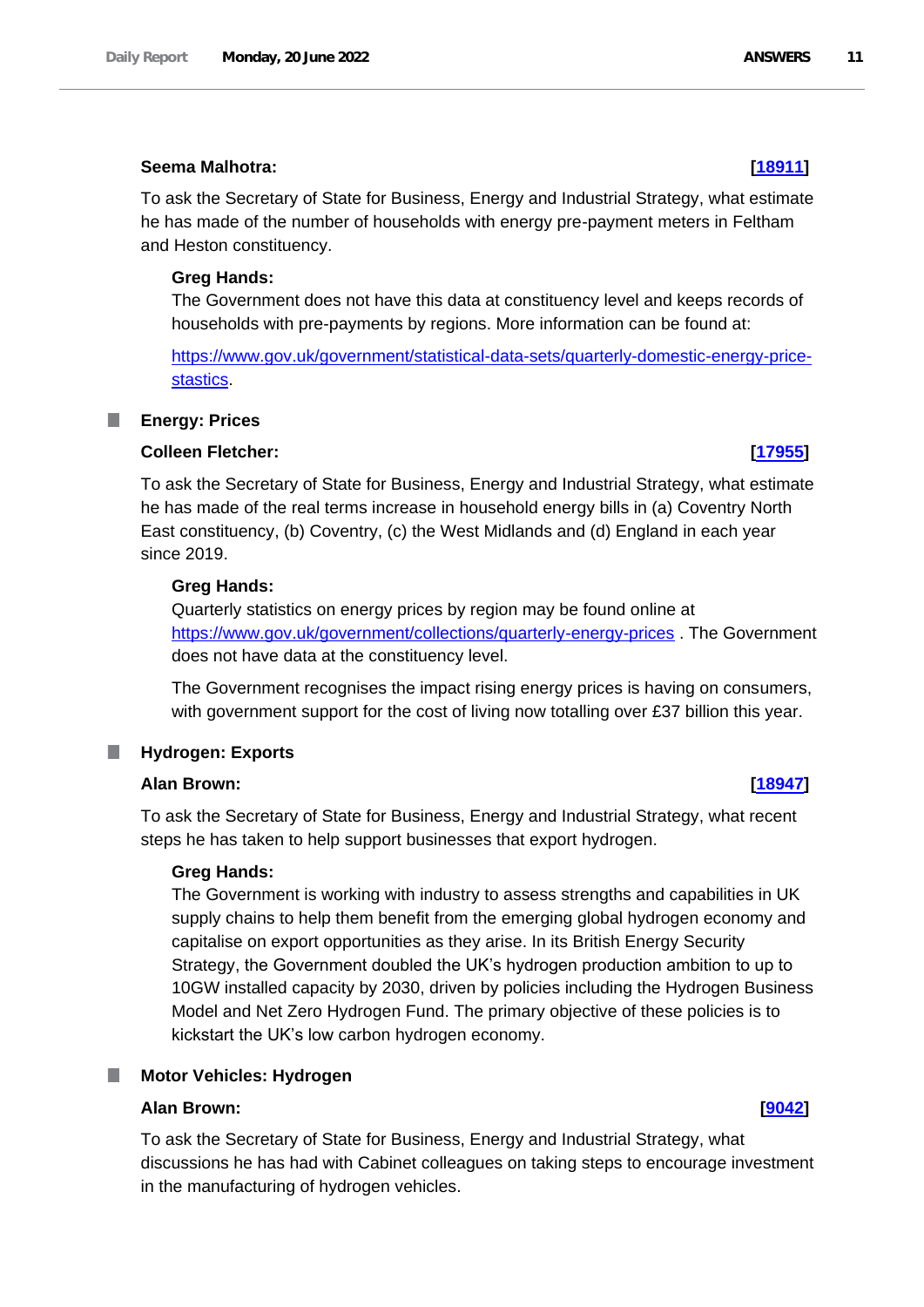# **Greg Hands:**

My rt. hon. Friend the Secretary of State for Business, Energy and Industrial Strategy regularly meets his Cabinet colleagues to discuss measures to support the transformation of the road transport sector to net zero, including investment opportunities in hydrogen vehicles.

## **Charlotte Nichols: [\[9195\]](http://www.parliament.uk/business/publications/written-questions-answers-statements/written-question/Commons/2022-05-25/9195)**

To ask the Secretary of State for Business, Energy and Industrial Strategy, whether he has held discussions with (a) the Chancellor of the Exchequer, (b) the Secretary of State for International Trade and (c) the Secretary of State for Transport on encouraging companies to invest in the manufacturing of hydrogen vehicles in the UK.

## **Greg Hands:**

My rt. hon. Friend the Secretary of State for Business, Energy and Industrial Strategy regularly meets his Cabinet colleagues to discuss measures to support the transformation of the road transport sector to net zero, including investment opportunities in hydrogen vehicles.

#### <span id="page-11-0"></span>**Renewable Energy: Grants** ш

## **Steve McCabe: [\[16834\]](http://www.parliament.uk/business/publications/written-questions-answers-statements/written-question/Commons/2022-06-13/16834)**

To ask the Secretary of State for Business, Energy and Industrial Strategy, whether he plans to introduce grants for small and medium sized business to allow them to invest in renewable energy sources.

## **Greg Hands:**

The Government is supporting commercial rooftop solar installation through tax-relief to businesses choosing to install solar panels until March 2023 and business rates exemption for onsite-renewable generation until March 2035. Subject to conditions, existing permitted development rights allow solar on and around domestic and commercial buildings without planning permission. In the British Energy Security Strategy, the Government committed to reviewing the rights and simplify planning processes.

Under the Smart Export Guarantee, small-scale low-carbon electricity generators, with a total installed capacity of up to 5MW, and micro-combined heat and power up to 50kW, can receive payment for renewable electricity they export.

## <span id="page-11-1"></span>**CABINET OFFICE**

#### <span id="page-11-2"></span>**Anti-corruption Champion** T.

## **Dame Margaret Hodge: [\[17859\]](http://www.parliament.uk/business/publications/written-questions-answers-statements/written-question/Commons/2022-06-14/17859)**

To ask the Minister of the Cabinet Office, whether the Prime Minister intends to appoint a new anti-corruption champion.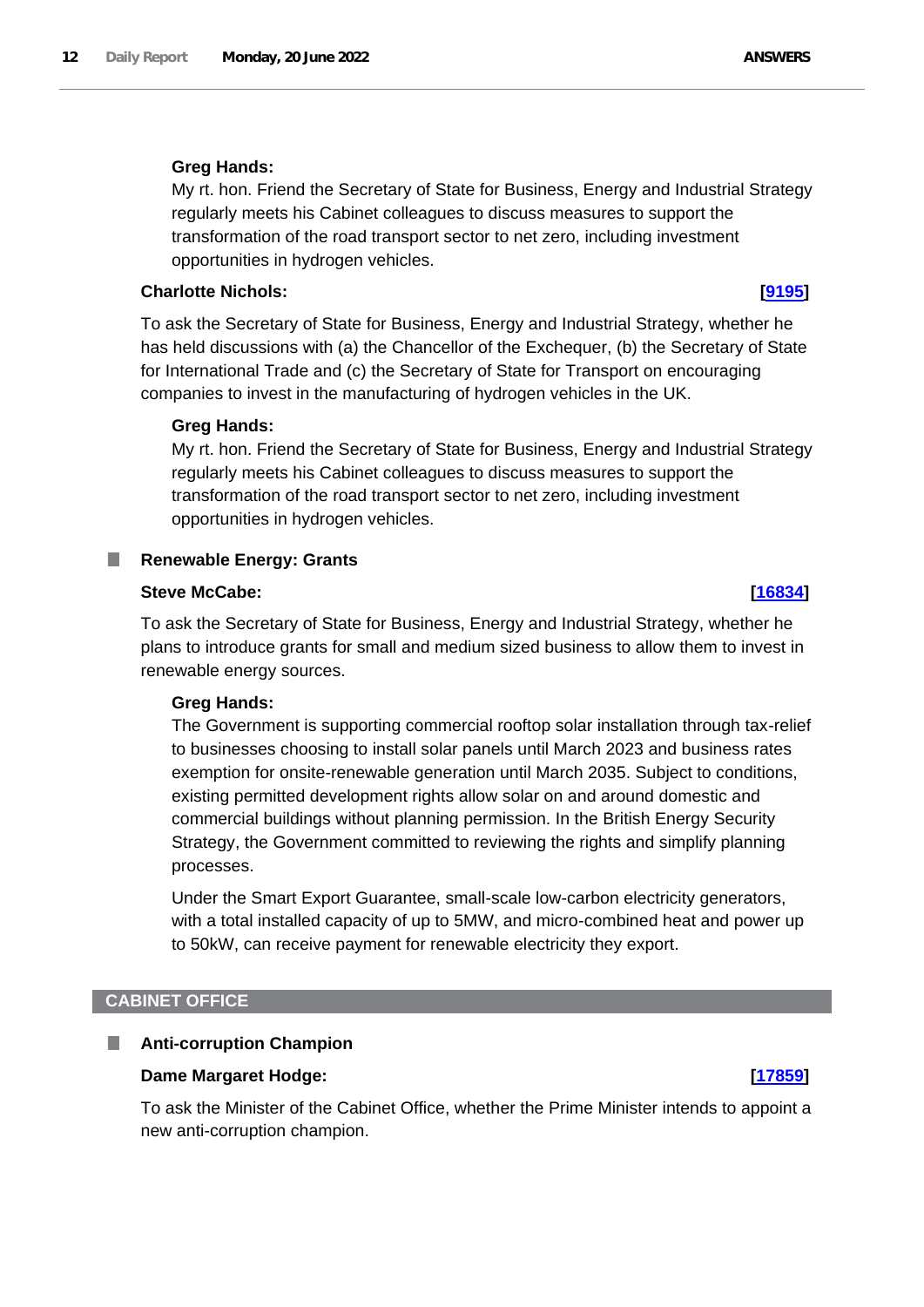### **Michael Ellis:**

The Government is committed to driving progress on our anti-corruption strategy, as well as stepping up efforts to tackle corruption both domestically and overseas. My Rt Hon Friend, the Member for East Hampshire is the lead Minister on tackling fraud, corruption and illicit finance.

Details of any future appointments will be set out in the usual way.

## <span id="page-12-0"></span>**E** Government Digital Service

### **Angela Rayner: [\[18921\]](http://www.parliament.uk/business/publications/written-questions-answers-statements/written-question/Commons/2022-06-15/18921)**

To ask the Minister for the Cabinet Office, pursuant to the Answer of 6 June 2022 to Question 8010 on Government Digital Service, what the purpose of the data and user insights work referenced in that Answer was.

### **Mrs Heather Wheeler:**

The data and insights work referenced in the previous answer included data science, user research, performance analysis and data engineering. The purpose is to guide the development of our products, to ensure that they meet the needs of the user, whether that user be a civil servant or a citizen. This includes: GOV.UK, the One Login for Government programme, GOV.UK Pay, GOV.UK Notify, and the GOV.UK Design System.

#### <span id="page-12-1"></span>T. **Infected Blood Inquiry**

### **Lisa Nandy: [\[16932\]](http://www.parliament.uk/business/publications/written-questions-answers-statements/written-question/Commons/2022-06-13/16932)**

To ask the Minister for the Cabinet Office, when he expects the Infected Blood Inquiry to publish its final findings and recommendations; and what assessment the Government has made of the potential merits of awarding interim payments as soon as possible to those previously accepted as eligible for support.

## **Michael Ellis:**

The timing of the independent Inquiry is a matter for Sir Brian Langstaff, the Chair of the Inquiry. Sir Brian has made clear his intention to complete his work as quickly as reasonable thoroughness allows.

As the responsible Minister for the Infected Blood Inquiry, I announced on 7 June the publication of the study by Sir Robert Francis QC into a framework of compensation for people directly affected by infected blood ( [HCWS79](https://questions-statements.parliament.uk/written-statements/detail/2022-06-07/hcws79) ). Sir Robert will give evidence about his work to the Infected Blood Inquiry on 11 and 12 July.

The government is considering Sir Robert's recommendations and it is most important that the government is able to reflect upon Sir Robert's evidence and the evidence of others to the Inquiry as part of that consideration.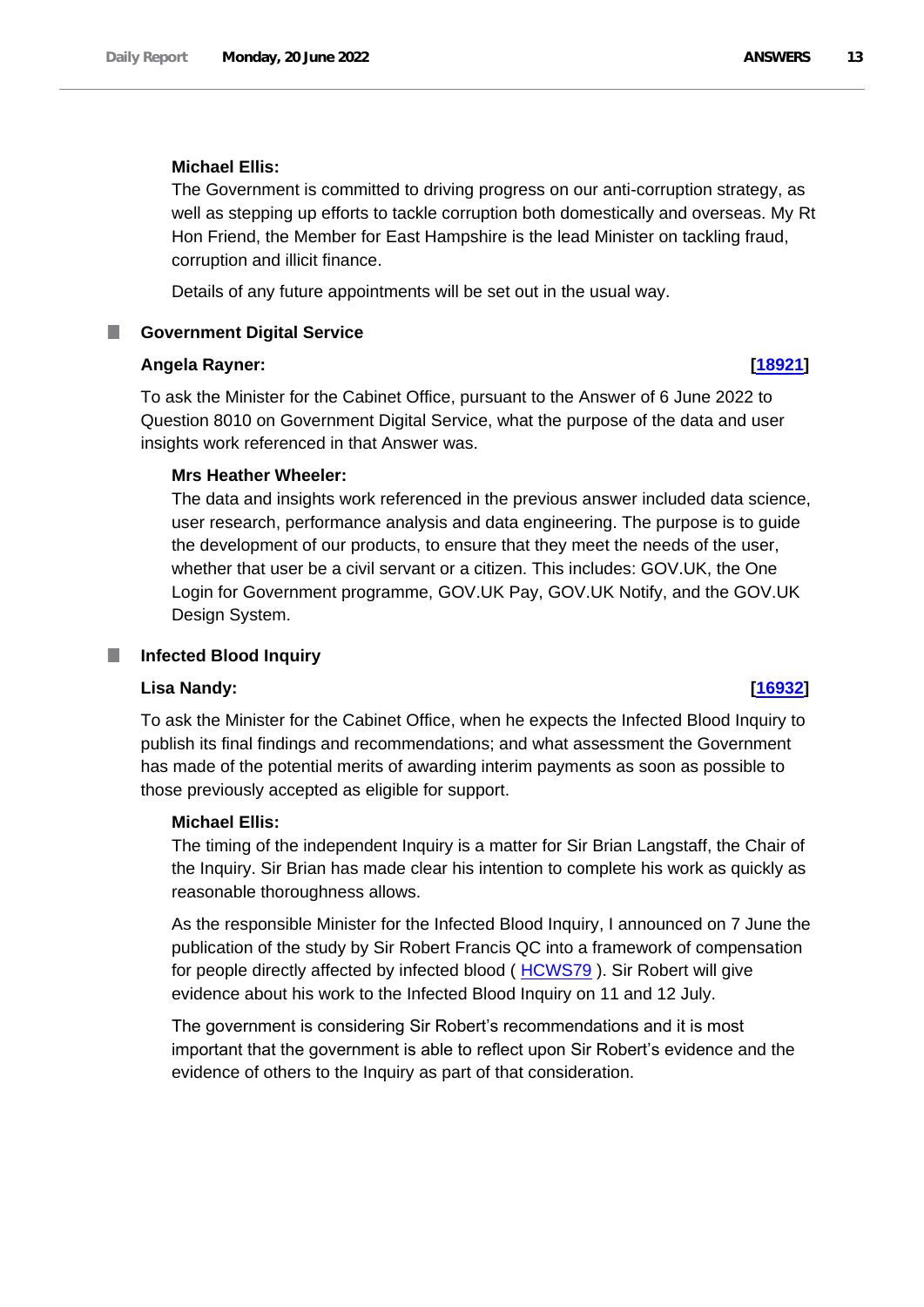#### <span id="page-13-0"></span>I. **Mortality Rates: Males**

#### **Esther McVey: [\[15723\]](http://www.parliament.uk/business/publications/written-questions-answers-statements/written-question/Commons/2022-06-10/15723)**

To ask the Minister for the Cabinet Office, with reference to Excess deaths in England and Wales: March 2020 to December 2021 published by the Office for National Statistics on 22 March 2022, what the cause of death was for excess deaths in males ages 15 to 19 years old.

### **Esther McVey: [\[15724\]](http://www.parliament.uk/business/publications/written-questions-answers-statements/written-question/Commons/2022-06-10/15724)**

To ask the Minister for the Cabinet Office, with reference to Excess deaths in England and Wales: March 2020 to December 2021 published by the Office for National Statistics on 22 March 2022, if the Government will publish data on death by data occurrence of those mentioned in those statistics.

#### **Mrs Heather Wheeler:**

The information requested falls under the remit of the UK Statistics Authority.

A response to the Rt hon. Member'sParliamentary Questions of 10 June is attached.

#### **Attachments:**

1. UKSA Letter [UKSA\_Response\_to\_PQ15723\_15724.pdf]

#### <span id="page-13-1"></span>**Smoking**

#### **Ben Bradley: [\[18030\]](http://www.parliament.uk/business/publications/written-questions-answers-statements/written-question/Commons/2022-06-14/18030)**

To ask the Minister for the Cabinet Office, whether the Office for National Statistics' bulletin entitled Adult Smoking Habits in the UK will be published this July.

#### **Mrs Heather Wheeler:**

The information requested falls under the remit of the UK Statistics Authority.

A response to the hon. Member's Parliamentary Question of 14 June is attached.

#### **Attachments:**

1. Letter from UKSA on PQ18030 [UKSA\_Response\_to\_PQ18030.pdf]

### <span id="page-13-2"></span>**Trade Union Officials: Facilities Agreements**

#### **Philip Davies: [\[17902\]](http://www.parliament.uk/business/publications/written-questions-answers-statements/written-question/Commons/2022-06-14/17902)**

To ask the Minister for the Cabinet Office, what assessment he has made of the compliance rates of trade union facility time data reporting in terms of the (a) projected and (b) actual number of returns in 2020-21.

#### **Philip Davies: [\[17903\]](http://www.parliament.uk/business/publications/written-questions-answers-statements/written-question/Commons/2022-06-14/17903)**

To ask the Minister for the Cabinet Office, what estimate he has made of (a) the cost of facility time and (b) the number of trade union officials who used facility time at Network Rail in 2020-21.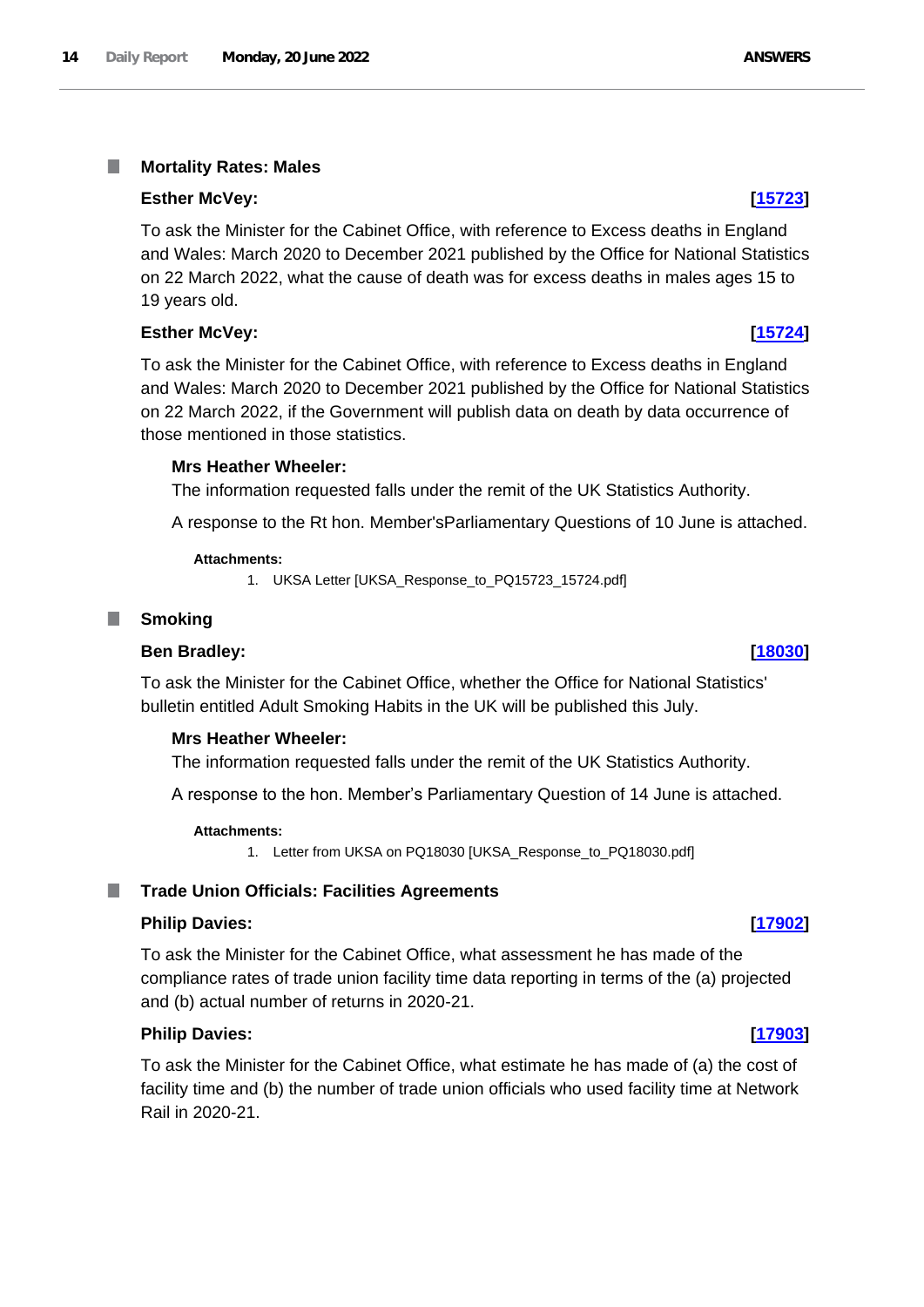# **Philip Davies: [\[17904\]](http://www.parliament.uk/business/publications/written-questions-answers-statements/written-question/Commons/2022-06-14/17904)**

To ask the Minister for the Cabinet Office, what assessment he has made of the compliance rates of trade union facility time data reporting in terms of the (a) projected and (b) actual number of returns in 2019-20.

### **Mrs Heather Wheeler:**

The Government is committed to ensuring that facility time usage within the public sector remains accountable and represents value for money to the taxpayer.

With the exception of the education sector, compliance rates for all other sectors, using the Government's reporting portal, for the 2020/21 reporting year exceeded 60% of expected returns. This was an overall improvement compared to the 2019/20 reporting year where both education and the NHS sectors were below a 60% compliance rate.

The Government is taking action this year to ensure that overall compliance rates continue to rise. Greater transparency will enhance accountability over the spending of taxpayers' money and practices within the public sector.

| The full sector breakdown for the compliance rates over the last two years is below: |  |  |  |
|--------------------------------------------------------------------------------------|--|--|--|
|--------------------------------------------------------------------------------------|--|--|--|

| <b>SECTOR</b>          | <b>COMPLIANCE</b> |         |  |
|------------------------|-------------------|---------|--|
|                        | 2019/20           | 2020/21 |  |
| <b>Civil Service</b>   | 100%              | 100%    |  |
| Education              | 18%               | 18%     |  |
| <b>Local Authority</b> | 69%               | 64%     |  |
| <b>NHS</b>             | 46%               | 66%     |  |
| Police                 | 69%               | 77%     |  |

Network Rail is not currently in scope for the relevant facility time reporting regulations; we are open to representations on this matter.

### <span id="page-14-0"></span>**DEFENCE**

#### <span id="page-14-1"></span>**Afghanistan: Refugees** ш

## **Dan Jarvis: [\[18907\]](http://www.parliament.uk/business/publications/written-questions-answers-statements/written-question/Commons/2022-06-15/18907)**

To ask the Secretary of State for Defence, whether he has had recent discussions with the Home Secretary on the impact of the Government's new Pakistan visa requirements on mortality rates of Afghan nationals trying to leave Afghanistan.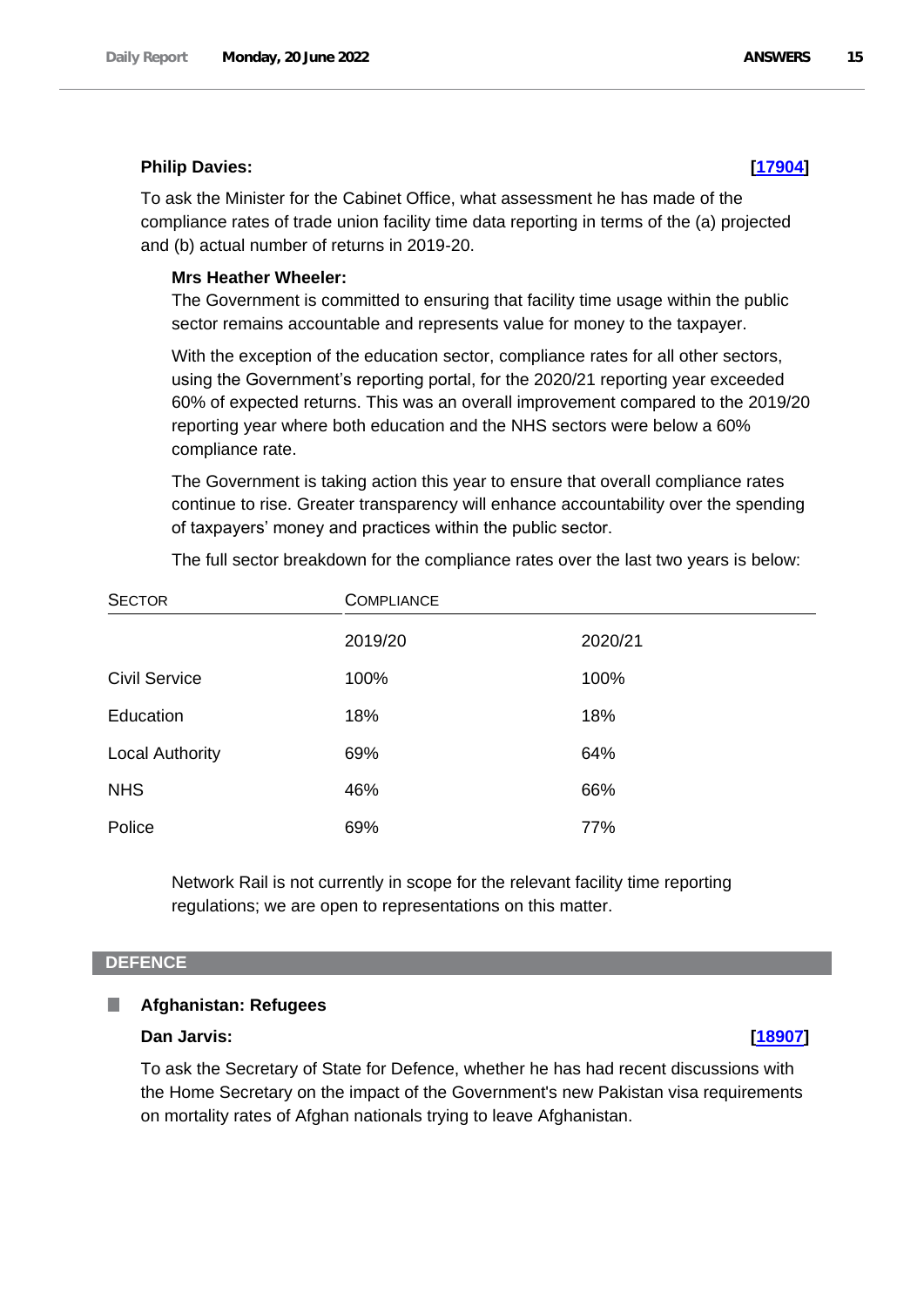# **James Heappey:**

There has been no change in either the UK or Pakistan visa requirement for eligible Afghan nationals being relocated under the ARAP scheme. The UK Government continues to work closely with Pakistan to relocate eligible individuals.

# <span id="page-15-0"></span>**Agnes Wanjiru**

# **John Healey: [\[17869\]](http://www.parliament.uk/business/publications/written-questions-answers-statements/written-question/Commons/2022-06-14/17869)**

To ask the Secretary of State for Defence, how many personnel of the Royal Military Police are currently working on the case of Agnes Wanjiru.

# **John Healey: [\[17870\]](http://www.parliament.uk/business/publications/written-questions-answers-statements/written-question/Commons/2022-06-14/17870)**

To ask the Secretary of State for Defence, how many meetings have taken place between representatives of the Royal Military Police and Kenyan authorities in respect of the Agnes Wanjiru case.

# **John Healey: [\[17872\]](http://www.parliament.uk/business/publications/written-questions-answers-statements/written-question/Commons/2022-06-14/17872)**

To ask the Secretary of State for Defence, what role the Royal Military Police has in relation to the case of Agnes Wanjiru.

# **Leo Docherty:**

Jurisdiction for the investigation lies with the Kenyan authorities. The Royal Military Police (RMP) are proactively engaged with the Kenyan Police Service (KPS) to support and assist their investigation and, where appropriate and requested to do so, undertake investigative actions on behalf of the KPS. A number of formal and informal discussions have taken place, however, to protect the sanctity of the investigation and the interest of justice, we will not wish to comment in detail on activity.

# **John Healey: [\[17871\]](http://www.parliament.uk/business/publications/written-questions-answers-statements/written-question/Commons/2022-06-14/17871)**

To ask the Secretary of State for Defence, whether his Department has conducted an internal investigation into the actions of British personnel in the case of Agnes Wanjiru.

# **Leo Docherty:**

The Department is very concerned that this serious case should receive a full and robust investigation. The Ministry of Defence is working closely with Kenyan authorities to ascertain the facts of the case and we share Kenya's commitment to ensuring there is a full and robust investigation. Should evidence of criminal or disciplinary offences by Service Personnel come to light during the course of the investigation into Agnes Wanjiru's murder then the Royal Military Police will take appropriate action.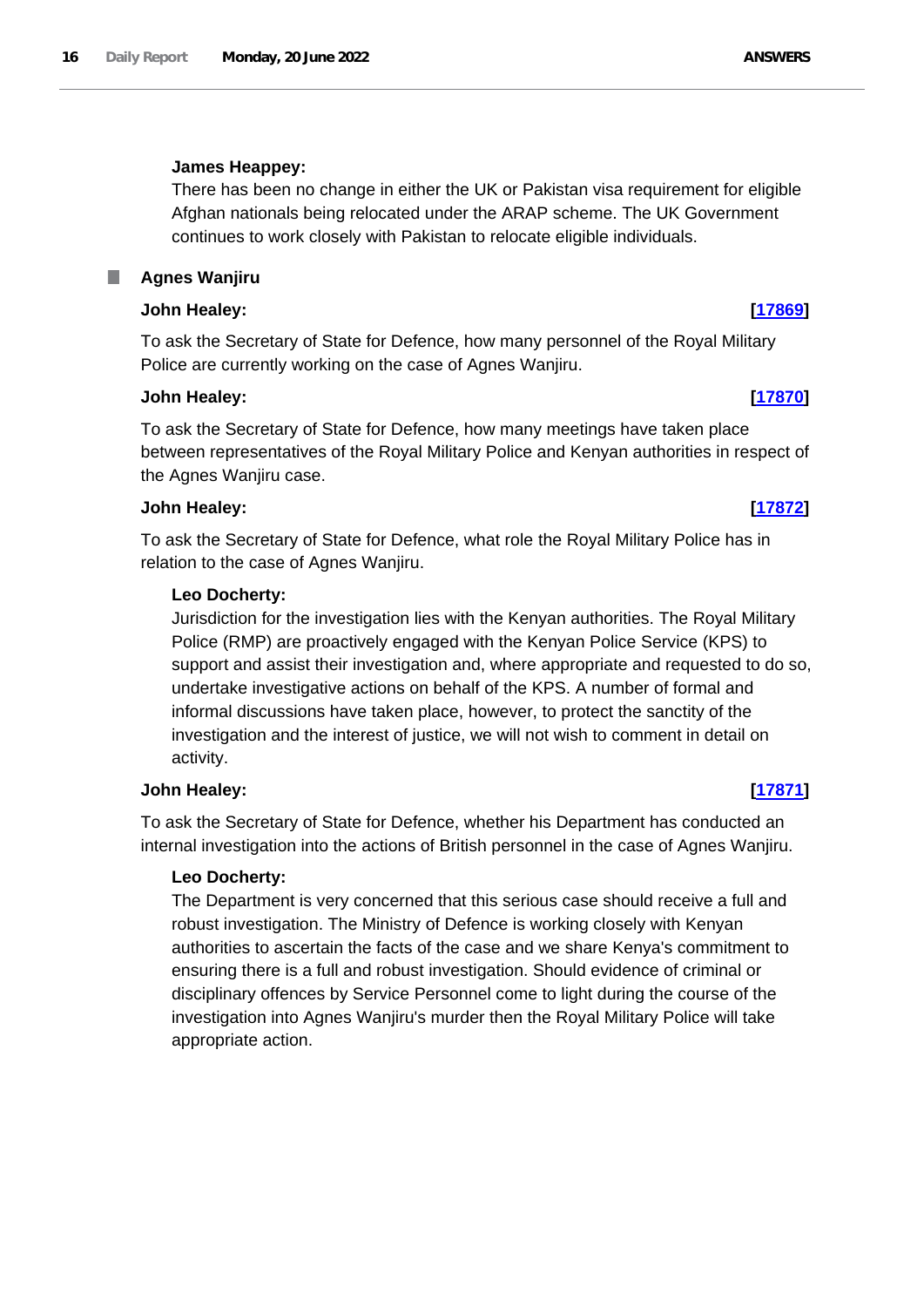#### <span id="page-16-0"></span>**Air Force: HIV Infection I**

#### **Luke Pollard: [\[15762\]](http://www.parliament.uk/business/publications/written-questions-answers-statements/written-question/Commons/2022-06-10/15762)**

To ask the Secretary of State for Defence, pursuant to the Answer of 15 March 2022 to Question 136649, on Armed Forces: HIV infection, on what date the restriction on PrEP use by aircrew and air traffic controllers in the Royal Air Force will end.

#### **Leo Docherty:**

I refer the hon. Member to the answer I gave him on 4 April 2022 to Question 148375. Revised policy is expected to be published in August 2022, with the aspiration to publish sooner if possible.

#### **Attachments:**

1. Armed Forces: HIV Infection [UIN 148375.docx]

#### <span id="page-16-1"></span>**Armed Forces Compensation Scheme: Appeals**

#### **Mr Kevan Jones: [\[18825\]](http://www.parliament.uk/business/publications/written-questions-answers-statements/written-question/Commons/2022-06-15/18825)**

To ask the Secretary of State for Defence, what percentage of appeals for judgments made under the Armed Forces Compensation Scheme have been successful since 2010.

#### **Leo Docherty:**

The number of appeals made under the Armed Forces Compensation Scheme (AFCS) cleared by claim type, outcome and financial year are listed in Table 4 of the AFCS Statistics available on gov.uk at the following link:

[https://www.gov.uk/government/statistics/armed-forces-compensation-scheme](https://www.gov.uk/government/statistics/armed-forces-compensation-scheme-statistics-financial-year-202021)[statistics-financial-year-202021](https://www.gov.uk/government/statistics/armed-forces-compensation-scheme-statistics-financial-year-202021)

The following table is extracted from Table 4 and lists the total number of injury appeals cleared and their outcome from April 2010 to March 2021.

| <b>CLAIM TYPE</b>               | <b>OUTCOME</b>                          | <b>APR 10 - MAR 21</b> |
|---------------------------------|-----------------------------------------|------------------------|
| <b>Injury Appeals</b>           |                                         |                        |
| <b>Number of People</b>         |                                         | 6,875                  |
|                                 |                                         | $\boldsymbol{0}$       |
| <b>Number of Injury Appeals</b> | All <sup>1</sup>                        | 7,425                  |
|                                 | <b>New</b>                              | 855                    |
|                                 | <b>Increased</b>                        | 1,235                  |
|                                 | <b>Maintained</b>                       | 3,475                  |
|                                 | <b>Reduced</b>                          | 50                     |
|                                 | <b>Favourable Reconsideration 1,715</b> |                        |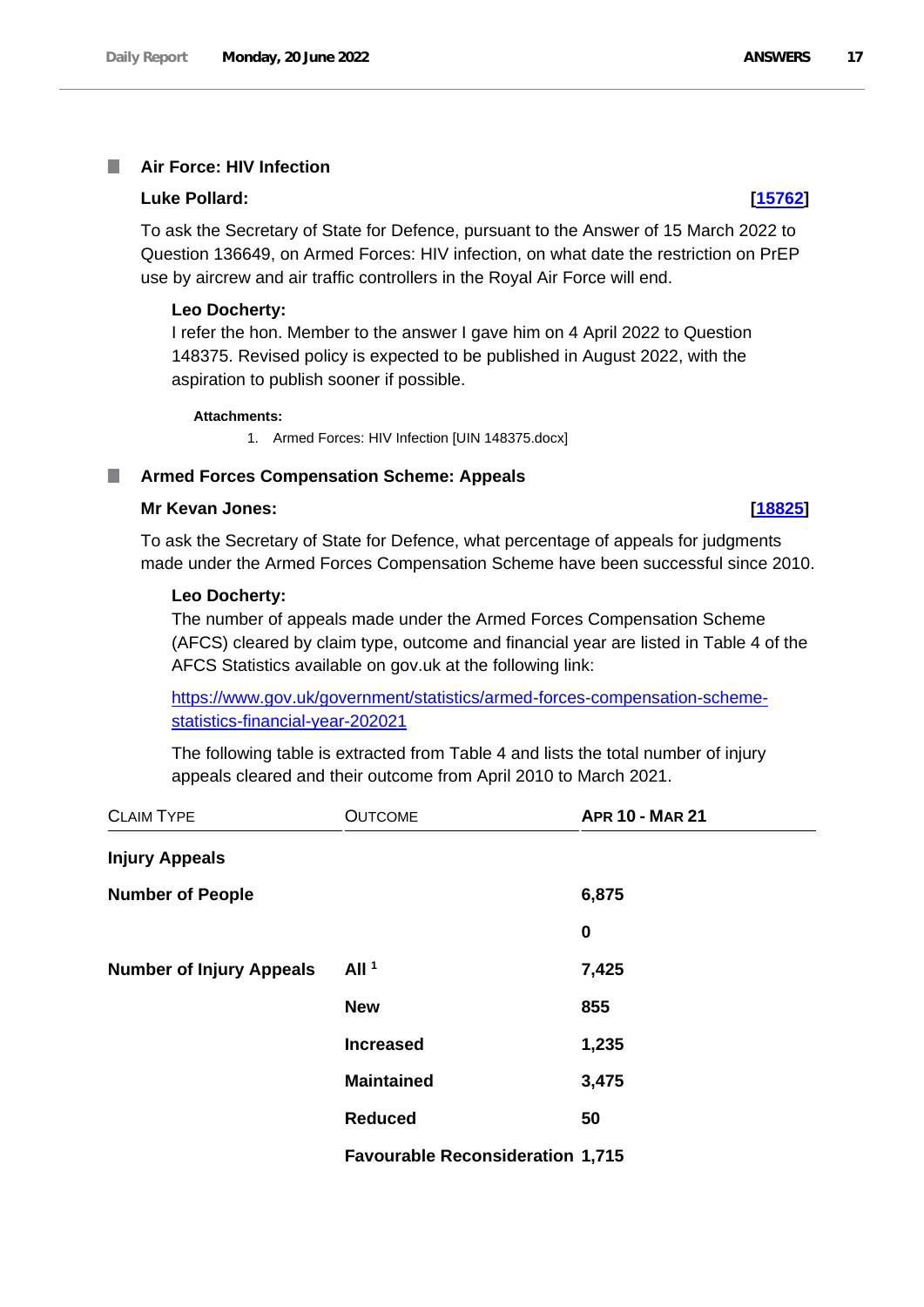| <b>CLAIM TYPE</b> | <b>OUTCOME</b>                                     | <b>APR 10 - MAR 21</b> |  |
|-------------------|----------------------------------------------------|------------------------|--|
|                   | Disallowed - Late appeal                           | 25                     |  |
|                   | <b>Overturned by Upper Tier</b><br><b>Tribunal</b> | - 0                    |  |
|                   | Out of jurisdiction                                | 55                     |  |

The total number of appeals that resulted in a new award, increased award or a favourable reconsideration is 3,805 equating to 51.25% of all injury appeals. During the same period 89,260 injury claims were cleared.  $2$  Whilst some of the decisions made on those claims may yet be appealed in future years, the number of favourable appeals compared with the total number of injury claims equates to 4.26%.

Source: Compensation and Pensions System (CAPS)

- 1. Please see the Background Quality Report at [https://www.gov.uk/government/statistics/armed-forces-compensation-scheme](https://www.gov.uk/government/statistics/armed-forces-compensation-scheme-statistics-financial-year-202021)[statistics-financial-year-202021](https://www.gov.uk/government/statistics/armed-forces-compensation-scheme-statistics-financial-year-202021) for more information on appeal outcomes.
- 2. Extracted from Table 2 of the official statistics at [https://www.gov.uk/government/statistics/armed-forces-compensation-scheme](https://www.gov.uk/government/statistics/armed-forces-compensation-scheme-statistics-financial-year-202021)[statistics-financial-year-202021](https://www.gov.uk/government/statistics/armed-forces-compensation-scheme-statistics-financial-year-202021)

# <span id="page-17-0"></span>**Armed Forces: Protective Clothing**

## **John Healey: [\[18782\]](http://www.parliament.uk/business/publications/written-questions-answers-statements/written-question/Commons/2022-06-15/18782)**

To ask the Secretary of State for Defence, pursuant to the Answer of 14 June 2022 to Question 15179 on Ajax Vehicles: Protective Clothing, what the value of Armoured Fighting Vehicle headset project is.

## **Jeremy Quin:**

The value of the Urgent Capability Requirement for Op CABRIT is £40,460 million. The total Armoured Fighting Vehicle Headset Project is currently seeking approval following the Formal Change Request.The headsets, though part of the hearing protection system, are not classed formally as PPE.

#### <span id="page-17-1"></span>**Armoured Fighting Vehicles** .

#### **Mr Kevan Jones: [\[17890\]](http://www.parliament.uk/business/publications/written-questions-answers-statements/written-question/Commons/2022-06-14/17890)**

To ask the Secretary of State for Defence, what recent assessment he has made of the suitability of Combat Vehicle 90 for the Army.

### **Jeremy Quin:**

When selecting the new armoured fighting vehicle for the Army a number of possibilities were considered, including the CV90. After a full competitive process, the Ajax vehicles was selected.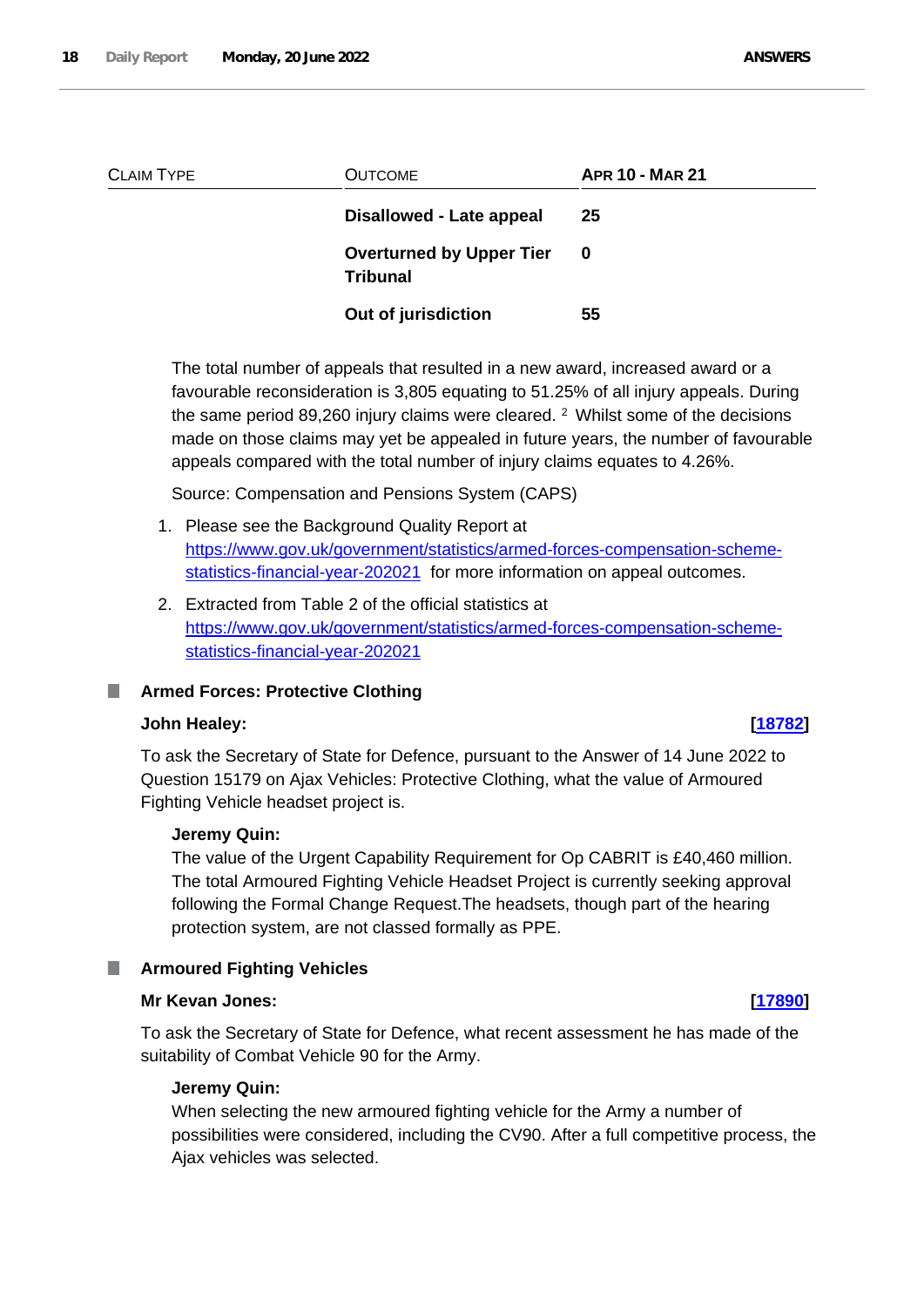As part of normal business, the Ministry of Defence keeps a range of capabilities under review to ensure our Armed Forces are equipped to face future threats.

#### <span id="page-18-0"></span>**Army: Training**

## **Mr Tobias Ellwood: [\[18828\]](http://www.parliament.uk/business/publications/written-questions-answers-statements/written-question/Commons/2022-06-15/18828)**

To ask the Secretary of State for Defence, with reference to the Answer given on 11 June 20220 to Question 135700, on Army: Training, if his Department will make an assessment of the potential merits of building and improving the Army's physical urban training environments to include (a) high rise buildings, (b) multi-story car parks and (c) other features found in modern cities, to allow the Armed Forces to train in a realistic urban physical context that represents the modern operating environment.

### **James Heappey:**

Between both the Army's Collective Training Establishment Transition Programme (CTETP) and the Collective Training Transformation Programme (CTTP), the Army is continuing to invest in urban training environments for use in physical training exercises, which includes the infrastructure that the right hon. Member describes.

Together these investments will represent a step change in collective training capability that better prepares the Army in challenging, realistic, multi-domain and world-leading physical urban environments. These funded enhancements include instrumentation and the development of subterranean and multi-storey capabilities, delivered together across our current urban training facilities.

In 2021, the Secretary of State for Defence approved the procurement for the first elements of a Mobile Urban Training Facilities capability, for use in Oman. This is one part of the proposed development of a Combined Regional Joint Training and Experimentation Centre being developed near Duqm. Additionally, the Army will also use the Bundeswehr's urban training facility at Altmark, Germany, for Army collective training from 2023.

#### <span id="page-18-1"></span>**Defence: Procurement**

#### **Mr Kevan Jones: [\[18811\]](http://www.parliament.uk/business/publications/written-questions-answers-statements/written-question/Commons/2022-06-15/18811)**

To ask the Secretary of State for Defence, whether he is taking steps to help increase awareness in the defence industry of the meaning of social value during the tendering process.

# **Jeremy Quin:**

The Ministry of Defence (MOD) has engaged with Defence Industry regarding social value from before the Policy was launched and subsequently. The MOD has a social value team whose remit includes engaging with defence industry. Under the umbrella of the Defence Supplier Forum a dedicated Social Value working group has been established, with the aim of promoting understanding, sharing best practice and lessons learnt.

The working group is co-chaired with Industry and has attracted high levels of interest, it includes representatives from small and medium sized enterprises, trade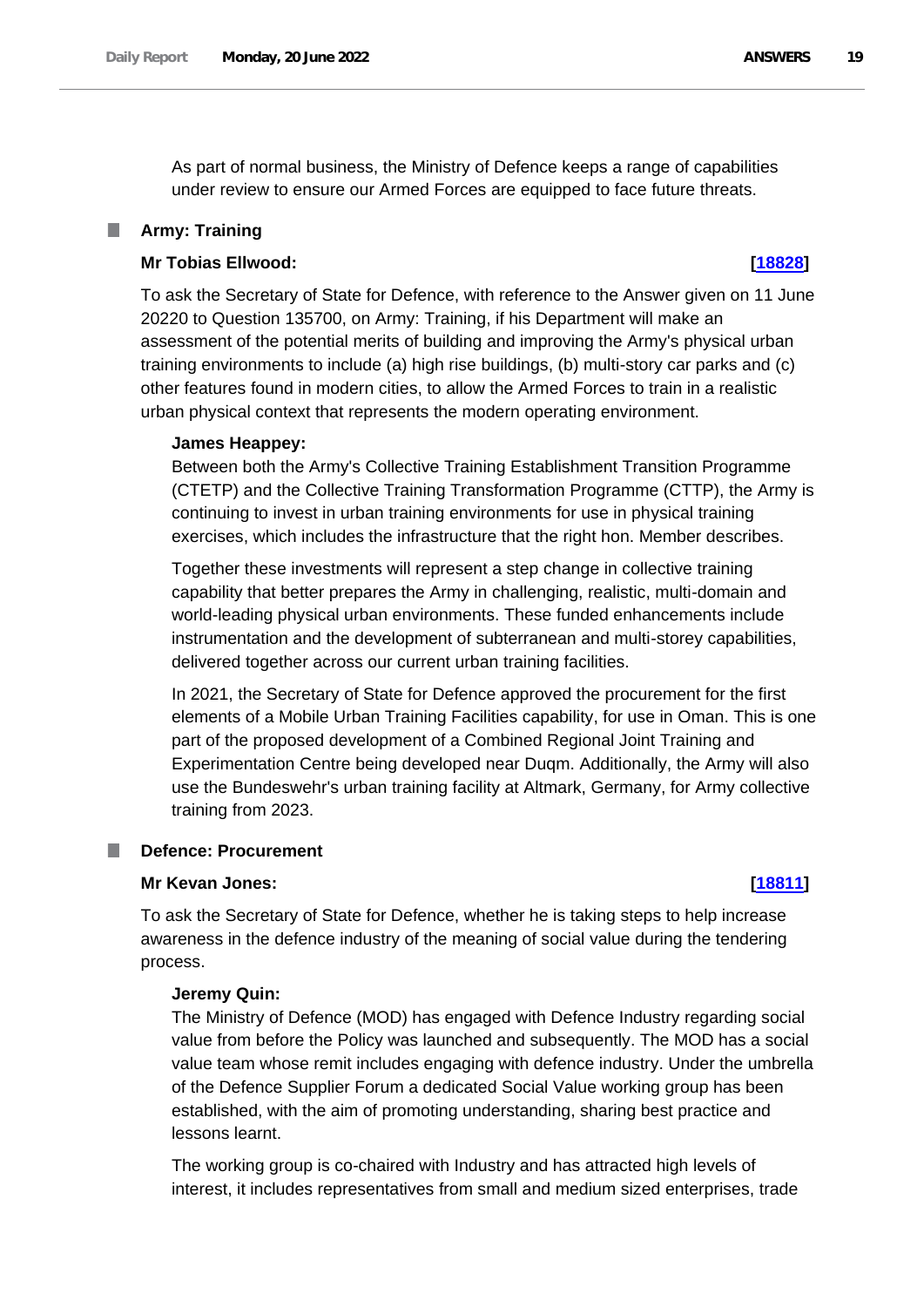bodies, mid-tier, as well as strategic suppliers. Members of the MOD's social value team regularly speak at a range of events, organised by industry bodies, and others raising awareness and understanding of social value.

#### <span id="page-19-0"></span>**European Fighter Aircraft** ш

## **Sir Mark Hendrick: [\[17880\]](http://www.parliament.uk/business/publications/written-questions-answers-statements/written-question/Commons/2022-06-14/17880)**

To ask the Secretary of State for Defence, what (a) recent assessment he has made of the airworthiness of the current fleet of Eurofighter Typhoon aircraft operated by the RAF and (b) amount of funding his Department has allocated to maintain and upgrade the existing aircraft.

## **Jeremy Quin:**

The RAF's Continuing Airworthiness Management processes provide assurance that all Air Systems are airworthy, available, maintained to defined standards, and with sustained compliance to regulations.

The Typhoon Total Availability eNterprise (TyTAN) is a ten-year £2.1 billion agreement with BAE Systems for support for the Typhoon fleet, established in 2016.

Continual modernisation is a core element of the Typhoon programme. The UK Government has approved investment to complete development of the European Common Radar System (ECRS) Mark 2 and to deliver it into service via a four nation NATO programme called Phased 4 Enhancement (P4E). The P4E programme integrates ECRS Mk2 onto Typhoon together with a package of other upgrades agreed by the UK MOD and our partners.

## <span id="page-19-1"></span>**Hashem Abedi and Salman Abedi**

## **Kenny MacAskill: [\[19000\]](http://www.parliament.uk/business/publications/written-questions-answers-statements/written-question/Commons/2022-06-15/19000)**

To ask the Secretary of State for Defence, whether Salman and Hashem Abedi were debriefed following their evacuation from Libya by the Royal Navy in August 2014.

## **James Heappey:**

The Ministry of Defence is aware of the historic Libyan links of the two named individuals (Salman Abedi and Hashem Abedi). However, having completed a search of relevant records, we have found no information pertaining to the question.

## <span id="page-19-2"></span>**Hercules Aircraft**

## **John Healey: [\[18780\]](http://www.parliament.uk/business/publications/written-questions-answers-statements/written-question/Commons/2022-06-15/18780)**

To ask the Secretary of State for Defence, pursuant to the Answer of 7 June 2022 to Question 13644 on Hercules Aircraft, over what time period has the £1.829 billion saving on the early retirement of the C130J Hercules fleet been calculated.

## **Jeremy Quin:**

The £1.829 billion saving covers the period from 2021 through to 2035.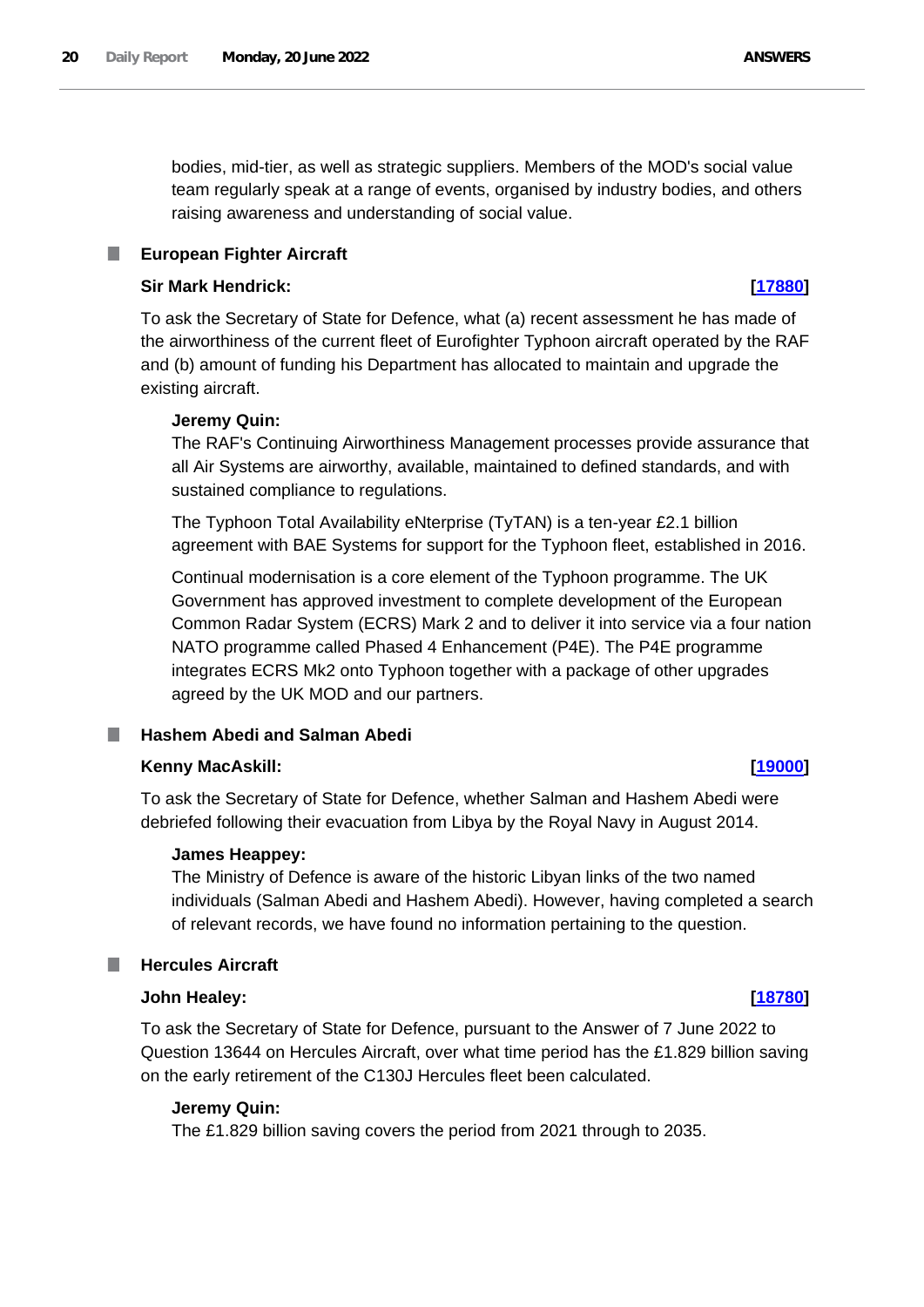#### <span id="page-20-0"></span>T. **Joint Strike Fighter Aircraft: Procurement**

#### **Mr Kevan Jones: [\[18824\]](http://www.parliament.uk/business/publications/written-questions-answers-statements/written-question/Commons/2022-06-15/18824)**

To ask the Secretary of State for Defence, when his Department will sign a contract for the second tranche of 27 F-35 aircraft.

#### **Jeremy Quin:**

I refer the right hon. Member to the answer given on 19 May 2022 to Question 1104 to the right hon. Member for Wentworth and Dearne (Mr Healey).

#### **Attachments:**

1. Joint Strike Fighter Aircraft Procurement [1104 - Joint Strike Fighter Aircraft Procurement.docx]

#### <span id="page-20-1"></span>**Libya: Armed Conflict** .

#### **Kenny MacAskill: [\[18997\]](http://www.parliament.uk/business/publications/written-questions-answers-statements/written-question/Commons/2022-06-15/18997)**

To ask the Secretary of State for Defence, with reference to the evacuation of British nationals from Libya by the Royal Navy on HMS Enterprise in August 2014, (a) how many British nationals were evacuated and (b) what the eligibility criteria were for those evacuated.

#### **James Heappey:**

This question requires more research than the right hon. Gentleman's Named Day Question allows for. I will write to him once the relevant records have been interrogated.

## <span id="page-20-2"></span>**Military Aid: Coronavirus**

## **Luke Pollard: [\[17118\]](http://www.parliament.uk/business/publications/written-questions-answers-statements/written-question/Commons/2022-06-13/17118)**

To ask the Secretary of State for Defence, how much his Department has paid in refunds of Nugatory Holiday Expenditure to service personnel assigned to Military Aid to the Civil Authorities tasks related to the covid-19 outbreak.

#### **James Heappey:**

Defence met the challenges of the COVID-19 pandemic and provided a huge degree of support, with approximately 34,000 Armed Forces personnel deployed on 466 Military Aid to the Civil Authorities (MACA) tasks. Defence supported the wider Government's COVID-19 response, while maintaining the routine functioning of Government, critical Defence activities, and overseas commitments.

Information on the total amount paid in refunds of Nugatory Holiday Expenditure to Service personnel deployed on Covid-19 related MACA tasks is not held centrally. Therefore, a full response could only be provided at disproportionate cost.

#### **John Healey: [\[18779\]](http://www.parliament.uk/business/publications/written-questions-answers-statements/written-question/Commons/2022-06-15/18779)**

To ask the Secretary of State for Defence, pursuant to the Answer of 12 June 2022 to Question 13633 on Military Aid: Coronavirus, how many of the 466 Military Aid to the Civil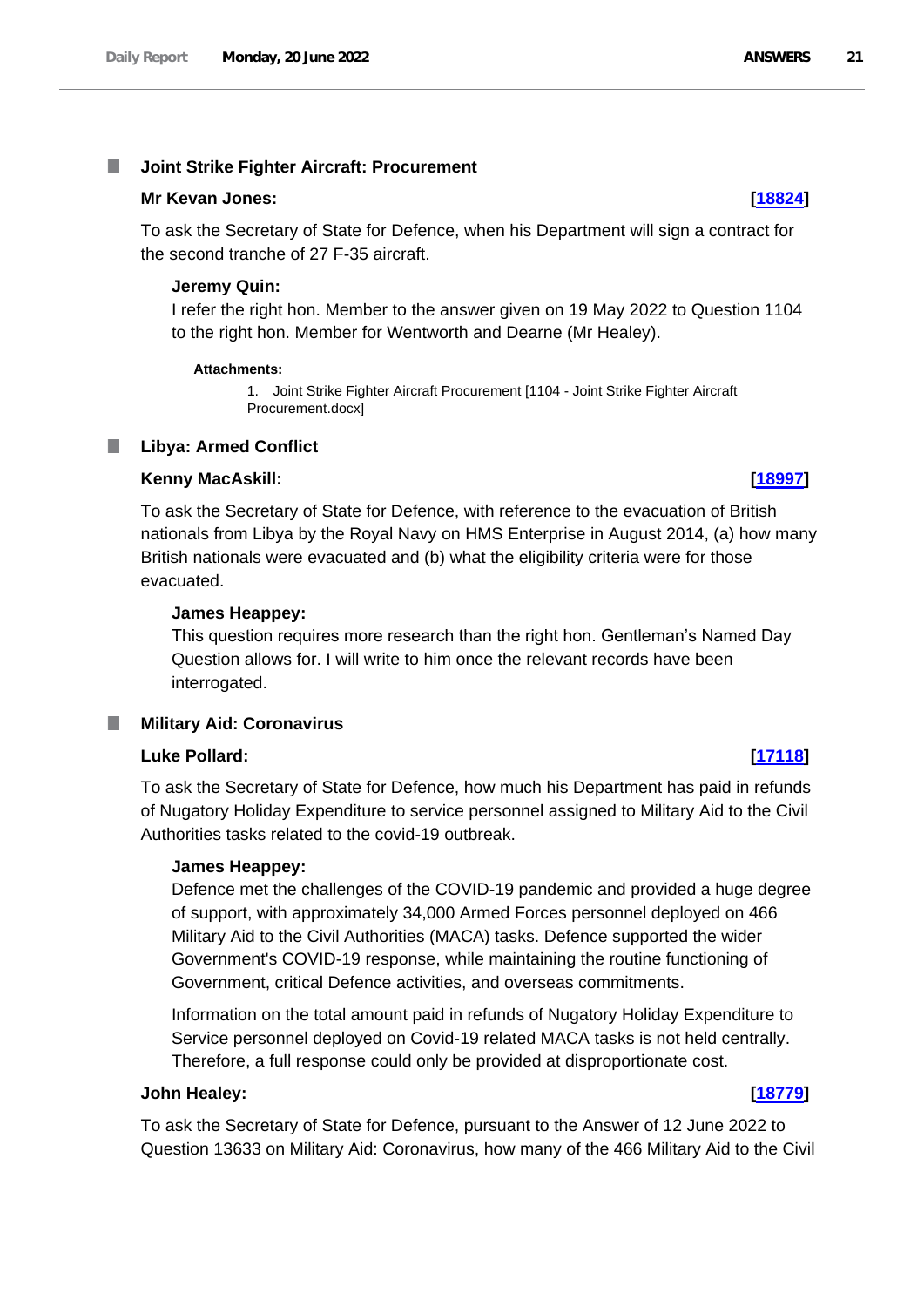Authorities tasks relating to covid-19 have been completed in (a) Yorkshire and the Humber and (b) East Midlands.

#### **James Heappey:**

Of the 466 Military Aid to the Civil Authorities (MACA) tasks relating to the COVID-19 pandemic, 19 were completed in Yorkshire and Humber, 17 in East Midlands and two were completed across both regions as part of national tasks.

#### <span id="page-21-0"></span>**Military Aircraft** .

### **John Healey: [\[18777\]](http://www.parliament.uk/business/publications/written-questions-answers-statements/written-question/Commons/2022-06-15/18777)**

To ask the Secretary of State for Defence, what the total number of real flight hours for Royal Air Force jests has been in each year since 2010.

### **John Healey: [\[18778\]](http://www.parliament.uk/business/publications/written-questions-answers-statements/written-question/Commons/2022-06-15/18778)**

To ask the Secretary of State for Defence, what the total number of simulated flight hours for Royal Air Force jests has been in each year since 2010.

#### **Jeremy Quin:**

The right hon. Member's Questions cover some seventeen fleets of jet-powered aircraft, some of which have been retired. The information regarding synthetic flying over this period is not held centrally.

#### <span id="page-21-1"></span>**Ministry of Defence: Amazon Web Services** ш

#### **John Healey: [\[17868\]](http://www.parliament.uk/business/publications/written-questions-answers-statements/written-question/Commons/2022-06-14/17868)**

To ask the Secretary of State for Defence, how many Army Welfare Service staff have completed the Ministry of Defence DVIP course in 2022.

#### **Leo Docherty:**

Eleven Army Welfare Service personnel have completed the course in 2022.

The Course is also offered to other Defence personnel across all three Services such as Unit Welfare Officers (Military or Civilian) Service Police and Padres. It is not, however, run for external personnel.

#### <span id="page-21-2"></span>**Ministry of Defence: Public Opinion** .

### **Rachel Hopkins: [\[19041\]](http://www.parliament.uk/business/publications/written-questions-answers-statements/written-question/Commons/2022-06-15/19041)**

To ask the Secretary of State for Defence, how much his Department spent on (a) focus groups and (b) polling services in 2021.

#### **Leo Docherty:**

Focus groups and polling services are not recorded centrally therefore, costs for the whole of the Ministry of Defence (MOD) cannot be identified. With regards to the MOD communications function and polling, we have counted this as quantitative opinion research, most often on external audiences.

The MOD communications function (across Top Level Budgets) spent:

£199,730 on polling in financial year 2021-22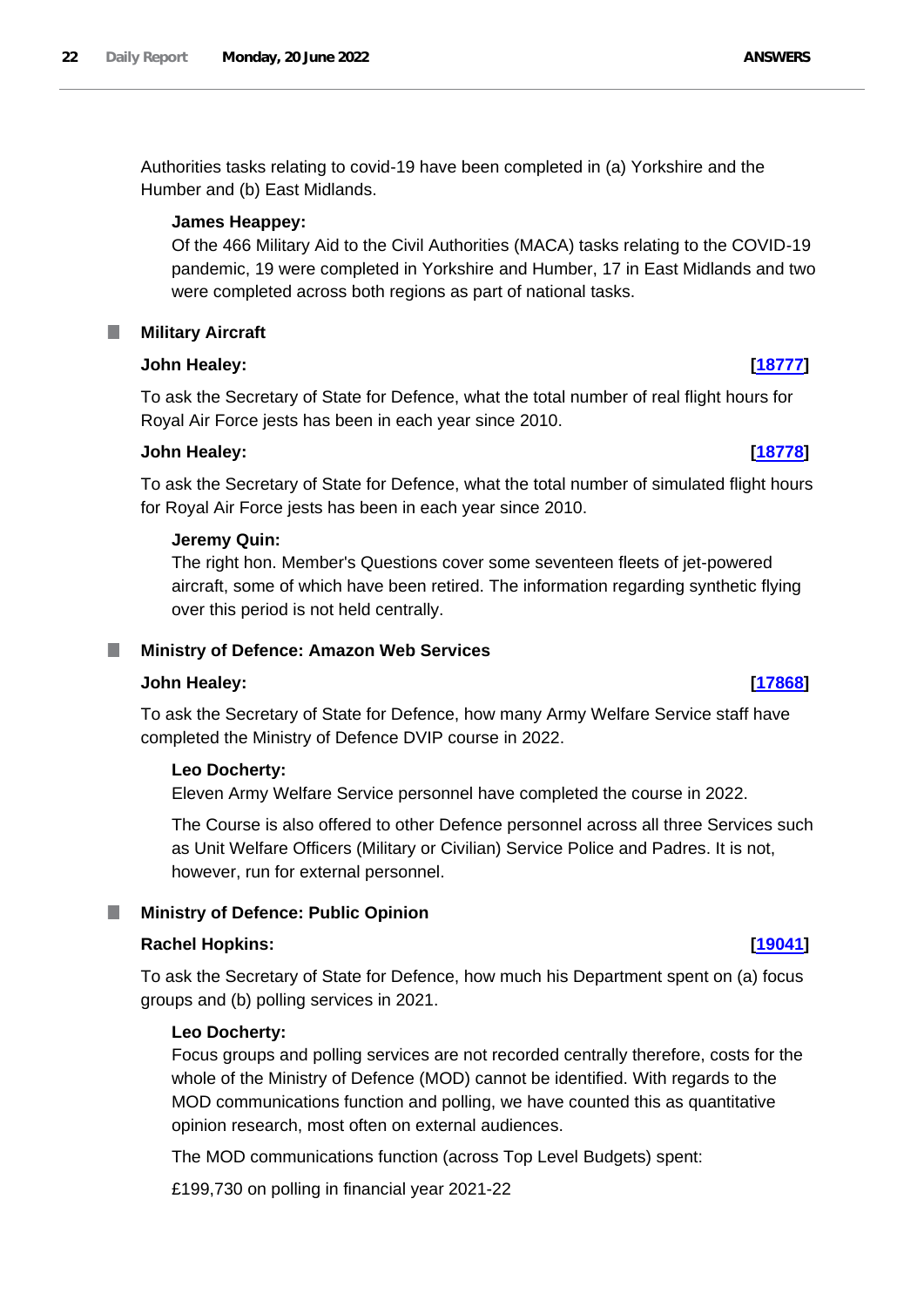£108,600 on focus groups in financial year 2021-22

#### <span id="page-22-0"></span>П **Navy**

#### **Mr Tobias Ellwood: [\[18846\]](http://www.parliament.uk/business/publications/written-questions-answers-statements/written-question/Commons/2022-06-15/18846)**

To ask the Secretary of State for Defence, what his Department expects the order of battle of the Navy to be by 2030.

#### **James Heappey:**

In 2030, the Royal Navy will maintain its primary outputs of Homeland Defence, Carrier Strike, Littoral Strike and Persistent Engagement with more advanced capabilities, as part of Integrated Force 30.

By this point, the transition from Vanguard to Dreadnought will be moving at pace, maintaining the nation's ultimate safeguard, while the Multi Role Ocean Surveillance programme will be monitoring and protecting our Critical National Infrastructure at sea.

UK Carrier Strike will have reached Full Operating Capability, providing our conventional deterrent.

All five Type 31 frigates will have been delivered and will be forward deployed around the world. The first batch of Type 26 frigates will be on operations, protecting our aircraft carriers and the nuclear deterrent, and the transition from crewed to autonomous minehunting through the Mine Hunting Capability programme will also be well advanced.

The UK's Commando Forces will have been persistently engaged for over five years by this point, engaging with our allies and partners every day, while being ready to respond to crisis.

#### <span id="page-22-1"></span>ш **Ukraine: Military Aid**

### **Dr Julian Lewis: [\[17856\]](http://www.parliament.uk/business/publications/written-questions-answers-statements/written-question/Commons/2022-06-14/17856)**

To ask the Secretary of State for Defence, what further steps he plans to take to assist Ukraine to neutralise the use of long-range artillery against civil and military targets by Russian armed forces; whether equipment, supplied to Ukraine by the UK for this purpose, will include unmanned aerial vehicles and other smart munitions; and if he will make a statement.

#### **James Heappey:**

The UK has already committed £1.3 billion for military operations and has provided lethal aid that has assisted the Ukrainians to defend itself and its sovereignty. This military aid includes counter-battery radar and a range of unmanned aerial systems. We have recently announced, that we will be providing multiple launch rocket systems which will provide Ukraine with a significant boost in capability. Ministers have kept the House updated regularly on the situation in Ukraine and will continue to do so.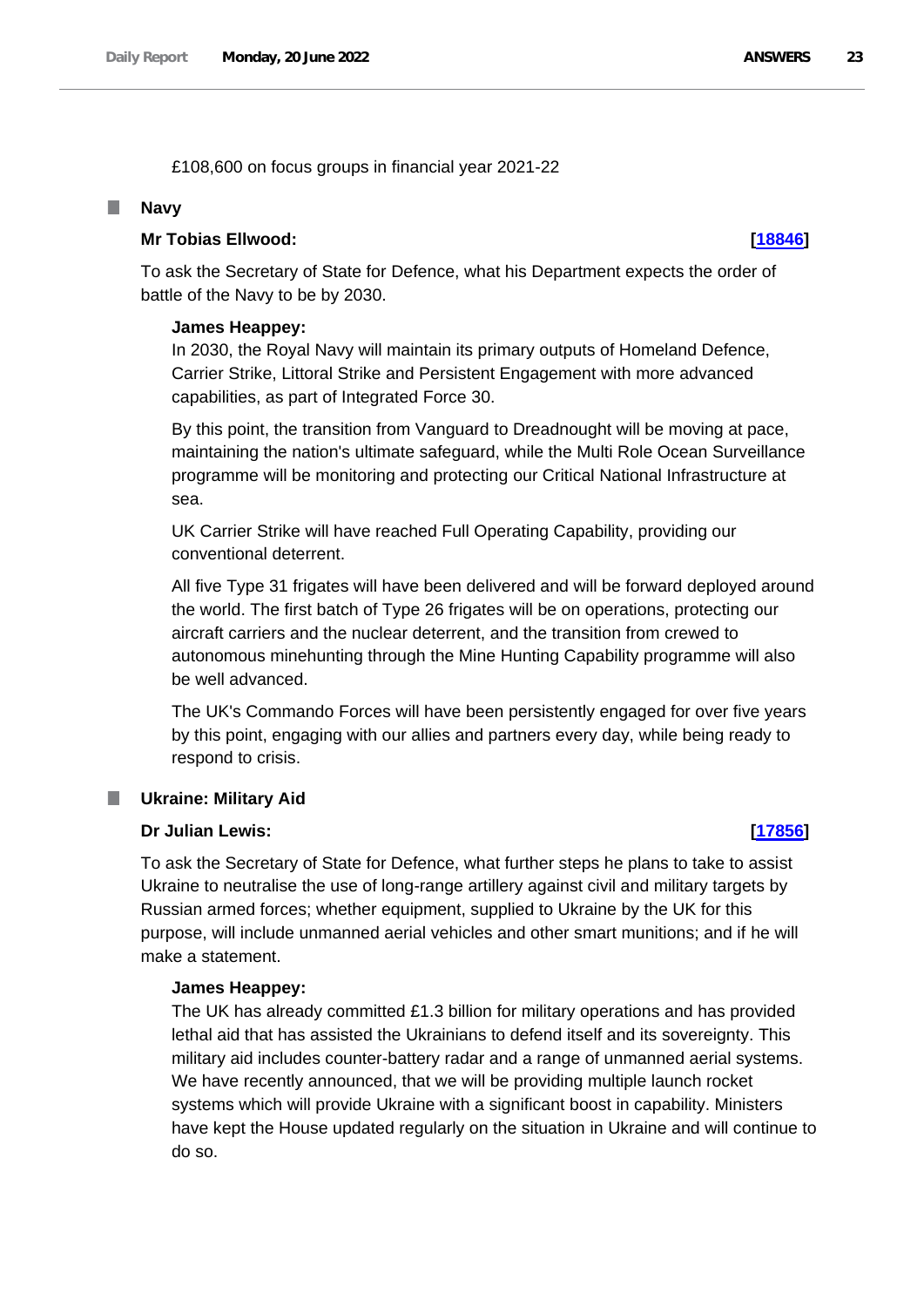### **John Healey: [\[18781\]](http://www.parliament.uk/business/publications/written-questions-answers-statements/written-question/Commons/2022-06-15/18781)**

To ask the Secretary of State for Defence, pursuant to the Answer of 13 June 2022 to Question 13634 on Military Aid: Ukraine, how much of the £1.3 billion funding for military support to Ukraine had been spent as of 15 June 2022.

### **James Heappey:**

I can confirm that £750 million of the £1.3 billion has been committed to the Ukrainian armed forces as of 15 June 2022. This £750 million includes the provision of both lethal and non-lethal aid.

# <span id="page-23-0"></span>**Veterans: Medical Records**

### **Luke Pollard: [\[17115\]](http://www.parliament.uk/business/publications/written-questions-answers-statements/written-question/Commons/2022-06-13/17115)**

To ask the Secretary of State for Defence, pursuant to the Answer of 7 June 2022 to Question 9141 on Veterans: Medical Records, whether Defence Medical Services makes a regular assessment of the number of medical records it holds that have not been requested by a NHS GP.

## **Leo Docherty:**

The Defence Medical Services have established procedures in place to assist Service personnel in providing a copy of their medical records to their new civilian GP. However, many Service personnel choose not to prioritise their registration with a civilian GP, despite encouragement to do so, and it can be some years before a GP requests their medical records, if they are requested at all. Given this and that several thousand personnel leave the Armed Forces every year, it is not possible to accurately assess the total number of records not requested.

# <span id="page-23-1"></span>**DIGITAL, CULTURE, MEDIA AND SPORT**

#### <span id="page-23-2"></span>**Broadband: Northern Ireland** I.

# **Jim Shannon: [\[16946\]](http://www.parliament.uk/business/publications/written-questions-answers-statements/written-question/Commons/2022-06-13/16946)**

To ask the Secretary of State for Digital, Culture, Media and Sport, with reference to the Government's contribution to Project Stratum and the rollout of broadband to rural areas of Northern Ireland, what recent assessment he has made of the progress of that project; and if he will take steps to help ensure that residents in the most rural areas of Strangford constituency benefit from that project.

#### **Julia Lopez:**

Northern Ireland currently has the most gigabit-capable coverage of all the nations with 85% of premises already covered. This is in part due to the UK Government's £172 million investment in Project Stratum, which has delivered connections to over 29,000 premises, the UK Government's funding of projects to deliver full-fibre to public sector sites, and measures to bust barriers to commercial rollout.

Within the Strangford constituency, 93% of premises can access a superfast connection (>30Mbps) and 86% of premises are able to access a gigabit-capable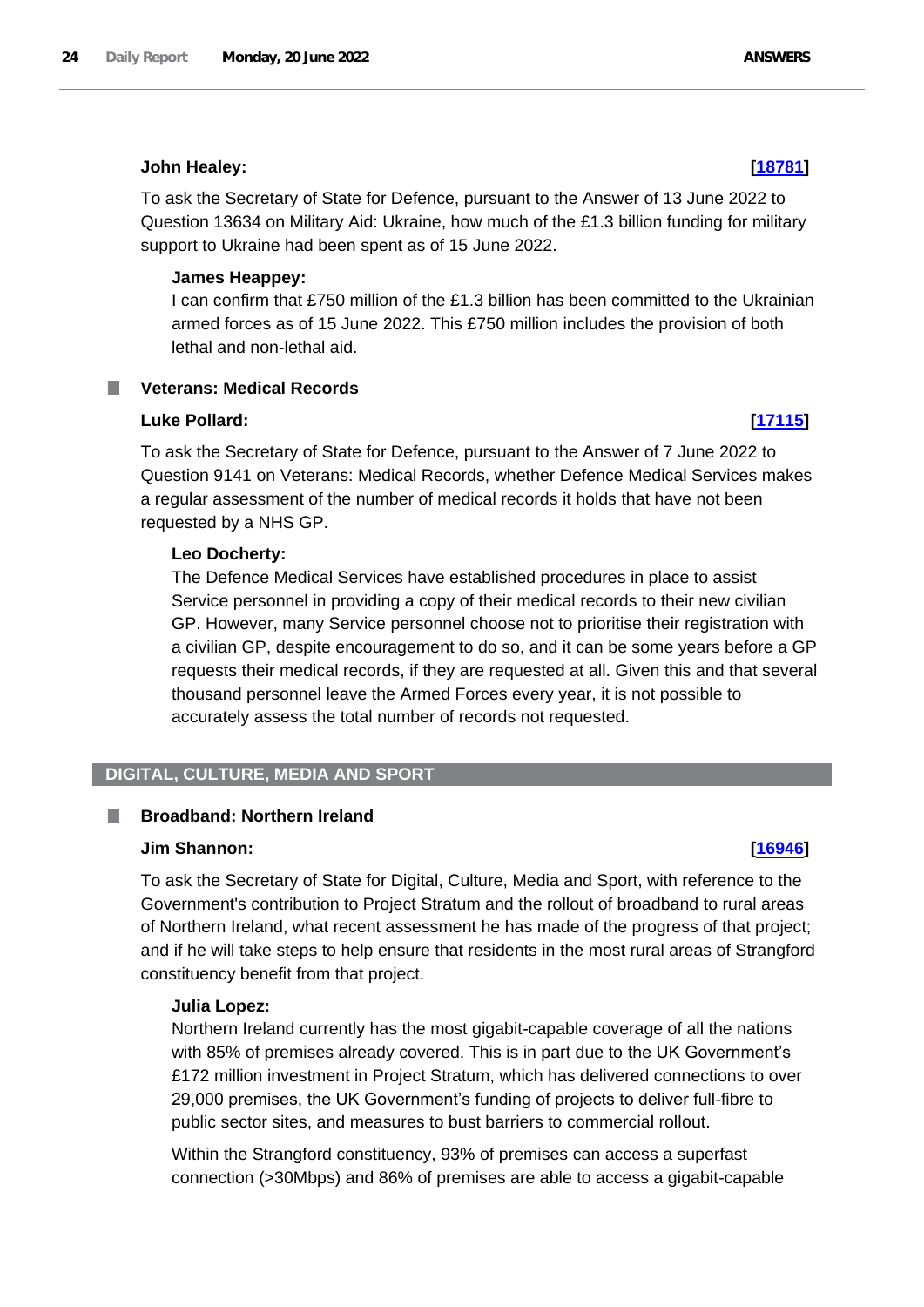connection. More than 4,700 premises are eligible to benefit from Project Stratum in the constituency. Current deployment plans confirm that more than 1,000 premises have been upgraded so far, with a further 1,700 premises scheduled to be completed this year and the remainder by the end of 2024.

Residents in the most rural areas of the Strangford constituency may also be eligible for support via the Gigabit Broadband Voucher Scheme, which supports rural communities with the cost of installing new gigabit-capable connections. The scheme provides a micro-grant of up to £1,500 for residents and up to £3,500 for businesses towards the cost of installing gigabit-capable broadband.

## <span id="page-24-0"></span>**Channel Four Television**

## **Ruth Jones: [\[18050\]](http://www.parliament.uk/business/publications/written-questions-answers-statements/written-question/Commons/2022-06-14/18050)**

To ask the Secretary of State for Digital, Culture, Media and Sport, how many times she has met the senior management at Channel 4 since her appointment.

### **Julia Lopez:**

During the consultation period, the Government worked closely with Channel 4's management to understand the challenges and opportunities the changing market presents and different models and plans that might support Channel 4's future.

DCMS ministers and officials continue to meet regularly with Channel 4.

#### <span id="page-24-1"></span>**Channel Four Television: Northern Ireland** a an

#### **Jim Shannon: [\[16944\]](http://www.parliament.uk/business/publications/written-questions-answers-statements/written-question/Commons/2022-06-13/16944)**

To ask the Secretary of State for Digital, Culture, Media and Sport, whether he has had discussions with representatives of Channel 4 on whether its higher education partnerships in (a) Belfast and (b) Newry will remain open after privatisation.

#### **Julia Lopez:**

The Government values Channel 4's work in developing skills and talent pipelines, particularly in the nations and regions.

The Government would expect any new owner to have a business interest in supporting the development of talent and skills across the UK creative industries, as many of our public service and other broadcasters already do.

## <span id="page-24-2"></span>**Holiday Accommodation**

#### **Rachael Maskell: [\[17978\]](http://www.parliament.uk/business/publications/written-questions-answers-statements/written-question/Commons/2022-06-14/17978)**

To ask the Secretary of State for Digital, Culture, Media and Sport, if he will introduce a consultation on legislative measures to address the rise in short term holiday lets in this parliamentary Session.

## **Nigel Huddleston:**

The Tourism Recovery Plan, published in June 2021, committed to considering a Tourism Accommodation Registration Scheme in England.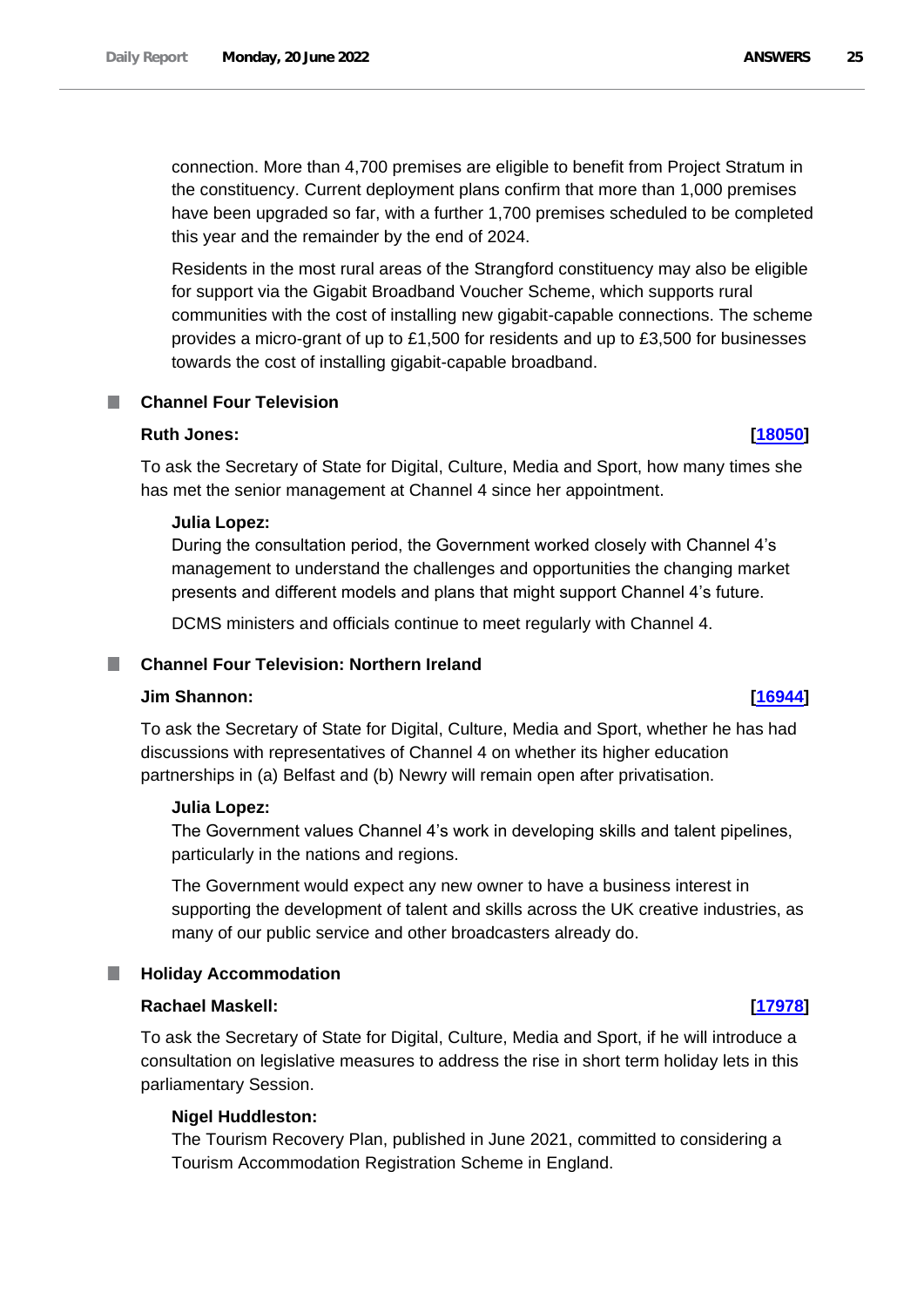To better understand the issues faced by both communities and businesses, we intend to launch a call for evidence soon, seeking views on the range of issues that arise from the increase in short term and holiday letting.

We also want to improve the evidence base and better understand the market today, including the benefits and challenges of the increase in short-term and holiday letting we have seen in England in recent years.

#### <span id="page-25-0"></span>**Platinum Jubilee 2022: Northern Ireland** ш

## **Jim Shannon: [\[16945\]](http://www.parliament.uk/business/publications/written-questions-answers-statements/written-question/Commons/2022-06-13/16945)**

To ask the Secretary of State for Digital, Culture, Media and Sport, whether he has had recent discussions with council leaders in Northern Ireland on community arts projects for the Platinum Jubilee; and if he will provide additional funding to the devolved nations for this purpose.

# **Chris Philp:**

I have not held any recent discussions with Council leaders in Northern Ireland in relation to Community Arts projects for the Platinum Jubilee.

I am however pleased that £11.5m of UK-wide funding was made available through the National Lottery Community Fund and the National Lottery Heritage Fund to help communities mark the Jubilee.

Decisions on funding for community arts projects are devolved to each devolved nation.

#### <span id="page-25-1"></span>**Telephone Services: Prices** П

## **Chris Elmore: [\[18005\]](http://www.parliament.uk/business/publications/written-questions-answers-statements/written-question/Commons/2022-06-14/18005)**

To ask the Secretary of State for Digital, Culture, Media and Sport, for recent discussions she has had with Ofcom on (a) Openreach and (b) other network operators increasing network service prices in 2021.

# **Julia Lopez:**

Ofcom is an independent regulator and the government has no say over its regulatory decisions.

However, in the Statement of Strategic Priorities, the government has set out a priority for Ofcom to seek stable and long-term regulation that incentivises network investment and ensures fair and effective competition between new and existing network operators.

With regard to network prices, in the Wholesale Fixed Telecoms Market Review published in 2021, Ofcom set out pricing remedies on Openreach in light of its market position. In doing so, it noted that its regulation was designed to give regulatory certainty and allow companies to make a fair return whilst ensuring consumers continue to have access to affordable broadband as new networks are rolled out. [Volume 4 of the Review](https://www.ofcom.org.uk/__data/assets/pdf_file/0025/216088/wftmr-statement-volume-4-pricing-remedies.pdf) sets out Ofcom's reasoning for its approach to price remedies by area in more detail.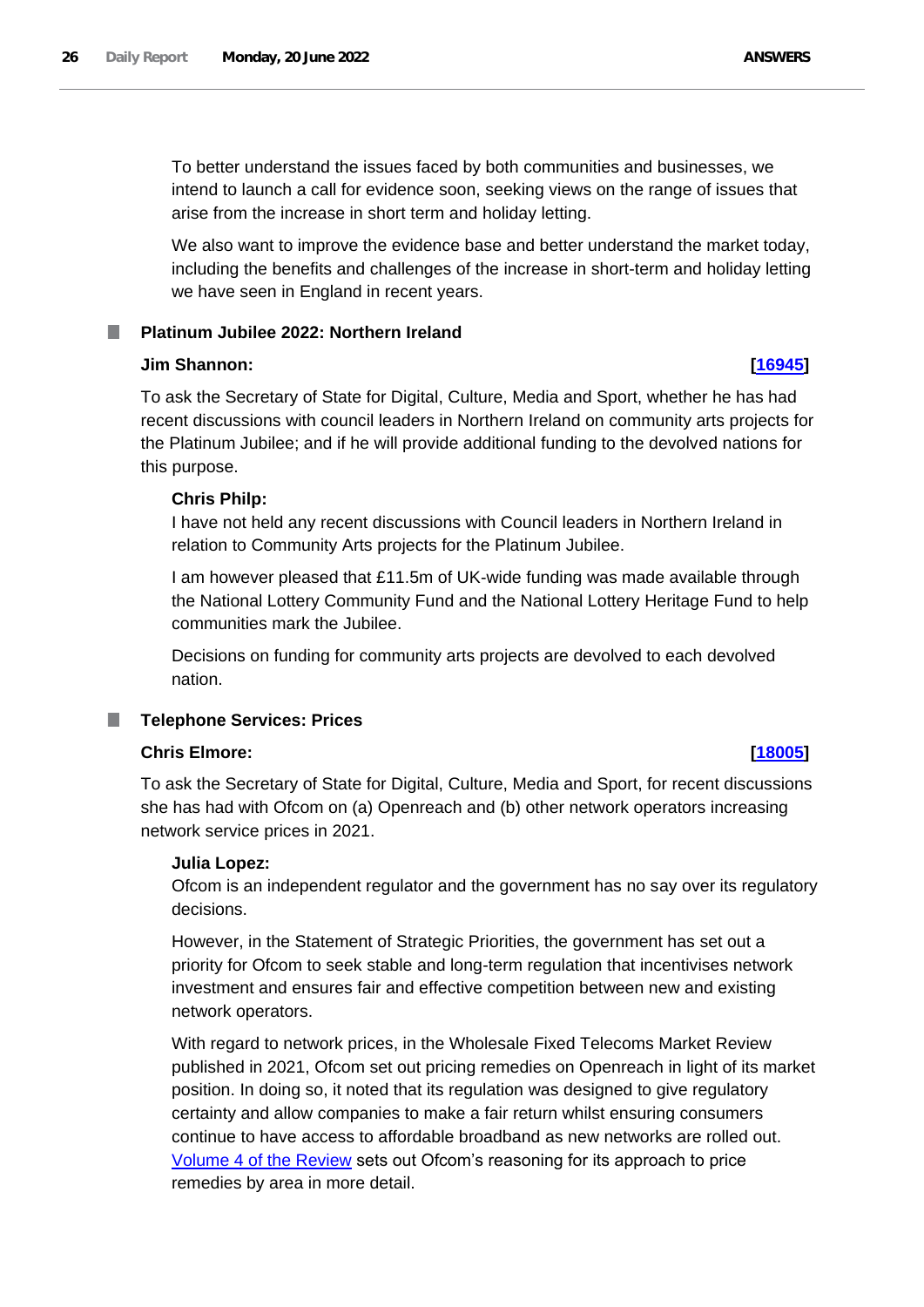With regard to retail prices, Ofcom's 2021 Pricing Trends report showed that the telecoms market generally delivers good value for money for consumers. Low-cost broadband social tariffs are also available for households in receipt of Universal Credit and certain means-tested benefits.

## <span id="page-26-0"></span>**Television: Disability Aids**

### **Alberto Costa: [\[17001\]](http://www.parliament.uk/business/publications/written-questions-answers-statements/written-question/Commons/2022-06-13/17001)**

To ask the Secretary of State for Digital, Culture, Media and Sport, if her Department will take steps to increase the use of subtitles on television.

### **Julia Lopez:**

The Government recognises the importance of subtitling and supports television being accessible to all. As the independent broadcast regulator, Ofcom is responsible for holding broadcasters to account for the delivery of television access services which includes the provision of subtitling. Statutory targets are set by Ofcom which include five and ten year targets for licensed television services. Ofcom's Code on Television Access Services sets out these obligations and provides guidance and best practice on subtitling for broadcasters.

#### <span id="page-26-1"></span>**EDUCATION**

#### <span id="page-26-2"></span>**Academies: Curriculum** n.

## **Steve McCabe: [\[16832\]](http://www.parliament.uk/business/publications/written-questions-answers-statements/written-question/Commons/2022-06-13/16832)**

To ask the Secretary of State for Education, what assessment he has made of the current flexibility of academy schools in setting the criteria for the curriculum they teach.

#### **Steve McCabe: [\[16833\]](http://www.parliament.uk/business/publications/written-questions-answers-statements/written-question/Commons/2022-06-13/16833)**

To ask the Secretary of State for Education, if he will take steps to improve the ability of academy schools to (a) set the curriculum they teach and (b) amend the current national curriculum within their own institutions.

#### **Mr Robin Walker:**

Academies have the autonomy to set their own school curriculum. However, they are required to teach a broad and balanced school curriculum, including maths, English and science, that is comparable in breadth and ambition to the national curriculum as a piece of statutory guidance.

For academies, the national curriculum acts as a benchmark for a high-quality, knowledge-rich school curriculum. Many academy schools choose to deliver the full national curriculum, but this is not a requirement. With their freedom, multi-academy trusts have been at the forefront of curriculum innovation, and they have led the development of evidence-based, subject-level teacher development programmes, resources, and research.

Ministers have no intention of using regulatory reforms to interfere in the day-to-day management of academies, other than in cases of failure. Ministers have no intention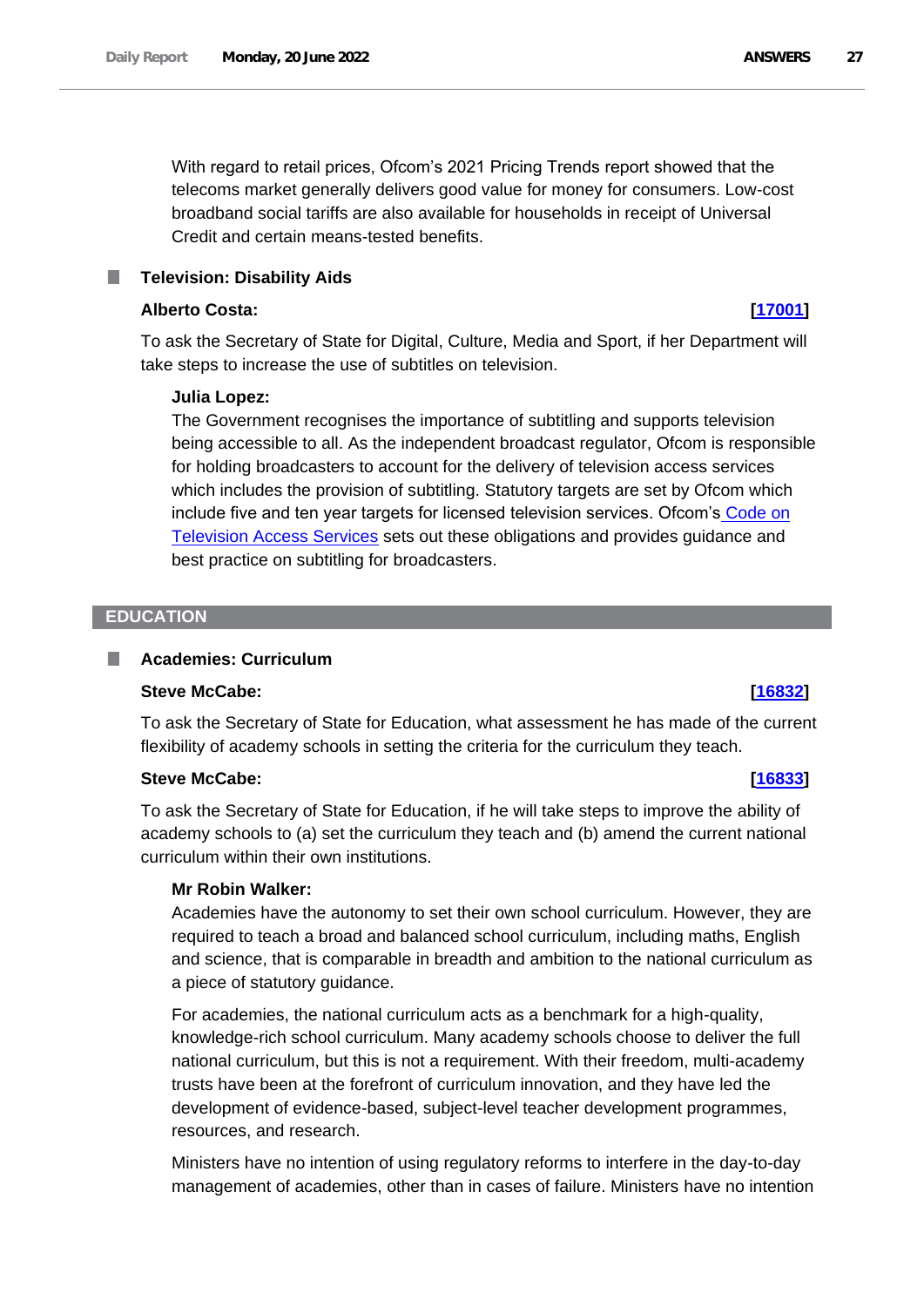to restrict the freedoms that enable academies to collaborate, innovate, and organise themselves to deliver the best outcomes for pupils.

All schools are held accountable for delivering a broad and balanced curriculum through their performance in tests and exams and Ofsted inspections. Ofsted aims to reduce curriculum narrowing through the implementation of the 2019 education inspection framework, available at:

[https://www.gov.uk/government/publications/education-inspection-framework.](https://www.gov.uk/government/publications/education-inspection-framework) This framework evaluates the intent, implementation, and impact of each school's curriculum.

Oak National Academy was created in April 2020 as a rapid response to the COVID-19 pandemic. Teachers and colleagues from leading education organisations came together to support schools' efforts to keep children learning. This included several multi-academy trusts who contributed to the development of lessons and online resources and continue to work with Oak as curriculum partners.

Building on the success of Oak National Academy's work in the pandemic, the department announced in the Schools White Paper that we will establish a new armslength curriculum body. It will work with thousands of teachers to co-design, create and continually improve packages of optional, free, adaptable digital curriculum resources and video lessons. These optional resources will be available across the UK, helping teachers deliver a high-quality curriculum. This sector-led approach will draw on expertise and inputs from across the country, involving teachers, schools, trusts, subject associations, national centres of excellence and educational publishers.

The resources are to be optional, non-Ofsted endorsed and intended to exemplify high-quality curriculum design to improve system curriculum thinking and support teachers across the country with their lesson planning and teaching.

### <span id="page-27-0"></span>**Private Education: Refugees**

# **Mark Menzies: [\[17917\]](http://www.parliament.uk/business/publications/written-questions-answers-statements/written-question/Commons/2022-06-14/17917)**

To ask the Secretary of State for Education, if he will issue guidance to local authorities on how they can partly or wholly fund independent school places for student refugees who have arrived under the Homes for Ukraine scheme using the same per capita funding that would be spent if they were to be educated in the state sector.

## **Mark Menzies: [\[17918\]](http://www.parliament.uk/business/publications/written-questions-answers-statements/written-question/Commons/2022-06-14/17918)**

To ask the Secretary of State for Education, whether his Department has issued guidance to local authorities on placements at independent schools for refugees who have arrived under the Homes for Ukraine scheme.

### **Mr Robin Walker:**

The department is currently working at pace to develop the methodology and mechanism for the allocation of funding for the 'Homes for Ukraine' scheme. This education funding for children and young people will be distributed to local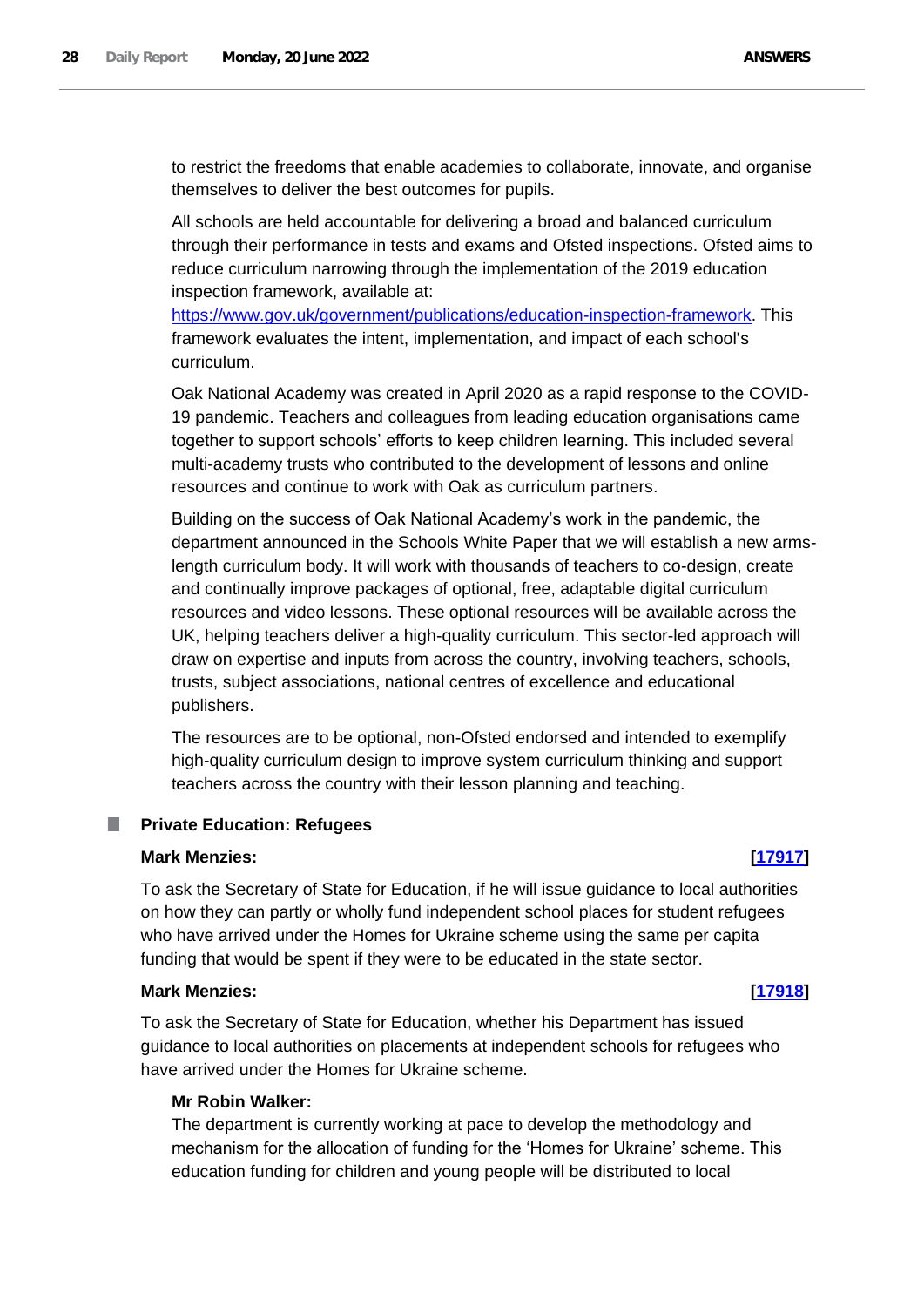authorities. If the funding is used for a school place, it will be for state-funded schools only.

In general, there's nothing that would stop a local authority from providing funding to an independent school, but this would be a decision for the individual local authority to make.

The Department for Levelling Up, Housing and Communities issued guidance in March this year advising families how to apply for a school place in England. The Department for Education shared this via The Education Hub blog in April.

The Boarding Schools Association and the Independent Schools Council speak regularly to the Department for Education and the Home Office on matters relating to Ukraine and Russia.

We are grateful to those independent schools that have come forward to offer places and encourage independent schools to contact local authorities that are seeking to place children.

As school places are co-ordinated locally, schools should inform their local authorities that they are willing to offer places to Ukrainian students. It is for independent schools to determine their own criteria for creating scholarship schemes and putting local arrangements for administration in place.

#### <span id="page-28-0"></span>**Pupils: Broadband and Computers**

#### **Seema Malhotra: [\[18912\]](http://www.parliament.uk/business/publications/written-questions-answers-statements/written-question/Commons/2022-06-15/18912)**

To ask the Secretary of State for Education, what recent estimate he has made of the number of children in (a) Feltham and Heston constituency, (b) Hounslow, (c) London and (d) England without access (i) to broadband at home and (ii) to a computer at home to support their learning.

#### **Seema Malhotra: [\[18913\]](http://www.parliament.uk/business/publications/written-questions-answers-statements/written-question/Commons/2022-06-15/18913)**

To ask the Secretary of State for Education, whether his Department is taking steps to help schools give pupils from families with low incomes access to (a) broadband and (b) computers at home to support their learning.

## **Mr Robin Walker:**

A survey by Ofcom showed that during 2021, 94% of children (aged 0 to 17) in England had internet access and used it in the home, and figures for the UK show that almost half (47%) of children aged 3 to 17 used a laptop or netbook to go online, and 17% used a desktop. Use of more personal and portable devices was more common, with more than four in ten children (43%) saying they only used any device other than a laptop, netbook, or desktop to go online. The survey is available here: https://www.ofcom.org.uk/\_\_data/assets/pdf\_file/0024/234609/childrens-media-useand-attitudes-report-2022.pdf.

The department has data on the number of devices distributed to local authorities. However, we only know where devices were shipped. The devices distributed through the department are owned by schools, trusts, local authorities or further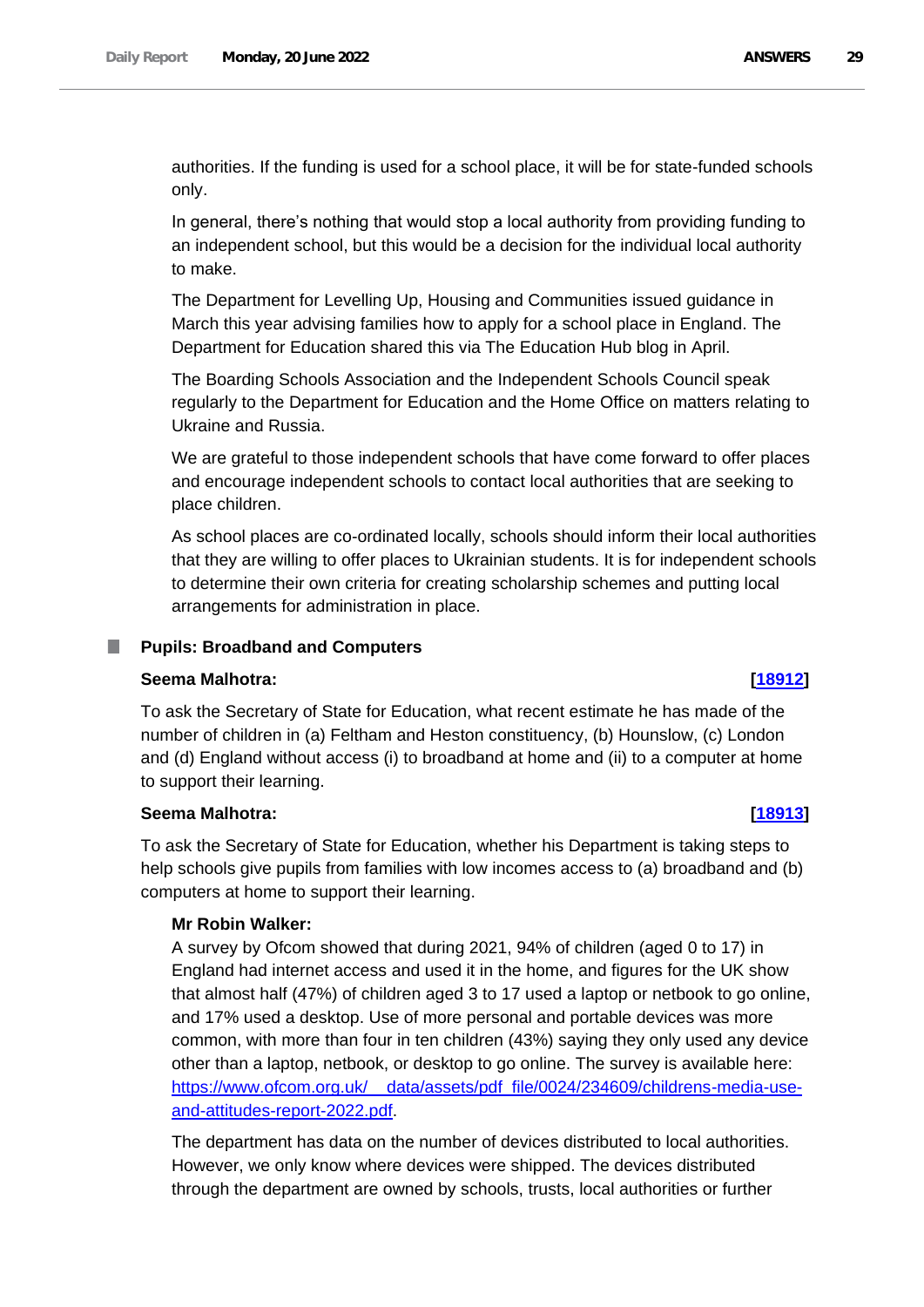education (FE) providers who can lend these devices to children and young people who need them the most. The department does not have visibility of how devices move or how ownership was transferred after receipt.

10,272 devices were distributed to Hounslow local authority as part of the get help with technology scheme, including 9,685 laptops or tablets and 587 4G routers.

For all London constituencies, the total number of devices distributed was 354,493, including 334,075 laptops or tablets and 20,418 4G routers.

The department does not have data for the number of devices distributed to Feltham and Heston constituency.

The department has delivered over 1.95 million laptops and tablets to schools, trusts, local authorities and further education providers for disadvantaged children and young people as part of a £520 million government investment to support access to remote education and online social care services.

The department also provided support for over 130,000 families to get online through uplifts in mobile data and 4G wireless routers. This included partnering with the UK's leading mobile operators to provide free data to help over 33,000 disadvantaged children get online and delivering over 100,000 4G wireless routers for pupils without connection at home. The government also provided funding to support schools and FE providers in providing internet access for disadvantaged pupils whose face-toface education is disrupted due to COVID-19.

The get help with technology service is transitioning to provide further support to schools and colleges on meeting technology standards, including in relation to connectivity and devices. This is focused now on levelling up technology in schools and other education providers rather than in homes, but the support and funding already provided should give schools the flexibility to provide remote education support and can continue to be used in the longer term.

#### <span id="page-29-0"></span>**Schools: Racial Discrimination** T.

### **Fleur Anderson: [\[14644\]](http://www.parliament.uk/business/publications/written-questions-answers-statements/written-question/Commons/2022-06-08/14644)**

To ask the Secretary of State for Education, if he will make it his policy to (a) include antiracism teaching in the national curriculum and (b) introduce anti-racism training for Ofsted school inspectors.

## **Mr Robin Walker:**

The department condemns and strives to tackle all forms of racial discrimination, prejudice, and harassment. Under the Equality Act 2010, schools have a duty to take steps to eliminate discrimination, harassment, victimisation, to advance equality of opportunity and foster good relations across all protected characteristics, including between people of different ethnic backgrounds.

As part of a broad and balanced curriculum, pupils should be taught about different societies. This includes learning how different groups have contributed to the development of Britain, and can include experiences and voices of people from all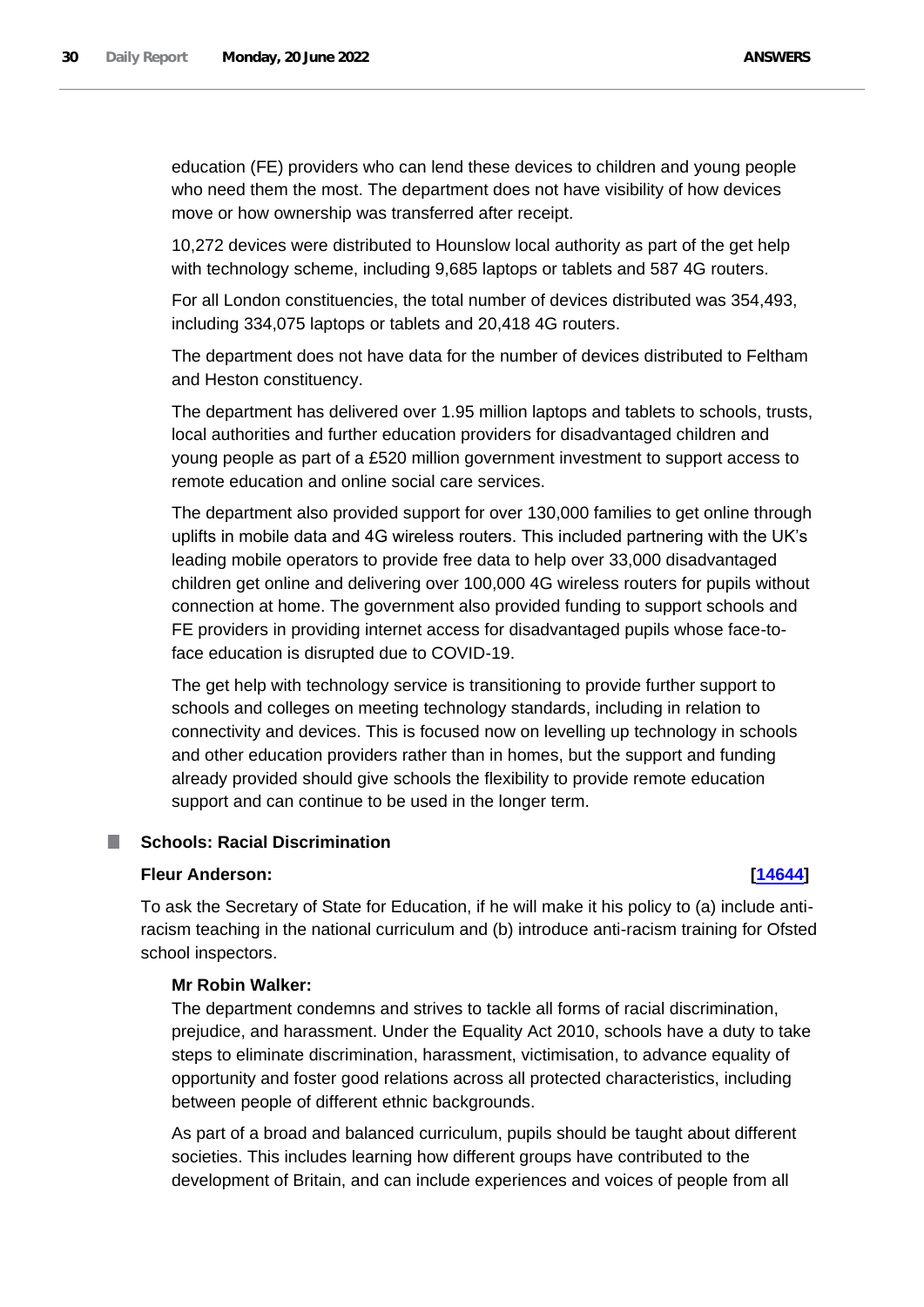backgrounds. The curriculum offers many opportunities for schools to do this, notably through citizenship education and relationships education. The history curriculum also gives teachers the flexibility to include the contribution of black and minority ethnic history into lessons. This aligns with the school's duty to promote and foster good relations across all characteristics, including race.

Relationships education is now compulsory in all schools. The relationships, sex and health education (RSHE) curriculum has a strong focus on equality, respect, the harmful impact of stereotyping, as well as on the importance of valuing difference. Guidance on the implementation and teaching of RSHE curriculum can be accessed at: [https://www.gov.uk/guidance/teaching-about-relationships-sex-and-health.](https://www.gov.uk/guidance/teaching-about-relationships-sex-and-health) The national curriculum content for citizenship can be found at: [https://www.gov.uk/government/publications/national-curriculum-in-england](https://www.gov.uk/government/publications/national-curriculum-in-england-citizenship-programmes-of-study)[citizenship-programmes-of-study.](https://www.gov.uk/government/publications/national-curriculum-in-england-citizenship-programmes-of-study)

Part B of the parliamentary question is a matter for Her Majesty's Chief Inspector, Amanda Spielman. I have asked her to write to the hon. Member and a copy of her reply will be placed in the Libraries of both Houses.

## <span id="page-30-0"></span>**Schools: Stockton on Tees**

## **Alex Cunningham: [\[17931\]](http://www.parliament.uk/business/publications/written-questions-answers-statements/written-question/Commons/2022-06-14/17931)**

To ask the Secretary of State for Education, whether he plans to fund a new (a) primary and (b) secondary school to serve Wynyard within Stockton on Tees Borough.

## **Mr Robin Walker:**

The statutory duty to provide sufficient school places sits with local authorities. The department allocates capital funding through the Basic Need grant to support local authorities provide school places, based on their own forecast data.

Local authorities can use Basic Need funding to provide places in new schools or through expansions of existing schools. Where a local authority thinks there is a demographic need for a new school in its area, it must seek proposals to establish an academy. This is known as the free school presumption process.

Stockton-on-Tees was allocated just under £61.6 million of basic need grant funding between 2011 and 2021. It has not been allocated funding in subsequent allocations because its data indicates need for mainstream places up to September 2025 had already been funded in previous years.

The department also funds new schools through the central free schools route. Under this process the department has recently approved a new primary school in Hartlepool that will also serve the Wynyard area of Stockton-on-Tees.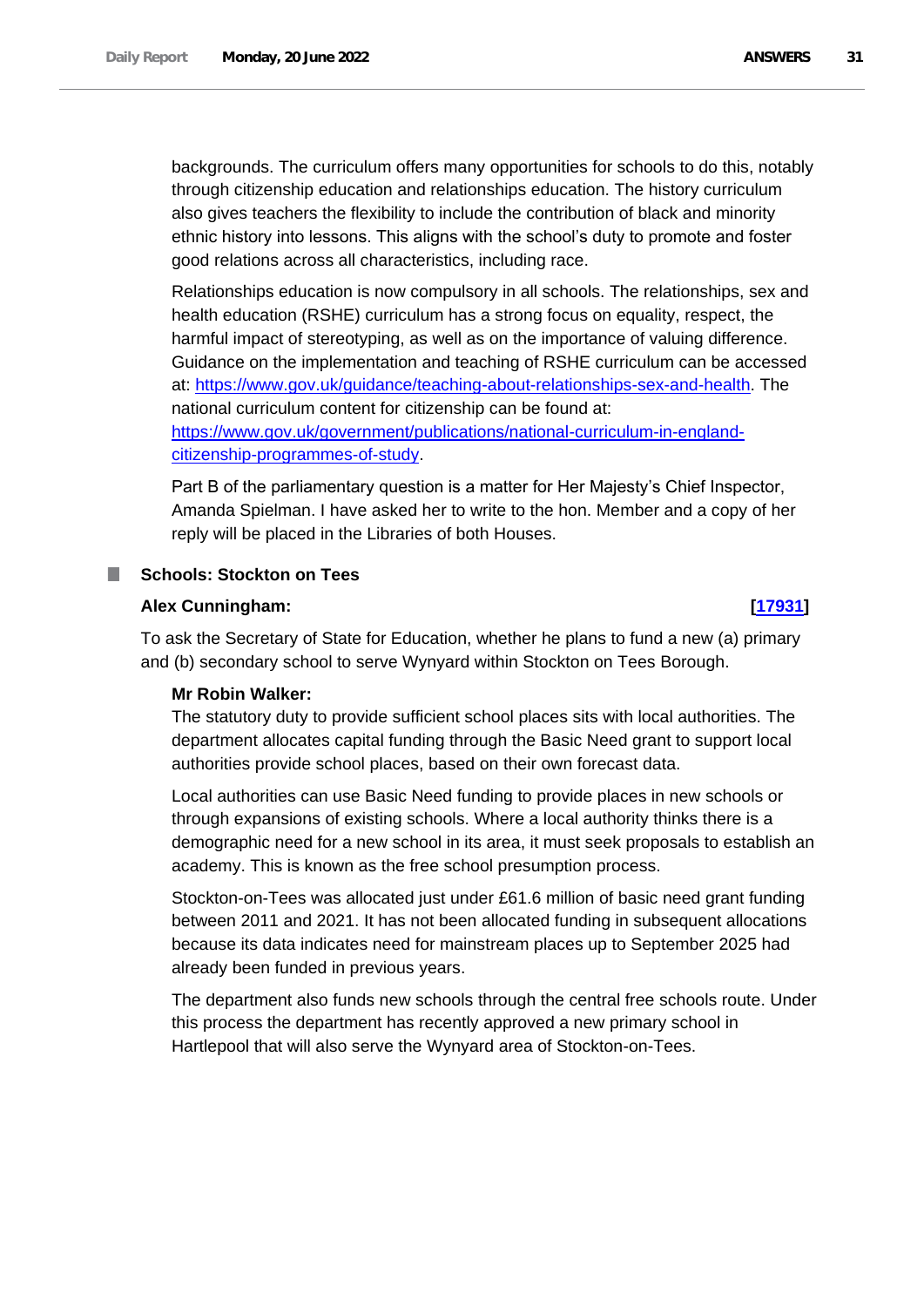#### <span id="page-31-0"></span>**Science: BTEC Qualifications and T-levels** T.

### **Steve McCabe: [\[17866\]](http://www.parliament.uk/business/publications/written-questions-answers-statements/written-question/Commons/2022-06-14/17866)**

To ask the Secretary of State for Education, if his Department will make a comparative assessment of the (a) physics, (b) biology and (c) chemistry subject content which is taught as part of the (i) science T-Level and (ii) equivalent science BTEC qualification.

### **Alex Burghart:**

The department has already completed a mapping exercise of the science concepts in the Science T Level Technical Qualification to the BTEC National Extended Diploma in Applied Science, and this information is publicly available. The mapping also extends to AS and A levels in biology, chemistry, and physics. This activity was undertaken to support higher education providers in setting entry requirements for T Levels for relevant degree courses, and we will continue to complete similar exercises for relevant T Levels in future waves. These publications should be reviewed alongside the relevant T Level Technical Qualification specification.

It is important to note that the primary purpose of a T Level is to support entry to employment, although we recognise that some T Level students will want to continue to study their chosen subject at a higher level.

Full publications of the mapping for the Health and Science and Science T Levels are available here:

[https://assets.publishing.service.gov.uk/government/uploads/system/uploads/attachm](https://assets.publishing.service.gov.uk/government/uploads/system/uploads/attachment_data/file/1057645/Science_content_common_to_all_T_Levels_within_the_Health_and_Science_route.pdf) ent data/file/1057645/Science\_content\_common\_to\_all\_T\_Levels\_within\_the\_Health and Science route.pdf and here:

[https://assets.publishing.service.gov.uk/government/uploads/system/uploads/attachm](https://assets.publishing.service.gov.uk/government/uploads/system/uploads/attachment_data/file/1057651/Science_content_in_the_T_Level_Technical_Qualification_in_Science_.pdf) ent\_data/file/1057651/Science\_content\_in\_the\_T\_Level\_Technical\_Qualification\_in Science .pdf.

## <span id="page-31-1"></span>**ENVIRONMENT, FOOD AND RURAL AFFAIRS**

## <span id="page-31-2"></span>**Agricultural Products: UK Trade with EU**

#### **Helen Morgan: [\[18117\]](http://www.parliament.uk/business/publications/written-questions-answers-statements/written-question/Commons/2022-06-14/18117)**

To ask the Secretary of State for Environment, Food and Rural Affairs, what assessment his Department has made of the potential impact of the Genetic Technology (Precision Breeding) Bill on exports of agricultural products to the EU.

## **Jo Churchill:**

All goods placed on the EU Single Market must comply with EU legislation. Precision bred products would therefore be able to enter the EU market if they have received an EU GMO authorisation and are marketed as such.

The EU are currently consulting on a new regulatory framework for plants produced by precision breeding technologies and intend to implement this framework by 2023. We will continue to monitor progress of this new framework as this develops.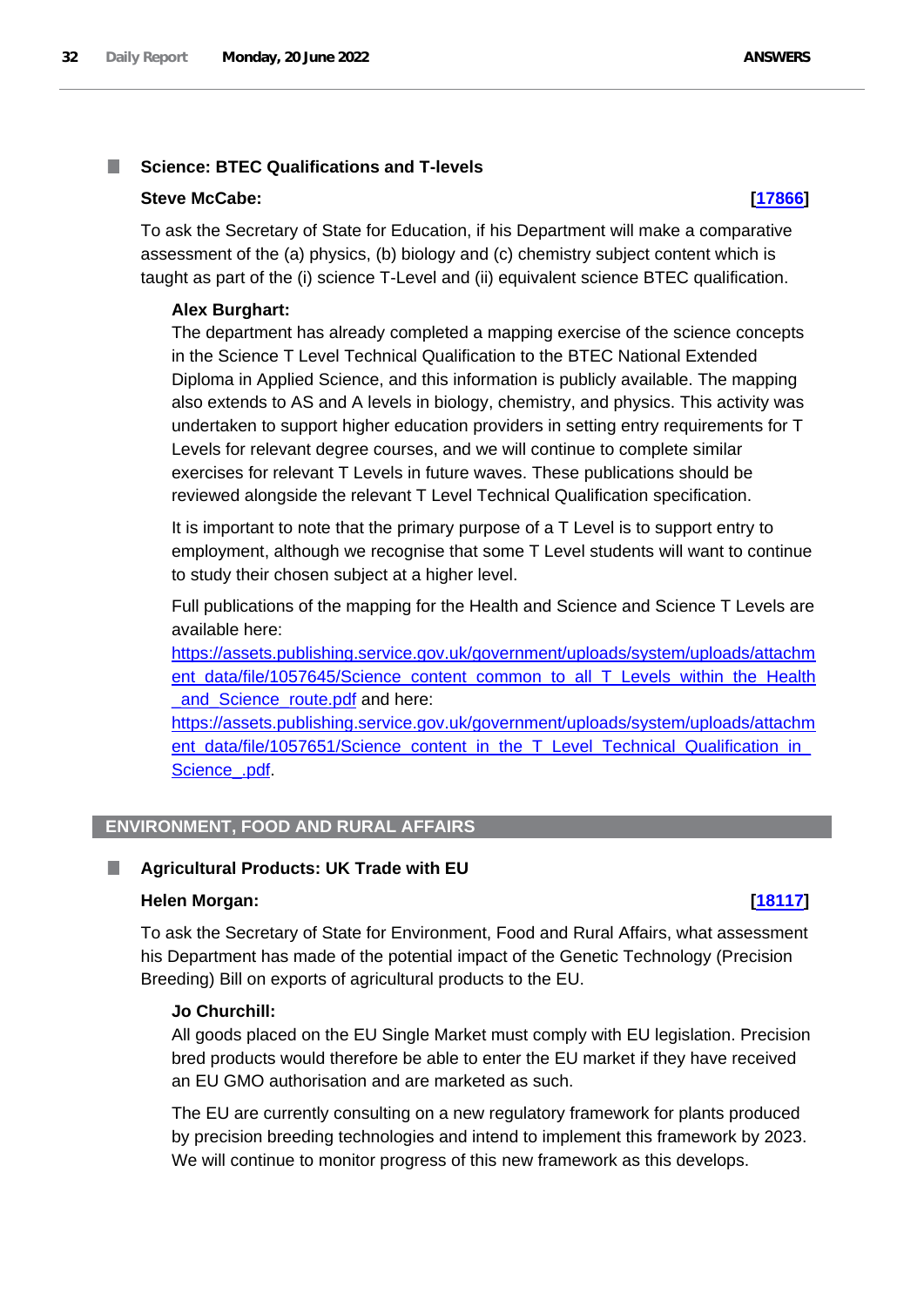#### <span id="page-32-0"></span>ш **Agriculture: Subsidies**

#### **Adam Afriyie: [\[11633\]](http://www.parliament.uk/business/publications/written-questions-answers-statements/written-question/Commons/2022-06-01/11633)**

To ask the Secretary of State for Environment, Food and Rural Affairs, whether he plans to increase the level of support to British farmers to grow food crops in the context of the global food security situation.

#### **Victoria Prentis:**

This Government will maintain the total investment in the farming sector throughout this parliament. In England, the budget of £2.4 billion per year is being re-purposed in a way that will support farmer's resilience and food security for years to come.

By gradually phasing out the untargeted Basic Payments of the EU's Common Agricultural Policy, and replacing them with a flexible range of targeted grants and ongoing payments for farmers, we are increasing the level of support available for delivering on the priorities of farm productivity, environment, climate and animal health and welfare. All the money coming out of Basic Payment Scheme will go back into the sector each year, there will be no gap in investment.

We are not fixing allocations of ring-fenced money for schemes, as happened under the EU, but will learn and respond to demand and developments from the sector – keeping the spread of investment under review over time.

We have already seen uptake and enthusiasm from farmers in certain areas and have been able to adapt flexibly to this demand. For example, the budget for the new Farming Equipment and Technology fund was increased to account for high demand. As a result, more than 4,000 farmers can invest in new equipment and technology, supporting and improving domestic food production.

Defra has recently released further information on the Sustainable Farming Incentive (SFI) - designed to help farmers move to new alternative sustainable farming methods gradually, improving environmental conditions of the land, whilst building the long-term resilience of our food security and production.

The SFI is one of three new schemes under Environmental Land Management which will maintain productive land, delivering for both farmers and the environment.

Our schemes will ensure our long-term food security by investing in the foundations of food production: healthy soil; water; and biodiverse ecosystems.

The Government continues to monitor the wider context of global supplies that we know can impact farm income and productivity, as well as food security. The Secretary of State recently announced several other measures to support our farmers in the current uncertainty, notably regarding the use of urea fertiliser - helping farmers manage their costs better, as well as improving the statutory guidance for the use of slurry.

I recently launched and chaired the first session of a new industry fertiliser roundtable, aiming to work through issues regarding slurry to develop our understanding of current pressures on farmers and identify solutions. The Fertiliser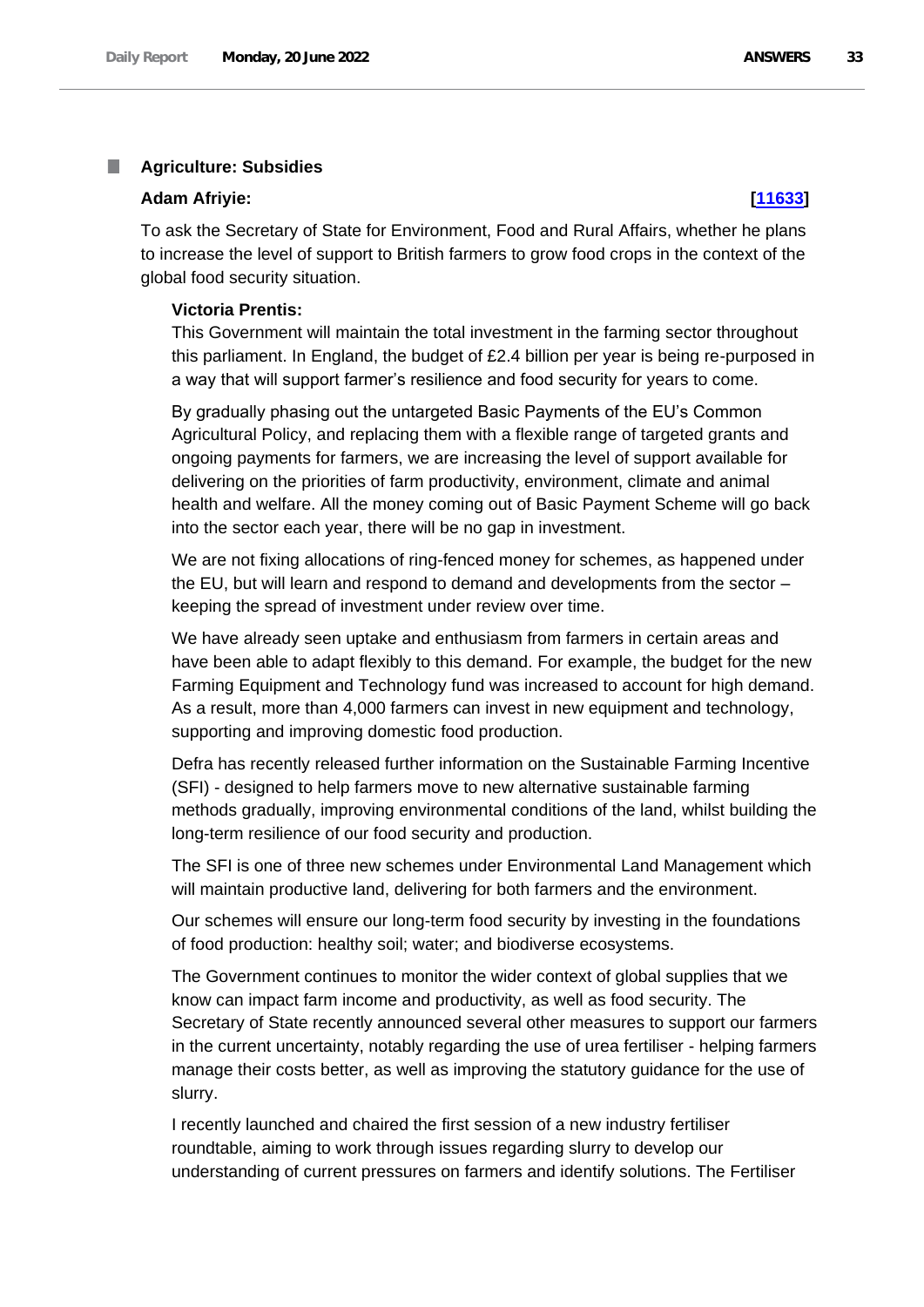Taskforce is just one example of where the Government is working with closely with industry to improve market confidence - providing farmers with the information needed to make business decisions, in these challenging times.

#### <span id="page-33-0"></span>**Air Pollution: Pregnancy** ш

## **Caroline Nokes: [\[14472\]](http://www.parliament.uk/business/publications/written-questions-answers-statements/written-question/Commons/2022-06-08/14472)**

To ask the Secretary of State for Environment, Food and Rural Affairs, with reference to his Department's proposals for air quality targets published on 16 March 2022, what assessment his Department made of the health impacts of air pollution during pregnancy while devising those proposals.

## **Jo Churchill:**

Defra has undertaken and published an impact assessment as part of the PM2.5 target development process. This took into account current guidance and evidence as well as specifically commissioned health advice from the Committee of the Medical Effects of Air Pollutants (COMEAP) where health experts considered that pregnancy is a vulnerable stage of life with respect to exposure to air pollution. More information can be found at:

[https://assets.publishing.service.gov.uk/government/uploads/system/uploads/attachm](https://assets.publishing.service.gov.uk/government/uploads/system/uploads/attachment_data/file/1060968/COMEAP_Env_Bill_PM2.5_targets_health_evidence_questions_responses.pdf) [ent\\_data/file/1060968/COMEAP\\_Env\\_Bill\\_PM2.5\\_targets\\_health\\_evidence\\_question](https://assets.publishing.service.gov.uk/government/uploads/system/uploads/attachment_data/file/1060968/COMEAP_Env_Bill_PM2.5_targets_health_evidence_questions_responses.pdf) [s\\_responses.pdf](https://assets.publishing.service.gov.uk/government/uploads/system/uploads/attachment_data/file/1060968/COMEAP_Env_Bill_PM2.5_targets_health_evidence_questions_responses.pdf)

## <span id="page-33-1"></span>**Bees: Conservation**

To ask the Secretary of State for Environment, Food and Rural Affairs, what steps his Department is taking to help protect bee habitats.

### **Rebecca Pow:**

I refer the hon. Member to my answer of 14 June 2022 to the hon. Member for Strangford, PQ 13132.

#### <span id="page-33-2"></span>I. **CF Industries**

### **Tim Farron: [\[15717\]](http://www.parliament.uk/business/publications/written-questions-answers-statements/written-question/Commons/2022-06-10/15717)**

To ask the Secretary of State for Environment, Food and Rural Affairs, whether his Department is taking steps to help ensure that (a) fertiliser and (b) CO2 products are available to the (i) agriculture and (ii) food industries, in the context of the recently announced closure of the CF Industries plant in Ince.

## **Dr Neil Hudson: [\[15786\]](http://www.parliament.uk/business/publications/written-questions-answers-statements/written-question/Commons/2022-06-10/15786)**

To ask the Secretary of State for Environment, Food and Rural Affairs, what assessment his Department has made of the potential impact of the closure of CF Industries' Ince plant on supplies of fertiliser and carbon dioxide for the UK.

# **Mr Virendra Sharma: [\[17908\]](http://www.parliament.uk/business/publications/written-questions-answers-statements/written-question/Commons/2022-06-14/17908)**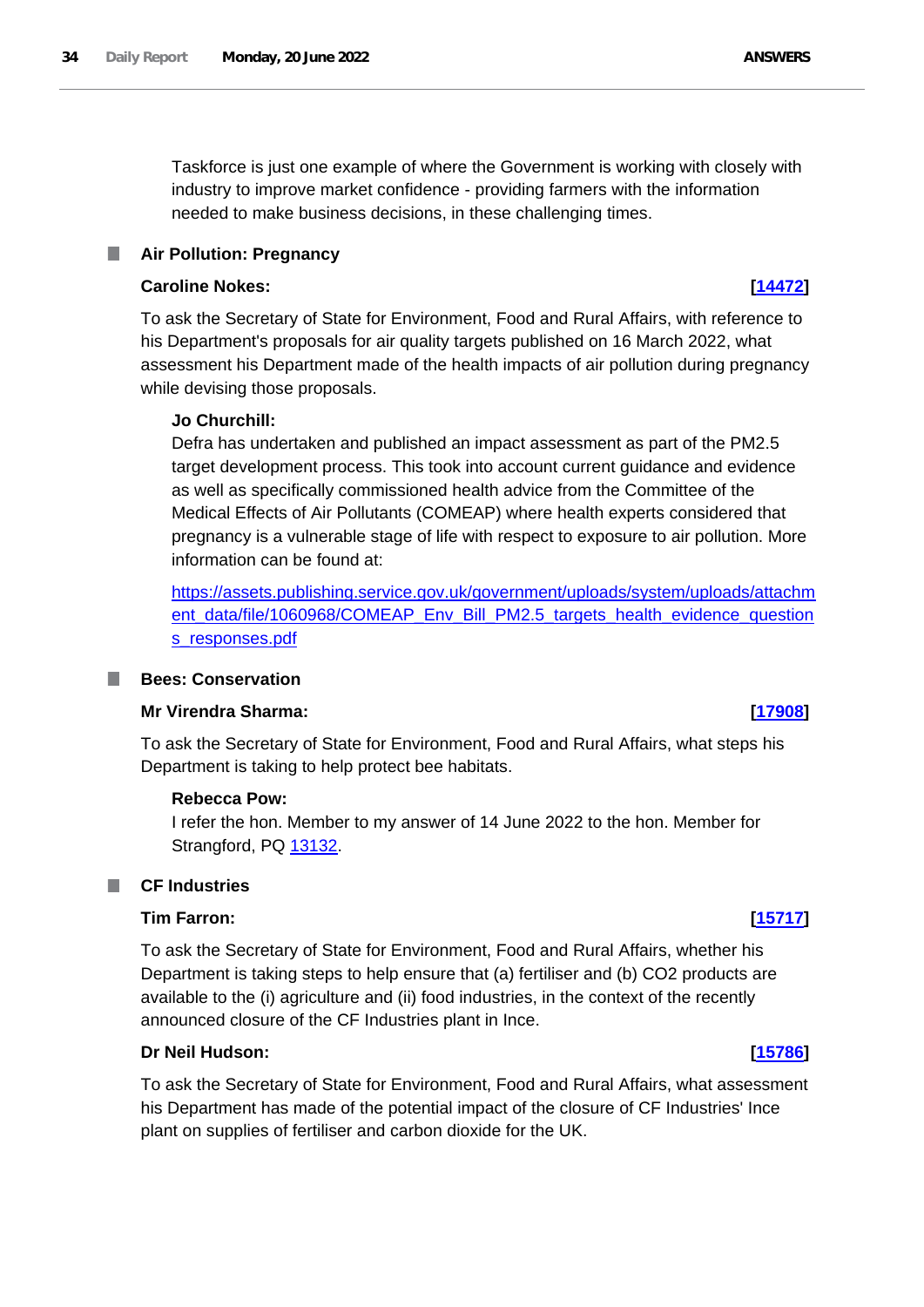## **Dr Neil Hudson: [\[15787\]](http://www.parliament.uk/business/publications/written-questions-answers-statements/written-question/Commons/2022-06-10/15787)**

To ask the Secretary of State for Environment, Food and Rural Affairs, with reference to the announcement of the closure of CF Industries' carbon dioxide and fertiliser plant in Ince, what steps his Department plans to take to ensure sufficient carbon dioxide and fertiliser supply in the UK.

### **Victoria Prentis:**

We understand this will be distressing news for CF Industries' workers and their families. We are in regular contact with the company and stand ready to support those impacted.

The proposed closure of their Cheshire plant is a commercial decision for CF Industries, it will not impact supplies of CO2. The Billingham plant remains operational.

We source imports of fertiliser and carbon dioxide from a globalised market from a wide range of countries, and continue to produce it domestically at Billingham. The Government continues to analyse the situation to ensure that UK businesses are able to secure fertilisers and carbon dioxide.

#### <span id="page-34-0"></span>**Clean Air Zones: Bradford**

### **Philip Davies: [\[17901\]](http://www.parliament.uk/business/publications/written-questions-answers-statements/written-question/Commons/2022-06-14/17901)**

To ask the Secretary of State for Environment, Food and Rural Affairs, pursuant to the Answer of 13 June 2022 to Question 11614, on Clean Air Zones: Bradford, how many pieces of correspondence there have been between Bradford Council and the Government on the Clean Air Zone in Bradford; what the cost would be of placing details of all correspondence in the Library; and if he will break down that cost.

#### **Jo Churchill:**

Bradford City Council was first directed to complete a feasibility study in March 2018 to reduce its  $NO<sub>2</sub>$  levels to within legal limits. Since then, there has been substantial correspondence related to the detail of their proposals which have been thoroughly scrutinised in line with the relevant legislation and Government policy. The relevant ministerial directions have been placed in the Library and the council's website provides extensive details of the development and planned implementation of the proposals.

#### <span id="page-34-1"></span>**Deposit Return Schemes**

### **Seema Malhotra: [\[18914\]](http://www.parliament.uk/business/publications/written-questions-answers-statements/written-question/Commons/2022-06-15/18914)**

To ask the Secretary of State for Environment, Food and Rural Affairs, what recent steps he has taken to introduce a deposit return scheme; and if he will make a statement.

#### **Jo Churchill:**

A second consultation on introducing a deposit return scheme for drinks containers in England, Wales and Northern Ireland was held last year. The Government is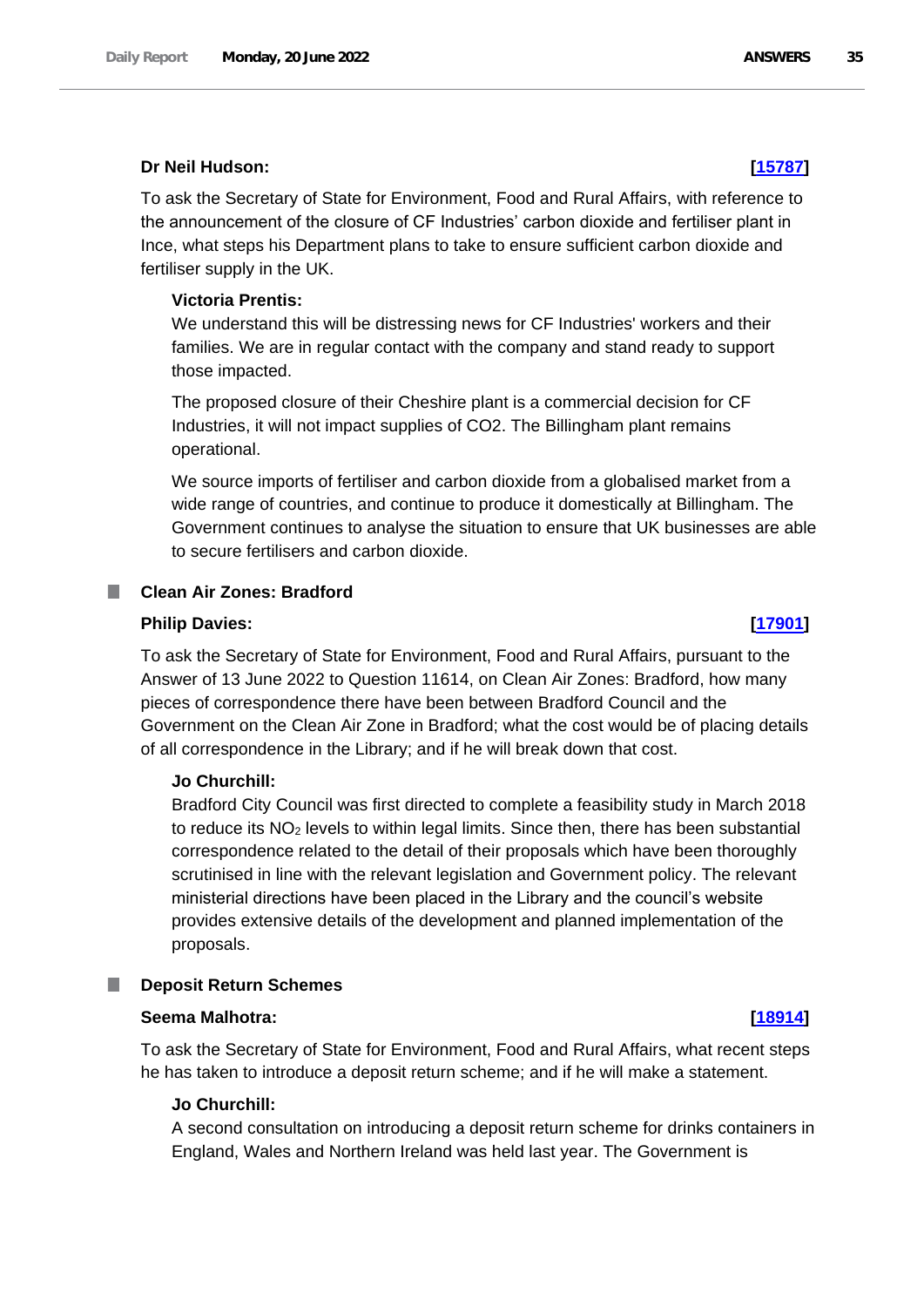analysing the responses to that consultation, with a view to publishing a Government response in due course.

## <span id="page-35-0"></span>**Electronic Equipment: Waste Disposal**

## **Mr Kevan Jones: [\[18819\]](http://www.parliament.uk/business/publications/written-questions-answers-statements/written-question/Commons/2022-06-15/18819)**

To ask the Secretary of State for Environment, Food and Rural Affairs, whether he is taking steps to ensure the safe export of e-waste.

## **Jo Churchill:**

There are a number of legal mechanisms in place to control the export of Waste Electrical and Electronic Equipment (WEEE), and to ensure that when WEEE is exported it is managed safely. These include:

- A ban on exporting WEEE from the UK for disposal;
- A ban on exporting hazardous WEEE from the UK to countries which are not members of the Organisation for Economic Cooperation and Development;
- A requirement for those involved in the export of waste, including WEEE, to take all necessary steps to ensure the waste is managed in an environmentally sound manner throughout its shipment and during its recycling or recovery;
- A requirement for businesses to obtain approval from the Environment Agency (EA) to export whole items of WEEE or WEEE derived materials.

The Basel Convention on the transboundary movement of hazardous waste, to which the UK is a Party, agreed changes on 15th June which will further tighten international controls on the export of WEEE. The UK Government supports these changes which, from 2025, will require exporters to obtain prior consent from the Competent Authority in both the country of dispatch and destination to export all types of WEEE for recycling.

The EA regulates the export of waste in England, including WEEE. EA officers carry out pro-active and intelligence led inspections to stop waste shipments that breach regulations before they leave ports. In 2020-21, 869 containers were stopped, of which 176 were returned to a waste site as they were unsuitable for export; 27 of those containers were found to contain WEEE.

Any UK operator found to be illegally exporting waste can face a two-year jail term and an unlimited fine.

## <span id="page-35-1"></span>**Fish: Prices**

# **Ian Levy: [\[451\]](http://www.parliament.uk/business/publications/written-questions-answers-statements/written-question/Commons/2022-05-10/451)**

To ask the Secretary of State for Environment, Food and Rural Affairs, what steps his Department is taking to help tackle the rising cost of fish; and what assessment he has made of the potential merits of relaxing the rules on fishing quarters to help increase supply and tackle the rising cost of fish.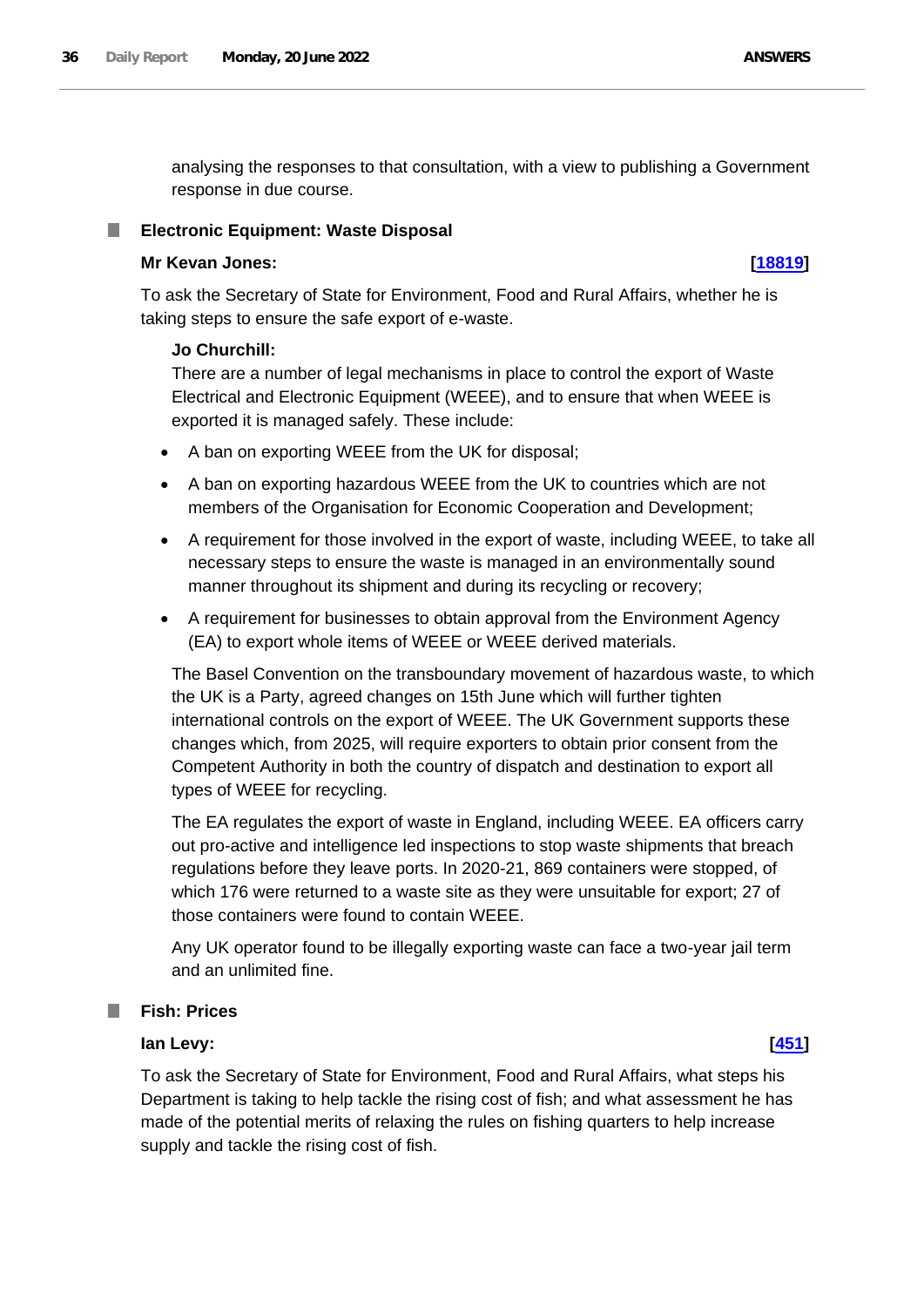### **Victoria Prentis:**

Food prices are influenced by a range of factors - from currency fluctuations to commodity prices. The UK has a highly resilient and diverse food supply chain which has coped well in responding to unprecedented challenges – including sourcing a large amount of the fish we consume from countries such as Iceland and Norway. The majority of UK seafood consumption is imported, meaning prices on UK supermarket shelves are largely determined by international supply and demand.

It is not for the UK Government to set retail food prices nor to comment on day-to-day commercial decisions by the companies. Food prices fluctuate in any given year and are dependent on a combination of factors including agri-food import prices, domestic agricultural prices, exchange rates, domestic labour and manufacturing costs.

We will continue to speak with industry to understand and support them in coping with any potential pressures. We do not intend to amend fishing quotas because they are an important tool, based on scientific evidence, for managing sustainable fisheries.

#### **I Fly-tipping**

### **Stephanie Peacock: [\[15336\]](http://www.parliament.uk/business/publications/written-questions-answers-statements/written-question/Commons/2022-06-09/15336)**

To ask the Secretary of State for Environment, Food and Rural Affairs, what steps his Department is taking to support local authorities with combatting fly-tipping.

#### **Jo Churchill:**

Ending the menace of fly-tipping is a real priority. We have already introduced fixed penalty fines for fly-tipping and are working with councils to develop a fly-tipping toolkit. We have also provided over £450,000 in direct grants to help councils tackle fly-tipping with measures like CCTV – with more to come this year. Additionally, measures such as digital waste tracking and improvements to waste licensing will make it easier than ever to find and punish professional fly-tippers and other waste criminals.

#### **Food: Supply Chains** П

# **Mrs Sharon Hodgson: [\[11587\]](http://www.parliament.uk/business/publications/written-questions-answers-statements/written-question/Commons/2022-06-01/11587)**

To ask the Secretary of State for Environment, Food and Rural Affairs, pursuant to the Answer of 31 May 2022 to Question 5626 on Food: Supply Chains, what support his Department is providing to the Departments referred to in that Answer to ensure that they are aware of issues relating to the food and drink supply chain; and what support the Government is providing to maintain the food supply chain.

### **Mrs Sharon Hodgson: [\[11588\]](http://www.parliament.uk/business/publications/written-questions-answers-statements/written-question/Commons/2022-06-01/11588)**

To ask the Secretary of State for Environment, Food and Rural Affairs, pursuant to the Answer of 31 May 2022 to Question 5626 on Food: Supply Chains, what evidence he has received to show that major suppliers can fulfil existent and future public procurement contracts to the public food sectors.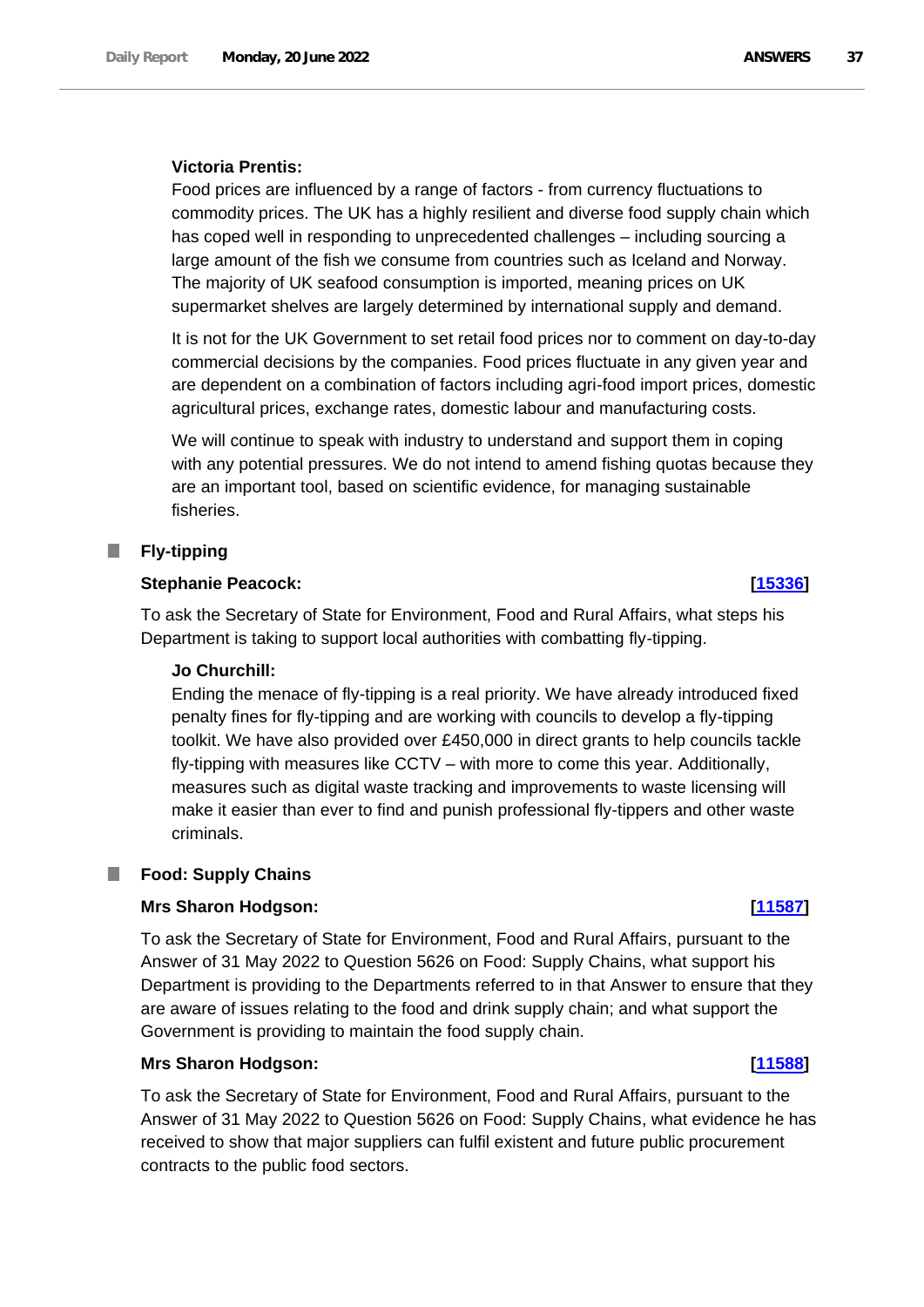### **Victoria Prentis:**

There are a number of challenges that caterers and suppliers are currently encountering in the wider commercial environment including general inflation, energy price increases, material shortages and supply chain disruption.

The procurement and fulfilment of food for the public sector is the responsibility of lead departments for that sector. The actual procurement of food is fully devolved to schools and academy trusts and NHS Trusts. The Ministry of Justice and the Ministry of Defence retain responsibility for procurement to facilities management providers.

We will continue to work with these departments regarding any ongoing supply chain issues to gain assurance that any disruption can be accommodated through routine mitigations and further contingency plans.

The Government Commercial Function has provided general guidance on handling inflationary pressures to Contracting Authorities.

Defra has well established ways of working with the industry and across Government to gather evidence and monitor risks that may arise. This includes extensive, regular and ongoing engagement in preparedness for, and response to, issues with the potential to cause disruption to food supply chains. Lead Government departments will be responsible for ensuring that they have sufficient evidence to show that major suppliers can fulfil their public sector food contracts.

The Government published its Food Strategy last week and this sets out a plan to transform our food system to ensure it is fit for the future. To underpin this approach we are launching a consultation on public sector food and catering policy, including updating the Government Buying Standards for Food and Catering Services. Within the consultation, we are proposing that the public sector reports on progress towards meeting an aspiration that 50% of its food expenditure is on food produced locally or to higher environmental production standards.

#### ш **Peat Bogs: Controlled Burning**

### **Rachael Maskell: [\[18120\]](http://www.parliament.uk/business/publications/written-questions-answers-statements/written-question/Commons/2022-06-14/18120)**

To ask the Secretary of State for Environment, Food and Rural Affairs, with reference to Greenpeace and RSPB analysis, entitled Protecting England's Peatlands; What this year's burning reports tell us, published on 10 June 2022, if he will take steps to investigate breaches of the burning regulations.

### **Rebecca Pow:**

We are investigating recent reports in line with the guidance which supports The Heather and Grass etc Burning (England) Regulations 2021.

### **Slaughterhouses: CCTV**

### **Henry Smith: [\[15720\]](http://www.parliament.uk/business/publications/written-questions-answers-statements/written-question/Commons/2022-06-10/15720)**

To ask the Secretary of State for Environment, Food and Rural Affairs, if he will make an assessment of the potential merits of introducing mandatory CCTV in fish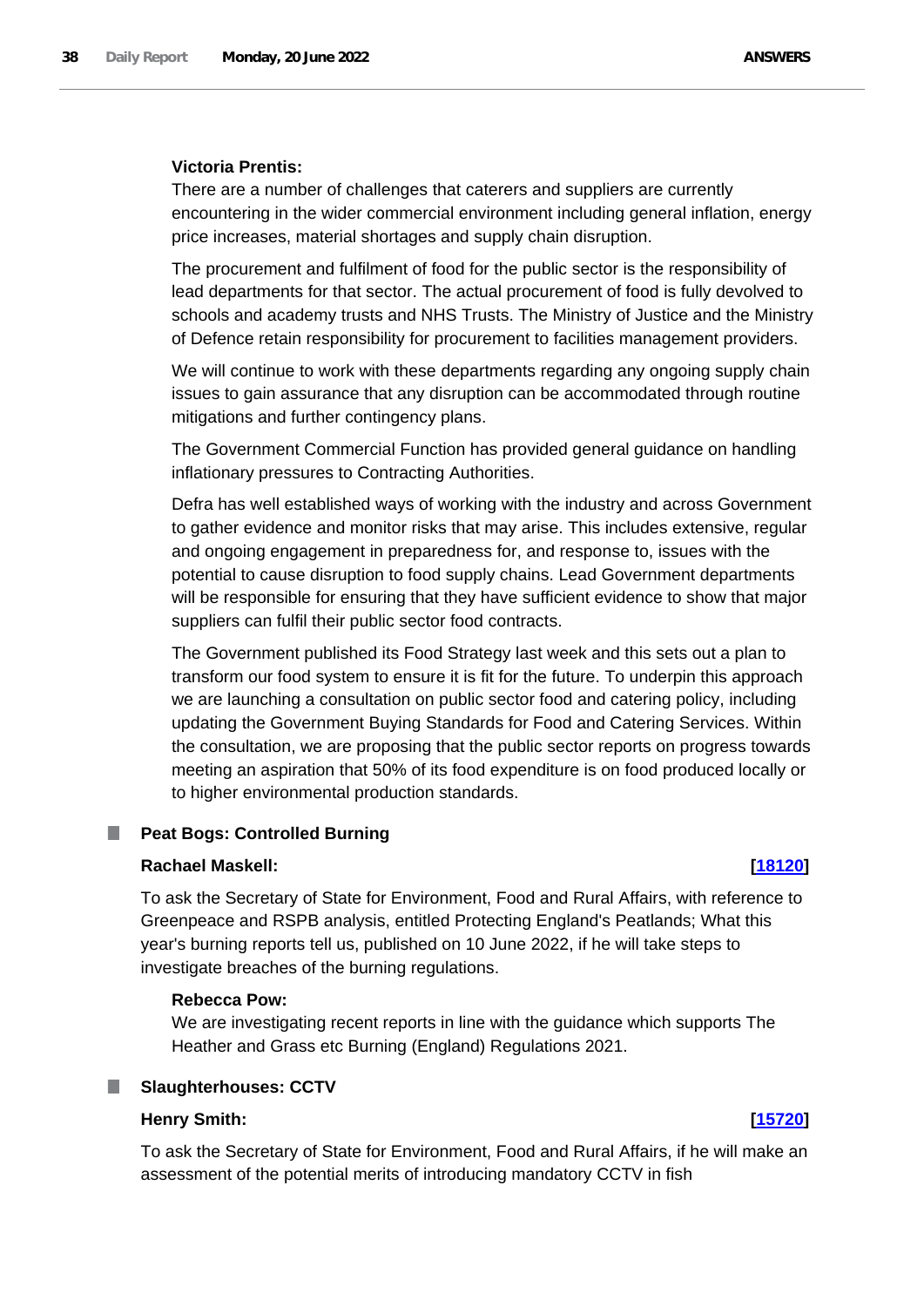slaughterhouses, in line with Mandatory Use of Closed Circuit Television in Slaughterhouses (England) Regulations 2018, which mandates the use of CCTV in all slaughterhouses for terrestrial farmed animals but excludes fish slaughterhouses.

# **Jo Churchill:**

The Mandatory Use of Closed Circuit Television in Slaughterhouses (England) Regulations 2018 requires slaughterhouses to provide official veterinarians with access to CCTV footage. Official veterinarians will view CCTV footage daily. As there are no official veterinarians or routine animal welfare inspection programmes in farmed fish processing premises CCTV footage, were it to be mandated, would not be viewed.

Any allegations of welfare or health issues are investigated by the Animal and Plant Health Agency and Cefas, and where there are non-compliances with the regulations, appropriate action is taken.

As part of the Action Plan on Animal Welfare we are considering general improvements that could be made to the welfare of farmed fish at the time of killing. We have also asked the Animal Welfare Committee (AWC) to update its 2014 Opinion on the welfare of farmed fish at the time of killing and look forward to receiving AWC's updated advice later this year.

# **FOREIGN, COMMONWEALTH AND DEVELOPMENT OFFICE**

# **Afghanistan: Refugees**

# **Mr John Baron: [\[17885\]](http://www.parliament.uk/business/publications/written-questions-answers-statements/written-question/Commons/2022-06-14/17885)**

To ask the Secretary of State for Foreign, Commonwealth and Development Affairs, if she wil take steps to prioritise British Council contractors completing expressions of interest in the Afghan citizens resettlement scheme for (a) approval and (b) relocation; and if she will ensure that contractors who are deemed at most risk are expedited for (i) approval and (ii) relocation.

# **Mr John Baron: [\[17886\]](http://www.parliament.uk/business/publications/written-questions-answers-statements/written-question/Commons/2022-06-14/17886)**

To ask the Secretary of State for Foreign, Commonwealth and Development Affairs, if she will ensure that British Council contractors deemed eligible for relocation under the Afghan citizens resettlement scheme and at very high risk will be approved and processed in a way that enables them to leave Afghanistan and travel to the UK for resettlement ahead of other candidates and as soon as possible.

# **James Cleverly:**

Under the third referral pathway of the Afghan Citizens Resettlement Scheme (ACRS), the Government will consider Expressions of Interest (EOIs) from eligible at risk British Council Contractors for possible resettlement, as well as from Gardaworld contractors and Chevening alumni. The FCDO will launch an online system on Monday 20 June to begin accepting EOIs; this will be open until Sunday 14 August. The scheme will help those at risk in Afghanistan and the neighbouring region.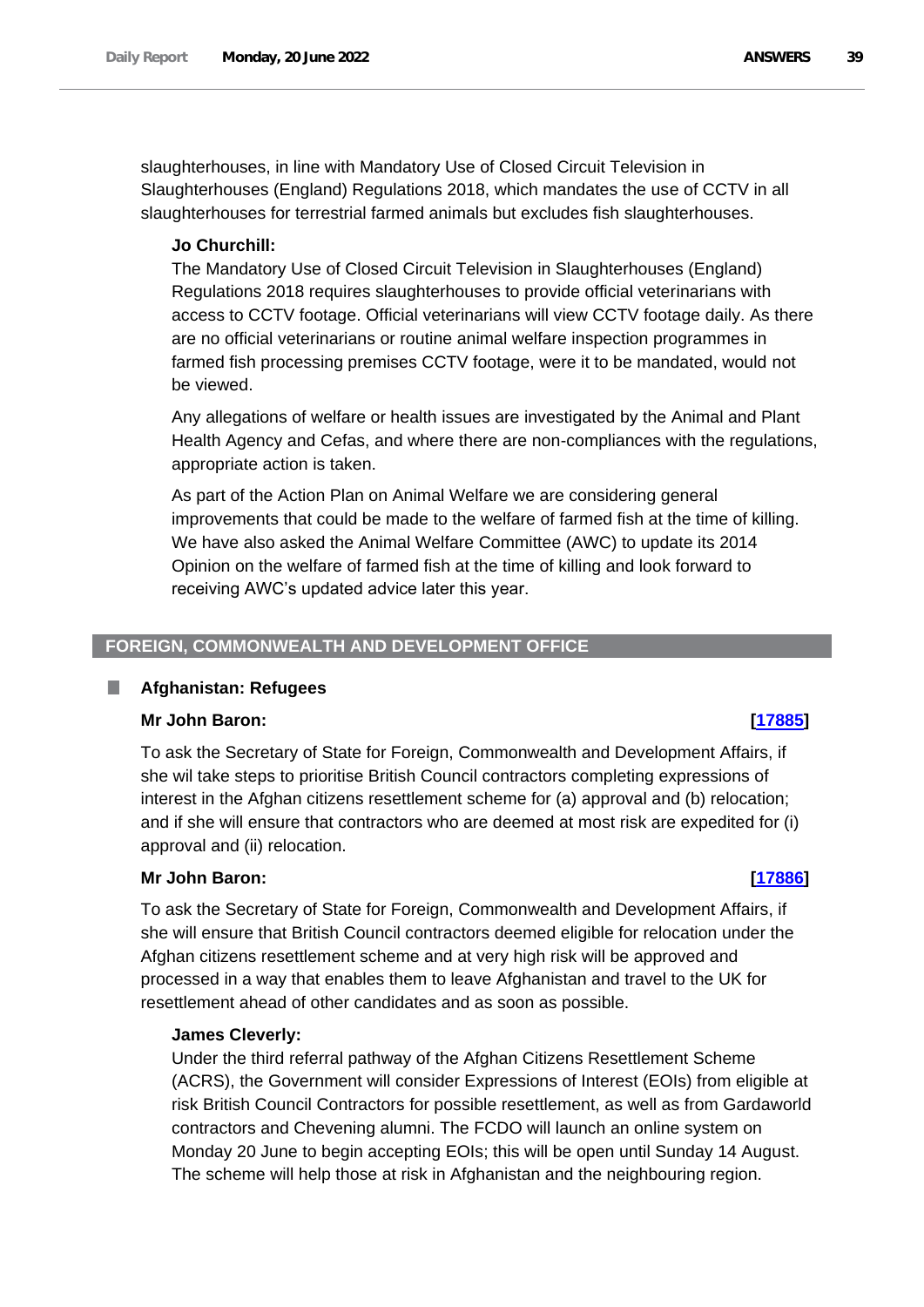Expressions of Interest from British Council contractors, and the other eligible groups, will be considered in the order in which they are received. Some will be prioritised because of the role they performed or the project they worked on, or in exceptionally compelling circumstances.

# **Mr John Baron: [\[17887\]](http://www.parliament.uk/business/publications/written-questions-answers-statements/written-question/Commons/2022-06-14/17887)**

To ask the Secretary of State for Foreign, Commonwealth and Development Affairs, what discussions she is having with her counterpart in (a) Pakistan and (b) other states which may be able to support the relocation of British Council contractors who have been approved under the Afghan citizens resettlement scheme; and what her timeframe is for putting in place arrangements to enable people who are most at risk to leave Afghanistan via those third countries.

# **James Cleverly:**

Under the third referral pathway of the Afghan Citizens Resettlement Scheme (ACRS), the Government will consider Expressions of Interest (EOIs) from eligible at risk British Council Contractors for possible resettlement, as well as from Gardaworld contractors and Chevening alumni. The FCDO will launch an online system on 20 June to begin accepting EOIs; this will be open until 14 August. The scheme will help those at risk in Afghanistan and the neighbouring region. Expressions of Interest from British Council contractors, and the other eligible groups, will be considered in the order in which they are received. Some will be prioritised because of the role they performed or the project they worked on, or in exceptionally compelling circumstances.

We will resettle those referred under the scheme as soon as possible after the necessary checks are completed. The UK has supported over 4,600 individuals to leave Afghanistan since the end of Operation Pitting. We are grateful to our partners, including the Government of Pakistan, for their cooperation, and we maintain close contact with all Governments in the region.

#### **Dom Phillips** ш

# **Fabian Hamilton: [\[17874\]](http://www.parliament.uk/business/publications/written-questions-answers-statements/written-question/Commons/2022-06-14/17874)**

To ask the Secretary of State for Foreign, Commonwealth and Development Affairs, what discussions she has had with her Brazilian counterpart on the disappearance of Dom Phillips.

### **Vicky Ford:**

My thoughts are with the family of Mr Phillips during this difficult time. I [Minister Ford] am engaged and closely following this case. I [Minister Ford] discussed the search and rescue effort with Brazil's Justice and Public Security Minister on 9 June, who provided reassurances that that the Brazilian authorities are doing all they can via land, air and river support to find Mr Phillips. We have confirmed to the Brazilian authorities that the UK stands ready to provide support if it is requested. My officials at the British Embassy in Brazil remain in regular and close contact with the Brazilian authorities for updates on the Brazilian search operation to locate Mr Phillips. I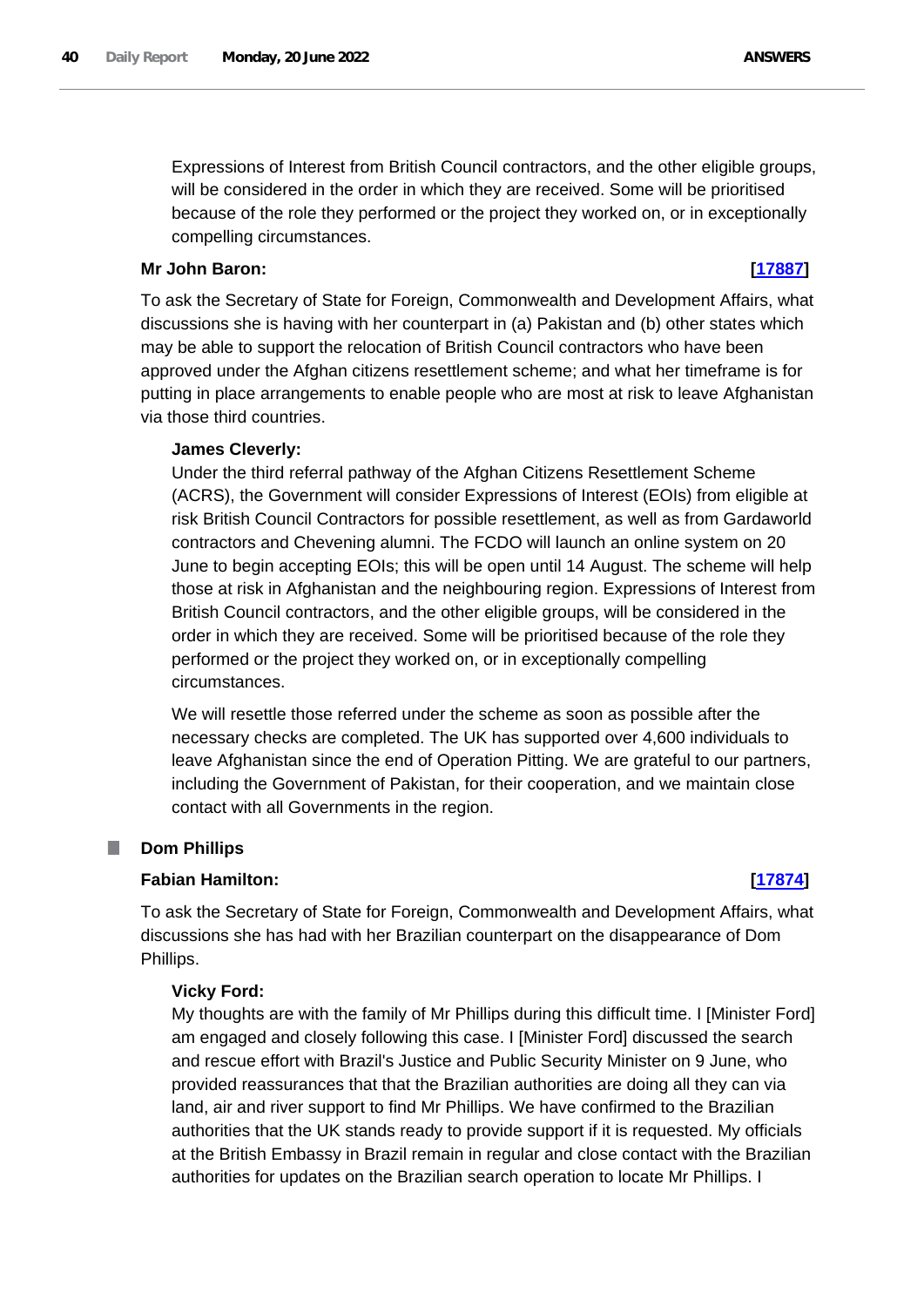[Minister Ford] am extremely thankful and appreciative of their search and rescue effort.

Consular officials in Sao Paulo and London are providing support to Mr Phillips' family in Brazil and the UK.

### **Egypt: Foreign Relations**

### **Layla Moran: [\[18977\]](http://www.parliament.uk/business/publications/written-questions-answers-statements/written-question/Commons/2022-06-15/18977)**

To ask the Secretary of State for Foreign, Commonwealth and Development Affairs, when she last had discussions with her Egyptian counterpart.

### **James Cleverly:**

The UK Government is in regular contact with the Egyptian authorities at all levels to discuss the bilateral and regional matters that concern both countries. The Secretary of State for Foreign, Commonwealth and Development Affairs met Foreign Minister Shoukry at the UN in September. Most recently Lord (Tariq) Ahmad of Wimbledon, the Minister of State for North Africa spoke to Foreign Minister Shoukry on 21 May and met with him during his visit to Cairo in April.

#### **Energy Charter Treaty** .

#### **Kenny MacAskill: [\[14637\]](http://www.parliament.uk/business/publications/written-questions-answers-statements/written-question/Commons/2022-06-08/14637)**

To ask the Secretary of State for Foreign, Commonwealth and Development Affairs, what assessment the Government has made of the potential merits of a coordinated withdrawal from the Energy Charter Treaty alongside other European countries.

#### **Vicky Ford:**

The Government considers that it is important to remain a Party to the Energy Charter Treaty and support its modernisation, as the Government believes that a renegotiated Energy Charter Treaty will remain valuable in supporting clean energy investment in the future.

The Government welcomes the role of the Energy Charter Treaty in ensuring consistent legal protection for UK investors operating abroad. This allows UK companies, investing in countries that have signed the Treaty, to enjoy more protection for their assets, including those involved in renewable energy production.

### **Ethiopian Airlines: Accidents**

#### **Kevin Hollinrake: [\[15310\]](http://www.parliament.uk/business/publications/written-questions-answers-statements/written-question/Commons/2022-06-09/15310)**

To ask the Secretary of State for Foreign, Commonwealth and Development Affairs, what recent discussions her Department has had with the Ethiopian Government on the release of the final air accident report for Ethiopian Airlines Flight 302, which crashed on the 10th March, 2019.

### **Vicky Ford:**

Our thoughts remain with the victims and their families of this tragic accident, and I appreciate the distress caused by the ongoing delays. Officials at the British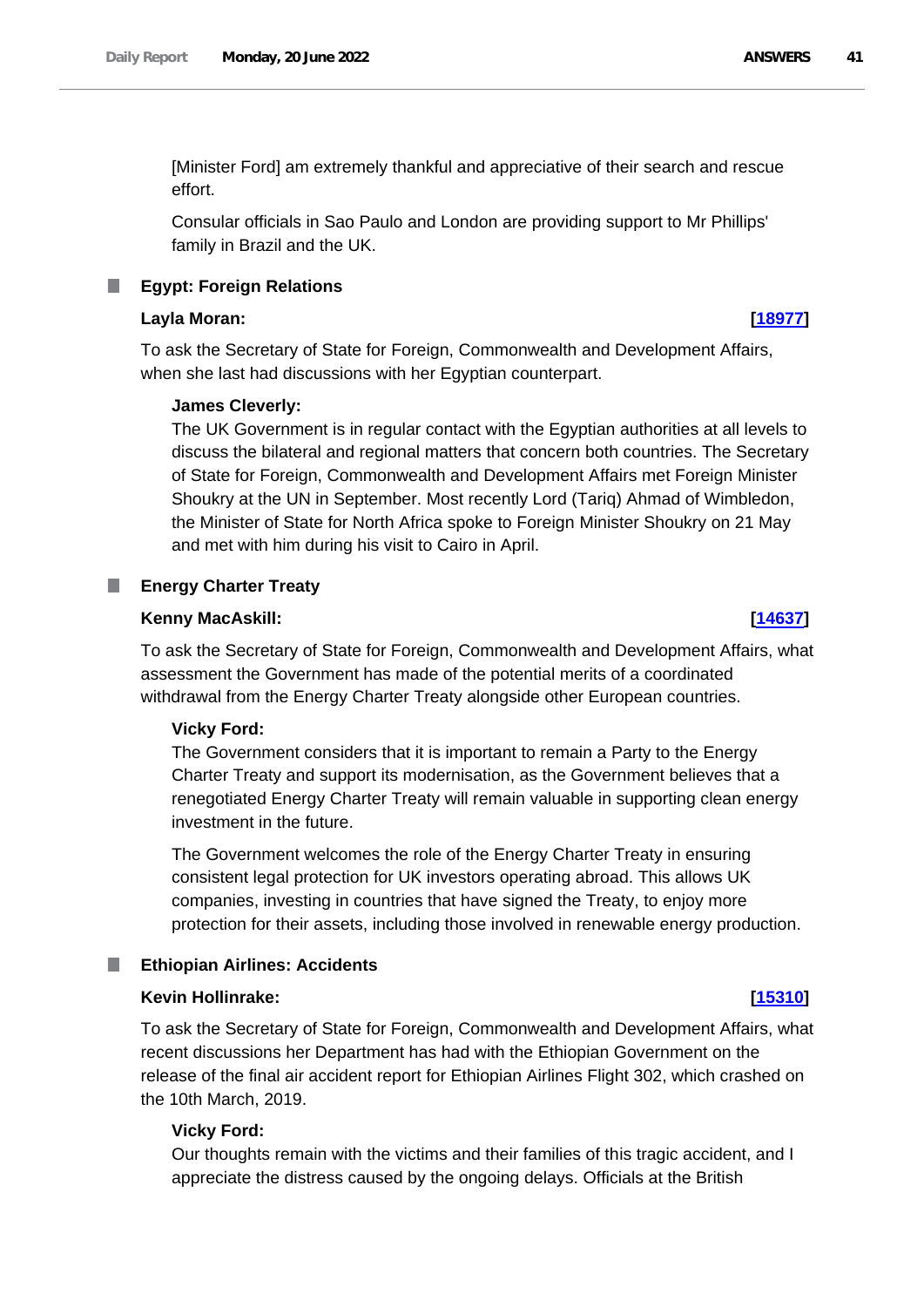Embassy in Addis Ababa have been in contact with the Ethiopian Ministry of Transport and Air Accident Investigation Department to discuss and lobby for the release of the final air accident report, and will continue to do so. During our last contact we were informed that, whilst no date has yet been set for the report's release, it is currently being finalised and that it will be released as soon as possible. In line with their international obligations, the Ministry of Transport issued an interim statement ahead of the 3rd anniversary.

#### T. **EU Countries: Roma**

# **Paul Bristow: [\[15773\]](http://www.parliament.uk/business/publications/written-questions-answers-statements/written-question/Commons/2022-06-10/15773)**

To ask the Secretary of State for Foreign, Commonwealth and Development Affairs, what recent discussions she has had with her EU counterparts on safeguarding human rights for Romani people in EU countries.

# **James Cleverly:**

We remain resolute in our commitment to combatting racism, racial discrimination, xenophobia and related intolerance. The UK Government is fully committed to promoting and protecting human rights for all individuals, everywhere, including members of Roma communities in Europe. We believe the best way to promote human rights is to encourage states to uphold their human rights obligations. Bilaterally, Ministers and officials regularly raise specific cases of concern and do not shy away from challenging those we believe are not meeting their obligations.

#### **Foreign, Commonwealth and Development Office: Telephone Services** ш

### **Jessica Morden: [\[16881\]](http://www.parliament.uk/business/publications/written-questions-answers-statements/written-question/Commons/2022-06-13/16881)**

# To ask the Secretary of State for Foreign, Commonwealth and Development Affairs, how many new enquiries her Department's MP hotline teams dealt with in each month in 2021; what steps her Department takes to manage the (a) performance and (b) case management of teams that deal with those enquiries; what steps she is taking to oversee the performance of those hotlines; and if she will make a statement.

# **Amanda Milling:**

The FCDO has an 24/7/365 consular hotline for MPs to raise cases involving their British national constituents who are overseas and in need of consular assistance. The MP's consular hotline handled 1,839 calls during 2021 with an average time to answer calls of less than 30 seconds.

| 2021     | <b>CALLS HANDLED</b> |
|----------|----------------------|
| January  | 77                   |
| February | 111                  |
| March    | 120                  |
| April    | 55                   |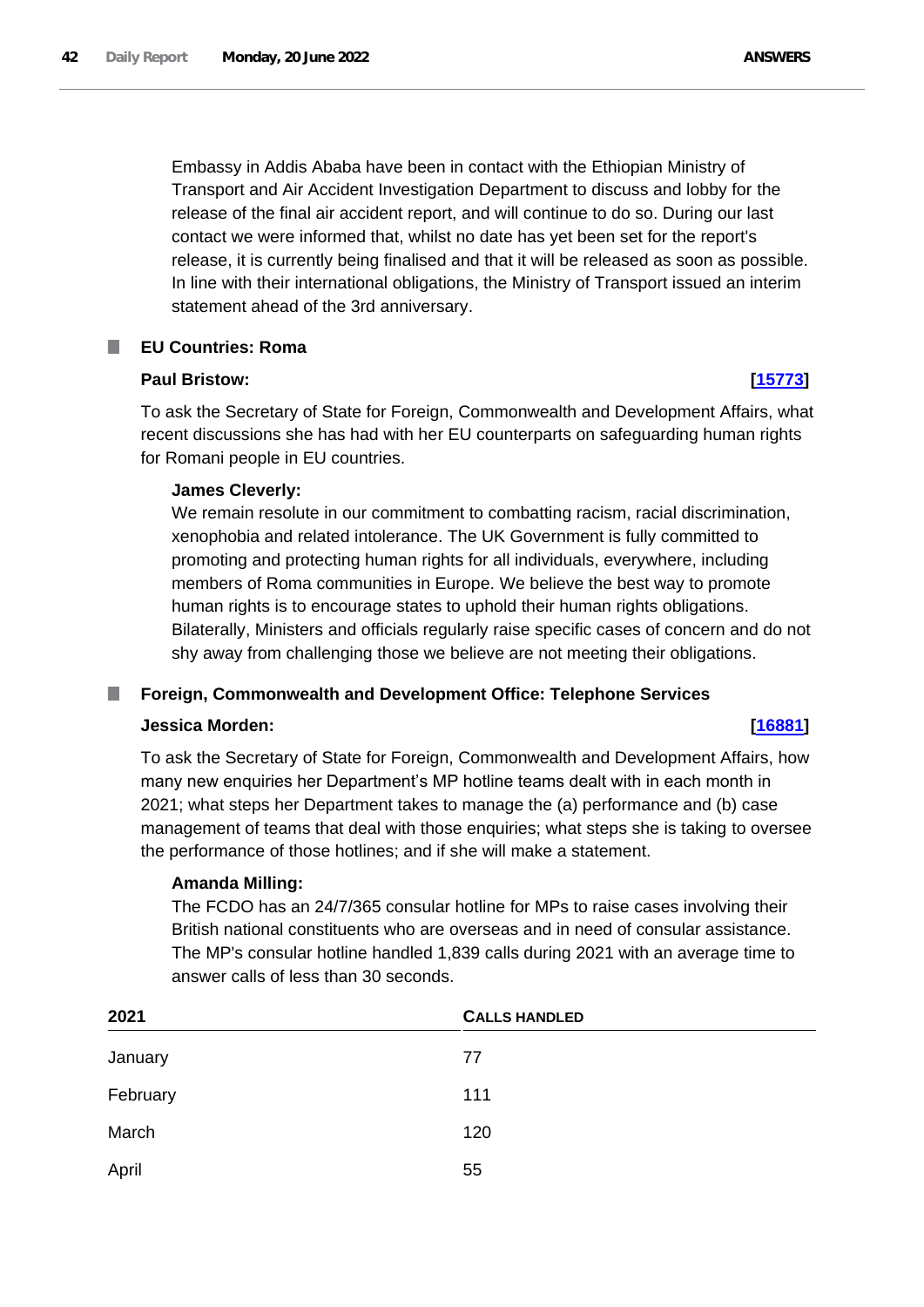| 2021         | <b>CALLS HANDLED</b> |
|--------------|----------------------|
| May          | 65                   |
| June         | 53                   |
| July         | 82                   |
| August       | 844                  |
| September    | 202                  |
| October      | 93                   |
| November     | 67                   |
| December     | 70                   |
| <b>Total</b> | 1839                 |

The Consular hotline for MPs is staffed using FCDO consular staff, and their performance is overseen within Consular Directorate. The MP hotline, along with the telephone lines for members of the public, are managed internally through a robust performance system with ambitious Key Performance Indicators.

# **Global Fund to Fight Aids, Tuberculosis and Malaria**

# **Preet Kaur Gill: [\[15746\]](http://www.parliament.uk/business/publications/written-questions-answers-statements/written-question/Commons/2022-06-10/15746)**

To ask the Secretary of State for Foreign, Commonwealth and Development Affairs, what recent discussions she has had with her US counterpart on (a) the work of the Global Fund to Fight AIDS, TB and Malaria and (b) the increased funding requirements of the Global Fund at its upcoming seventh replenishment.

# **Amanda Milling:**

The Foreign Secretary and US Secretary of State recently discussed the upcoming 7th replenishment of the Global Fund. The UK is a stead-fast supporter of the Global Fund, investing over £4.1 billion in the organisation to date. We are the second largest donor to the 6th replenishment, with a pledge of up to £1.4 billion. The UK will continue to make a significant financial and leadership contribution to the Global Fund. We are currently reviewing the Global Fund's 7th replenishment investment case in line with our recently published International Development Strategy and will continue to work with all G7 and G20 members, including the US, to support progress in the fight against HIV, TB and Malaria.

# **Hong Kong: Foreign Nationals**

# **Thangam Debbonaire: [\[18940\]](http://www.parliament.uk/business/publications/written-questions-answers-statements/written-question/Commons/2022-06-15/18940)**

To ask the Secretary of State for Foreign, Commonwealth and Development Affairs, what steps the Government is taking to support Hong Kong nationals in the UK who are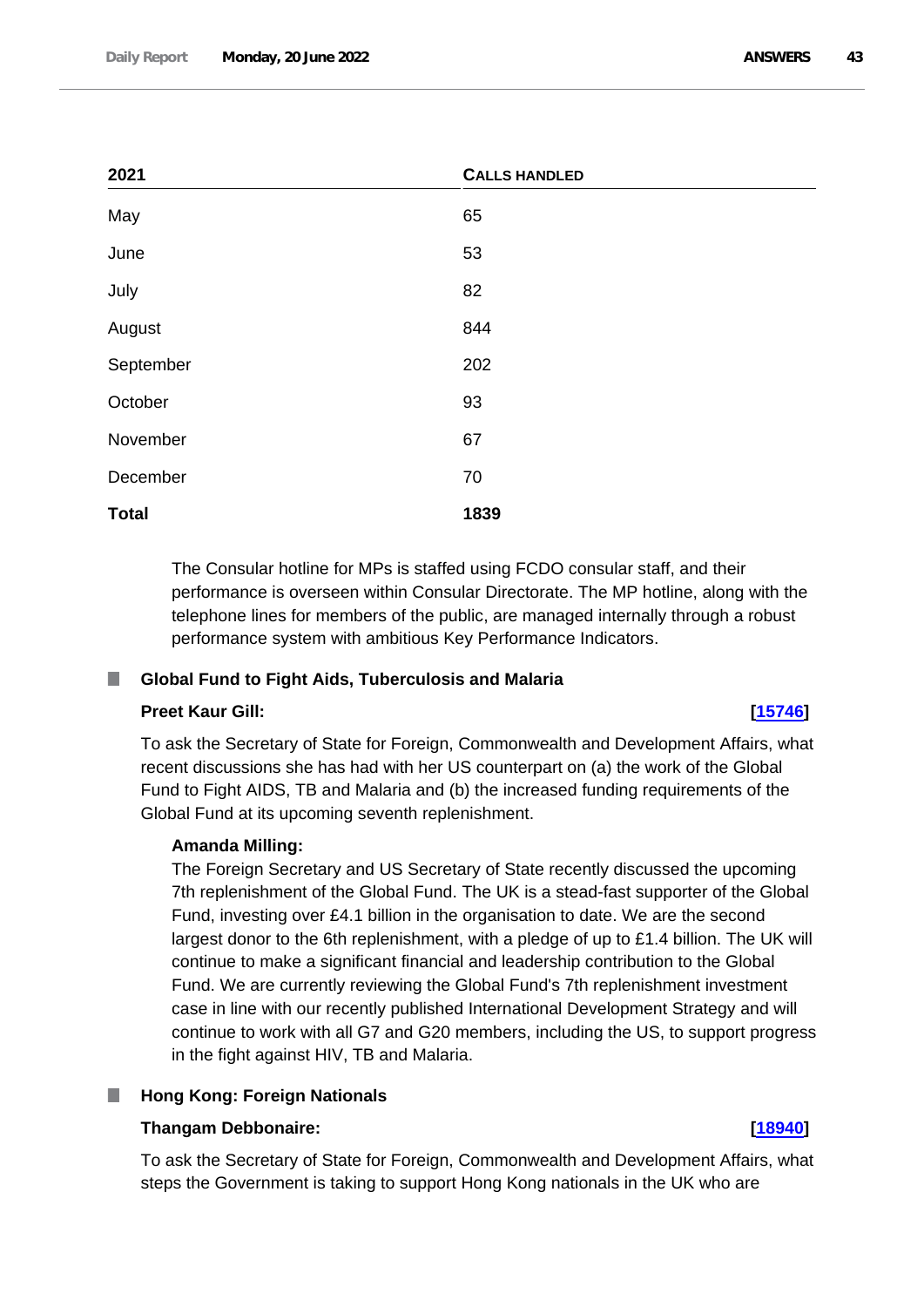required by potential employers to provide a Certificate of No Criminal Conviction but are unable to obtain that document from the Hong Kong police due to fears for their safety or that of their family and friends in that country.

# **Amanda Milling:**

There are statutory requirements for employers in the UK to carry out Certificates of No Criminal Convictions (CNCC) checks in specified roles in the health and education sectors. The updated guidance on CNCCs can be found on https://www.gov.uk/guidance/notarial-and-documentary-services-guide-for-hongkong-and-macao. Individuals can apply for a CNCC online and do not need to return to Hong Kong or specify their terms of residence in the UK.

# **Horn of Africa: Food Aid**

# **Chris Law: [\[15274\]](http://www.parliament.uk/business/publications/written-questions-answers-statements/written-question/Commons/2022-06-09/15274)**

To ask the Secretary of State for Foreign, Commonwealth and Development Affairs, if the Government will commit new emergency funding to help mitigate the risks from hunger and malnutrition in the Horn of Africa over summer 2022.

# **Vicky Ford:**

The UK is a major humanitarian donor to the East Africa region. In 2022 we have provided £72 million to support more than one million people in Ethiopia, Kenya, Somalia and South Sudan affected by conflict, drought and flooding.

The UK played a critical role in convening the recent UN Horn of Africa Drought Roundtable which took place in late April in Geneva. This included working with states in the region and the UN to ensure appropriate levels of participation. It helped to bring much needed focus on the drought and it mobilised roughly US \$400 million in new funding.

I have written to World Bank President Malpass this week urging further action on food security in the Horn of Africa.

We continue to monitor the situation and our response closely.

#### ш **India: Demonstrations**

# **John Cryer: [\[16819\]](http://www.parliament.uk/business/publications/written-questions-answers-statements/written-question/Commons/2022-06-13/16819)**

To ask the Secretary of State for Foreign, Commonwealth and Development Affairs, what discussions she has had with her Indian counterpart on the recent protests in Uttar Pradesh; whether she plans to meet her Indian counterpart to discuss those protests; and whether she has plans to visit that country in the near future.

# **Vicky Ford:**

We are aware of recent reports that properties were demolished in Uttar Pradesh and we condemn any instances of discrimination because of religion or belief, regardless of the country or faith involved. Where we have concerns, we raise them directly with the Government of India, including at Ministerial level. The British High Commission in New Delhi and our network of Deputy High Commissions will continue to follow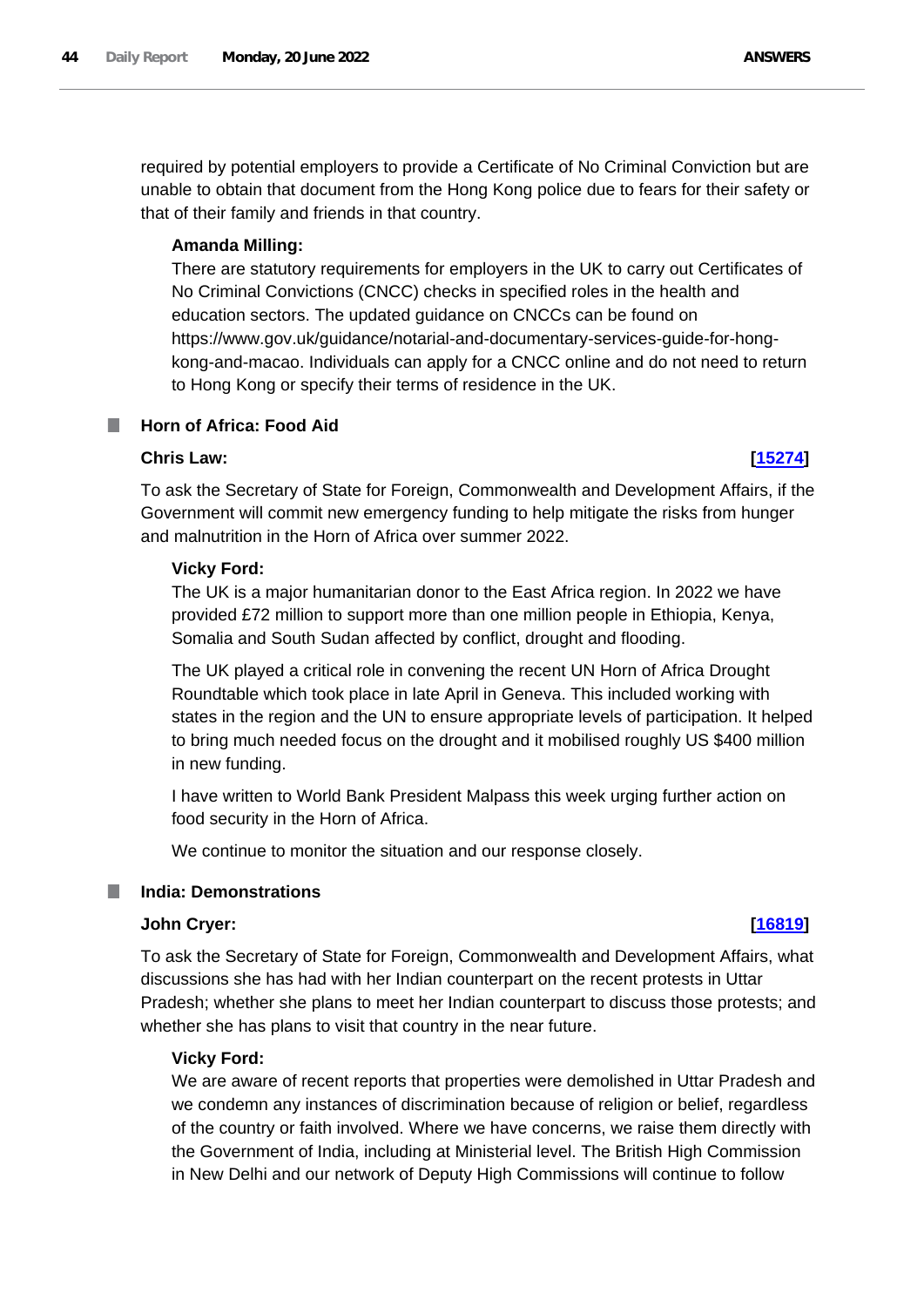these reports closely, while recognising that this is a matter for India. The Foreign Secretary speaks regularly with her Indian counterpart and visited India most recently in March 2022.

#### **India: Foreign Relations** L.

### **Layla Moran: [\[18979\]](http://www.parliament.uk/business/publications/written-questions-answers-statements/written-question/Commons/2022-06-15/18979)**

To ask the Secretary of State for Foreign, Commonwealth and Development Affairs, when she last had discussions with her Indian counterpart.

### **Vicky Ford:**

The Foreign Secretary visited India on 31 March where she met with India's Minister of External Affairs Dr Jaishankar. The Foreign Secretary's visit focussed on deepening defence-related trade and co-operation between our two countries, alongside further strengthening our bilateral partnership and cooperation on international issues.

### **Jagtar Singh Johal**

### **Dr Rupa Huq: [\[17049\]](http://www.parliament.uk/business/publications/written-questions-answers-statements/written-question/Commons/2022-06-13/17049)**

To ask the Secretary of State for Foreign, Commonwealth and Development Affairs, what recent discussions he has had with his Indian counterpart on the detainment of Jagtar Singh Johal.

### **Vicky Ford:**

The UK Government takes all allegations of human rights violations very seriously, and we regularly raise Mr Johal's case directly with the Government of India at official and Ministerial level. The Prime Minister raised Mr Johal's case with Prime Minister Narendra Modi on 22 April as part of a wide-ranging discussion. The Foreign Secretary last raised Mr Johal's case with the Indian Minister of External Affairs, Dr Subrahmanyam Jaishankar, on 31 March 2022. Consular staff have attended a number of hearings in Mr Johal's case in an observer capacity, and did so on 2, 3, 4, 7, and 9 June. This Government will continue to look to raise our concerns about Mr Johal's case at all appropriate opportunities.

### **National Bank Trust: Sanctions**

### **Stewart Malcolm McDonald: [\[18944\]](http://www.parliament.uk/business/publications/written-questions-answers-statements/written-question/Commons/2022-06-15/18944)**

To ask the Secretary of State for Foreign, Commonwealth and Development Affairs, whether the Government has considered imposing sanctions on National Bank Trust.

### **Vicky Ford:**

We assess that the National Bank Trust is owned by the Central Bank of Russia (CBR). The CBR is subject to a ban on the provision of financial services for the purposes of foreign exchange and asset management. Over 3 million Russian companies, including National Bank Trust, are barred from raising money in the UK's capital markets. While we do not speculate on future sanctions, nothing and no one is off the table and we will continue to ratchet up the pressure on Putin and his regime.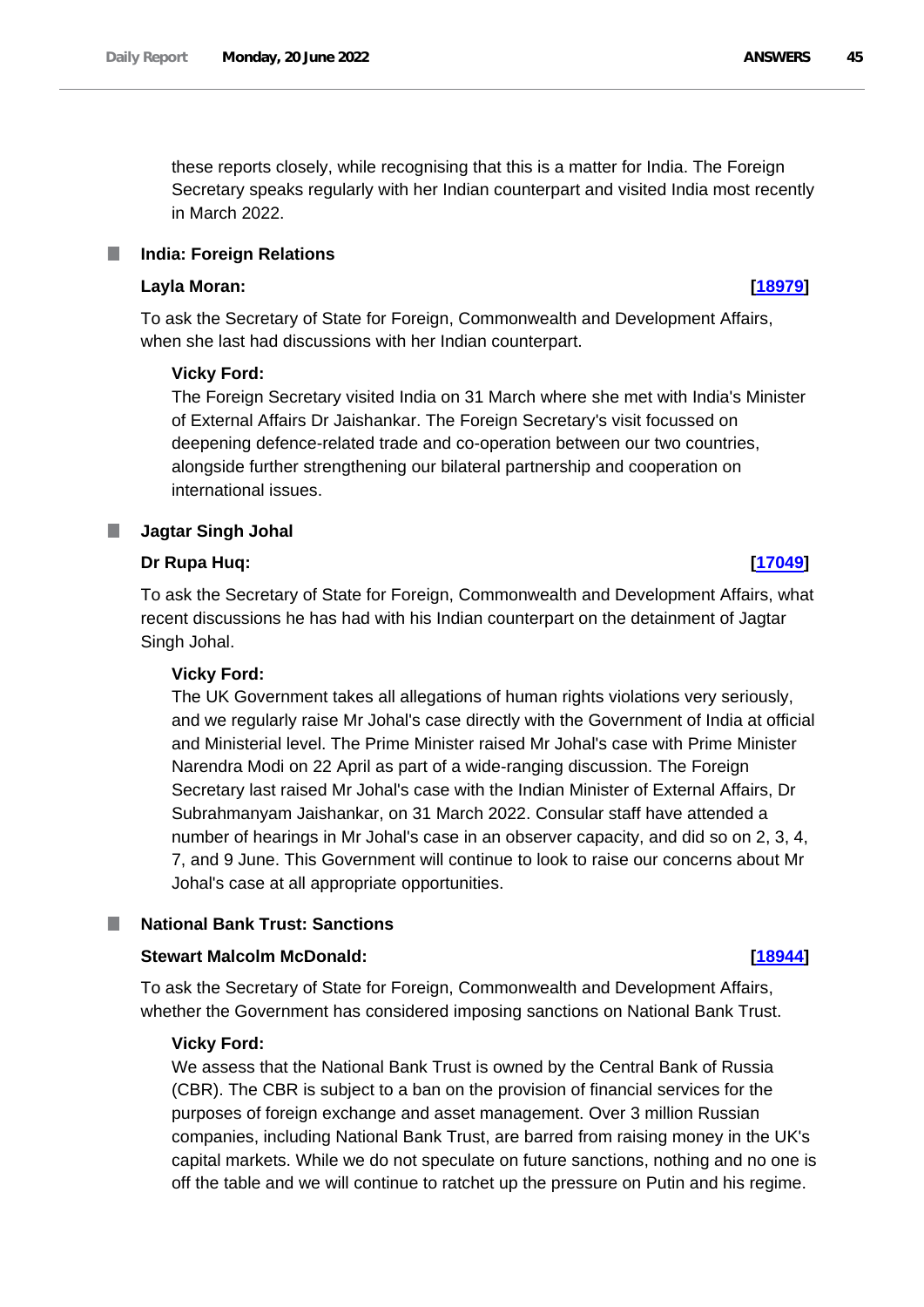#### П **Nicaragua: Military Aid**

### **Fabian Hamilton: [\[17875\]](http://www.parliament.uk/business/publications/written-questions-answers-statements/written-question/Commons/2022-06-14/17875)**

To ask the Secretary of State for Foreign, Commonwealth and Development Affairs, what discussions she has had with her Costa Rican counterpart on the deployment of Russian troops and equipment to Nicaragua.

### **Vicky Ford:**

Since 2012, Nicaragua's Congress has approved the entry of foreign military personnel, including Russians, into the country. The recent Nicaraguan presidential decree again authorises access to Nicaragua for military assets from the United States, Russia and regional countries for humanitarian reasons and training. The Minister for Latin America, Vicky Ford MP, met with Costa Rica's Foreign Minister, Arnold's Andre, at the Summit of Americas on 9 June 2022 and discussed the 7 June 2022 decree, amongst other issues. We have also discussed this issue with other partners in the Americas and will continue to monitor the situation.

# **Palestinians: Textbooks**

# **Caroline Ansell: [\[15315\]](http://www.parliament.uk/business/publications/written-questions-answers-statements/written-question/Commons/2022-06-09/15315)**

To ask the Secretary of State for Foreign, Commonwealth and Development Affairs, pursuant to the Answer of 31 May 2022 to Question 8084, what the Government's position is on the findings of the EU review into Palestinian textbooks that the Palestinian Authority school curriculum features anti-Israel, antisemitic content; and if she will make a statement on her Department's aid strategy to the United Nations Relief and Works Agency.

### **Amanda Milling:**

We have been clear that incitement to hatred or violence is unacceptable and has no place in education. The report commissioned by the EU into Palestinian textbooks highlights meaningful progress but also indicates that problematic content remains. We continue to raise our concerns to the highest level of the Palestinian Authority and urge removal of the content. The UK is a longstanding supporter of the United Nations Relief and Works Agency (UNRWA). We accompany our support for the UNRWA with stringent attention to implementation of their neutrality policy, including how they apply this to textbooks and other learning material to ensure they reflect UN values.

### **Qatar: Baha'i Faith**

### **Mr Virendra Sharma: [\[17906\]](http://www.parliament.uk/business/publications/written-questions-answers-statements/written-question/Commons/2022-06-14/17906)**

To ask the Secretary of State for Foreign, Commonwealth and Development Affairs, what recent representations she has received on the Baha'i community in Qatar; and if she will make a statement.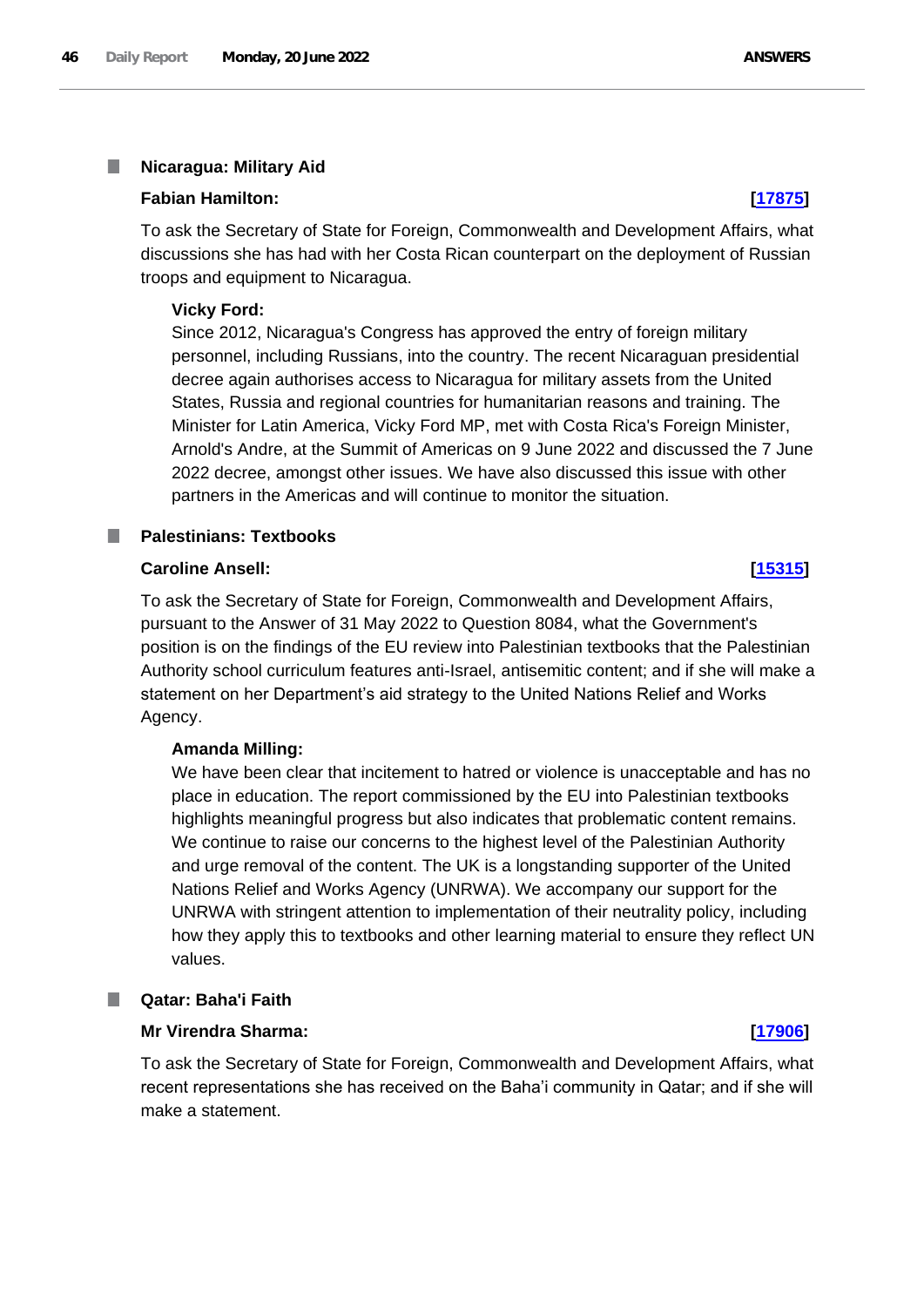### **Mr Virendra Sharma: [\[17907\]](http://www.parliament.uk/business/publications/written-questions-answers-statements/written-question/Commons/2022-06-14/17907)**

To ask the Secretary of State for Foreign, Commonwealth and Development Affairs, with reference to the Annex to the report of the UN Special Rapporteur on Freedom of Religion or Belief, published in March 2022, what assessment she has made of the implications for her policies of the finding that members of the Baha'i minority in Qatar have been reportedly subject to administrative deportations and blacklisting resulting in loss of employment, income, and separation of families.

### **Amanda Milling:**

The UK is committed to defending freedom of religion or belief (FoRB) for all and promoting respect between different religious and non-religious communities. Promoting the right to FoRB is one of the UK's longstanding human rights priorities.

The Foreign Secretary last visited Qatar in October 2021 where she had a number of discussions with key interlocutors, including His Highness the Amir. Human rights, including women and girls' issues were discussed, but the Baha'i community was not discussed. FCDO Officials, both in the UK and in Doha, have and will continue to engage with members of the Baha'i community in Qatar. Earlier this year, officials in Doha raised the challenges faced by some members of the Baha'i community with the Director for Human Rights from the Qatari Ministry of Interior and Ministry for Foreign Affairs. The UK Ambassador to Qatar has also raised the issue with Qatari Ministers, who agreed to look into the issue. We will continue to raise these issues with the Qatari Government, including in light of the Special Rapporteur's for Freedom of Religion or Belief's report 'Rights of persons belonging to religious or belief minorities in situations of conflict or insecurity' published in March 2022.

#### **Ukraine: Development Aid** П

### **Matt Vickers: [\[17158\]](http://www.parliament.uk/business/publications/written-questions-answers-statements/written-question/Commons/2022-06-13/17158)**

To ask the Secretary of State for Foreign, Commonwealth and Development Affairs, what diplomatic steps she is taking to help support preparations for the rebuilding of Ukraine.

### **James Cleverly:**

The UK is fully behind Ukraine's vision for rebuilding a sovereign, prosperous, democratic nation that is stronger than before Putin's invasion. The Ukrainian Government has established a National Recovery Council, which will develop its National Recovery Plan, to be announced at the Ukraine Recovery Conference at Lugano, Switzerland, 4-5 July. We are working with the Council to develop our support. We will be guided by Ukraine's priorities in harnessing the best of UK development, business and civil society capabilities in support of its recovery and reconstruction. The UK's total financial support for Ukraine so far stands at some \$3.6 billion, including military, humanitarian and fiscal support.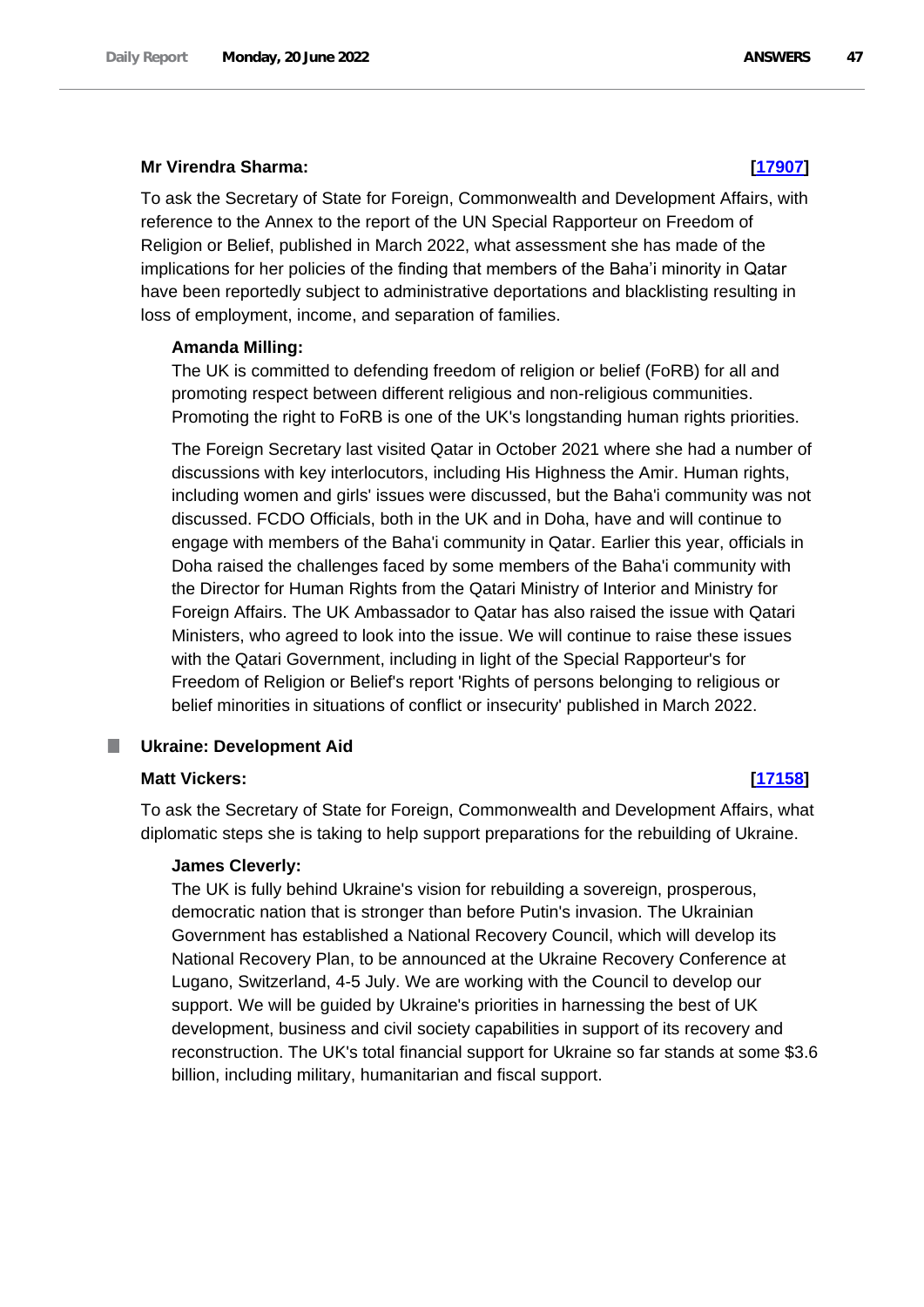#### T. **Ukraine: Global Fund to Fight AIDS, Tuberculosis and Malaria**

# **Preet Kaur Gill: [\[15747\]](http://www.parliament.uk/business/publications/written-questions-answers-statements/written-question/Commons/2022-06-10/15747)**

To ask the Secretary of State for Foreign, Commonwealth and Development Affairs, what steps the Government is taking to help ensure that people living with HIV and TB in Ukraine during the war can access essential services and treatment; and what assessment she has made of the effectiveness of the Global Fund's investments in that country.

# **Amanda Milling:**

The UK has now committed £395 million in aid to the current crisis. This includes £220 million of humanitarian assistance which will be used to save lives, protect vulnerable people inside Ukraine and in neighbouring countries. As an active Board Member, the UK supported the Global Fund's allocation of US \$15 million in emergency funding to Ukraine to support the continuity of HIV and TB prevention, testing and treatment services. Over the last 20 years, the Global Fund has invested more than US \$850 million in Ukraine for HIV and TB programmes and to fight COVID-19 by protecting front-line workers and reinforcing systems for health. Through the Global Fund and its partners investments, in 2020 alone, nearly 150,000 people received antiretroviral therapy for HIV and nearly 19,000 people were treated for TB.

# **HEALTH AND SOCIAL CARE**

#### ш **Ambulance Services: Emergency Calls**

# **Mr Tanmanjeet Singh Dhesi: [\[17087\]](http://www.parliament.uk/business/publications/written-questions-answers-statements/written-question/Commons/2022-06-13/17087)**

To ask the Secretary of State for Health and Social Care, how many 999 calls to ambulance services went unanswered in the last 12 months.

# **Mr Tanmanjeet Singh Dhesi: [\[17088\]](http://www.parliament.uk/business/publications/written-questions-answers-statements/written-question/Commons/2022-06-13/17088)**

To ask the Secretary of State for Health and Social Care, how many emergency calls were placed to ambulance services in each of the last 10 years.

# **Mr Tanmanjeet Singh Dhesi: [\[17090\]](http://www.parliament.uk/business/publications/written-questions-answers-statements/written-question/Commons/2022-06-13/17090)**

To ask the Secretary of State for Health and Social Care, what was the average response time for serious ambulance calls in April (a) 2021 and (b) 2022.

# **Edward Argar:**

The average response time for serious ambulance calls is not collected centrally. Incidents responded to by ambulance services are triaged into four response time categories. The following table shows the mean average response times in hours, minutes and seconds for Category 1 'Life-threatening' calls and Category 2 'Emergency' calls in April 2021 and April 2022.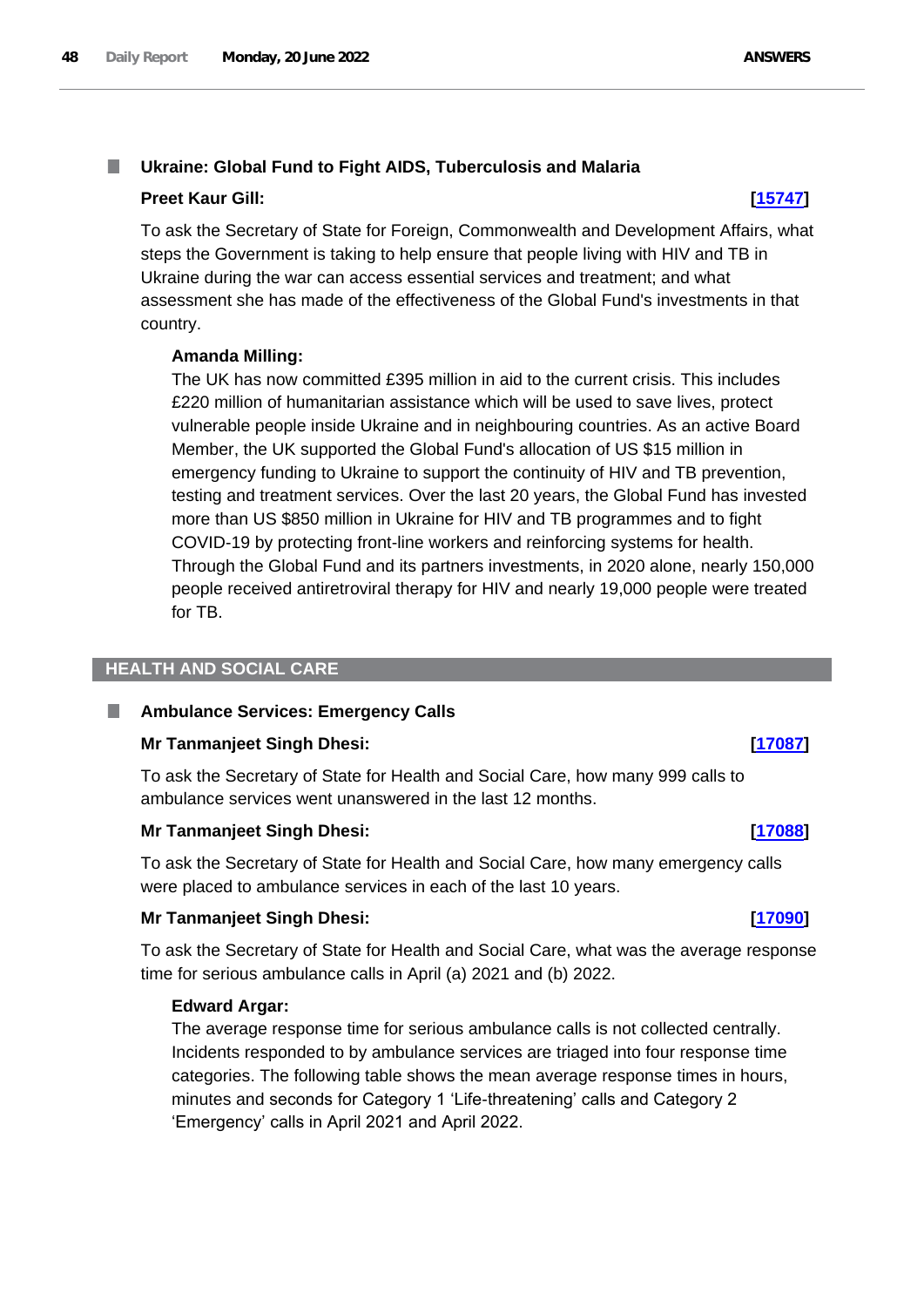|                   | <b>CATEGORY 1</b> | <b>CATEGORY 2</b> |
|-------------------|-------------------|-------------------|
| <b>April 2021</b> | 0:07:03           | 0:18:29           |
| April 2022        | 0:09:02           | 0:51:22           |

The number of unanswered 999 calls is not collected centrally. The following table shows the number of calls placed to ambulance services in England in each of the last 10 years.

| 2012/13 | 8,544,899  |
|---------|------------|
| 2013/14 | 8,485,768  |
| 2014/15 | 9,001,274  |
| 2015/16 | 9,404,676  |
| 2016/17 | 9,774,493  |
| 2017/18 | 8,640,022  |
| 2018/19 | 11,714,293 |
| 2019/20 | 12,415,787 |
| 2020/21 | 11,413,834 |
| 2021/22 | 14,061,120 |

Source: NHS Ambulance Quality Indicators.

Note:

Data from 2017/18 reflects the implementation of new reporting standards and may not be directly comparable to previous years.

#### ш **Ambulance Services: Preston**

# **Sir Mark Hendrick: [\[16855\]](http://www.parliament.uk/business/publications/written-questions-answers-statements/written-question/Commons/2022-06-13/16855)**

To ask the Secretary of State for Health and Social Care, what risk assessment his Department has undertaken on (a) proposals by the North West Ambulance Service (NWAS) to relocate Preston Ambulance Station in Deepdale to Lostock Hall and (b) the subsequent impact of that relocation on (i) ambulance waiting times for patients living in Preston, (ii) patient outcomes and (iii) NWAS staff terms and conditions.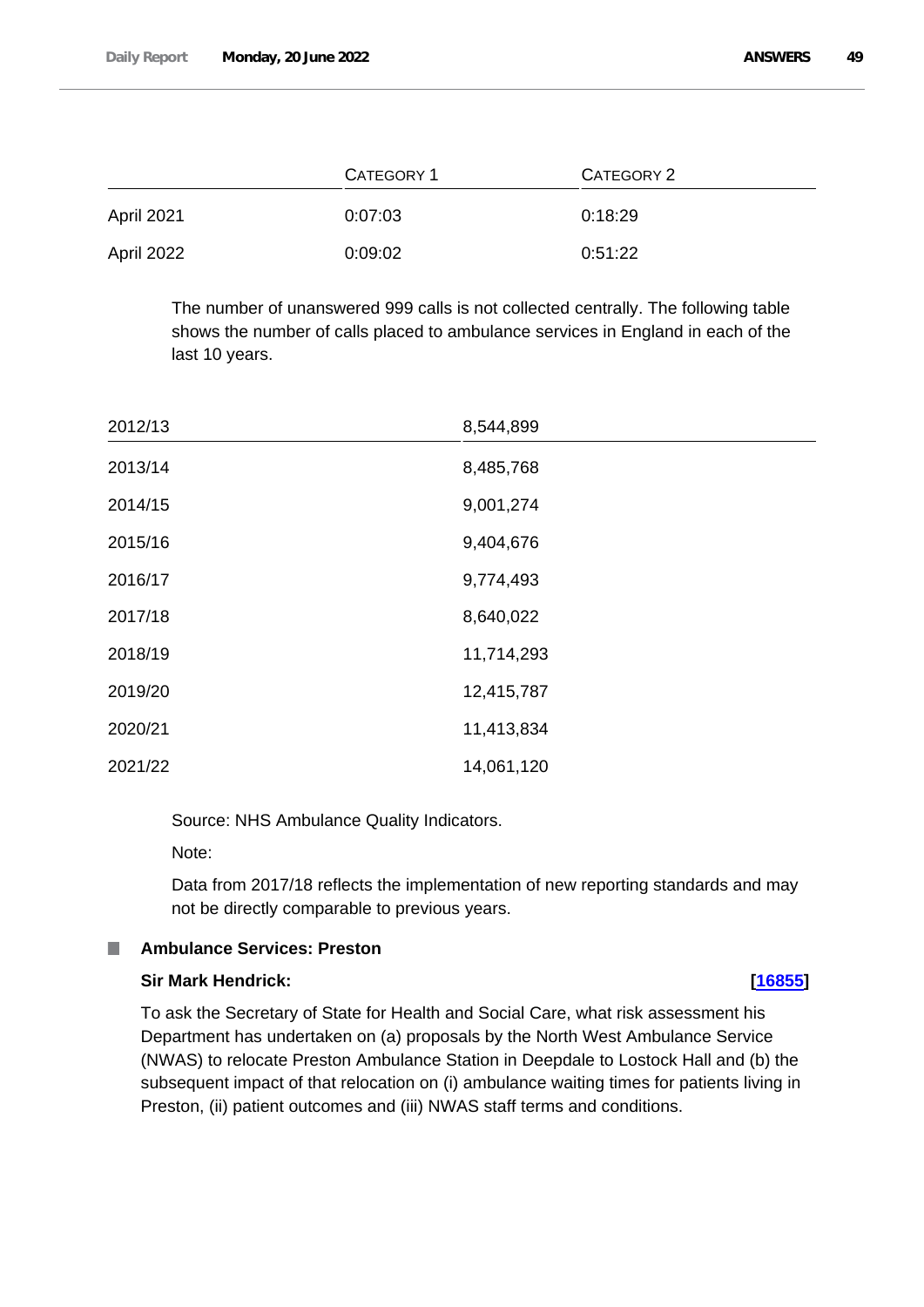# **Sir Mark Hendrick: [\[16856\]](http://www.parliament.uk/business/publications/written-questions-answers-statements/written-question/Commons/2022-06-13/16856)**

To ask the Secretary of State for Health and Social Care, if he will make it his policy to ensure that the 999 Ambulance Station is retained in one or more areas of Preston constituency in the short- and long-term future.

# **Sir Mark Hendrick: [\[16857\]](http://www.parliament.uk/business/publications/written-questions-answers-statements/written-question/Commons/2022-06-13/16857)**

To ask the Secretary of State for Health and Social Care, how much funding his Department has allocated to North West Ambulance Service for the period (a) 2022-23, (b) 2023-24 and (c) 2024-25; and how much of that funding has been allocated to provide emergency ambulance service and patient transport for people living in (i) Preston and (ii) Lancashire.

# **Sir Mark Hendrick: [\[16858\]](http://www.parliament.uk/business/publications/written-questions-answers-statements/written-question/Commons/2022-06-13/16858)**

To ask the Secretary of State for Health and Social Care, how many avoidable deaths have occurred in (a) Preston and (b) Lancashire as a result of ambulance delays in the last three years.

# **Edward Argar:**

No specific risk assessment has been made. The operational delivery of ambulance services, including decisions regarding its estate, is a matter for the local National Health Service. However, NHS England and NHS Improvement advise that the longterm national strategy for ambulance services is a transition to a hub and spoke model, which delivers operational benefits. Research and modelling on the impact on response times is ongoing, including potential mitigations. In line with the national NHS staff terms and conditions, increased home to work mileage associated with a change in base will be reimbursed to those staff directly impacted.

Funding for the North West Ambulance Service is allocated through NHS England and NHS Improvement's commissioners. Financial plans for the period requested are still being finalised. The information requested on avoidable deaths in Preston and Lancashire is not collected centrally. NHS England and NHS Improvement advise that there have been no Regulation 28 reports issued by coroners regarding ambulance delays due to activity or available resources in Preston and Lancashire since 2018.

# **Ambulance Services: Staff**

# **Mr Tanmanjeet Singh Dhesi: [\[17089\]](http://www.parliament.uk/business/publications/written-questions-answers-statements/written-question/Commons/2022-06-13/17089)**

To ask the Secretary of State for Health and Social Care, how many paramedics and ambulance technicians were employed by NHS Trusts in England in each of the last 10 years.

# **Edward Argar:**

The following table shows the number of full time equivalent paramedics and ambulance technicians working in National Health Service trusts and clinical commissioning groups in England from February 2012 to February 2022.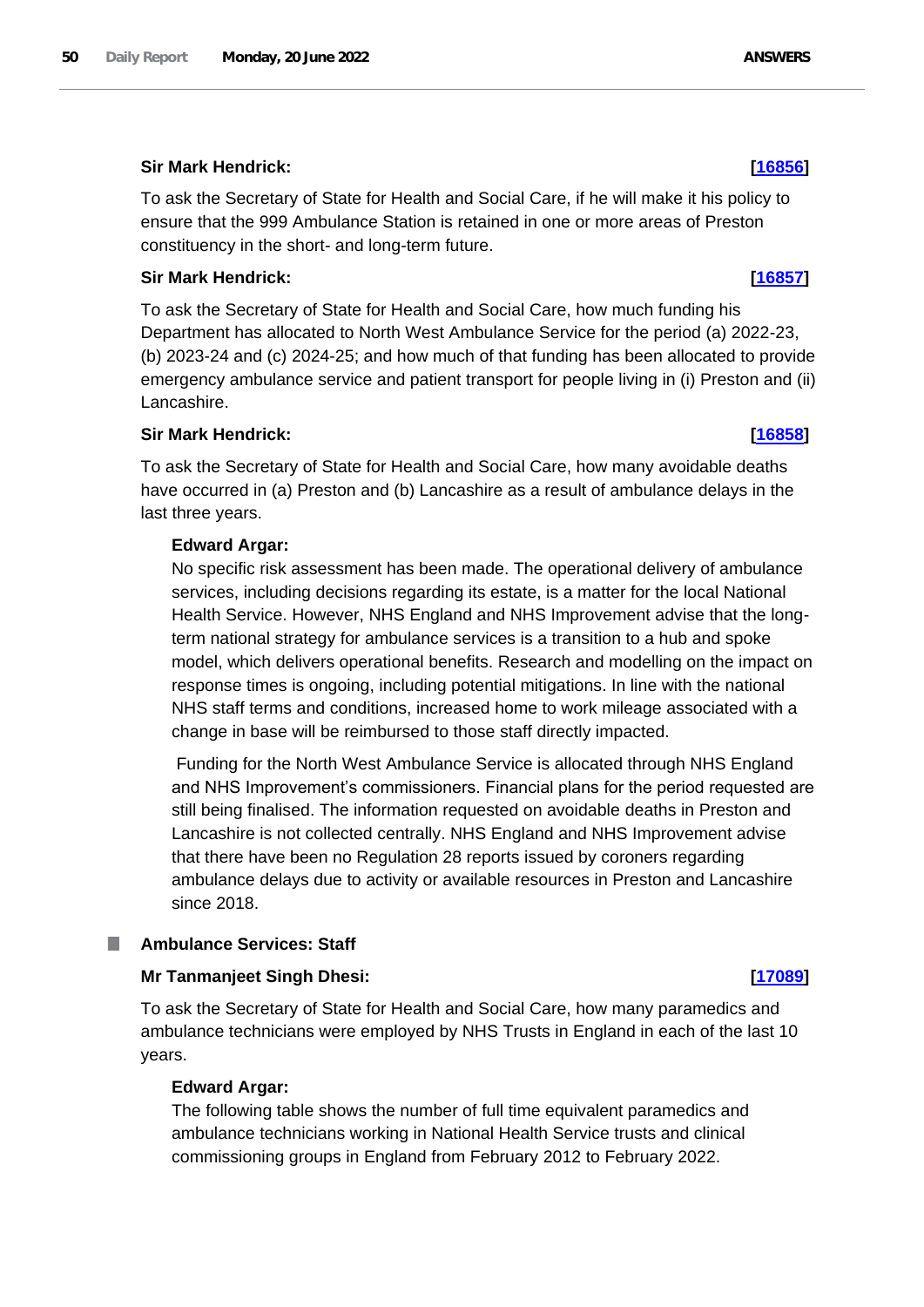| <b>DATE</b>   | <b>PARAMEDICS</b> | AMBULANCE TECHNICIANS |
|---------------|-------------------|-----------------------|
| February 2012 | 11,825            | 5,254                 |
| February 2013 | 12,437            | 4,636                 |
| February 2014 | 12,657            | 4,329                 |
| February 2015 | 12,666            | 4,247                 |
| February 2016 | 12,837            | 4,729                 |
| February 2017 | 13,328            | 5,765                 |
| February 2018 | 13,985            | 5,763                 |
| February 2019 | 14,869            | 5,832                 |
| February 2020 | 16,091            | 6,374                 |
| February 2021 | 16,954            | 6,424                 |
| February 2022 | 17,117            | 6,554                 |

Source: NHS Digital Workforce Statistics

#### П **Ambulance Services: Standards**

# **Stephanie Peacock: [\[15333\]](http://www.parliament.uk/business/publications/written-questions-answers-statements/written-question/Commons/2022-06-09/15333)**

To ask the Secretary of State for Health and Social Care, what steps he is taking to improve ambulance response times.

# **Stephanie Peacock: [\[15334\]](http://www.parliament.uk/business/publications/written-questions-answers-statements/written-question/Commons/2022-06-09/15334)**

To ask the Secretary of State for Health and Social Care, what the average ambulance response time was in England in each year since 2010.

# **Stephanie Peacock: [\[15335\]](http://www.parliament.uk/business/publications/written-questions-answers-statements/written-question/Commons/2022-06-09/15335)**

To ask the Secretary of State for Health and Social Care, what steps he is taking to address regional disparities in ambulance response times.

# **Edward Argar:**

Ambulance trusts receive continuous central monitoring and support from the NHS England and NHS Improvement's National Ambulance Coordination Centre. An additional £150 million has been allocated in 2022/23 to improve response times through additional call handler recruitment, retention and relieving other funding pressures.

Information on the average response time in England is not collected in the format requested. Ambulance response times are measured by category at regional ambulance trust level since the introduction of the current national response time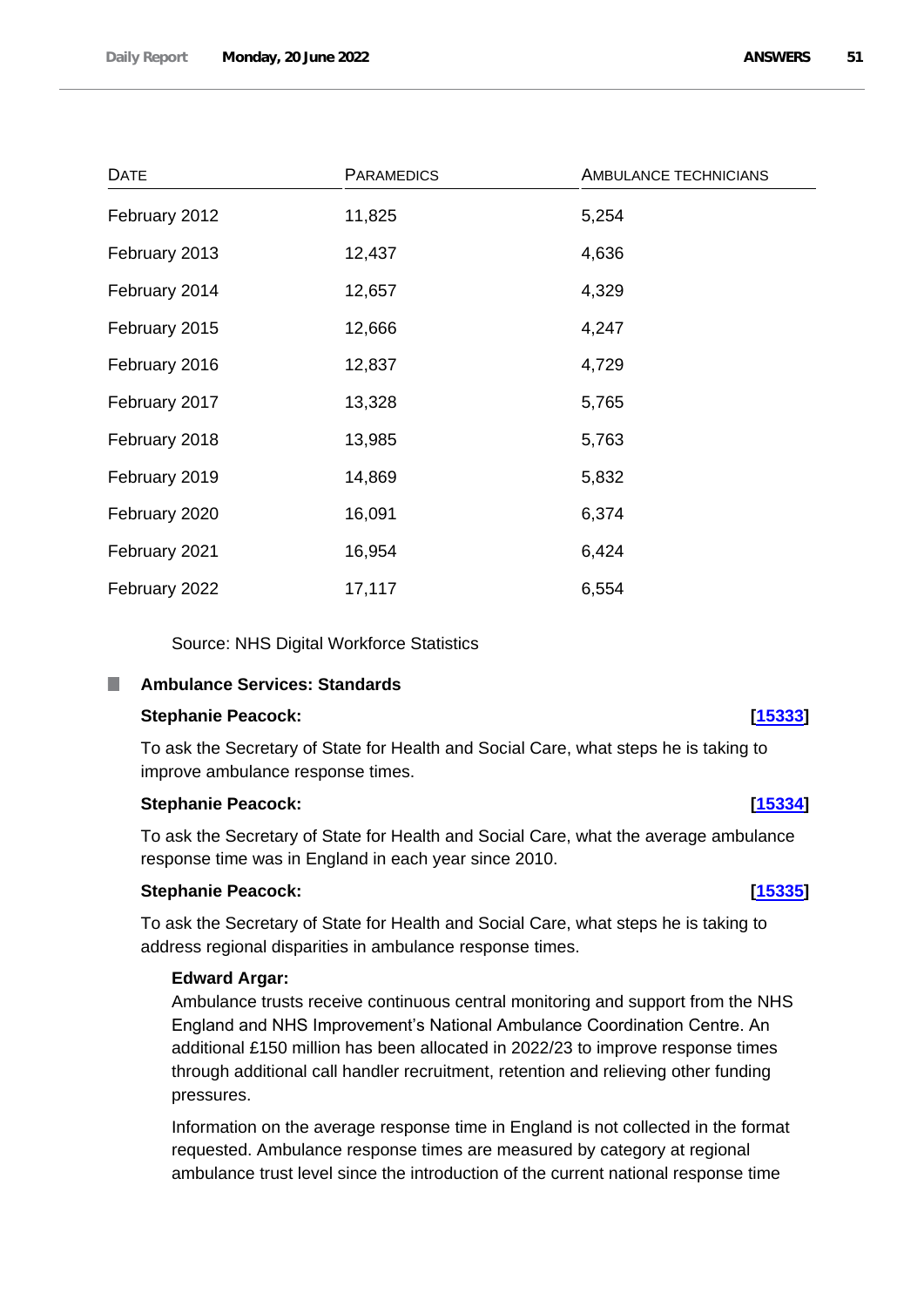standards in 2017/18. Average ambulance response times were not collected under the previous 'Category A' national response time standards. The following table shows the mean average ambulance waiting times in hours, minutes and seconds for Category 1, 2, 3 and 4 incidents in England in each year from 2017/18 to May 2022.

|                           | <b>CATEGORY 1</b> | <b>CATEGORY 2</b> | CATEGORY 3 | CATEGORY 4 |
|---------------------------|-------------------|-------------------|------------|------------|
| 2017/18                   | 0:08:23           | 0:25:51           | 1:04:36    | 1:30:32    |
| 2018/19                   | 0:07:18           | 0:21:47           | 1:01:46    | 1:25:42    |
| 2019/20                   | 0:07:18           | 0:23:50           | 1:11:04    | 1:26:09    |
| 2020/21                   | 0:07:03           | 0:20:57           | 0:54:41    | 1:22:51    |
| 2021/22                   | 0:08:39           | 0:41:17           | 2:13:40    | 2:49:43    |
| April to May 2022 0:08:36 |                   | 0:39:58           | 2:09:32    | 2:47:57    |

Source: NHS Ambulance Quality Indicators.

### **Dr Rupa Huq: [\[17997\]](http://www.parliament.uk/business/publications/written-questions-answers-statements/written-question/Commons/2022-06-14/17997)**

To ask the Secretary of State for Health and Social Care, what steps he is taking to reduce NHS ambulance waiting times in England.

# **Edward Argar:**

Ambulance trusts receive continuous central monitoring and support from NHS England and NHS Improvement's National Ambulance Coordination Centre. NHS England and NHS Improvement have allocated an additional £150 million in 2022/23, supporting improvements to response times through additional call handler recruitment, retention and other funding pressures.

# **Breast Cancer: Pathology**

### **Jim Shannon: [\[16951\]](http://www.parliament.uk/business/publications/written-questions-answers-statements/written-question/Commons/2022-06-13/16951)**

To ask the Secretary of State for Health and Social Care, what steps he is taking to tackle the shortage of breast pathologists in the NHS workforce.

### **Edward Argar:**

We have increased the number of medical school places in England by 25% from 6,000 to 7,500 per year to ensure a larger potential pipeline for pathologists. In February 2022, there were 4,706 full time equivalent doctors in the specialty group of pathology in National Health Service trusts and clinical commissioning groups in England. This is an increase of 983 or 26.4% since February 2010. The Royal College of Pathologists is working with Health Education England (HEE) to promote pathology to medical students and encourage the uptake of specialty training.

HEE is investing an additional £50 million in 2022/23 to further expand the cancer and diagnostics workforce, including the postgraduate medical training of key cancer-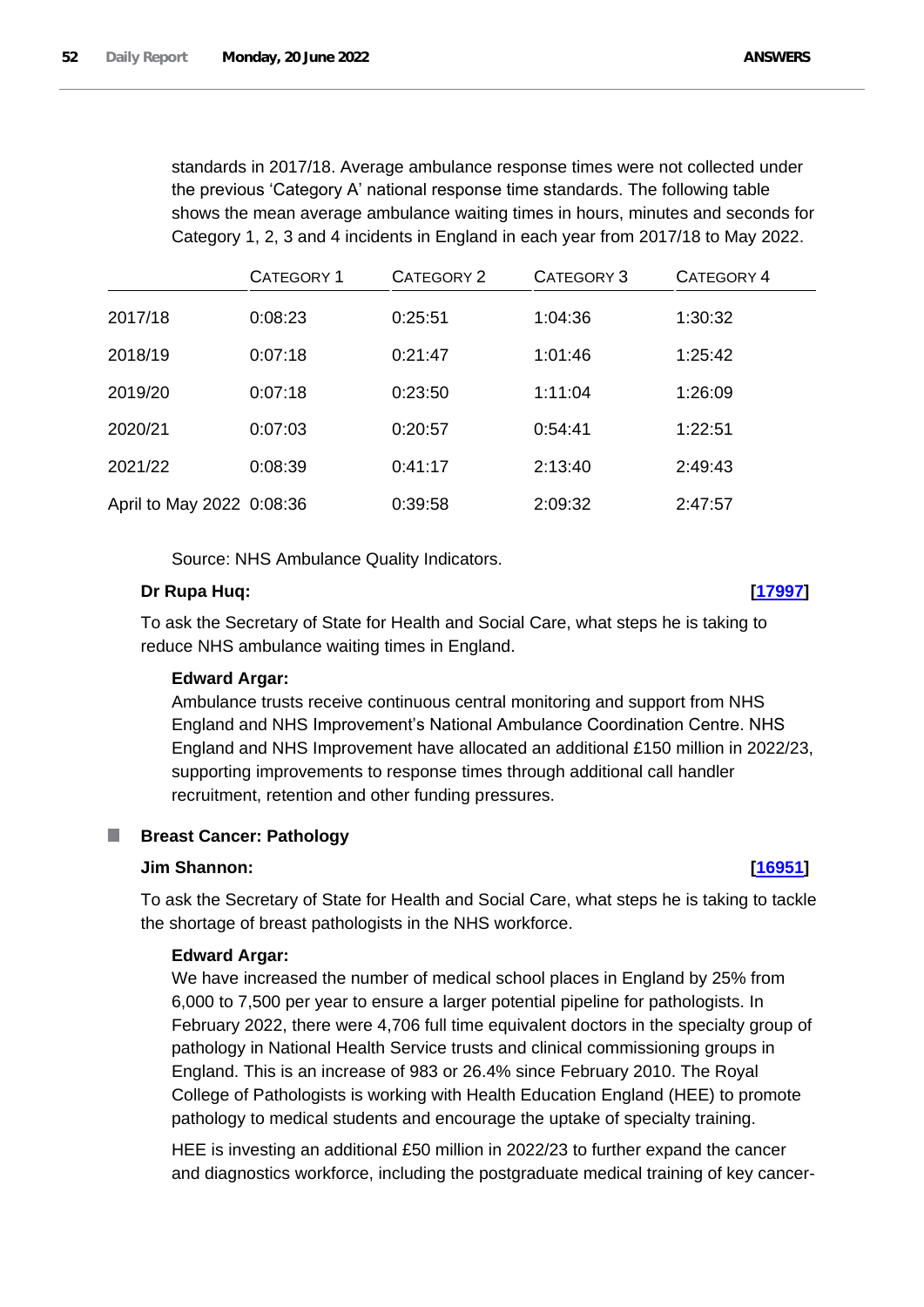related medical professions, such as pathologists, histopathologists, clinical radiologists and oncologists. In 2021/22, 96 trainees were appointed to histopathology, the largest specialism within pathology, compared to 76 in 2019/20 and 81 in 2020/21.

# **Care Homes: Respite Care**

# **Mrs Emma Lewell-Buck: [\[18918\]](http://www.parliament.uk/business/publications/written-questions-answers-statements/written-question/Commons/2022-06-15/18918)**

To ask the Secretary of State for Health and Social Care, pursuant to the Answer of 14 June 2022 to Question 1680 on Care Homes: Coronavirus, if she will publish figures on respite care home capacity from March 2020 to the present.

# **Gillian Keegan:**

The information requested is not held centrally.

# **Coronavirus: Vaccination**

# **Daisy Cooper: [\[14629\]](http://www.parliament.uk/business/publications/written-questions-answers-statements/written-question/Commons/2022-06-08/14629)**

To ask the Secretary of State for Health and Social Care, what steps his Department is taking to monitor the long-term effectiveness of covid-19 booster vaccines.

# **Maggie Throup:**

The UK Health Security Agency, the Medicines and Healthcare products Regulatory Agency, NHS England, Government and academic partners and the devolved administrations continue to monitor the COVID-19 vaccination programme. Several studies of vaccine effectiveness have been conducted in the United Kingdom against the COVID-19 variants and continue to be updated regularly.

Post-implementation vaccine effectiveness studies are required to understand vaccine effectiveness against different outcomes and variants, such as severe disease and onwards transmission, effectiveness in different subgroups of the population and to understand the duration of protection. Vaccine effectiveness is estimated by comparing rates of disease in vaccinated individuals to rates in unvaccinated individuals.

# **Sir Christopher Chope: [\[17864\]](http://www.parliament.uk/business/publications/written-questions-answers-statements/written-question/Commons/2022-06-14/17864)**

To ask the Secretary of State for Health and Social Care, what assessment he has made of the potential link between the AstraZeneca covid-19 vaccine and Guillaine-Barre syndrome in the context of the case of Ross Wightman who was awarded compensation from the Canadian Vaccine Injury Support Programme in June 2022 following his diagnosis with that syndrome; and if he will make a statement.

# **Maggie Throup:**

The Medicines and Healthcare products Regulatory Agency (MHRA) has monitored emerging information concerning Guillain-Barré Syndrome (GBS) following the administration of any COVID-19 vaccine. A review of the available evidence, including Yellow Card reports and epidemiological studies, indicates that an association with the AstraZeneca COVID-19 vaccine is possible.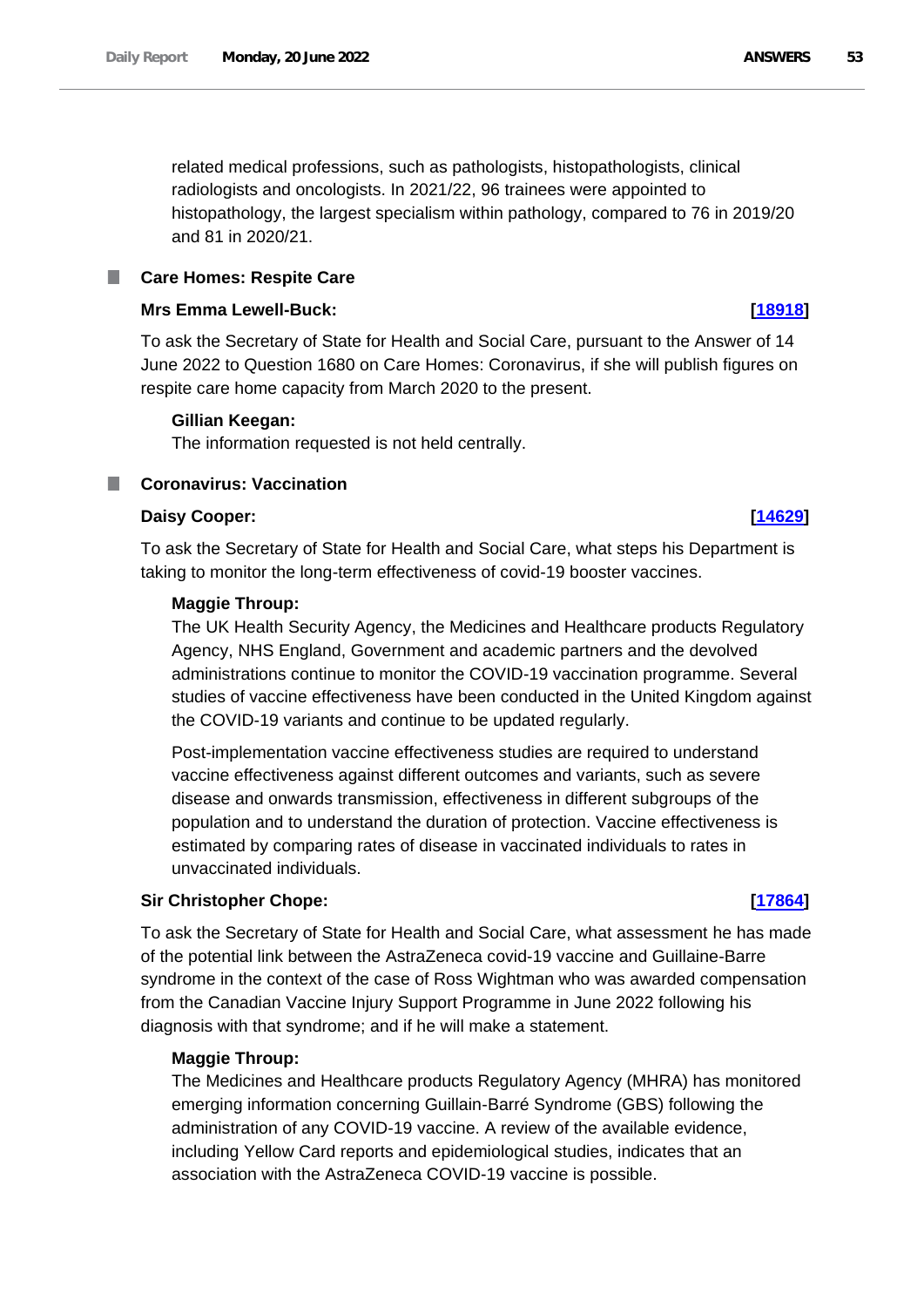Following advice from the Government's independent advisory body, the Commission on Human Medicines and its COVID-19 Vaccines Benefit Risk Expert Working Group, the product information for the AstraZeneca vaccine was updated to include GBS as an adverse reaction occurring very rarely following vaccination. Healthcare professionals and the public have been encouraged to be aware of signs of GBS following vaccination. The MHRA continues to monitor reports of GBS.

#### **Dementia: Diagnosis** L.

# **Daisy Cooper: [\[11870\]](http://www.parliament.uk/business/publications/written-questions-answers-statements/written-question/Commons/2022-06-01/11870)**

To ask the Secretary of State for Health and Social Care, pursuant to the Answer of 19 May to Question 947, how much funding NHS England will provide in 2022-23 to support general practitioners in pilots on diagnosing dementia in a care home setting.

# **Gillian Keegan:**

Evaluation of applications to undertake the pilot is ongoing and funding requirements will be determined following the outcome.

#### **Dementia: Wales** T.

### **Ruth Jones: [\[15763\]](http://www.parliament.uk/business/publications/written-questions-answers-statements/written-question/Commons/2022-06-10/15763)**

To ask the Secretary of State for Health and Social Care, whether he has made a recent assessment of the adequacy of support available to (a) families and (b) carers of people living with dementia in (i) Newport West constituency and (ii) Wales.

# **Gillian Keegan:**

No specific assessment has been made as health and social care for people with dementia in Wales is a devolved matter.

# **Dental Services: Bolton**

# **Yasmin Qureshi: [\[18863\]](http://www.parliament.uk/business/publications/written-questions-answers-statements/written-question/Commons/2022-06-15/18863)**

To ask the Secretary of State for Health and Social Care, what assessment he has made of the adequacy of the provision of NHS dental care in (a) the Borough of Bolton and (b) Bolton South East constituency.

# **Maria Caulfield:**

No recent formal assessment has been made. Between April and June 2022, NHS England and NHS Improvement have asked all practices, including those in Bolton, to deliver at least 95% of contracted units of dental activity to improve access for patients safely.

The Department and NHS England and NHS Improvement are working with stakeholders, including the British Dental Association, to improve the National Health Service dental system. Negotiations are currently underway on initial measures to improve access to NHS dentistry, including in Bolton.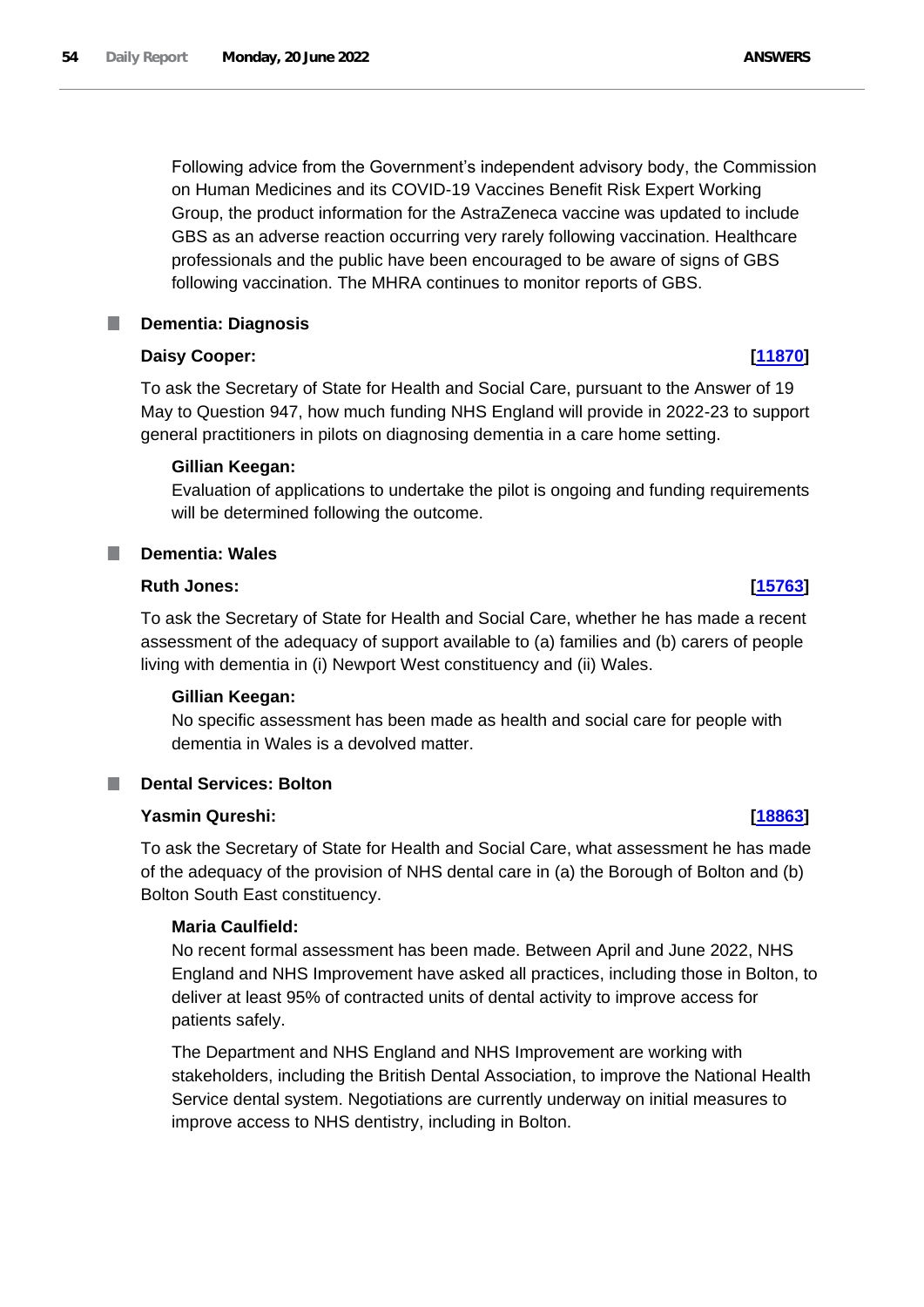#### **Dental Services: Bolton South East** T.

# **Yasmin Qureshi: [\[18860\]](http://www.parliament.uk/business/publications/written-questions-answers-statements/written-question/Commons/2022-06-15/18860)**

To ask the Secretary of State for Health and Social Care, how many NHS dentistry patients are registered in Bolton South East constituency.

### **Maria Caulfield:**

The information requested is not held centrally. Dental patients are not registered to a particular practice outside a course of treatment. A dental practice can accept a patient for a course of treatment and there are no geographical restrictions on which practice a patient may attend.

#### **Dental Services: Carshalton and Wallington** T.

#### **Elliot Colburn: [\[17139\]](http://www.parliament.uk/business/publications/written-questions-answers-statements/written-question/Commons/2022-06-13/17139)**

To ask the Secretary of State for Health and Social Care, what steps he is taking to improve access to NHS Dentistry in Carshalton and Wallington constituency.

#### **Maria Caulfield:**

The Department and NHS England and NHS Improvement are working with stakeholders, including the British Dental Association, to improve the National Health Service dental system, with negotiations are currently underway on initial measures. This aims to improve patient access, reduce health inequalities and make the NHS a more attractive place to work for dentists, including in Carshalton and Wallington. We will a provide a timetable for implementation when these negotiations conclude.

Between April and June 2022, NHS England and NHS Improvement have asked practices to deliver at least 95% of contracted units of dental activity to safely improve access for patients.

#### **Dental Services: Coventry I**

#### **Colleen Fletcher: [\[17948\]](http://www.parliament.uk/business/publications/written-questions-answers-statements/written-question/Commons/2022-06-14/17948)**

To ask the Secretary of State for Health and Social Care, what steps he is taking to improve (a) provision of and (b) access to routine NHS dental care services in (i) Coventry North East constituency and (ii) Coventry.

### **Maria Caulfield:**

The Department and NHS England and NHS Improvement are working with stakeholders, including the British Dental Association (BDA), to improve the National Health Service dental system. Negotiations are currently underway on measures to improve patient access, reduce health inequalities and make the NHS a more attractive place to work for dentists, including in Coventry. We will set out a timetable for implementation when these negotiations conclude.

Between April and June 2022, NHS England and NHS Improvement have asked practices to deliver at least 95% of contracted units of dental activity to safely improve access for patients.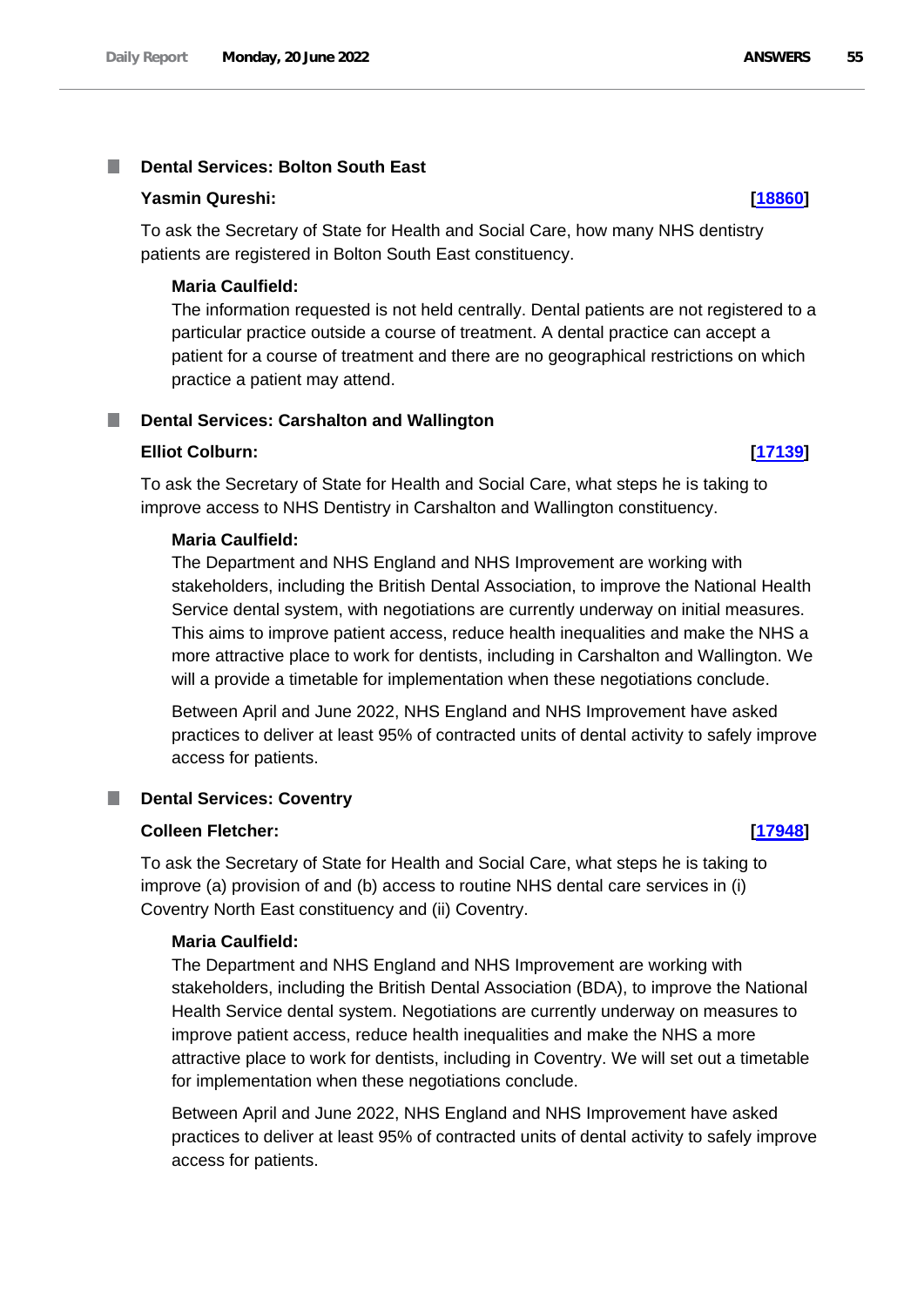#### **Dental Services: Finance** I.

# **Judith Cummins: [\[15725\]](http://www.parliament.uk/business/publications/written-questions-answers-statements/written-question/Commons/2022-06-10/15725)**

To ask the Secretary of State for Health and Social Care, pursuant to the Answer of 16th May 2022 to Question 279 on Dental Services: Finance, how much and what proportion of the £50 million NHS dentistry catch up fund announced by the Government in January 2022 has been spent in (a) total and (b) each region.

# **Judith Cummins: [\[15726\]](http://www.parliament.uk/business/publications/written-questions-answers-statements/written-question/Commons/2022-06-10/15726)**

To ask the Secretary of State for Health and Social Care, pursuant to the Answer of 16 May 2022 to Question 280, on Dental Services: Emergencies, how many additional urgent care appointments have been delivered in (a) total and (b) each region through the £50 million catch up funding for NHS dentistry announced by the Government in January 2022.

# **Judith Cummins: [\[15727\]](http://www.parliament.uk/business/publications/written-questions-answers-statements/written-question/Commons/2022-06-10/15727)**

To ask the Secretary of State for Health and Social Care, pursuant to the Answer of 16 May 2022 to Question 281, on Dental Services: Bradford South, how many additional urgent care appointments have been delivered in Bradford South through the £50 million catch up funding for NHS dentistry announced by the Government in January 2022.

# **Judith Cummins: [\[15728\]](http://www.parliament.uk/business/publications/written-questions-answers-statements/written-question/Commons/2022-06-10/15728)**

To ask the Secretary of State for Health and Social Care, pursuant to the Answer of 16 May 2022 to Question 282, on Dental Services: Finance, how many dentists have provided NHS care funded by the additional £50 million for NHS dentistry announced by the Government in January 2022.

# **Judith Cummins: [\[15729\]](http://www.parliament.uk/business/publications/written-questions-answers-statements/written-question/Commons/2022-06-10/15729)**

To ask the Secretary of State for Health and Social Care, pursuant to the Answer of 16 May 2022 to Question 283, on Dental Services: Finance, how many additional units of NHS dental activity have been provided by the additional £50 million of funding for NHS dentistry announced by the Government in January 2022.

# **Maria Caulfield:**

The data requested is not yet held centrally as dental contract holders submit claims for activity within 60 days. The data is then centrally validated to ensure accuracy. We anticipate the information will be available by the end of July.

# **Dental Services: Labour Turnover and Recruitment**

# **Stephanie Peacock: [\[15749\]](http://www.parliament.uk/business/publications/written-questions-answers-statements/written-question/Commons/2022-06-10/15749)**

To ask the Secretary of State for Health and Social Care, what steps his Department is taking to (a) recruit and (b) retain NHS dentists.

# **Maria Caulfield:**

In its 'Advancing Dental Care Review' published in September 2021, Health Education England (HEE) made recommendations to address recruitment, retention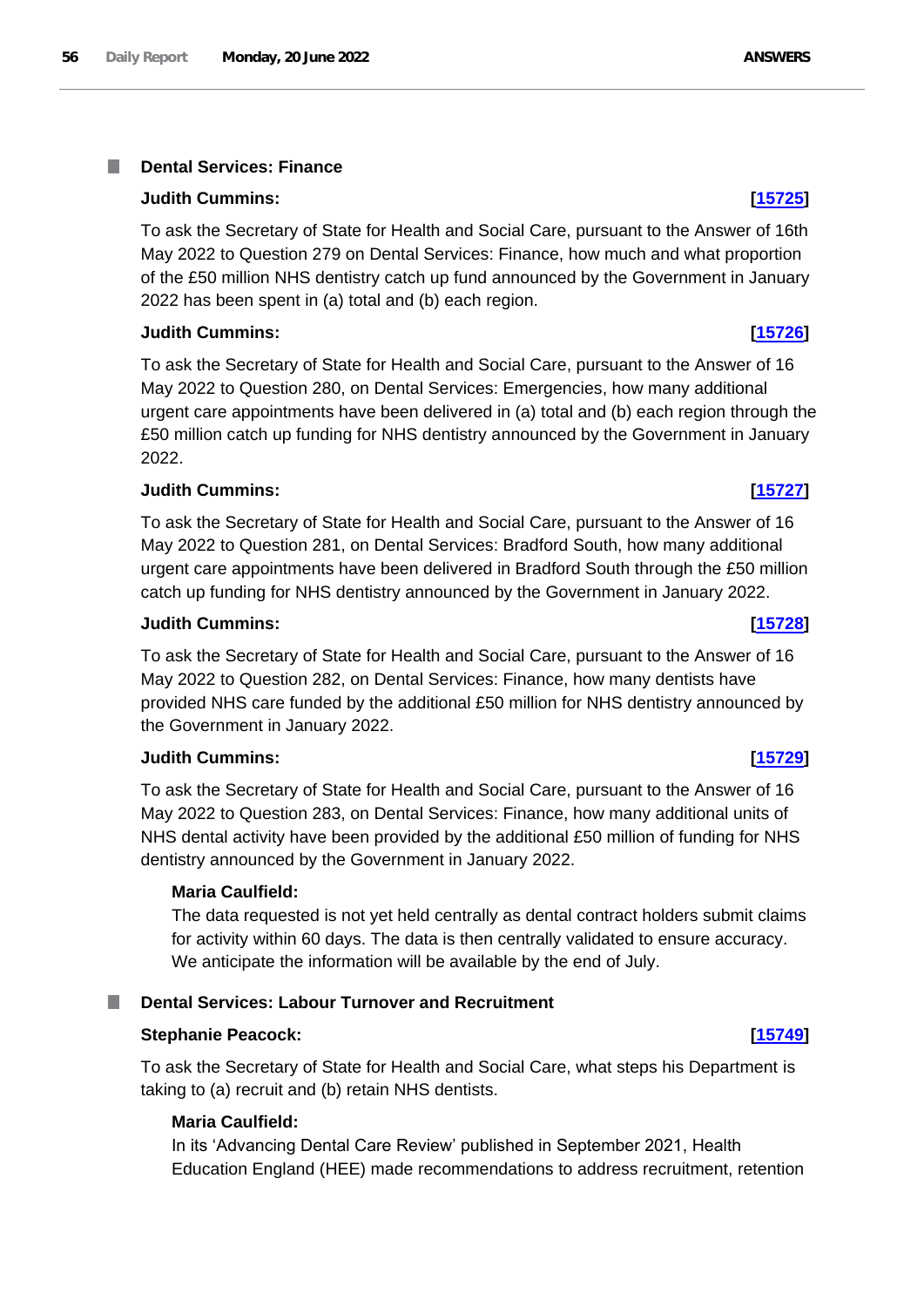and attracting dentists and other dental professionals into the National Health Service. These recommendations are being implemented through HEE's Dental Education Reform Programme. We are also working with stakeholders, including the British Dental Association, to ensure the NHS dental contract is more attractive to the profession and negotiations are currently underway on initial improvements.

# **Dental Services: Waiting Lists**

# **Yasmin Qureshi: [\[18861\]](http://www.parliament.uk/business/publications/written-questions-answers-statements/written-question/Commons/2022-06-15/18861)**

To ask the Secretary of State for Health and Social Care, how many people are on NHS dentistry waiting lists in (a) Bolton South East constituency, (b) the borough of Bolton and (c) the United Kingdom.

# **Maria Caulfield:**

The information requested is not held centrally, as appointments for National Health Service treatment are managed directly by dental practices.

# **Dialysis Machines**

# **Dr Rupa Huq: [\[17051\]](http://www.parliament.uk/business/publications/written-questions-answers-statements/written-question/Commons/2022-06-13/17051)**

To ask the Secretary of State for Health and Social Care, what steps he is taking to increase home dialysis provision for chronic kidney disease patients on the NHS in England.

# **Maria Caulfield:**

The Department is working with NHS England to implement the Renal Services Transformation Programme, which aims to increase the provision and accessibility of home dialysis treatment for chronic kidney disease patients.

NHS England has established 11 renal clinical networks to work with integrated care systems and renal providers and appointed a National Clinical Advisor for dialysis care to develop and share best practice, providing recommendations to all renal services to increase the provision of home dialysis. The Programme's objectives are being developed with patient groups, clinical and non-clinical colleagues and will be published in April 2023.

# **Drinking Water: Fluoride**

# **Sir Greg Knight: [\[18807\]](http://www.parliament.uk/business/publications/written-questions-answers-statements/written-question/Commons/2022-06-15/18807)**

To ask the Secretary of State for Health and Social Care, what recent discussions he has had with other Cabinet colleagues on the matter of fluoridation of water supplies; if the Government will make it its policy to ensure that any proposals to introduce water fluoridisation schemes (i) be consulted upon before introduction and (ii) have the support of affected local communities; and if he will make a statement.

# **Maria Caulfield:**

There have been no recent discussions. However, any proposals to introduce water fluoridation schemes would be subject to funding being agreed and public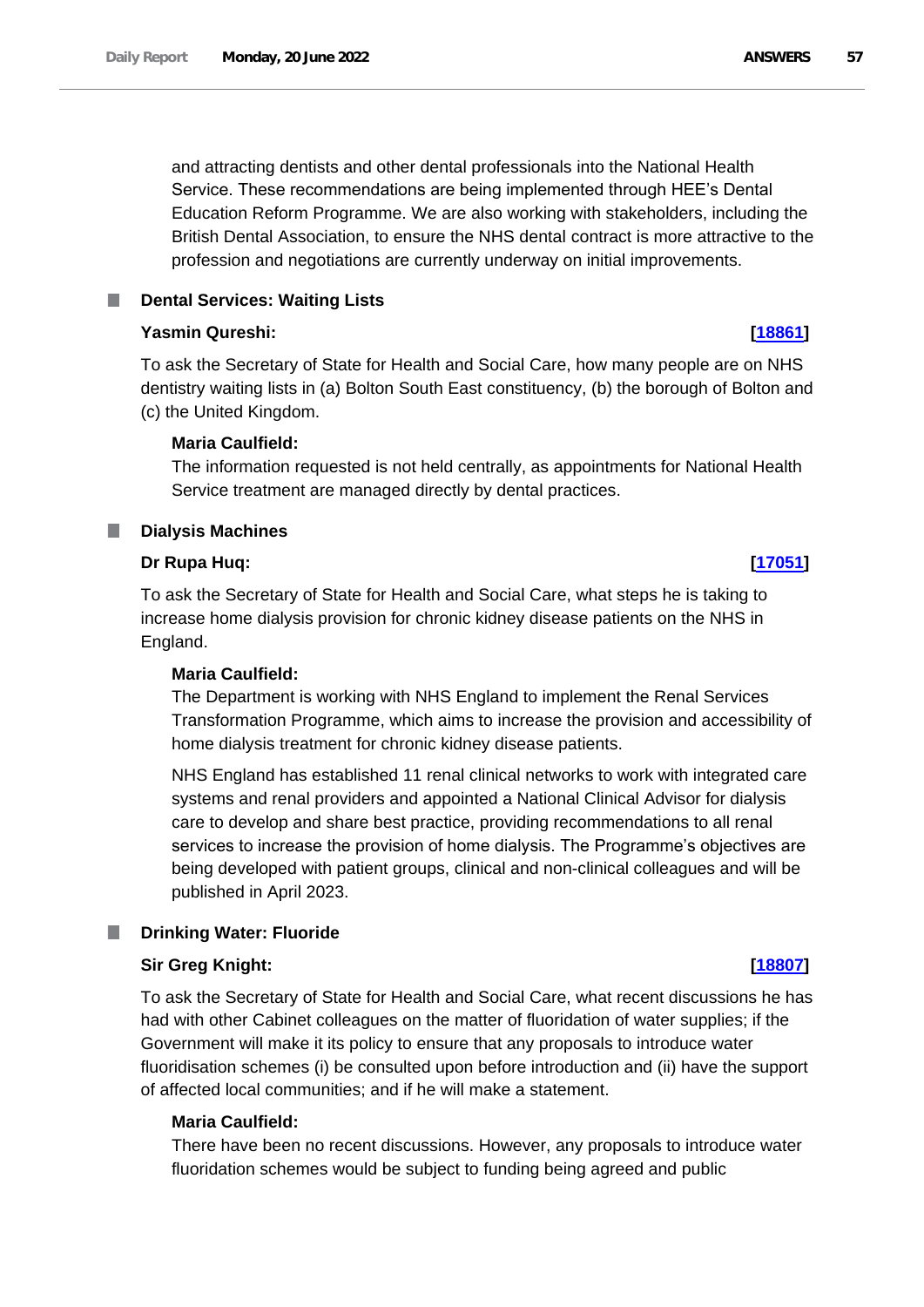consultation. A consultation seeking views on the future consultation process has recently closed and the results will be published in due course. The responses will inform secondary legislation to determine the future public consultation process.

#### **Eating Disorders: Mental Health Services** ш

# **Jim Shannon: [\[16949\]](http://www.parliament.uk/business/publications/written-questions-answers-statements/written-question/Commons/2022-06-13/16949)**

To ask the Secretary of State for Health and Social Care, how many (a) children and young people and (b) adults were referred to specialist secondary mental health services with a primary reason of referral of eating disorders in (a) 2019-20, (b) 2020-21 and (c) 2021-22; and what proportion of those referrals were made to an eating disorder service.

### **Gillian Keegan:**

This information is not collected in the format requested as Hospital Episodes Statistics record activity within secondary health services and not referrals to those services.

# **Evusheld**

### **Dr Philippa Whitford: [\[16976\]](http://www.parliament.uk/business/publications/written-questions-answers-statements/written-question/Commons/2022-06-13/16976)**

To ask the Secretary of State for Health and Social Care, what his timeframe is for the procurement of Evusheld in the event that that drug is made available for use in the NHS.

### **Maggie Throup:**

The Department is currently conducting its assessment of Evusheld, which includes advice from clinicians in line with available data, the public health situation and other treatments available. While we expect to receive clinical advice shortly, we are unable to confirm a specific timetable.

# **Evusheld: Testing**

# **Catherine West: [\[15321\]](http://www.parliament.uk/business/publications/written-questions-answers-statements/written-question/Commons/2022-06-09/15321)**

To ask the Secretary of State for Health and Social Care, what recent estimate he has made of when the UK Health Security Agency testing for Evusheld will be completed.

### **Maggie Throup:**

AstraZeneca commissioned the UK Health Strategic Authority (UKHSA) to test the effectiveness of Evusheld against the Omicron variants. Initial data has been shared with AstraZeneca and testing continues for the Omicron variant BA.4. The timing of the results are dependent on a number of factors and we are currently unable to confirm when it will be available. After reviewing the data, AstraZeneca will determine whether to commission further testing.

# **Females: Health Services**

### **Feryal Clark: [\[14657\]](http://www.parliament.uk/business/publications/written-questions-answers-statements/written-question/Commons/2022-06-08/14657)**

To ask the Secretary of State for Health and Social Care, what his planned timetable is for publishing the Women's Health and Sexual and Reproductive Strategies.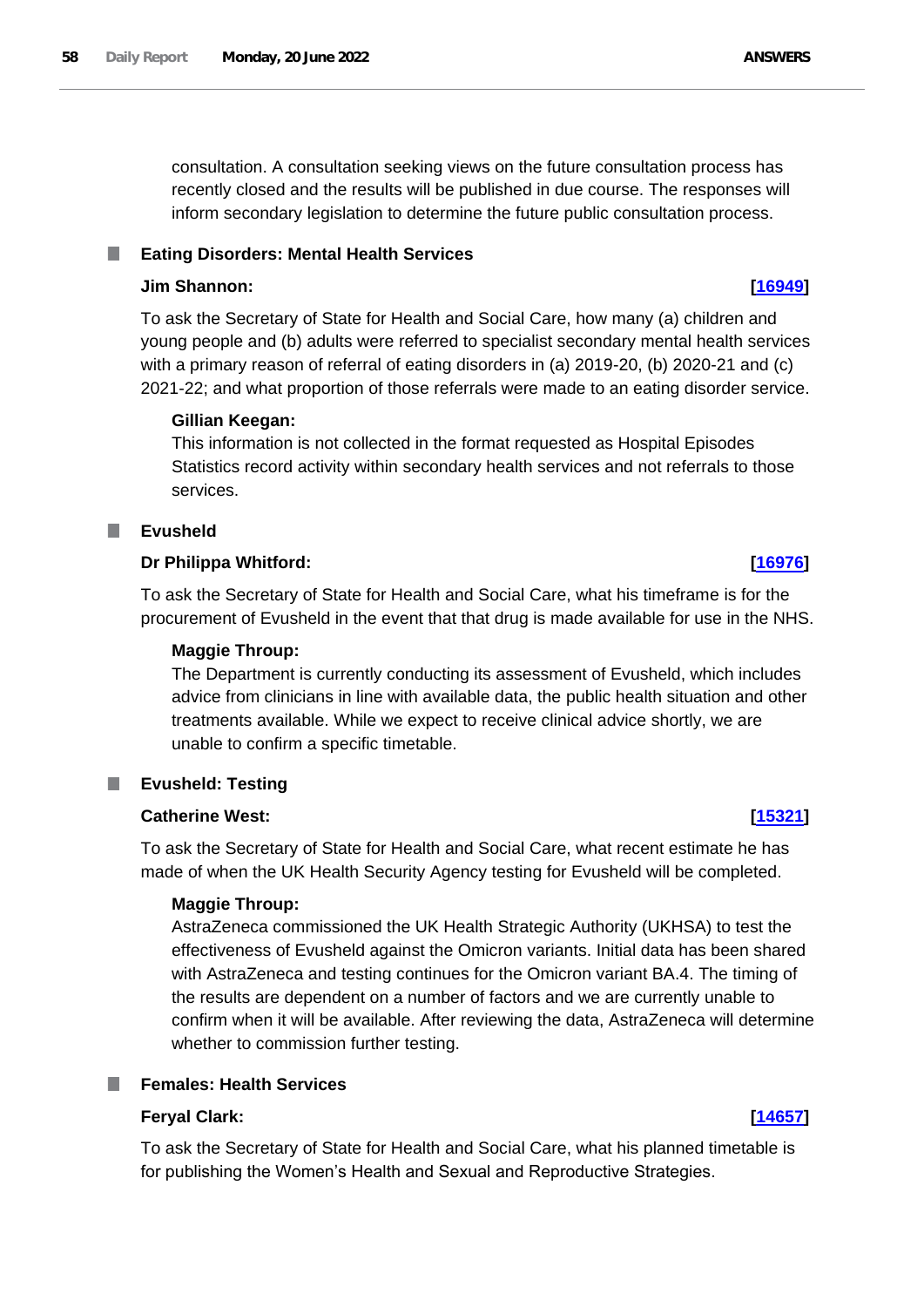### **Maggie Throup:**

The Sexual and Reproductive Health and Women's Health Strategies are both planned for publication later this year.

#### **Food: Advertising** ш

# **Yasmin Qureshi: [\[15220\]](http://www.parliament.uk/business/publications/written-questions-answers-statements/written-question/Commons/2022-06-09/15220)**

To ask the Secretary of State for Health and Social Care, with reference to his Department's announcement of 14 May 2022, Government delays restrictions on multibuy deals and advertising on TV and online, what the evidential basis was for his Department's assessment that it was necessary to give industry more time to prepare for the restrictions on advertising; and if he will make a statement.

### **Maggie Throup:**

The delay to the Health and Care Act 2022 receiving Royal Assent had an impact on the regulators' subsequent consultations and publication of final guidance, therefore it was unlikely it would be available prior to implementation. In addition, we have reflected on industry's concerns on fully digesting the final guidance, restructuring funding and revenue streams appropriately and confirming plans to ensure robust compliance from implementation.

### **Martyn Day: [\[15738\]](http://www.parliament.uk/business/publications/written-questions-answers-statements/written-question/Commons/2022-06-10/15738)**

To ask the Secretary of State for Health and Social Care, if he will reconsider his decision to postpone the ban on (a) multi-buy deals for foods that are high in sugar, salt or fat and (b) the pre-watershed advertising of those foods.

### **Martyn Day: [\[15739\]](http://www.parliament.uk/business/publications/written-questions-answers-statements/written-question/Commons/2022-06-10/15739)**

To ask the Secretary of State for Health and Social Care, if his Department will undertake an assessment of the impact on the levelling up agenda of the Government's decision to postpone the ban on (a) multi-buy deals for foods that are high in sugar, salt and fat and (b) pre-watershed advertising of those foods.

### **Maggie Throup:**

We have announced a delay to the implementation of the volume price promotions restrictions and the introduction of further restrictions on advertising of high fat, salt or sugar products on TV and paid for advertising online. This approach will address the long-term challenge of obesity, while recognising the unprecedented global economic situation and ensuring the smooth and effective implementation of these restrictions.

#### ш **Food: Marketing**

### **Andrew Lewer: [\[14605\]](http://www.parliament.uk/business/publications/written-questions-answers-statements/written-question/Commons/2022-06-08/14605)**

To ask the Secretary of State for Health and Social Care, what assessment he has made of the impact of placement measures on foods high in fat, sugar or salt on the cost of living.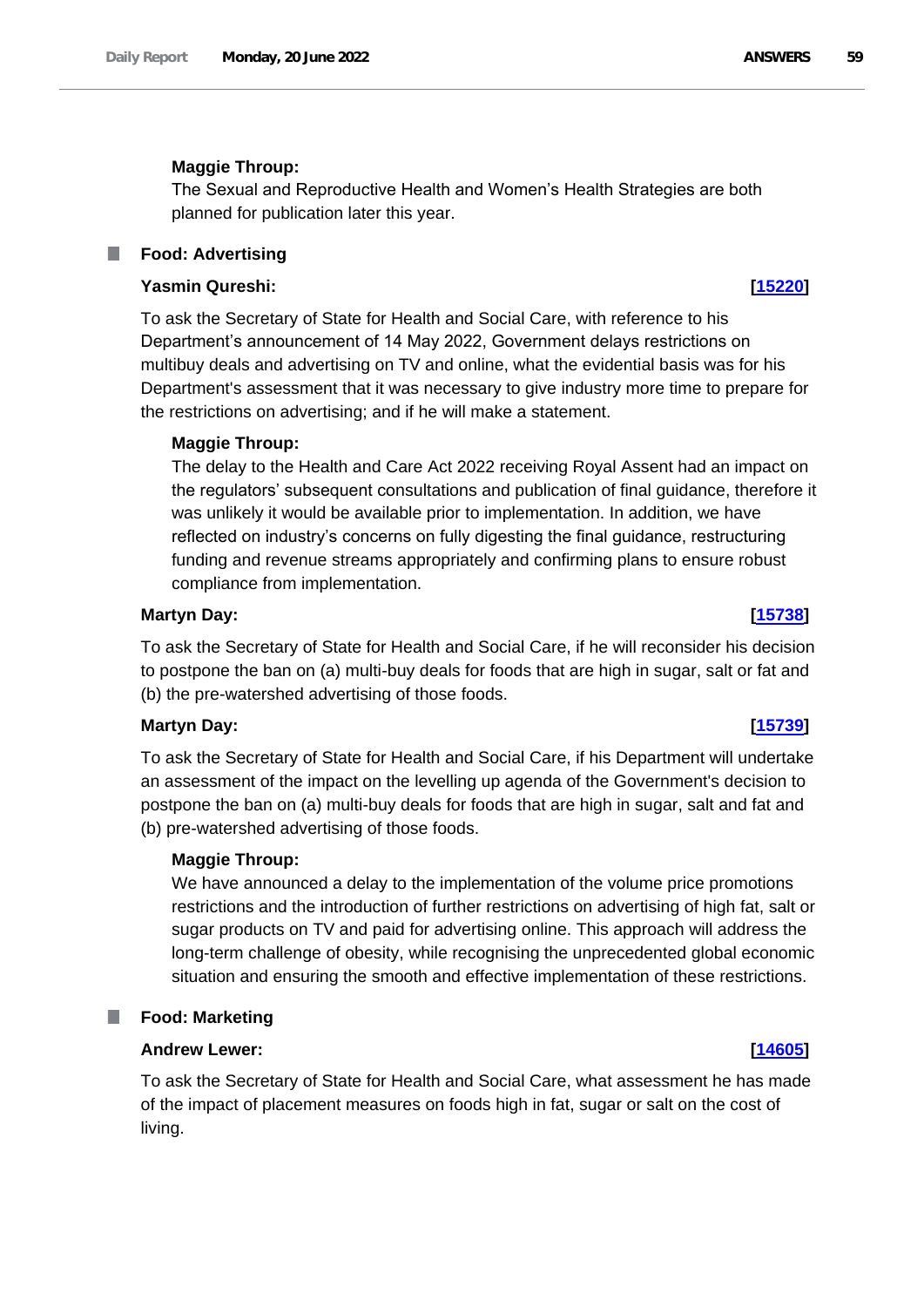### **Maggie Throup:**

The impact assessment for location promotions shows the placement of products within stores significantly affects household spending, with end of aisle displays increasing sales of soft drinks by over 50%.

**Gambling: Rehabilitation**

# **Rob Roberts: [\[19017\]](http://www.parliament.uk/business/publications/written-questions-answers-statements/written-question/Commons/2022-06-15/19017)**

To ask the Secretary of State for Health and Social Care, what steps he is taking to help people tackle gambling addictions.

### **Maggie Throup:**

The Department has responsibility for the treatment of gambling-related harms in England. The NHS Long Term Plan announced the creation of 15 specialist gambling clinics in England by 2023/24 to treat those experiencing severe gambling addiction. Five clinics are in operation, with a further three sites expected to open this year. NHS England intend to undertake one selection exercise for the location of the remaining seven clinics. This is expected to commence in July 2022, with all clinics to mobilise during Quarter 4 of 2022/23.

The Department for Digital, Culture, Media and Sport will shortly publish a white paper on proposals for gambling reform across Great Britain.

#### T. **General Practitioners: Attendance**

# **Colleen Fletcher: [\[18931\]](http://www.parliament.uk/business/publications/written-questions-answers-statements/written-question/Commons/2022-06-15/18931)**

To ask the Secretary of State for Health and Social Care, what estimate he has made of the cost to the NHS of missed GP appointments in (a) Coventry, (b) the West Midlands and (c) England in each of the last three years; and what steps his Department is taking to reduce the number of missed GP appointments in those areas.

### **Maria Caulfield:**

No specific estimate has been made. Local National Health Service organisations and general practitioner practices have arrangements for preventing and dealing with missed appointments. These include using text message or email reminders, online cancellation forms and online appointments for patients who do not require a physical examination.

# **Health Professions**

# **Rob Roberts: [R] [\[19019\]](http://www.parliament.uk/business/publications/written-questions-answers-statements/written-question/Commons/2022-06-15/19019)**

To ask the Secretary of State for Health and Social Care, how many clinical jobs there are in the NHS; what proportion of those jobs are staffed by overseas workers; and how many vacancies in clinical roles there are, as of 15 June 2022. .

### **Edward Argar:**

NHS Digital publishes Hospital and Community Health Services (HCHS) workforce statistics. These include staff working in hospital trusts and clinical commissioning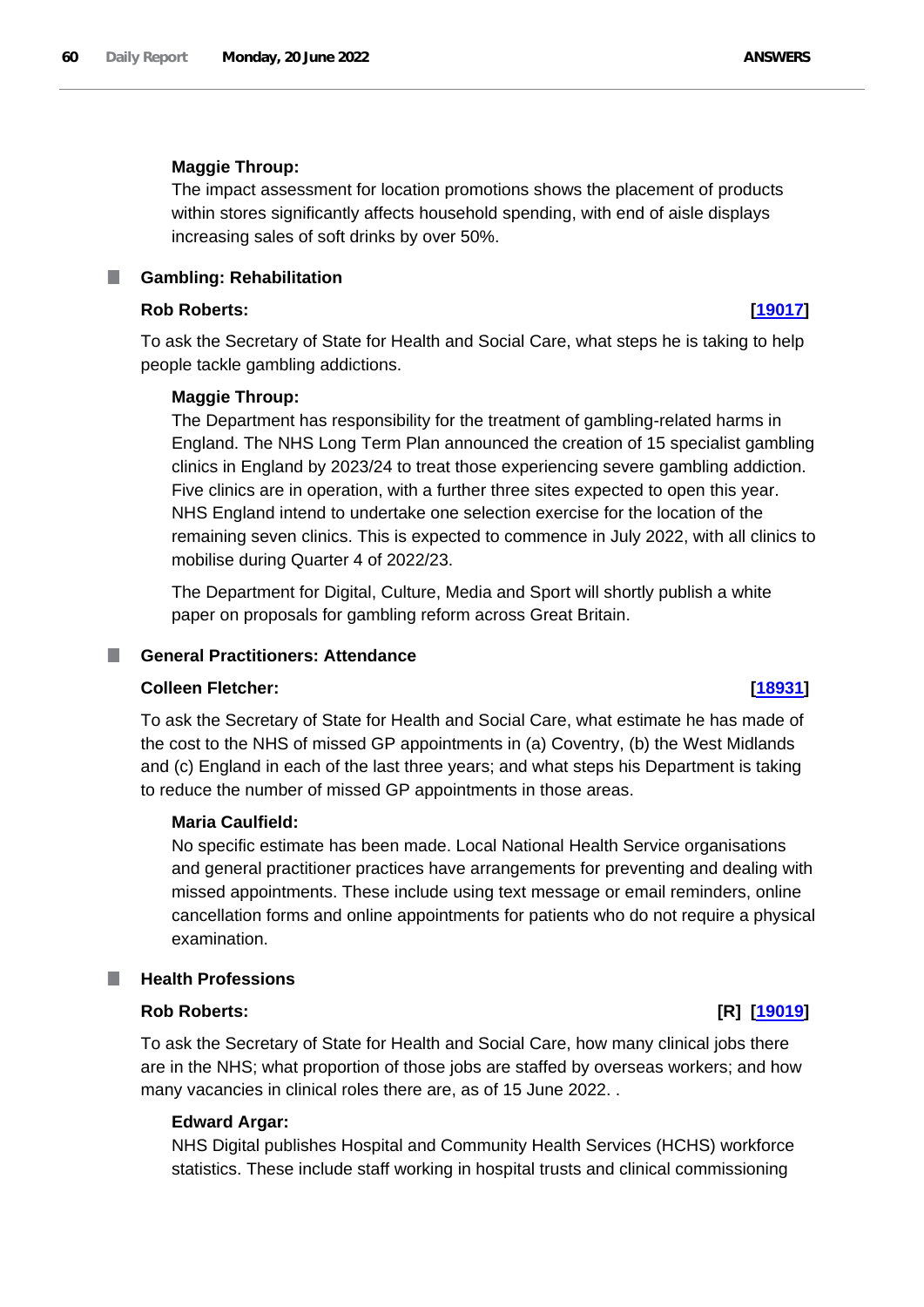groups (CCGs) in England, but not staff working in primary care or in general practice surgeries, local authorities or other providers. The information requested as of 15 June 2022 is not currently held. However, as of December 2021, there were 642,560 full-time equivalent (FTE) professionally qualified clinical staff working in National Health Service trusts and CCGs. This includes 127,959 doctors and 339,942 nurses, midwives and health visitors.

The following table shows the FTE number and proportion of professionally qualified clinical staff by self-reported nationality as at December 2021. Nationality does not imply that workers were trained or previously worked overseas.

|                                                        |                  | NON-UNITED KINGDOM WITH NON-UK | NUMBER OF STAFF WITH PROPORTION OF STAFF |
|--------------------------------------------------------|------------------|--------------------------------|------------------------------------------|
| <b>STAFF GROUP</b>                                     | <b>TOTAL FTE</b> | <b>NATIONALITIES</b>           | <b>NATIONALITIES</b>                     |
| Professionally qualified 642,560<br>clinical staff     |                  | 133,848                        | 20.8%                                    |
| Including:                                             |                  |                                |                                          |
| Ambulance staff                                        | 18,042           | 1,199                          | 6.6%                                     |
| <b>HCHS</b> doctors                                    | 127,959          | 40,660                         | 31.8%                                    |
| Scientific, therapeutic 156,617<br>and technical staff |                  | 17,708                         | 11.3%                                    |
| Nurses, midwives and 339,942<br>health visitors        |                  | 74,281                         | 21.9%                                    |

# Source: NHS Digital Workforce Statistics

NHS Digital publishes quarterly vacancy data collected by NHS England and NHS Improvement for NHS hospital trusts for three staff groups: doctors, registered nurses and 'other staff'. The following table shows the number of FTE nursing vacancies and medical vacancies as of March 2022. Many of the vacancies will be filled by bank and agency staff.

| <b>NURSING</b>  | 38,972  |
|-----------------|---------|
| Medical         | 8,016   |
| Other staff     | 58,867  |
| Total workforce | 105,855 |

Source: NHS Digital Vacancy Statistics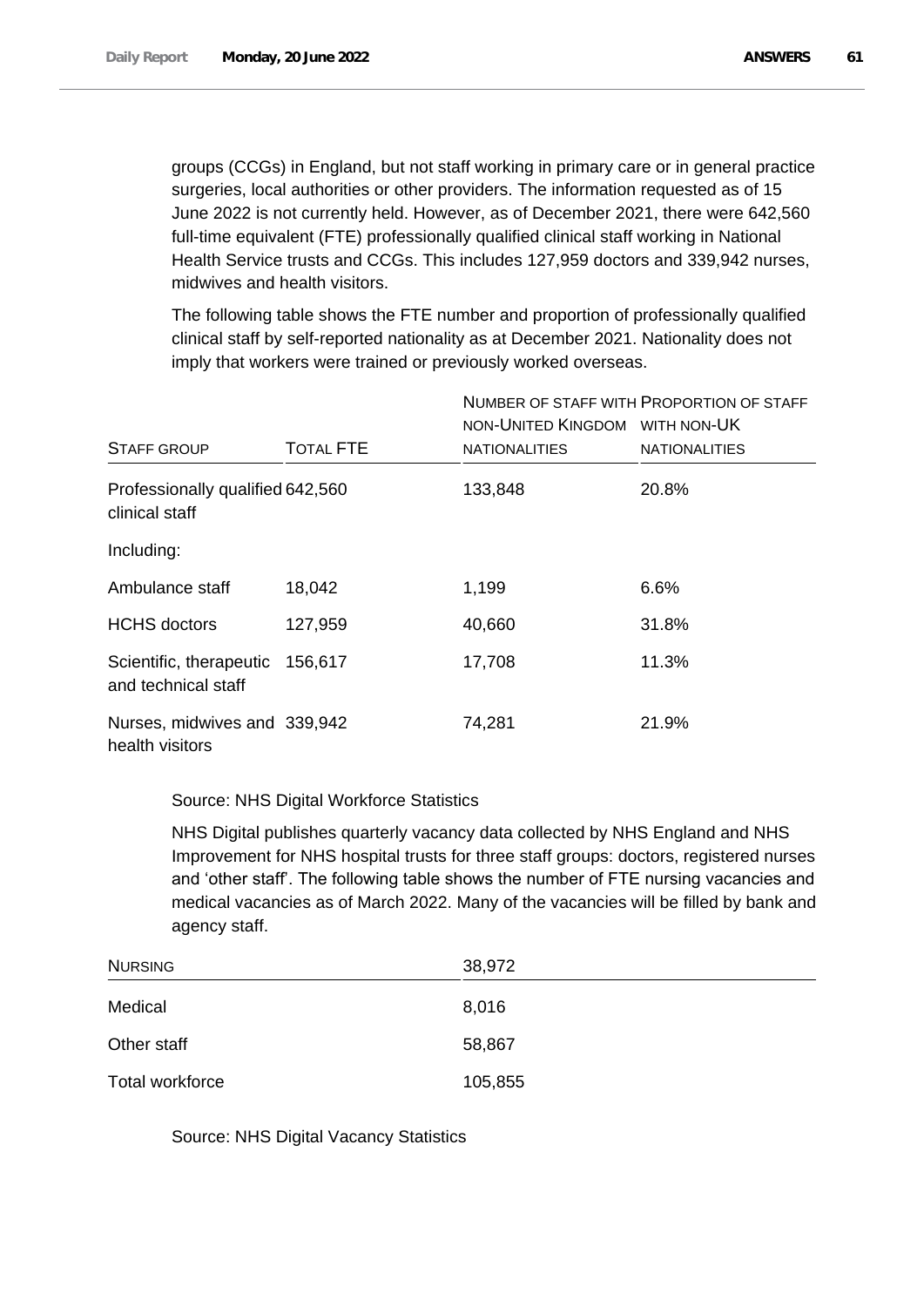### **Sarah Olney: [\[18007\]](http://www.parliament.uk/business/publications/written-questions-answers-statements/written-question/Commons/2022-06-14/18007)**

To ask the Secretary of State for Health and Social Care, whether the (a) 10-Year Cancer Plan for England and (b) long-term NHS workforce strategy will include actions to address the (a) recruitment, (b) training and (c) educational needs of the breast screening workforce.

# **Feryal Clark: [\[18091\]](http://www.parliament.uk/business/publications/written-questions-answers-statements/written-question/Commons/2022-06-14/18091)**

To ask the Secretary of State for Health and Social Care, what steps he is taking to ensure capacity within the cancer workforce to deliver the forthcoming 10-Year Cancer Plan.

# **Maria Caulfield:**

Officials are currently analysing the responses received to the call for evidence to develop the forthcoming 10 Year Cancer Plan. It will set out plans to ensure that the appropriate workforce is in place to support all cancer patients.

In July 2021, the Department commissioned Health Education England to review long term strategic trends for the health and regulated social care workforce and update the existing long term strategic framework. This is expected to be completed in summer 2022. In addition, the Department has commissioned NHS England to develop a Long Term Workforce Plan. Further information on the plan and its conclusions will be available in due course.

#### **Health Professions: Migrant Workers** ш

# **Philip Davies: [\[16882\]](http://www.parliament.uk/business/publications/written-questions-answers-statements/written-question/Commons/2022-06-13/16882)**

To ask the Secretary of State for Health and Social Care, pursuant to the Answer of 7 June 2022 to Question 5377 on Health Professions: Migrant Workers, in what format the General Medical Council holds that information.

# **Edward Argar:**

The General Medical Council (GMC) holds information about doctors with a non-United Kingdom primary medical qualification and a fitness to practise complaint enquiry received between 2019 and 2021. The GMC also holds information on how doctors with enquiries initially joined its register and the country of the primary medical qualification.

# **Health Services and Social Services: Staff**

# **Jim Shannon: [\[16952\]](http://www.parliament.uk/business/publications/written-questions-answers-statements/written-question/Commons/2022-06-13/16952)**

To ask the Secretary of State for Health and Social Care, when he plans to publish the Long-Term Strategic Framework for Health and Social Care Workforce Planning.

# **Edward Argar:**

In July 2021, the Department commissioned Health Education England to review long term trends for the health and regulated social care workforce and update the existing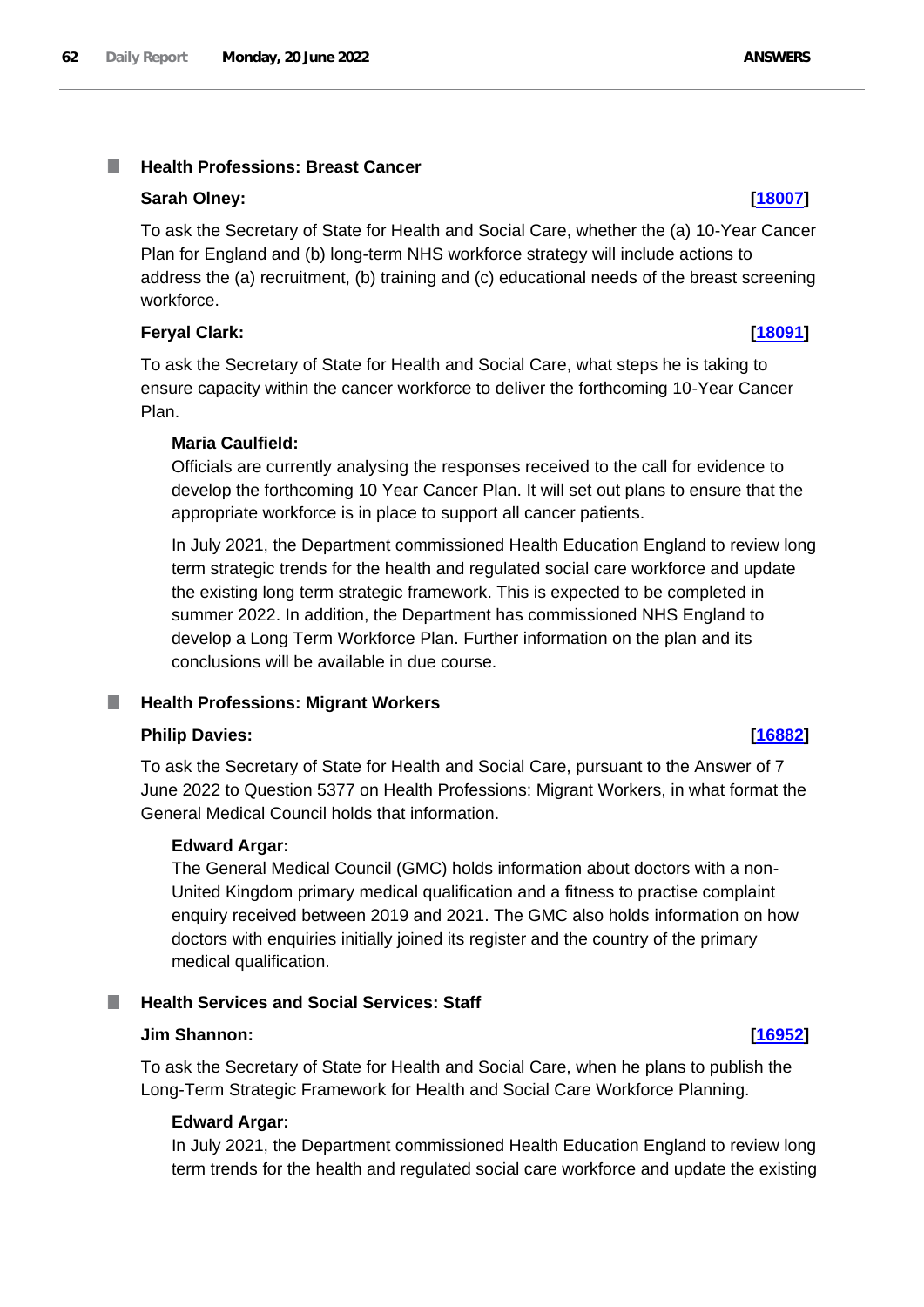The Department also asked NHS England to develop a long term workforce plan, including supply projections. Its conclusions will be made available in due course.

**Health Services: Events Industry**

# **Emma Hardy: [\[18027\]](http://www.parliament.uk/business/publications/written-questions-answers-statements/written-question/Commons/2022-06-14/18027)**

To ask the Secretary of State for Health and Social Care, if he will make an assessment of the potential merits of including organisations providing event medical services under the remit of the Care Quality Commission.

# **Emma Hardy: [\[18028\]](http://www.parliament.uk/business/publications/written-questions-answers-statements/written-question/Commons/2022-06-14/18028)**

To ask the Secretary of State for Health and Social Care, pursuant to the Answer of 13 June 2022 to Question 13229 on Emergency Services and First Aid, what assessment he has made of the implications for his policies of concerns about the safety of people using medical services at temporary events raised in the letter of the Care Quality Commission's Deputy Chief Inspector of Hospitals to the chief executive officers of local authorities in England in her role as National Lead for Ambulance Services in May 2022.

# **Maria Caulfield:**

The Care Quality Commission (CQC) regulates the independent ambulance sector with exemptions, where some activities fall outside of its scope. This includes transport and treatment services provided solely within the confines of an event site. However, there are a small number of providers which are regulated where no such exemption exists, primarily those which also offer diagnostic and screening procedures. This activity is therefore regulated.

While it does not have regulatory oversight of such providers, the CQC has evidence of patient safety and quality issues and wrote to the sector in March 2017 and November 2018 and stated these concerns in its 'State of care in independent ambulance services' report in March 2019. The CQC's then Chief Inspector of Hospitals also raised similar concerns to the Manchester Arena Inquiry in January 2022.

To bring medical services provided at events into the CQC's scope of regulation requires an amendment in the Regulated Activity of the Treatment of Disease, Disorder and Injury. The Department is currently undertaking a post implementation review to ascertain whether the current Regulated Activities achieved the intended policy objective. Once the post implementation review report has been completed, the Department will work with the CQC on how the Regulated Activity can be updated as part of a review of the CQC's regulations.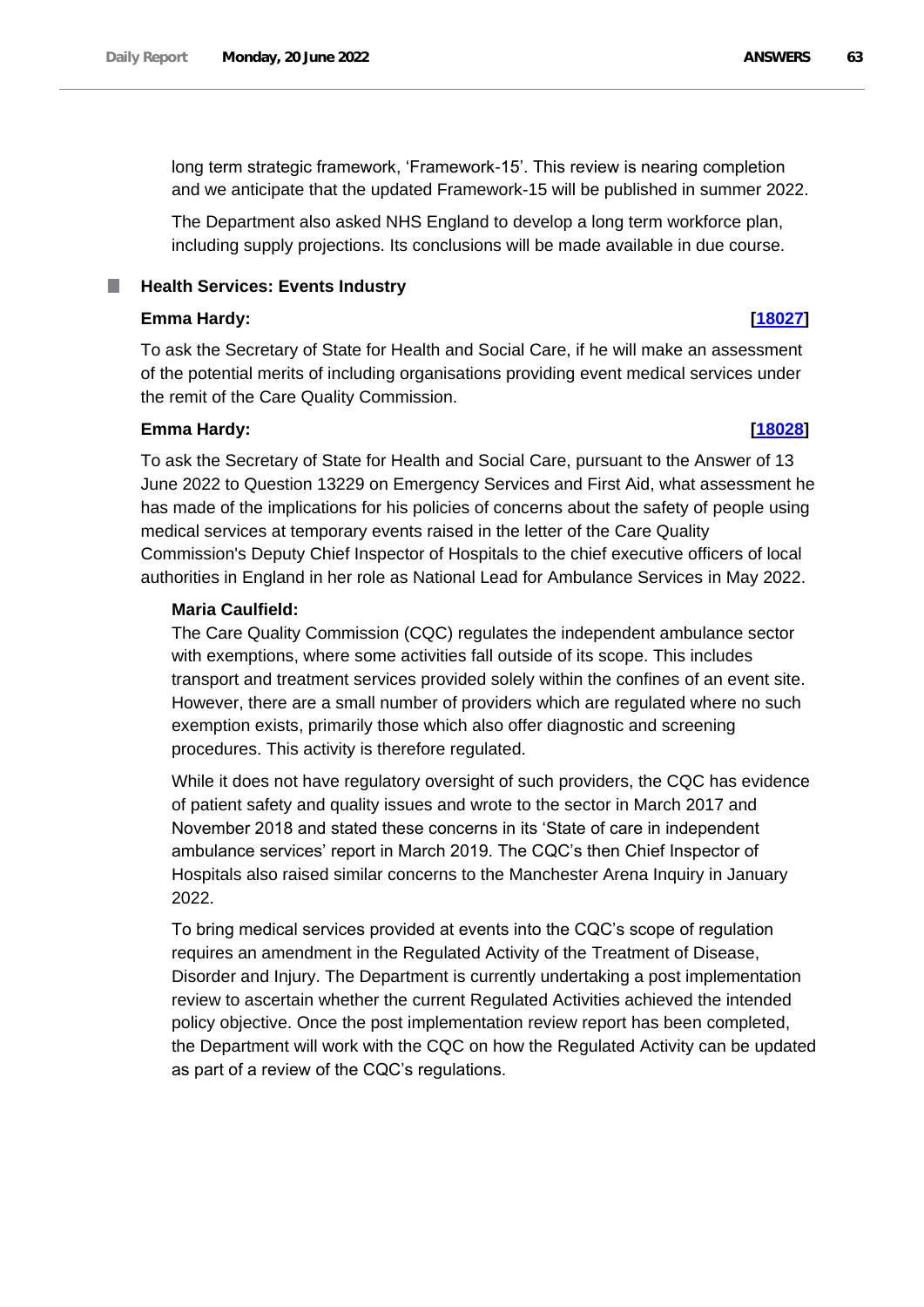#### T. **Healthy Start Scheme**

### **Mick Whitley: [\[15380\]](http://www.parliament.uk/business/publications/written-questions-answers-statements/written-question/Commons/2022-06-09/15380)**

To ask the Secretary of State for Health and Social Care, what recent estimate his Department has made of the number of people who have wrongly been classified as being ineligible for the Healthy Start Scheme during the process of migration from vouchers to cards.

# **Maggie Throup:**

The information requested is not held centrally.

### **Mick Whitley: [\[15381\]](http://www.parliament.uk/business/publications/written-questions-answers-statements/written-question/Commons/2022-06-09/15381)**

To ask the Secretary of State for Health and Social Care, whether persons who have been wrongly classified as being ineligible for the Healthy Start Scheme but who have subsequently made successful appeals are eligible for financial compensation.

# **Maggie Throup:**

The NHS Business Services Authority has resolved the recent issue where some applicants to the Healthy Start scheme were incorrectly advised that they were ineligible. In these instances, applicants should contact the NHS Business Services Authority to request assistance in joining the scheme and to obtain any potential backdated payment owed. A backdated payment will only be made where the applicant is able to demonstrate a claim was attempted and they were eligible at the time of the application.

### **Mick Whitley: [\[15382\]](http://www.parliament.uk/business/publications/written-questions-answers-statements/written-question/Commons/2022-06-09/15382)**

To ask the Secretary of State for Health and Social Care, if he will take steps to simplify the appeals process for persons who have been wrongly classified as being ineligible for the Healthy Start Scheme.

### **Maggie Throup:**

The NHS Business Services Authority does not have an appeals process for applications to the Healthy Start scheme. However, where eligible applicants have been incorrectly advised they were ineligible during the application process, they should contact the NHS Business Services Authority to request assistance in joining the scheme and to obtain any potential backdated payment owed.

### **Mick Whitley: [\[15383\]](http://www.parliament.uk/business/publications/written-questions-answers-statements/written-question/Commons/2022-06-09/15383)**

To ask the Secretary of State for Health and Social Care, how many and what proportion of people who are eligible for the Healthy Start scheme have not yet registered for it; and whether his Department is taking steps to encourage uptake in that scheme.

### **Maggie Throup:**

In March 2022 there were 547,719 eligible beneficiaries for the NHS Healthy Start scheme. Of these, 394,348 were in receipt of Healthy Start or 72% nationally. The NHS Business Services Authority promotes the Healthy Start scheme through digital channels and has created free tools to allow stakeholders promote the scheme locally.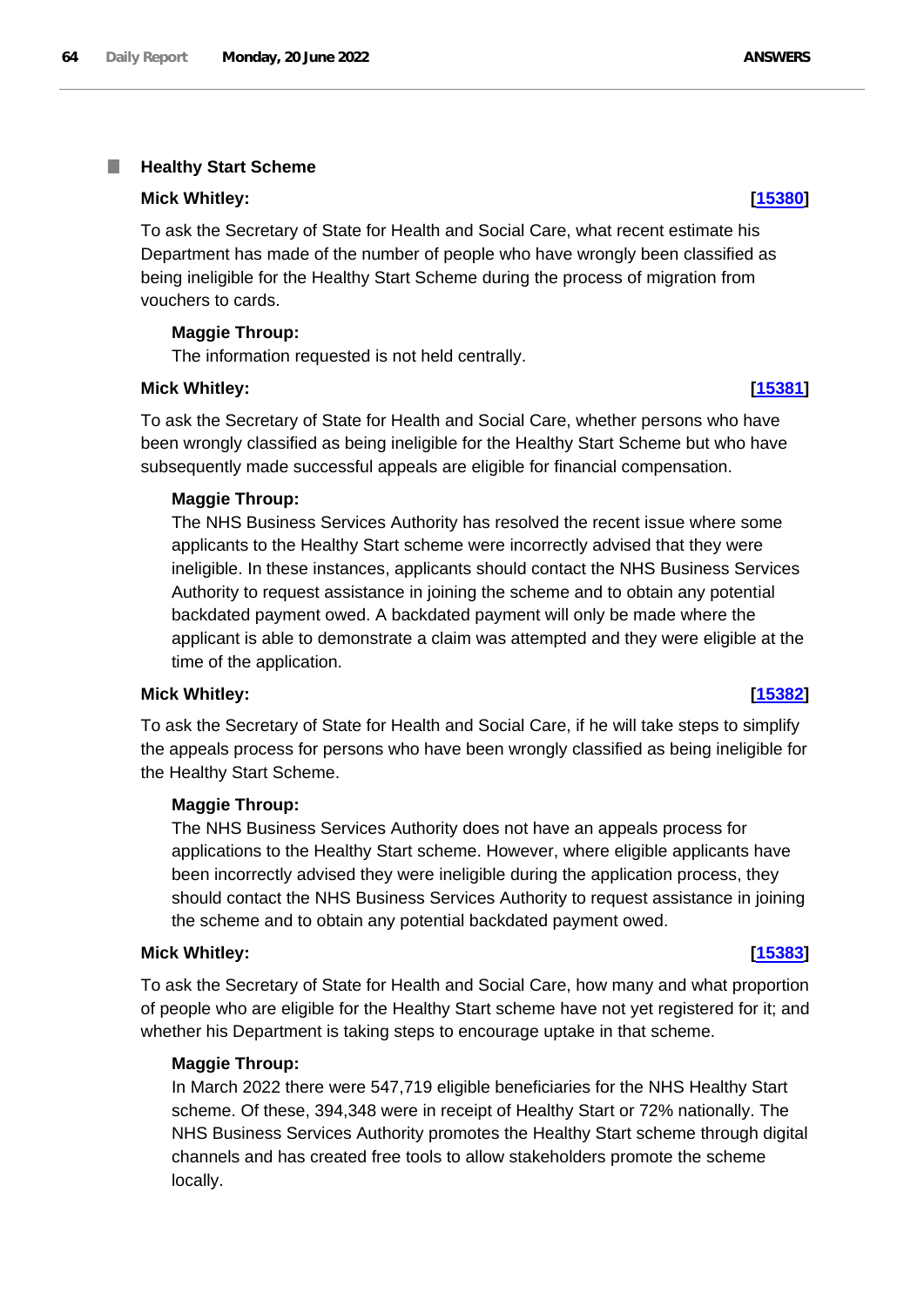#### **Mick Whitley: [\[15384\]](http://www.parliament.uk/business/publications/written-questions-answers-statements/written-question/Commons/2022-06-09/15384)**

To ask the Secretary of State for Health and Social Care, what information his Department holds on reported incidents of (a) the early termination of calls and (b) other technical issues with the Healthy Start helpline.

#### **Maggie Throup:**

Calls to the NHS Healthy Start scheme are not terminated by the NHS Business Services Authority. The NHS Healthy Start scheme call centre has seen a high call volume and the number of calls is currently capped to prevent people being on hold for a long time. Where a caller has been unable to contact the call centre staff, a message advises them that lines are currently busy and to call back later. There have been no technical issues with the NHS Healthy Start helpline.

### **Mick Whitley: [\[15385\]](http://www.parliament.uk/business/publications/written-questions-answers-statements/written-question/Commons/2022-06-09/15385)**

# To ask the Secretary of State for Health and Social Care, for what reason the Healthy Start helpline is not a freephone service; whether his Department has made an assessment of the impact of charging for calls to the Healthy Start helpline on the number of people seeking assistance with their Healthy Start entitlement; and if his Department will make an assessment of the potential merits of making the Healthy Start helpline a freephone service.

### **Maggie Throup:**

There are currently no plans to make the NHS Business Service Authority's Healthy Start line a freephone number. The NHS Business Services Authority, in line with national and other Government agencies, transferred from 0845 numbers to 0300 or 01 02 numbers as part of the Fair Telecoms Campaign.

Telephone companies include calls to 0300 numbers in the free minutes of some call plans. Any call charges outside of a plan are charged at a local rate, which is set by the caller's provider. Calls to the NHS Healthy Start telephone helpline are charged at a local rate. A separate automated telephone is available 24 hours a day, where beneficiaries can activate or replace a lost or damaged card and check their balance. For those with access to digital services, general queries about NHS Healthy Start can be made via email and to the NHS Healthy Start Facebook and Twitter social media channels, which are free services.

### **Heart Diseases: Air Pollution**

#### **Mr Barry Sheerman: [\[14433\]](http://www.parliament.uk/business/publications/written-questions-answers-statements/written-question/Commons/2022-06-08/14433)**

To ask the Secretary of State for Health and Social Care, whether he has made an assessment of the implications for his policies of the potential link between air pollution and arrhythmia.

### **Maggie Throup:**

In 2018, the Committee on the Medical Effects of Air Pollutants, an expert committee of the Department, assessed the effect of air pollution on cardiovascular health. It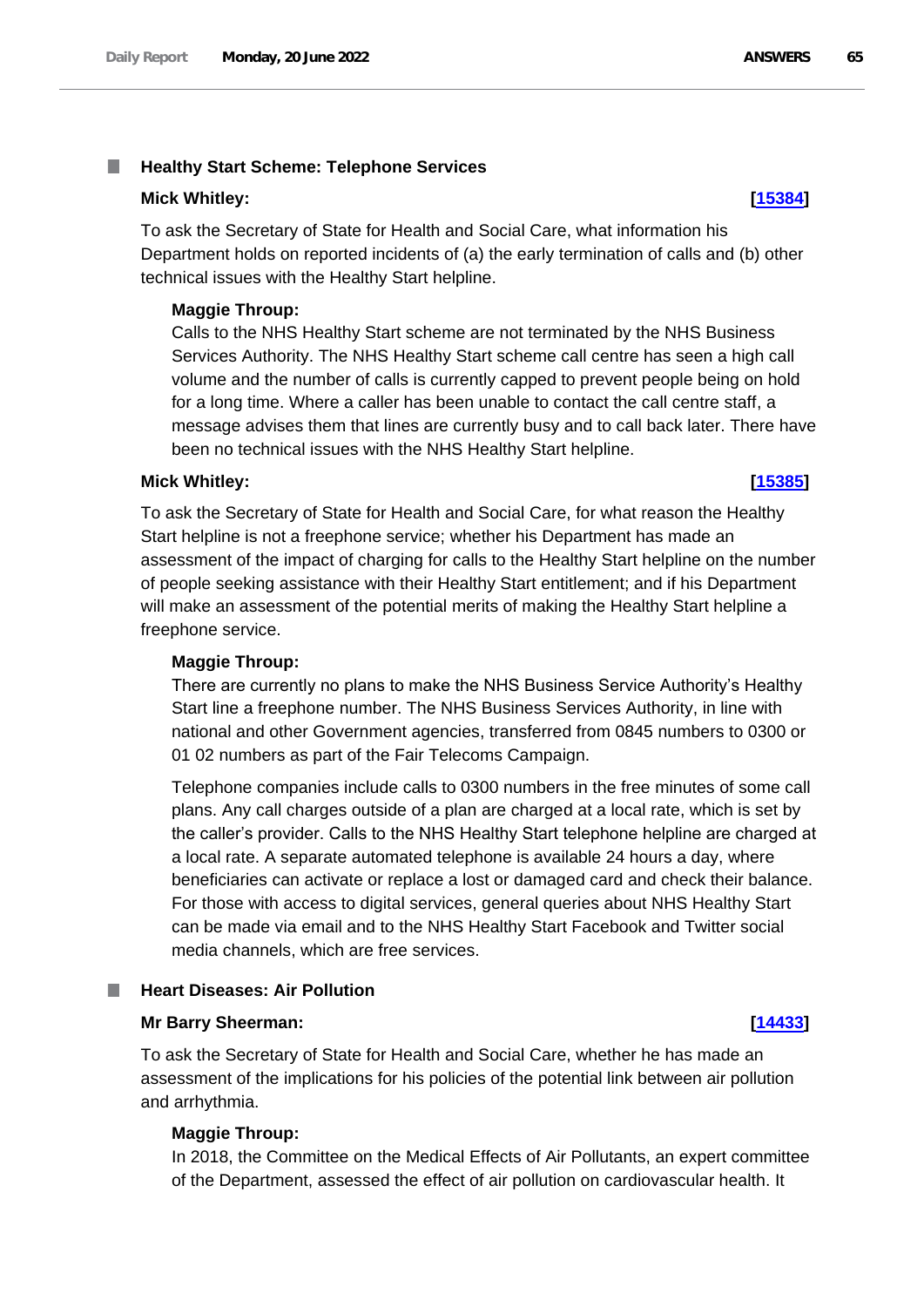found evidence that exposure to air pollutants, particularly fine particulate matter (PM2.5), affected arrhythmias. To reduce such risks, the Clean Air Strategy 2019 committed to reduce PM2.5 to halve the number of people living in locations in the United Kingdom where concentrations are above the World Health Organzation's guidelines by 2025.

# **Heart Diseases: Diagnosis**

# **Feryal Clark: [\[18097\]](http://www.parliament.uk/business/publications/written-questions-answers-statements/written-question/Commons/2022-06-14/18097)**

To ask the Secretary of State for Health and Social Care, what steps his Department is taking to improve the early detection of heart valve disease in England.

# **Feryal Clark: [\[18098\]](http://www.parliament.uk/business/publications/written-questions-answers-statements/written-question/Commons/2022-06-14/18098)**

To ask the Secretary of State for Health and Social Care, what steps his Department is taking to address disparities in treatment across England for heart valve disease.

# **Maria Caulfield:**

On 1 October 2021, 40 community diagnostics centres (CDCs) were announced to improve the detection of heart valve disease in England, through the provision of earlier diagnostic tests closer to home. By the end of 2021/22, 66 had opened, with an ambition to increase the number of CDCs to at least 100 in the next three years. The CDCs will support Primary Care Networks to improve diagnostic capacity and increase the detection of conditions such as heart valve disease and heart failure.

The NHS Long Term Plan commits to detecting and diagnosing an 54,000 people with heart failure and heart valve disease in the community by 2023/24. NHS England and NHS Improvement and Health Education England have developed a new elearning for healthcare course to support healthcare professionals to better recognise the symptoms of heart valve disease, diagnose, manage and support heart valve disease patients. Currently, eight modules have been issued and NHS England and NHS Improvement anticipate that the remaining modules will be available in 2022. The Plan also commits to improving cardiac rehabilitation to prevent up to 23,000 premature deaths and 50,000 acute admissions over 10 years

A national training programme to fast-track cardiac physiologists to address the workforce requirements across echocardiology services has been established. This is a full-time integrated training scheme leading to both a post-graduate certificate in echocardiology and level 2 BSE accreditation in transthoracic echocardiogram. There are currently 57 trainees participating in the scheme, with a further 85 funded posts from October 2022.

# **Hospitals: Construction**

# **Daisy Cooper: [\[15765\]](http://www.parliament.uk/business/publications/written-questions-answers-statements/written-question/Commons/2022-06-10/15765)**

To ask the Secretary of State for Health and Social Care, whether he has had discussions with the Chancellor of the Exchequer on releasing funds that would allow progress on new hospital provision for the eight Pathfinder Trusts.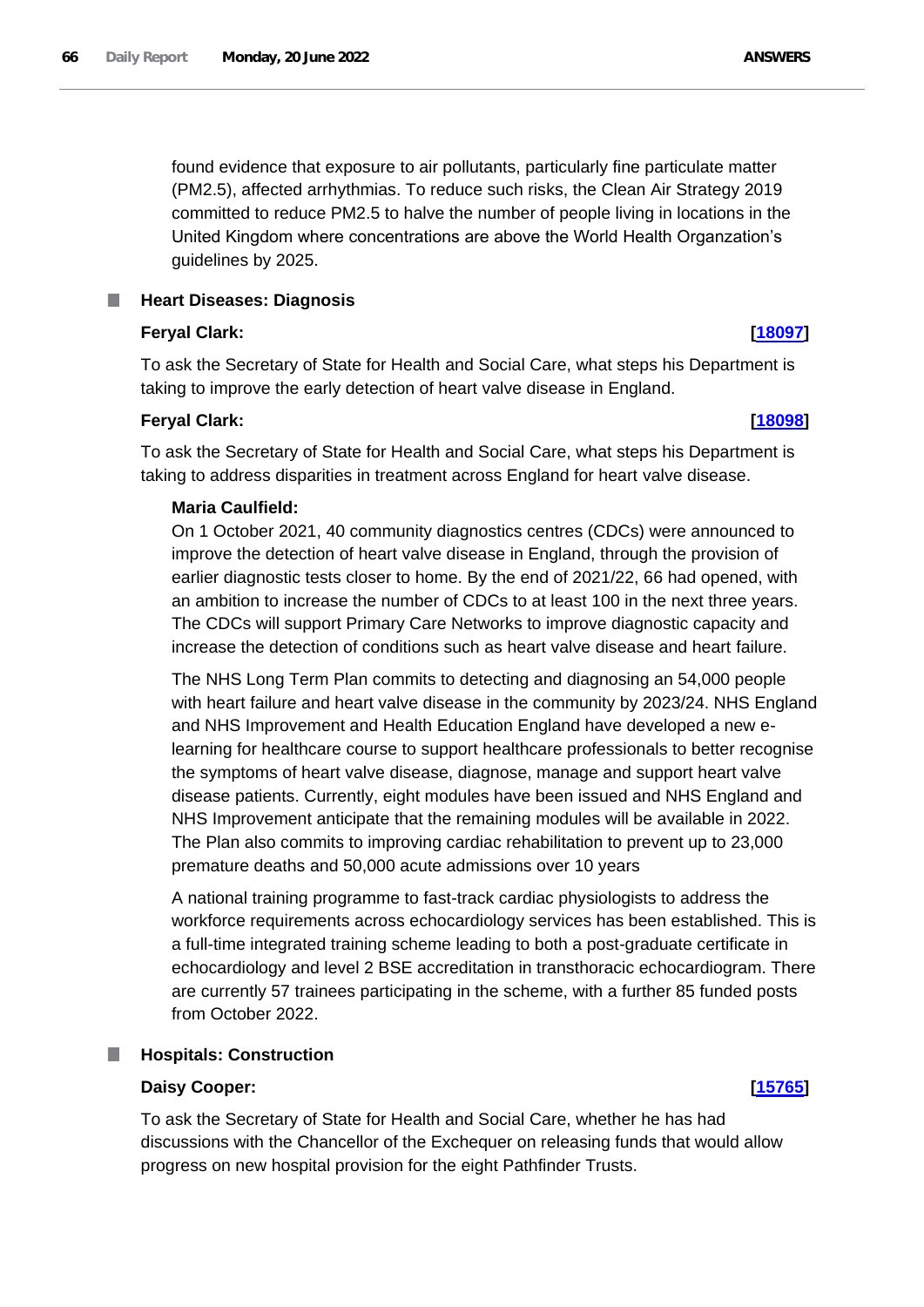### **Edward Argar:**

We have regular discussions with HM Treasury regarding the delivery of the New Hospitals Programme. Since its establishment, we have worked with trusts to establish how each scheme can maximise efficiencies enabled by the programme. The full individual funding allocations for schemes are confirmed once the respective Full Business Cases have been reviewed and agreed, including with HM Treasury.

# **Hospitals: Finance**

### **Sir Greg Knight: [\[17884\]](http://www.parliament.uk/business/publications/written-questions-answers-statements/written-question/Commons/2022-06-14/17884)**

To ask the Secretary of State for Health and Social Care, if he will make an assessment of the potential merits of introducing a revised funding formula for unavoidably small hospitals in (a) rural and (b) all other areas to enable them to (i) be more fully utilised as hospitals and (ii) offer a wider range of essential health services; and if he will make a statement.

### **Edward Argar:**

NHS England is responsible for funding allocations to integrated care boards (ICBs), independently of the Government. The allocation formula is informed by an estimation of the relative health needs of local areas, based on factors statistically associated with higher or lower need per head for NHS services. Further cost adjustments are also applied to estimate the unavoidable cost differences between health care providers, based on location. The approach has been reviewed and a target adjustment was included in the 2022/23 ICB allocations.

#### . **Life Expectancy**

# **Rob Roberts: [\[19018\]](http://www.parliament.uk/business/publications/written-questions-answers-statements/written-question/Commons/2022-06-15/19018)**

To ask the Secretary of State for Health and Social Care, what progress the Government has made on its commitment to extend healthy life expectancy by five years by 2035.

### **Maggie Throup:**

We will set out a strategy to address the causes of health inequalities in the health disparities white paper, which we expect to publish later this year.

### **Long Covid**

# **Damien Moore: [\[17109\]](http://www.parliament.uk/business/publications/written-questions-answers-statements/written-question/Commons/2022-06-13/17109)**

To ask the Secretary of State for Health and Social Care, what steps his Department is taking to ensure the provision of care and long-term treatment for long covid.

# **Maria Caulfield:**

NHS England has invested £224 million to support the assessment, treatment and rehabilitation of people with post-COVID-19 syndrome, including £90 million in 2022/23. There are over 90 assessment services to support adults, children and young people with the long term effects of COVID-19 and to direct them to appropriate care pathways.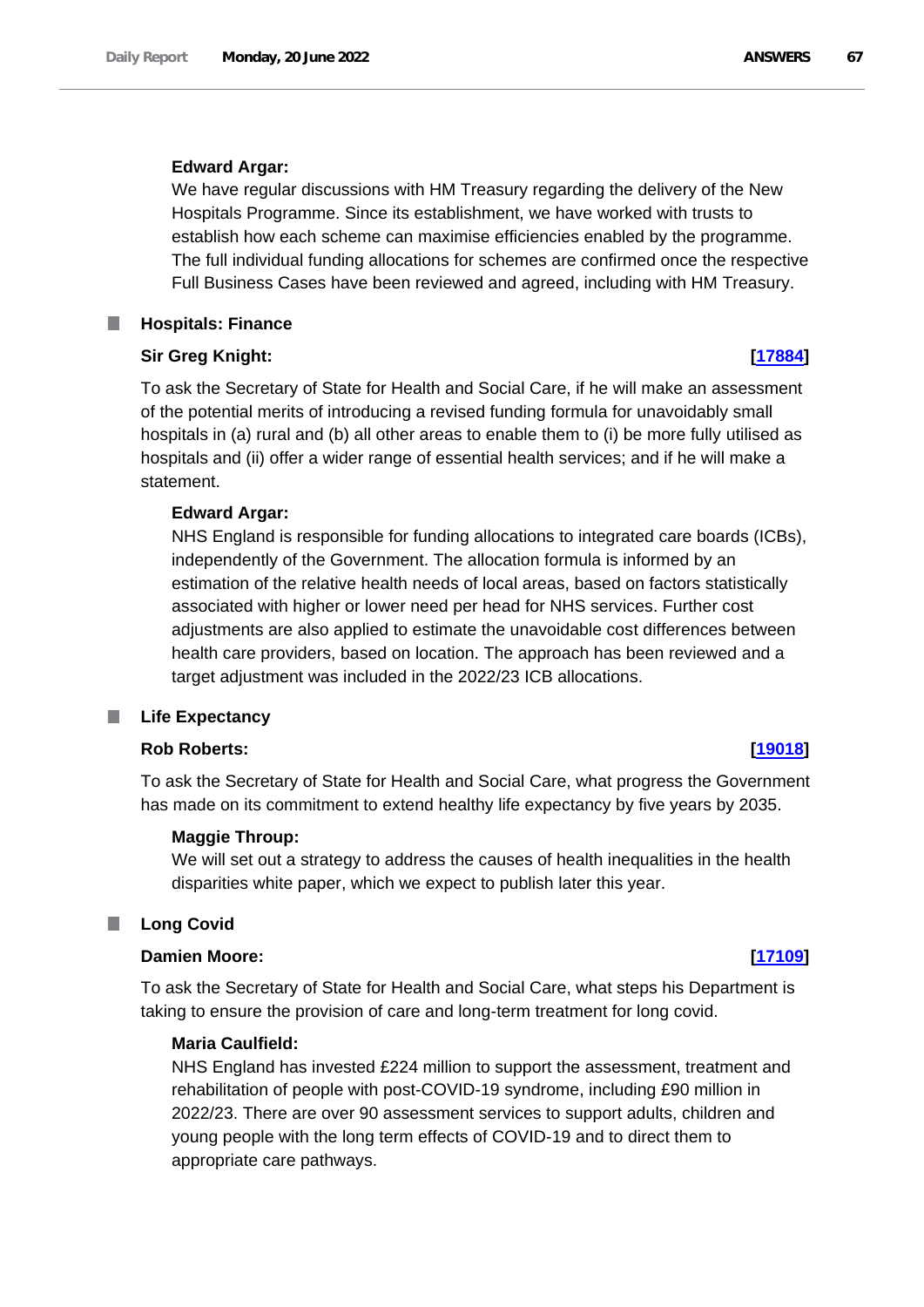We have invested over £50 million in research projects for post-COVID-19 syndrome to improve our understanding and treatment of the condition.

# **Lung Diseases**

# **Jim Shannon: [\[13131\]](http://www.parliament.uk/business/publications/written-questions-answers-statements/written-question/Commons/2022-06-06/13131)**

To ask the Secretary of State for Health and Social Care, what estimate he has made of the number of people living with lung disease as of 6 June 2022.

# **Gillian Keegan:**

No specific estimate has been made as this information is not collected in the format requested. However, data from the Quality and Outcomes Framework in 2020/21 shows the prevalence of asthma was 6.38% and 1.38% for chronic obstructive pulmonary disease.

# **Macrogol and Movicol**

# **Ruth Cadbury: [\[16983\]](http://www.parliament.uk/business/publications/written-questions-answers-statements/written-question/Commons/2022-06-13/16983)**

To ask the Secretary of State for Health and Social Care, whether his Department is taking steps to help ensure an adequate supply of (a) Movicol and (b) Macrogol.

# **Ruth Cadbury: [\[16984\]](http://www.parliament.uk/business/publications/written-questions-answers-statements/written-question/Commons/2022-06-13/16984)**

To ask the Secretary of State for Health and Social Care, whether his Department has taken steps to help increase the supply of Movicol.

# **Edward Argar:**

We are not aware of any supply issues with Movicol and other macrogol medicines. The Department works closely with the Medicines and Healthcare products Regulatory Agency, the pharmaceutical industry, NHS England and NHS Improvement and others operating in the supply chain, to prevent shortages and expedite resupply where possible, to ensure that any risks to patients are minimised.

# **Medical Treatments: Innovation**

# **Rob Roberts: [\[19015\]](http://www.parliament.uk/business/publications/written-questions-answers-statements/written-question/Commons/2022-06-15/19015)**

To ask the Secretary of State for Health and Social Care, what progress his Department has made in supporting the development of new treatments for serious diseases, including through the Cancer Drugs Fund; and what future plans he has to support the development of such treatments through (a) the Cancer Drugs Fund and (b) the Innovative Medicines Fund.

# **Edward Argar:**

The Cancer Drugs Fund (CDF) supports patient access to the most promising new licensed cancer medicines and has benefitted more than 80,000 patients, with funding provided for 96 medicines treating 218 different cancers. We are providing £340 million for the Innovative Medicines Fund (IMF) will support early access for National Health Service patients to new non-cancer medicines while further evidence is collected to address clinical uncertainty. This data will inform a future National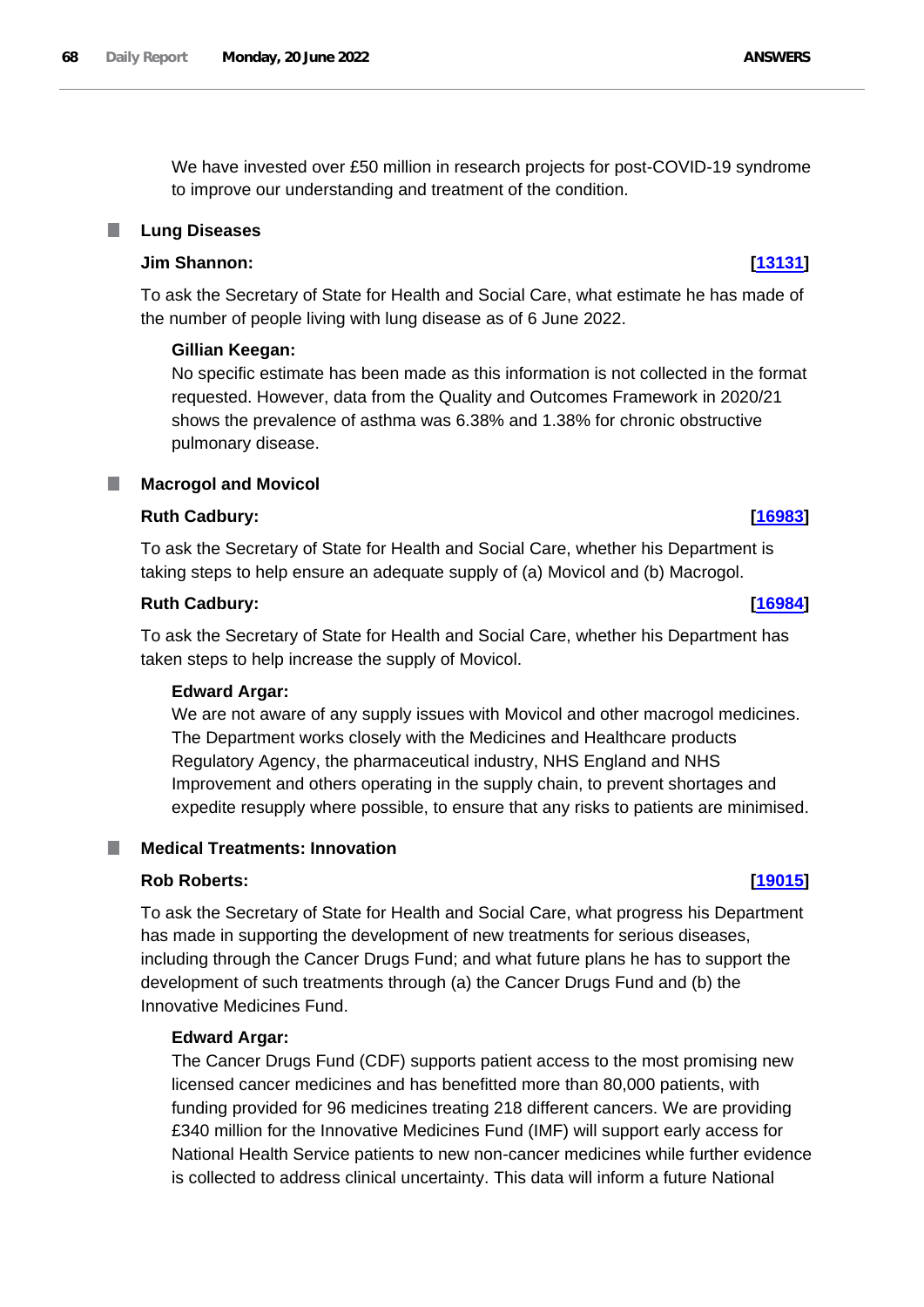Institute for Care and Health Excellence assessment of whether the medicine is cost effective. In addition, the Innovative Licensing and Access Pathway and Project Orbis will support the rapid introduction of effective new medicines for the benefit of NHS patients.

# **Medical Treatments: Safety**

### **Feryal Clark: [\[15785\]](http://www.parliament.uk/business/publications/written-questions-answers-statements/written-question/Commons/2022-06-10/15785)**

To ask the Secretary of State for Health and Social Care, what recent assessment he has made of the progress that has been made towards the World Health Organization's global initiative to reduce severe, avoidable medication-associated harm in all countries by 50 per cent by 2022.

### **Maria Caulfield:**

The World Health Organization has recognised that no signatory of its third global challenge has identified a method for monitoring all severe avoidable medicines associated harm incidents over time. Research commissioned by the Department in 2018 estimated 237 million medication errors per year in England, of which 28% were potentially clinically significant. Further research supports the approach adopted in England of targeting national programmes and processes known to contribute to severe avoidable harm. This includes the implementation of Electronic Prescribing and Medicines Administration in acute hospitals.

Through the National Patient Safety Alerts system, NHS England monitors organisations' declarations that specified risk management actions have been undertaken in response to alerts. NHS England routinely monitors medicines safety improvement activity, including the delivery of the community pharmacy Discharge Medicines Service, which can prevent up to 10% of hospital readmissions and structured medication reviews in general practice to reduce over and underdosing of high-risk medication. While it is voluntary, reporting through the National Reporting and Learning System and its successor, the Learn from Patient Safety Events Service, has increased which provides data on such incidents and can identify learning and reduce risks.

#### T. **Members: Correspondence**

### **Robert Largan: [\[530\]](http://www.parliament.uk/business/publications/written-questions-answers-statements/written-question/Commons/2022-05-10/530)**

To ask the Secretary of State for Health and Social Care, when he plans to respond to the enquiry from the hon. Member for High Peak dated 10 March 2022, reference RL32288.

### **Edward Argar:**

We replied to the hon. Member on 16 June 2022.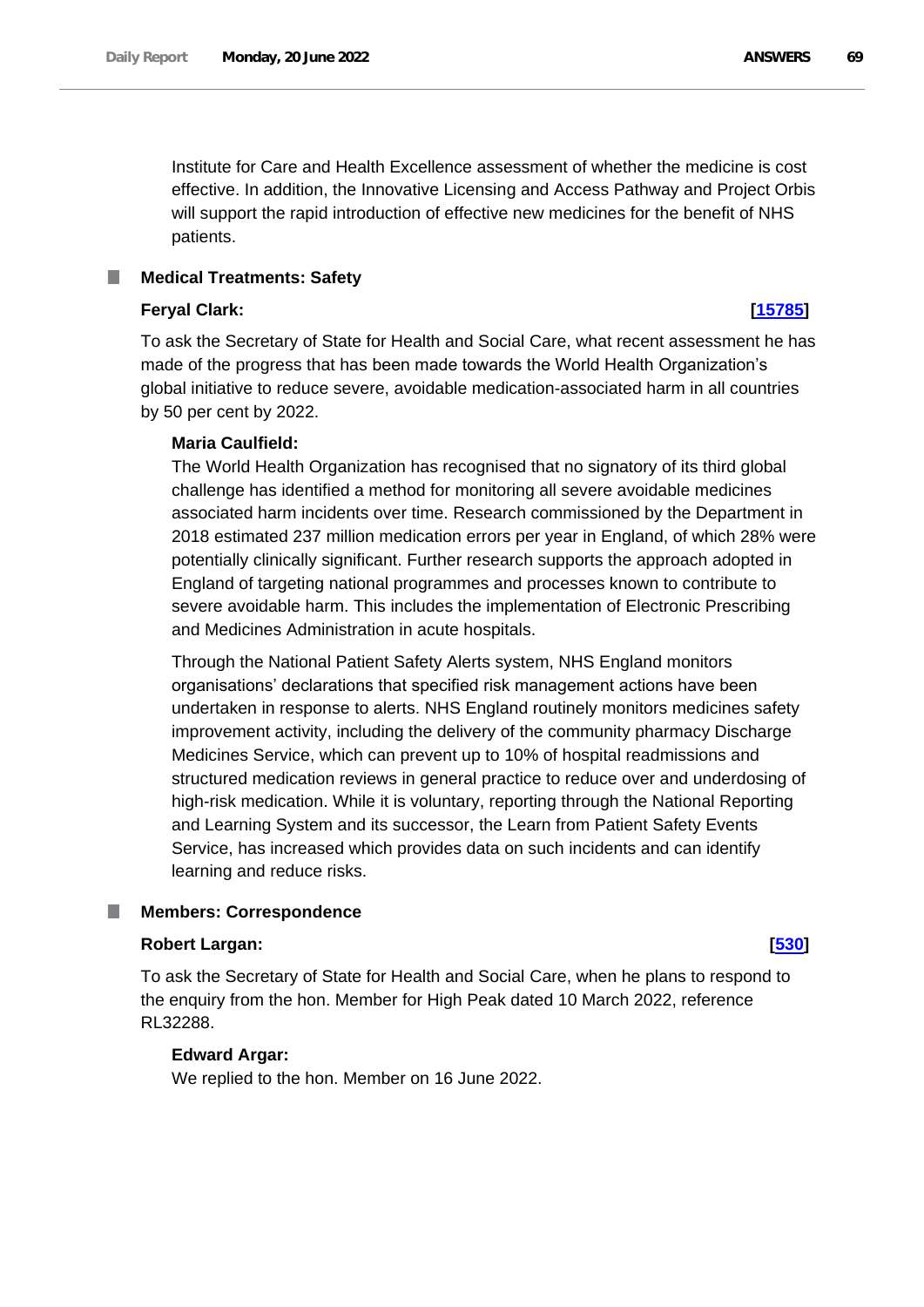#### T. **Mental Health Services: Children and Young People**

### **Stephanie Peacock: [\[15752\]](http://www.parliament.uk/business/publications/written-questions-answers-statements/written-question/Commons/2022-06-10/15752)**

To ask the Secretary of State for Health and Social Care, what the average wait time is between (a) referral and (b) first appointment for Child and Adolescent Mental Health Services in Barnsley in the latest period for which data is available.

# **Gillian Keegan:**

The information requested is not collected centrally.

# **NHS: Dental Services**

### **Colleen Fletcher: [\[17950\]](http://www.parliament.uk/business/publications/written-questions-answers-statements/written-question/Commons/2022-06-14/17950)**

To ask the Secretary of State for Health and Social Care, what estimate he has made of the number of people in (a) Coventry North East constituency, (b) Coventry, (c) the West Midlands and (d) England who are not registered with an NHS dental practice.

### **Maria Caulfield:**

The information requested is not held centrally, as dental patients are not registered to a particular practice. A dental practice can accept a patient for a course of treatment and there are no geographical restrictions on which dental practice a patient may attend.

### **NHS: IVF**

### **Florence Eshalomi: [\[18116\]](http://www.parliament.uk/business/publications/written-questions-answers-statements/written-question/Commons/2022-06-14/18116)**

To ask the Secretary of State for Health and Social Care, whether he has made an assessment of trends in the level of the access to IVF treatment on the NHS for (a) married couples and (b) single women.

### **Maria Caulfield:**

No assessment has been made as the Human Fertilisation and Embryology Authority collects fertility treatment data based on involvement of a partner and not on marital status.

National Health Service commissioning organisations make decisions on fertility services taking account of the recommendations of the National Institute for Health and Care Excellence's fertility guidelines. These guidelines are based around the treatment of clinical infertility in couples. Single people are therefore not routinely treated by the NHS for in-vitro fertilisation.

### **NHS: Negligence**

### **Feryal Clark: [\[15784\]](http://www.parliament.uk/business/publications/written-questions-answers-statements/written-question/Commons/2022-06-10/15784)**

To ask the Secretary of State for Health and Social Care, how many incidences of medication error have been reported since 2017.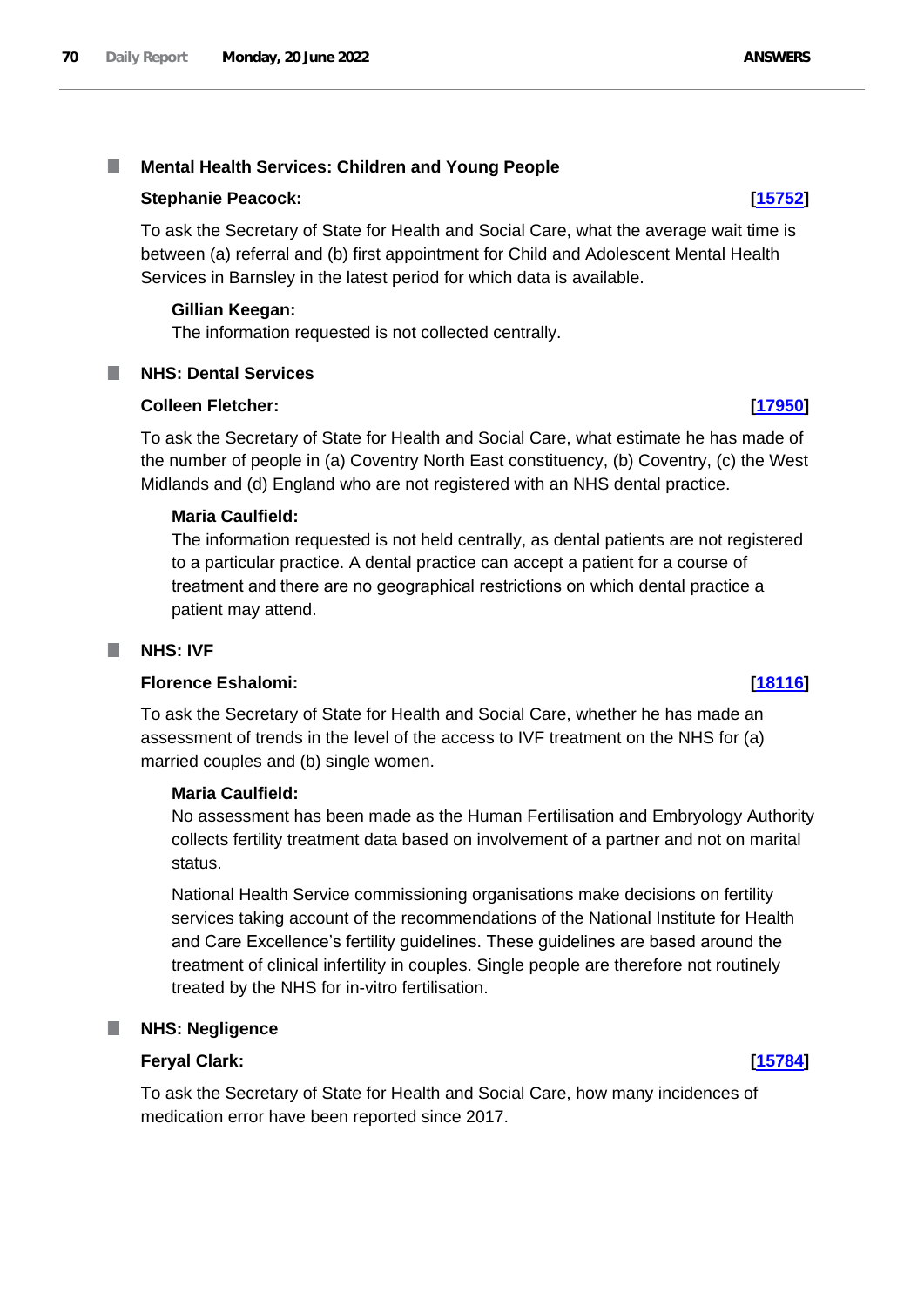# **Maria Caulfield:**

From 2017 to 7 June 2022, 1,309,128 medication-related incidents have been reported to the National Reporting and Learning System (NRLS). Patient safety events which occur in healthcare, including incidences of medication error, are voluntarily reported by health and care staff through the NRLS and its successor, the national Learn from Patient Safety Events (LFPSE) service. The LFPSE service is also managed by NHS England and is currently being deployed.

Information is analysed to allow effective learning from events and advance patient safety. NHS England reviews emerging patient safety risks and can take action where it finds cases of preventable harm, such as issuing National Patient Safety Alerts to the health system through the Central Alerting System.

# **NHS: Staff**

# **Greg Smith: [\[17146\]](http://www.parliament.uk/business/publications/written-questions-answers-statements/written-question/Commons/2022-06-13/17146)**

To ask the Secretary of State for Health and Social Care, when he plans to (a) develop and (b) publish the long-term workforce strategy for the NHS; and if his Department will consult organisations representing patients on that strategy.

# **Edward Argar:**

In July 2021, the Department commissioned Health Education England (HEE) to review long term trends for the health and regulated social care workforce and update the existing long term strategic framework, 'Framework-15'. This review is nearing completion and we anticipate that the updated Framework-15 will be published in summer 2022.

As part of the development of Framework-15, over 1,000 senior leaders, frontline staff, the future workforce, academics and think tanks, trade unions and others were consulted. A call for evidence issued in the autumn of 2021 elicited 322 responses and three large, deliberative events saw engagement with over 200 senior leaders and professionals from the health and social care system.

In January 2022, the Department commissioned NHS England and NHS Improvement to develop a long-term workforce plan to supplement the NHS People Plan and develop themes in the recent Elective Recovery Plan. It will also align with the priorities in HEE's forthcoming Framework-15. We intend to engage with a range of stakeholders in developing this plan and patient representative groups will be consulted where appropriate. Its conclusions will be made available in due course.

# **Non-surgical Cosmetic Procedures: Licensing**

# **Mr Kevan Jones: [\[18823\]](http://www.parliament.uk/business/publications/written-questions-answers-statements/written-question/Commons/2022-06-15/18823)**

# To ask the Secretary of State for Health and Social Care, what progress he has made on the Government's proposal to introduce a licensing scheme for non-surgical cosmetic procedures.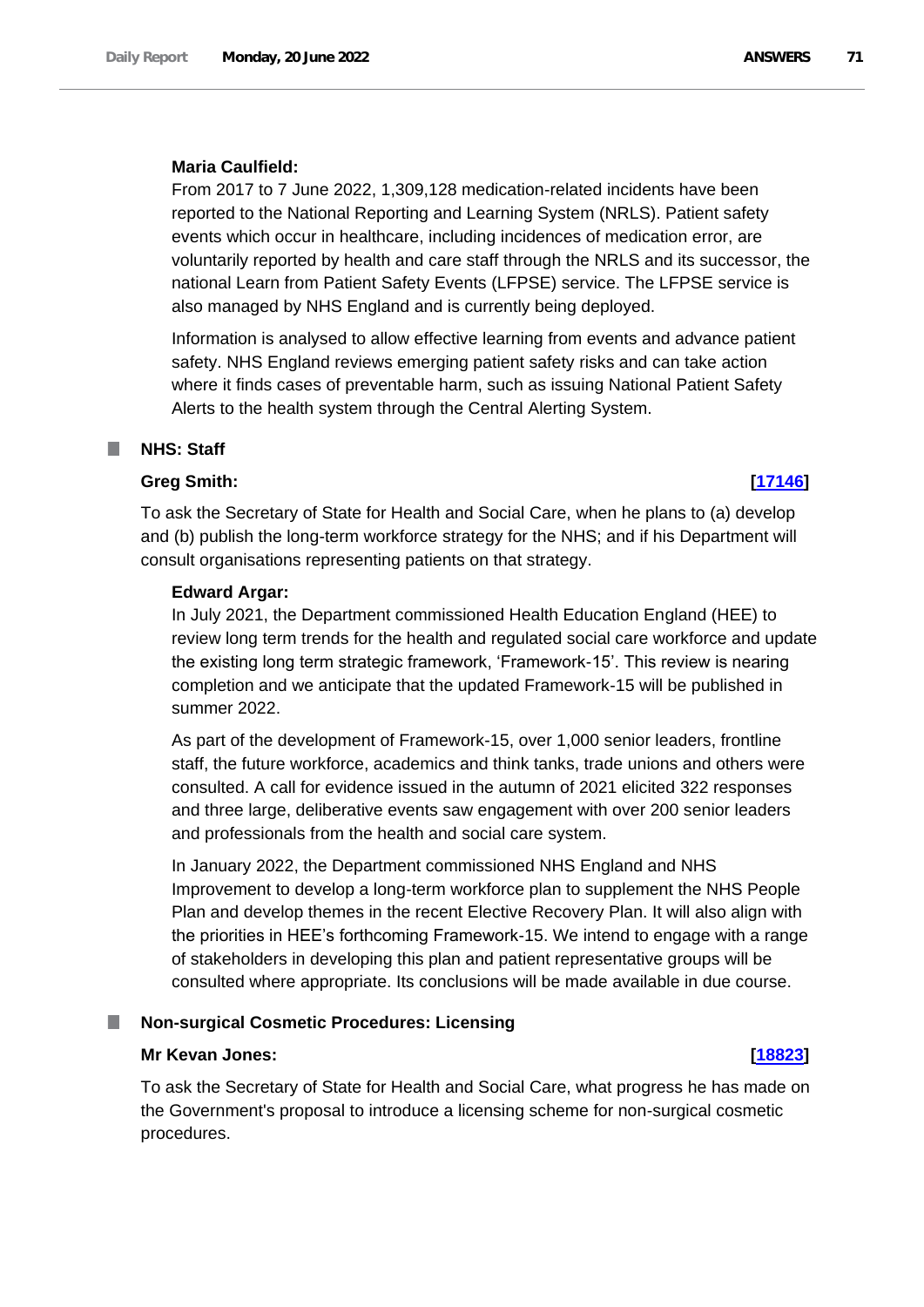# **Maria Caulfield:**

In April 2022, we introduced legislation through the Health and Care Act 2022 to provide powers for the Secretary of State for Health and Social Care to introduce a licensing scheme for non-surgical cosmetic procedures in England. The scope and details of any future licensing scheme will be set out in secondary legislation and subject to stakeholder engagement and public consultation. Officials are currently assessing the implementation of these plans.

# **North East Ambulance Service NHS Trust**

# **Grahame Morris: [\[17913\]](http://www.parliament.uk/business/publications/written-questions-answers-statements/written-question/Commons/2022-06-14/17913)**

To ask the Secretary of State for Health and Social Care, with reference to his oral contribution of 8 June, official report, column 813, when the Under-Secretary of State for Health and Social Care will contact Paul Calvert.

# **Grahame Morris: [\[17914\]](http://www.parliament.uk/business/publications/written-questions-answers-statements/written-question/Commons/2022-06-14/17914)**

To ask the Secretary of State for Health and Social Care, with reference to his oral contribution of 8 June, official report, column 813, when he will make a further announcement on a broader and more powerful review into the North East Ambulance Service.

# **Maria Caulfield:**

On 14 June 2022, we announced that there will be an independent review of events at the North East Ambulance Service NHS Foundation Trust. This will be commissioned and overseen by NHS England and NHS Improvement and further information will be available in due course. We are considering how best to engage with those affected by this case.

#### **Obesity: Children** T.

# **Yasmin Qureshi: [\[15222\]](http://www.parliament.uk/business/publications/written-questions-answers-statements/written-question/Commons/2022-06-09/15222)**

To ask the Secretary of State for Health and Social Care, what discussions his Department has had with relevant stakeholders on the ability to deliver the Government's commitment to halve childhood obesity by 2030 in the context of the proposed delay to the implementation of policies to restrict the marketing on high fat, sugar or salt food and drink products; and if he will make a statement.

### **Maggie Throup:**

The Department has ongoing discussions with stakeholders on this commitment. In addition, new regulations on out-of-home calorie labelling for out of home food sold in large businesses including restaurants, cafes and takeaways came into force on 6 April 2022. Restrictions on promotions by location will come into force in October 2022. We are continuing to deliver the Better Health: Rewards Scheme Pilot and work on sugar reduction and reformulation. We will support local authorities to deliver the weight management services funded in 2021 and the forthcoming health disparities white paper will set out further measures to improve the nation's health.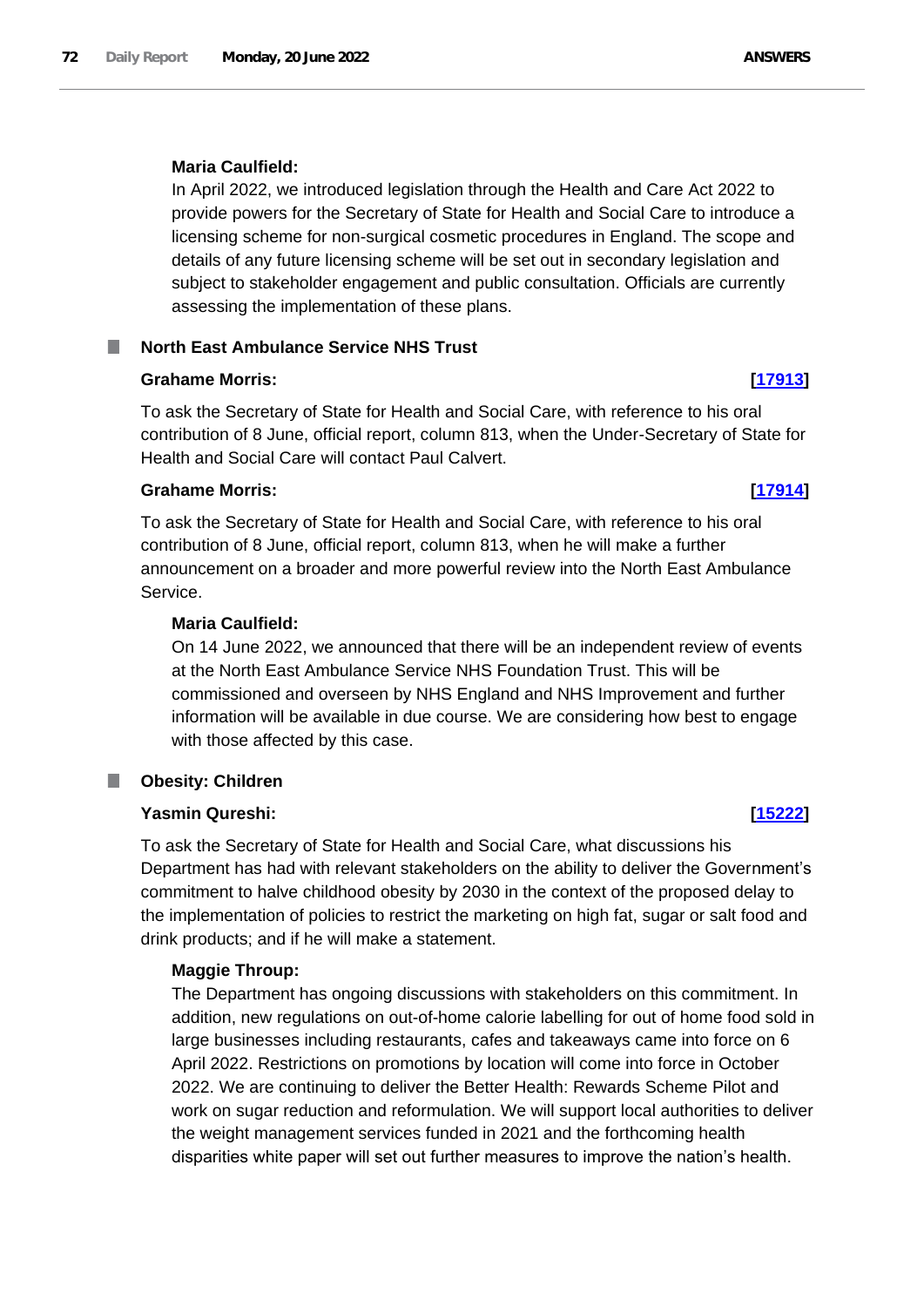#### T. **Oesophageal Cancer: Screening**

#### **Wayne David: [\[18809\]](http://www.parliament.uk/business/publications/written-questions-answers-statements/written-question/Commons/2022-06-15/18809)**

To ask the Secretary of State for Health and Social Care, what recent assessment his Department has made of the regularity with which survivors of oesophageal cancer should receive follow-up tests to ensure there is no recurrence of the disease.

#### **Maria Caulfield:**

No recent assessment has been made. However, the National Institute for Health and Care Excellence (NICE) is the independent body responsible for developing evidence-based guidance for the National Health Service. The NICE guideline on oesophago-gastric cancer, published in 2018, includes recommendations on followup for patients who have received treatment for oesophago-gastric cancer, which is available at the following link:

#### <https://www.nice.org.uk/guidance/ng83>

Healthcare professionals are expected to take NICE's guidance fully into account in the care and treatment of individual patients.

#### **Paramedical Staff: Labour Turnover** m.

#### **Mr Tanmanjeet Singh Dhesi: [\[17086\]](http://www.parliament.uk/business/publications/written-questions-answers-statements/written-question/Commons/2022-06-13/17086)**

To ask the Secretary of State for Health and Social Care, what the turnover rate of paramedics has been each of the last 10 years.

#### **Edward Argar:**

The following table shows the headcount leavers rate for paramedics in National Health Service trusts and clinical commissioning groups for annual periods from February 2012 to February 2022.

| PERIOD                         | <b>LEAVERS RATE</b> |
|--------------------------------|---------------------|
| February 2012 to February 2013 | 5.6%                |
| February 2013 to February 2014 | 6.4%                |
| February 2014 to February 2015 | 7.8%                |
| February 2015 to February 2016 | 8.3%                |
| February 2016 to February 2017 | $7.4\%$             |
| February 2017 to February 2018 | 8.0%                |
| February 2018 to February 2019 | 8.4%                |
| February 2019 to February 2020 | 7.3%                |
| February 2020 to February 2021 | 6.3%                |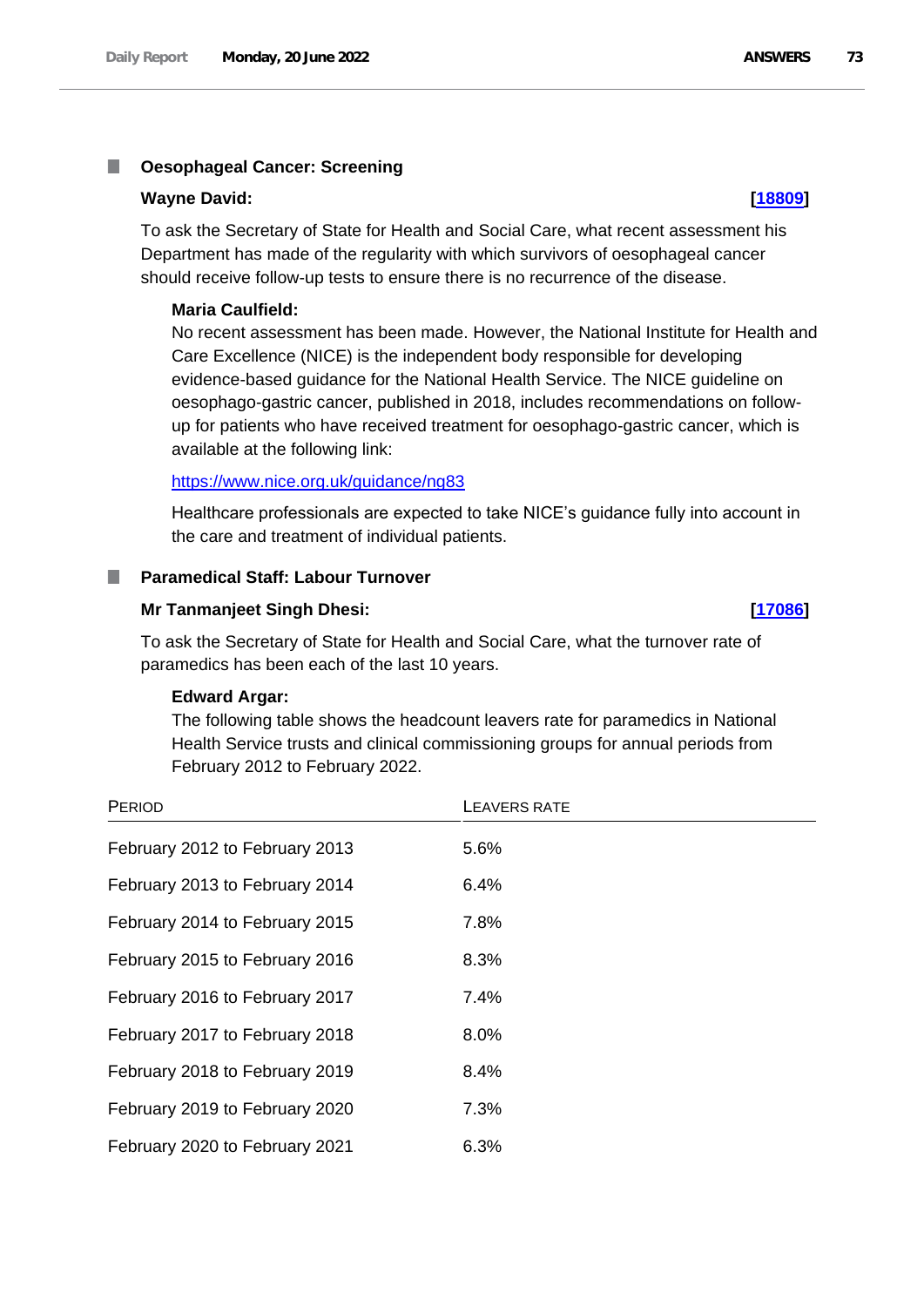PERIOD **LEAVERS RATE** 

February 2021 to February 2022 9.2%

Source: NHS Digital NHS Hospital and Community Health Service workforce statistics.

Note:

Turnover data are based on headcount and shows people leaving or returning to active service, such as those taking or returning from maternity leave or a career break.

#### **Patients: Safety**

#### **Dame Diana Johnson: [\[13658\]](http://www.parliament.uk/business/publications/written-questions-answers-statements/written-question/Commons/2022-06-07/13658)**

To ask the Secretary of State for Health and Social Care, what assessment he has made of the impact of (a) staffing levels and (b) response times on patient safety in the most recent period for which data is available.

### **Maria Caulfield:**

No specific assessment has been made. Data on patient safety incidents is collected and reported through the National Reporting and Learning System (NRLS). However, the NRLS is a largely voluntary scheme for reporting patient safety incidents and does not provide the actual number of patient safety incidents occurring in the National Health Service.

### **Protective Clothing: Safety**

### **Martyn Day: [\[17038\]](http://www.parliament.uk/business/publications/written-questions-answers-statements/written-question/Commons/2022-06-13/17038)**

To ask the Secretary of State for Health and Social Care, what steps his Department will take to reduce the likelihood of non-compliant or unsafe personal protective equipment entering the UK from overseas sellers through third-party online marketplaces.

### **Edward Argar:**

NHS Supply Chain procure personal protective equipment (PPE) from suppliers where the products comply with the relevant standards, according to public contract regulations. Further quality assessment is conducted on the arrival of the product checks to minimise the risk of non-compliant or unsafe PPE entering the supply chain.

# **Radioligand Therapy**

## **Alex Norris: [\[18021\]](http://www.parliament.uk/business/publications/written-questions-answers-statements/written-question/Commons/2022-06-14/18021)**

To ask the Secretary of State for Health and Social Care, what steps his Department is taking to prepare the health system for the forecasted increase in the eligible radioligand therapy patient population.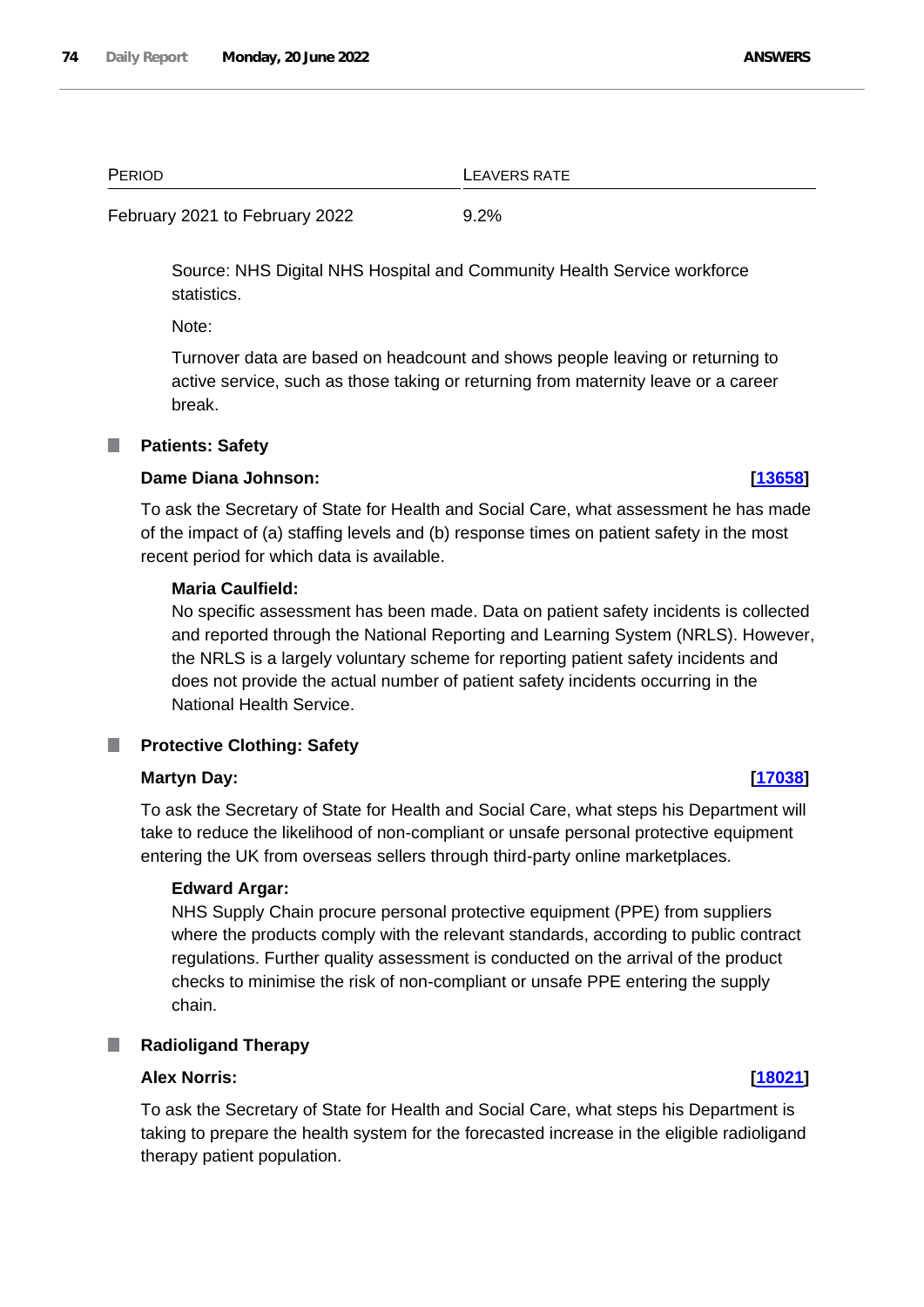### **Alex Norris: [\[18023\]](http://www.parliament.uk/business/publications/written-questions-answers-statements/written-question/Commons/2022-06-14/18023)**

To ask the Secretary of State for Health and Social Care, whether NHS England will produce clear national guidance for Trusts to develop services that provide radioligand therapy where currently there is no provision.

### **Maria Caulfield:**

It is expected that all new therapeutic radioligand treatments for cancer will be appraised by National Institute of Health and Care Excellence (NICE), via its technology appraisal process. If approved, treatments are normally made available to patients from the date of NICE's positive draft guidance. National Health Service regional teams would commission providers to deliver radioligand therapy based on an assessment of current access arrangements, current and future demand and whether the provider can meet the required standards.

#### **Rare Diseases: Medical Treatments** ш

#### **Chi Onwurah: [\[14485\]](http://www.parliament.uk/business/publications/written-questions-answers-statements/written-question/Commons/2022-06-08/14485)**

To ask the Secretary of State for Health and Social Care, what assessment his Department has made of the potential merits of increasing the use of the NICE Highly Specialised Technologies evaluation process for Advanced Therapy Medicinal Products to treat a wide range of rare and ultra-rare diseases.

#### **Maria Caulfield:**

There are no current plans to do so. The National Institute for Health and Care Excellence (NICE) recently reviewed and refined the criteria used to make decisions on whether medicines should be routed to its highly specialised technology evaluation programme. The updated criteria are not intended to increase or reduce the number of medicines which are evaluated through the highly specialised technologies programme. NICE has recommended 100% of the Advanced Therapy Medicinal Products it has evaluated through both its technology appraisal and highly specialised technologies programmes which are now routinely available to National Health Service patients.

### **Royal Shrewsbury Hospital: Accident and Emergency Departments**

### **Daniel Kawczynski: [\[16887\]](http://www.parliament.uk/business/publications/written-questions-answers-statements/written-question/Commons/2022-06-13/16887)**

To ask the Secretary of State for Health and Social Care, how many patients have died at Royal Shrewsbury Hospital whilst waiting to be admitted to the Emergency Department after being transported by the ambulance service in (a) 2020, (b) 2021 and (c) since January 2022.

### **Daniel Kawczynski: [\[16888\]](http://www.parliament.uk/business/publications/written-questions-answers-statements/written-question/Commons/2022-06-13/16888)**

To ask the Secretary of State for Health and Social Care, whether his Department has plans for an external and independent review of recent standards of performance of West Midlands Ambulance Service.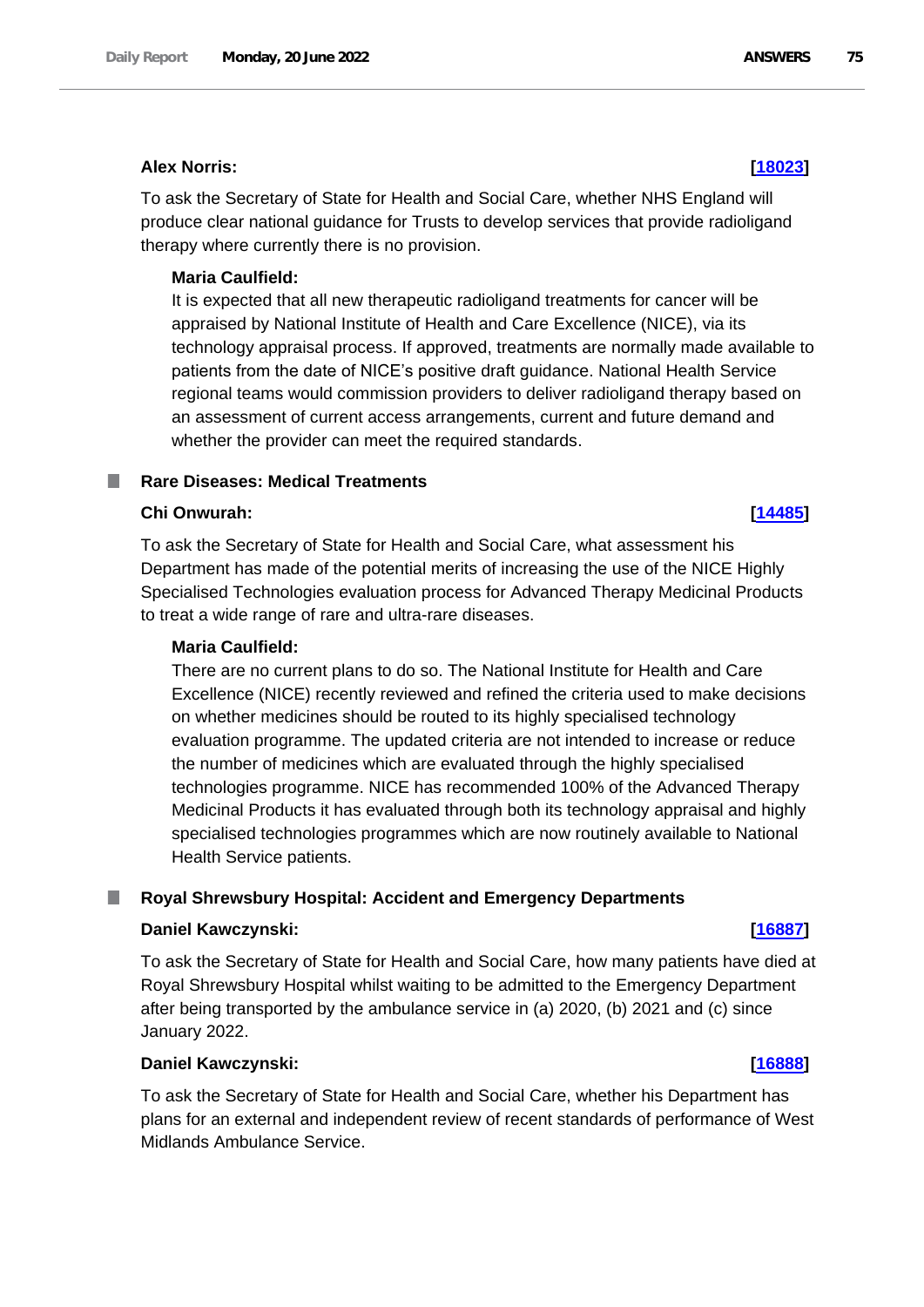# **Daniel Kawczynski: [\[16889\]](http://www.parliament.uk/business/publications/written-questions-answers-statements/written-question/Commons/2022-06-13/16889)**

To ask the Secretary of State for Health and Social Care, how many patients waited more than two hours for an ambulance to arrive after the first 999 call was made for that patient in Shropshire since January 2022.

# **Edward Argar:**

The information requested on the number of deaths at the Royal Shrewsbury Hospital and the number of patients who waited for more than two hours is not held centrally. No specific review of recent standards of performance of West Midlands Ambulance Service is planned.

# **Smoking: Local Government**

# **Mike Amesbury: [\[15367\]](http://www.parliament.uk/business/publications/written-questions-answers-statements/written-question/Commons/2022-06-09/15367)**

To ask the Secretary of State for Health and Social Care, with reference to The Khan review: making smoking obsolete, published on 9 June 2022, if his Department will (a) provide support to Councils in becoming smoke free and (b) implement the recommendations of that review.

# **Maggie Throup:**

The Department will consider the recommendations set out in the review. Investment in local authority tobacco control measures is provided through the Public Health Grant.

# **Supply Chain Coordination**

# **Andrew Lewer: [\[15758\]](http://www.parliament.uk/business/publications/written-questions-answers-statements/written-question/Commons/2022-06-10/15758)**

To ask the Secretary of State for Health and Social Care, what the operational cost of running each Category Tower of NHS Supply Chain Coordination Limited was in NHS financial years (a) 2020-21 and (b) 2021-22 as of 10 June 2022.

# **Andrew Lewer: [\[15759\]](http://www.parliament.uk/business/publications/written-questions-answers-statements/written-question/Commons/2022-06-10/15759)**

To ask the Secretary of State for Health and Social Care, how much has been spent on services provided by Unipart Logistics as part of NHS Supply Chain in each year since the start of that contract to 10 June 2022.

# **Andrew Lewer: [\[15760\]](http://www.parliament.uk/business/publications/written-questions-answers-statements/written-question/Commons/2022-06-10/15760)**

To ask the Secretary of State for Health and Social Care, what estimate his Department has made of the amount of money (a) spent and (b) saved through the use of the Category Tower model by NHS Supply Chain Coordination Limited.

# **Edward Argar:**

The operational cost of each Category Tower of NHS Supply Chain was £60 million in 2020/21 and £61 million in 2021/22. An estimated £390 million to £400 million has been spent on services provided by Unipart Logistics in each year since the start of the contract.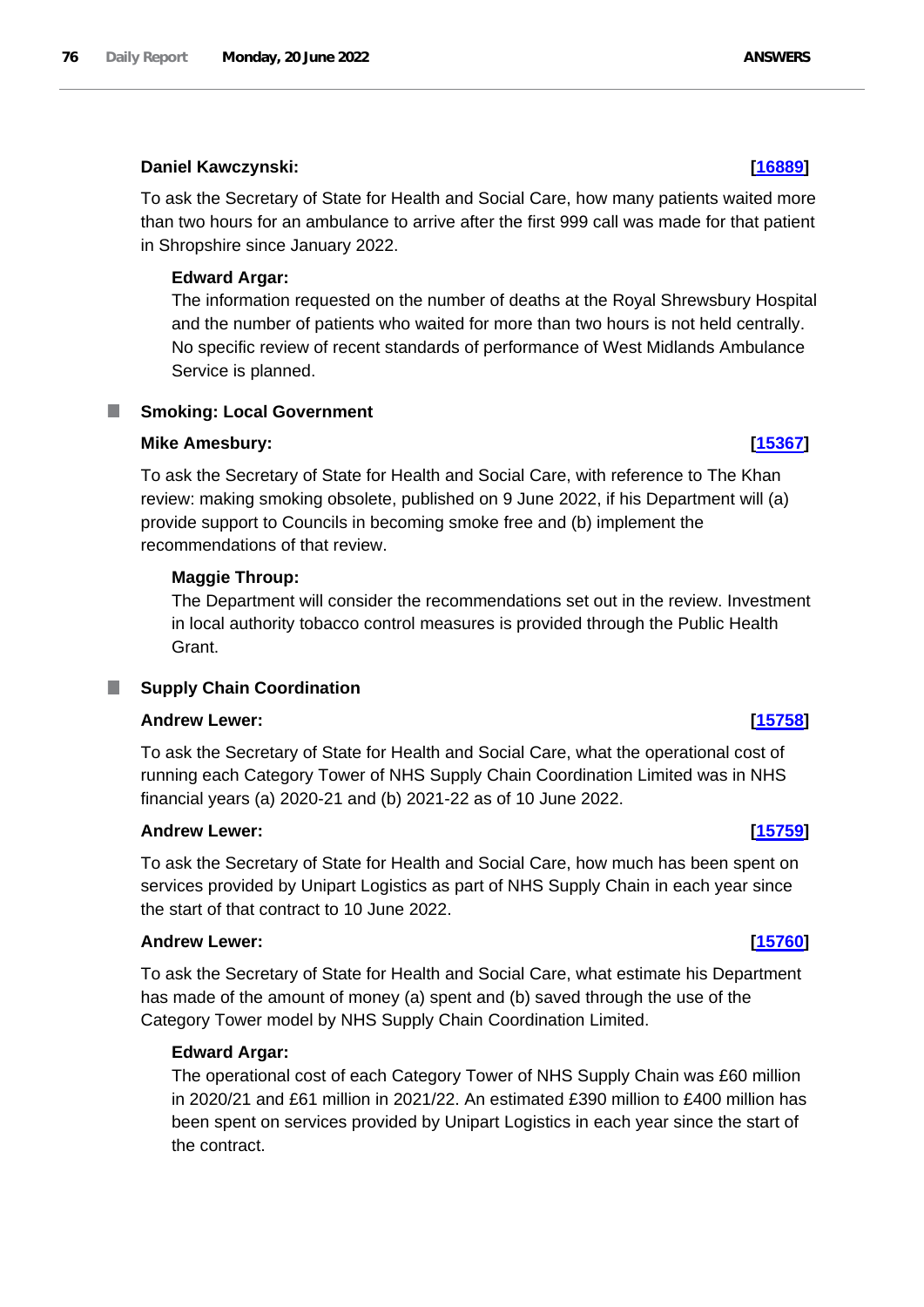The Department has spent an estimated £13 billion through the Category Tower Model by NHS Supply Chain, with an estimated £1.4 billion in savings.

## **Surgery: Waiting Lists**

## **Chris Green: [\[16988\]](http://www.parliament.uk/business/publications/written-questions-answers-statements/written-question/Commons/2022-06-13/16988)**

To ask the Secretary of State for Health and Social Care, what steps he is taking to ensure the NHS maximises use of the independent sector capacity to reduce NHS waiting lists as set out in the recent NHS Elective Recovery Plan.

#### **Chris Green: [\[16989\]](http://www.parliament.uk/business/publications/written-questions-answers-statements/written-question/Commons/2022-06-13/16989)**

To ask the Secretary of State for Health and Social Care, what published data his Department is using to make an assessment of the effectiveness of the NHS in utilising the independent health sector to reduce the elective care backlog.

#### **Edward Argar:**

Throughout the COVID-19 pandemic the Department and NHS England and NHS Improvement have worked with the independent sector to secure appropriate inpatient capacity and other resource in England. National Health Service systems continue to work with independent providers to secure the capacity for delivering the NHS Elective Recovery Plan.

The Department's published Consultant-led Referral to Treatment Waiting Times data shows the number of episodes of treatment and care delivered by the independent sector. Between March 2020 and March 2022, the independent sector provided the NHS with surgical capacity, access to additional private hospital staff, equipment, facilities and diagnostics, delivering approximately four million treatments and diagnostic tests.

### **Vaccination**

### **Daisy Cooper: [\[14632\]](http://www.parliament.uk/business/publications/written-questions-answers-statements/written-question/Commons/2022-06-08/14632)**

To ask the Secretary of State for Health and Social Care, when he will publish the Government's vaccine strategy.

### **Maggie Throup:**

The Strategy is being kept under review given the continuously evolving understanding of COVID-19, its vaccines and vaccination programmes and the impact of these developments.

### **West Hertfordshire Hospitals NHS Trust: Finance**

### **Daisy Cooper: [\[15766\]](http://www.parliament.uk/business/publications/written-questions-answers-statements/written-question/Commons/2022-06-10/15766)**

To ask the Secretary of State for Health and Social Care, on what date he plans to release funds for enabling works for the West Hertfordshire Teaching Hospital NHS Trust transformation programme.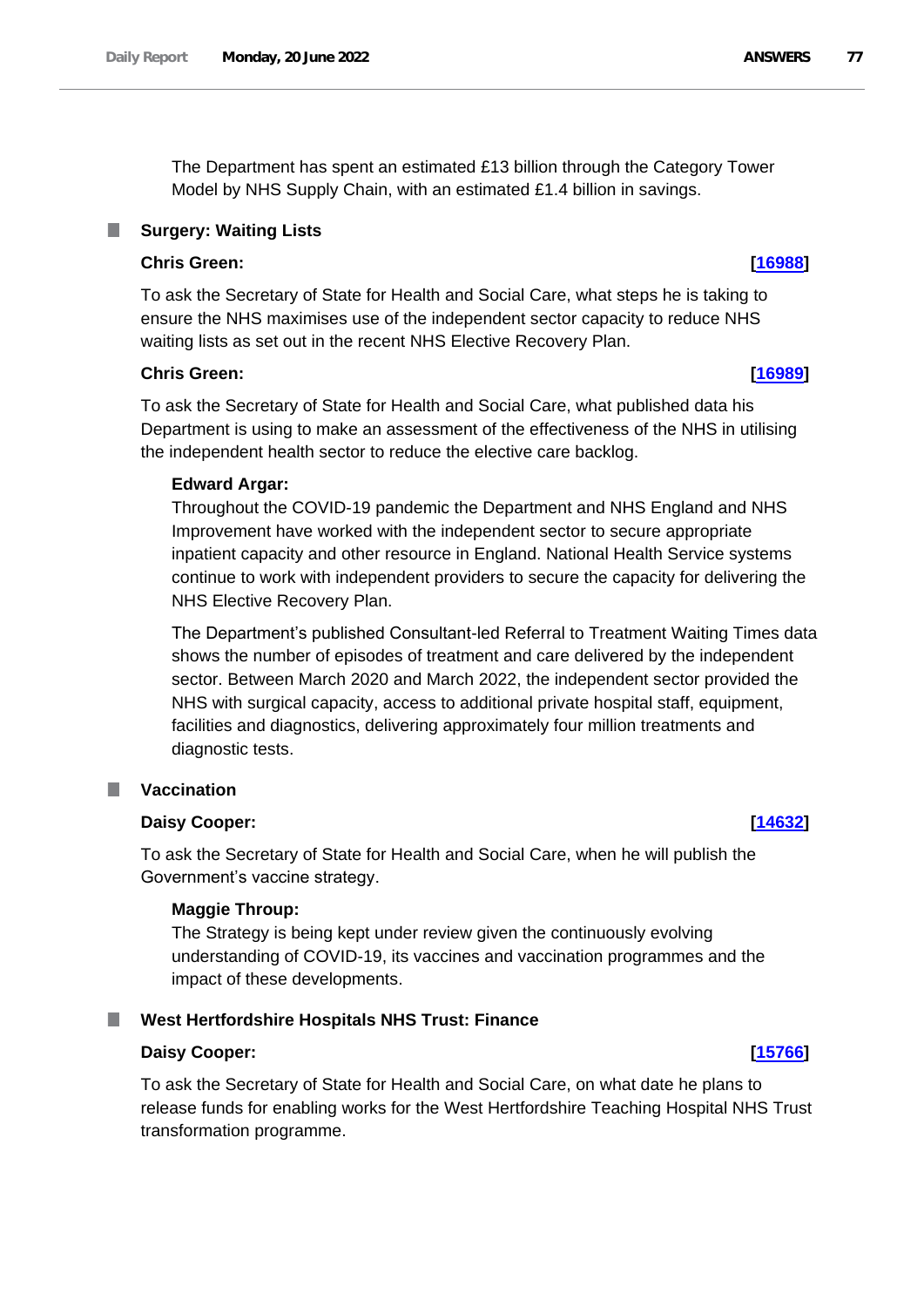### **Edward Argar:**

West Hertfordshire Teaching Hospitals NHS Trust has received £38 million for enabling works, from of a total £52 million provided to the end of 2021/22. Further requests for funding will be considered, subject to the appropriate governance process to ensure maximum value for money.

### **HOME OFFICE**

#### **Asylum: Pakistan** ٠

#### **Neil Coyle: [\[17946\]](http://www.parliament.uk/business/publications/written-questions-answers-statements/written-question/Commons/2022-06-14/17946)**

To ask the Secretary of State for the Home Department, how many people in each of the last five years who successfully claimed asylum in the UK were from Pakistan.

#### **Tom Pursglove:**

The Home Office publishes data on asylum in the 'Immigration Statistics Quarterly Release'. Data on asylum outcomes at initial decision by nationality are published in tables Asy D02 of the 'asylum and resettlement detailed datasets'. Please note the breakdown published is the nationality of the applicant rather than the country the applicant came from.

Information on how to use the datasets can be found in the 'Notes' page of the workbook. The latest data relates to the end of March 2022.

Information on future Home Office statistical release dates can be found in the ' [Research and statistics calendar](https://www.gov.uk/search/research-and-statistics?keywords=immigration&content_store_document_type=upcoming_statistics&organisations%5B%5D=home-office&order=relevance) '.

#### **Asylum: Rwanda**

## **David Simmonds: [\[17164\]](http://www.parliament.uk/business/publications/written-questions-answers-statements/written-question/Commons/2022-06-13/17164)**

To ask the Secretary of State for the Home Department, what the total cost to the public purse is of the flight to Rwanda scheduled to take off on 14 June 2022.

#### **David Simmonds: [\[17165\]](http://www.parliament.uk/business/publications/written-questions-answers-statements/written-question/Commons/2022-06-13/17165)**

To ask the Secretary of State for the Home Department, whether the cost of the flight to Rwanda that is scheduled to depart on 14 June 2022 would need to paid for in full in the event that no asylum seekers are on the flight.

### **Tom Pursglove:**

Our priority will always be to keep our communities safe, and we make no apology for seeking to remove those with no right to remain in the UK.

Charter flight operations are an important means to remove individuals with no right to remain in the UK where there are limited scheduled routes. We manage the charter programme flexibly, balancing it with use of scheduled flights to best respond to operational needs. Costs for individual flights will vary based on a number of different factors and are regularly reviewed to ensure that best value for money is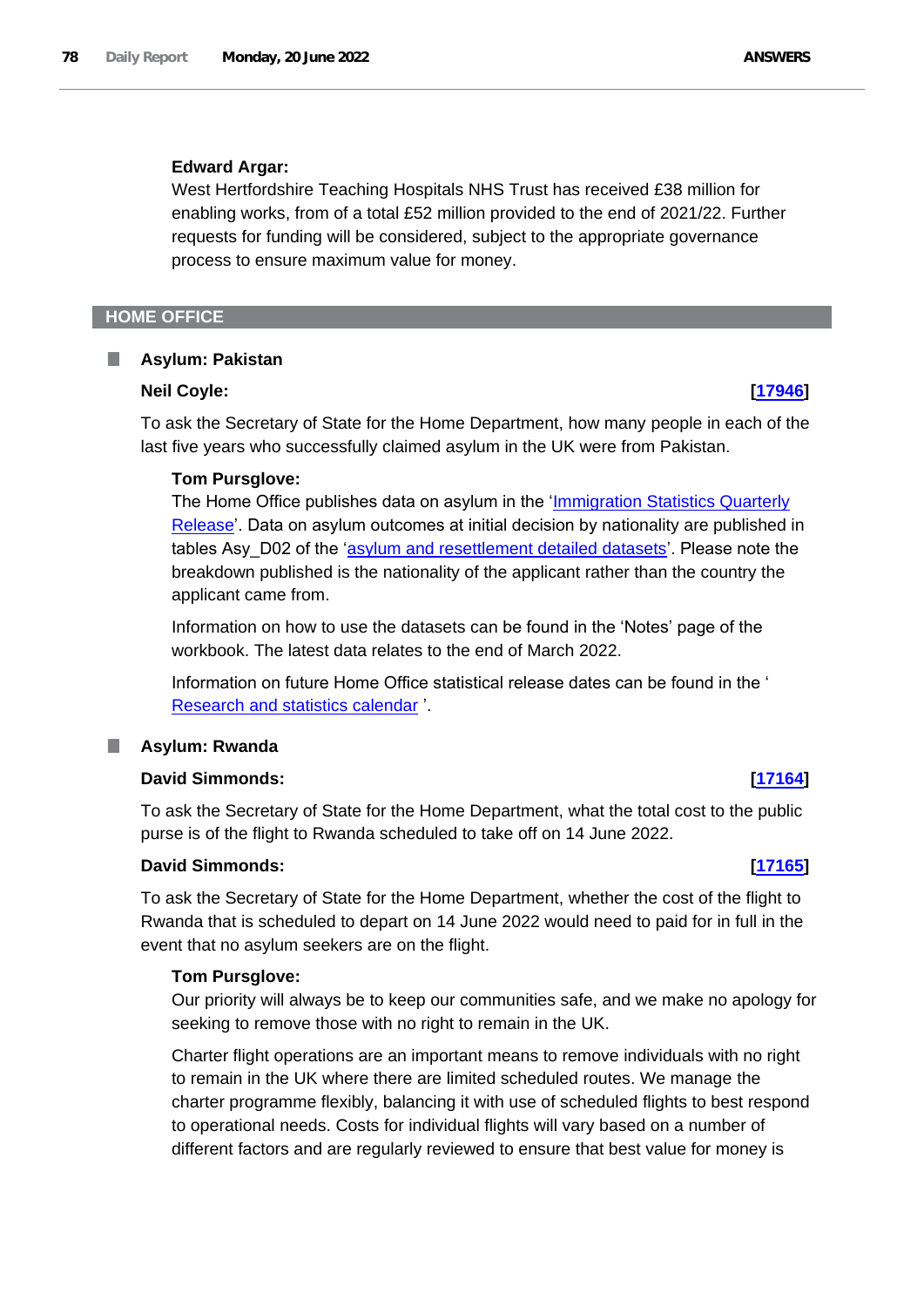balanced against the need to remove those individuals with no right to remain in the UK.

The endless merry go round of late legal claims – which are often unfounded or without merit – can result in people being removed from flights at the last minute. However, our New Plan for Immigration will stop the abuse of the system and expedite the removal of those who have no right to be here.

## **Dave Doogan: [\[18051\]](http://www.parliament.uk/business/publications/written-questions-answers-statements/written-question/Commons/2022-06-14/18051)**

To ask the Secretary of State for the Home Department, which air charter company is being used for deportation flights to Rwanda.

## **Tom Pursglove:**

Our priority will always be to keep our communities safe, and we make no apology for seeking to remove those with no right to remain in the UK.

For commercial reasons, we are unable to disclose the name of our contractor for this operation. Charter flight operations are an important means to remove individuals with no right to remain in the UK where there are limited scheduled routes. We manage the charter programme flexibly, balancing it with use of scheduled flights to best respond to operational needs. Costs for individual flights will vary based on a number of different factors and are regularly reviewed to ensure that best value for money is balanced against the need to remove those individuals with no right to remain in the UK.

The endless merry go round of late legal claims – which are often unfounded or without merit – can result in people being removed from flights at the last minute. However, our New Plan for Immigration will stop the abuse of the system and expedite the removal of those who have no right to be here.

# **Rachael Maskell: [\[18950\]](http://www.parliament.uk/business/publications/written-questions-answers-statements/written-question/Commons/2022-06-15/18950)**

To ask the Secretary of State for the Home Department, how much her Department has spent on (a) legal services and (b) flights associated with the relocation of people to Rwanda under the Migration and Economic Development Partnership.

### **Tom Pursglove:**

Charter flight operations are an important means to remove individuals with no right to remain in the UK where there are limited scheduled routes. We manage the charter programme flexibly, balancing it with use of scheduled flights to best respond to operational needs.

Everyone considered for relocation to Rwanda will be screened and have access to legal advice. Decisions will be taken on a case-by-case basis, and nobody will be removed if it is unsafe or inappropriate for them.

The Government's efforts to facilitate entirely legitimate and legal returns of people who have entered the UK illegally are too often frustrated by late challenges submitted hours before the flight. These claims are very often baseless and entirely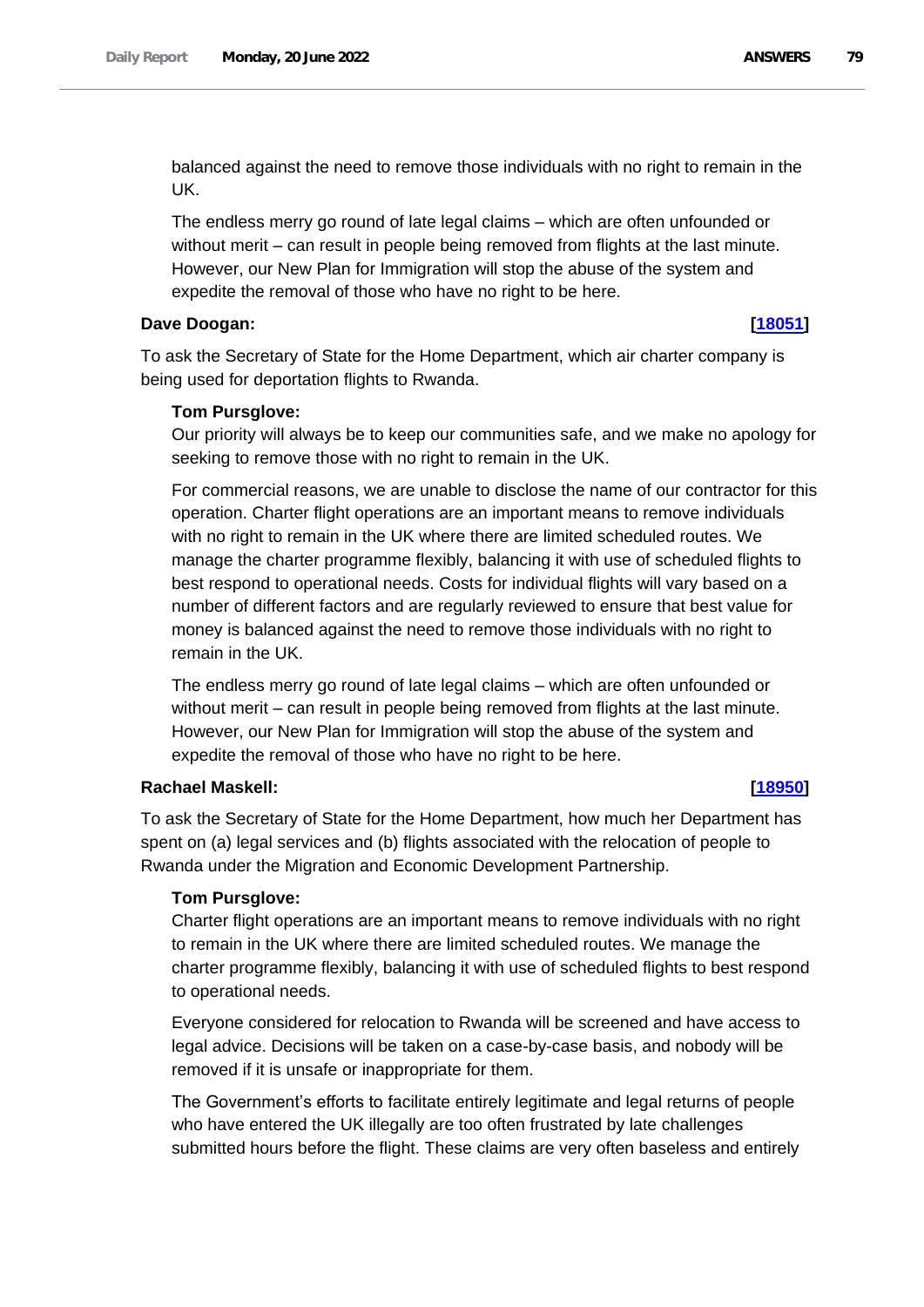without merit but are given full legal consideration which can lead to removal being rescheduled.

Costs for individual flights and legal services will vary based on a number of different factors and are regularly reviewed to ensure that best value for money is balanced against the need to remove those individuals with no right to remain in the UK.

# **Crime Prevention**

## **Dr James Davies: [\[900593\]](http://www.parliament.uk/business/publications/written-questions-answers-statements/written-question/Commons/2022-06-20/900593)**

To ask the Secretary of State for the Home Department, what progress her Department has made on delivering the Beating Crime Plan.

## **Kit Malthouse:**

We are making great strides in delivering our plan to drive down crime.

We have recruited over 13,500 additional police officers, expanded our network of violence reduction units and hotspot policing to target those areas worst-affected by serious violence, and continued our relentless effort to degrade and dismantle the county lines drug-dealing model.

## **Fire and Rescue Services**

### **Ian Levy: [\[900595\]](http://www.parliament.uk/business/publications/written-questions-answers-statements/written-question/Commons/2022-06-20/900595)**

To ask the Secretary of State for the Home Department, what steps she is taking to reform and strengthen the fire and rescue service.

### **Kit Malthouse:**

The government's priority is keeping the public safe. Our fire reform white paper was published last month and is open for consultation until the 26th of July.

The proposals set out will ensure that fire and rescue services are highly skilled, professionally led and governed, and able to fully support the communities they serve.

# **Home Office: Redundancy**

## **Steve McCabe: [\[17865\]](http://www.parliament.uk/business/publications/written-questions-answers-statements/written-question/Commons/2022-06-14/17865)**

To ask the Secretary of State for the Home Department, how many of the proposed 91,000 jobs due to be cut from the civil service will be from her Department.

### **Damian Hinds:**

All Departments, including the Home Office have been asked to develop plans to deliver against the target to return the Civil Service workforce to the level it was at in 2016.

The Home Office is currently conducting a Workforce Review in line with the direction set by the Prime Minister. This will consider the entire civil service workforce of the department and it's arms length bodies.

Departments are required to provide their plans to the Cabinet Office by 30<sup>th</sup> June.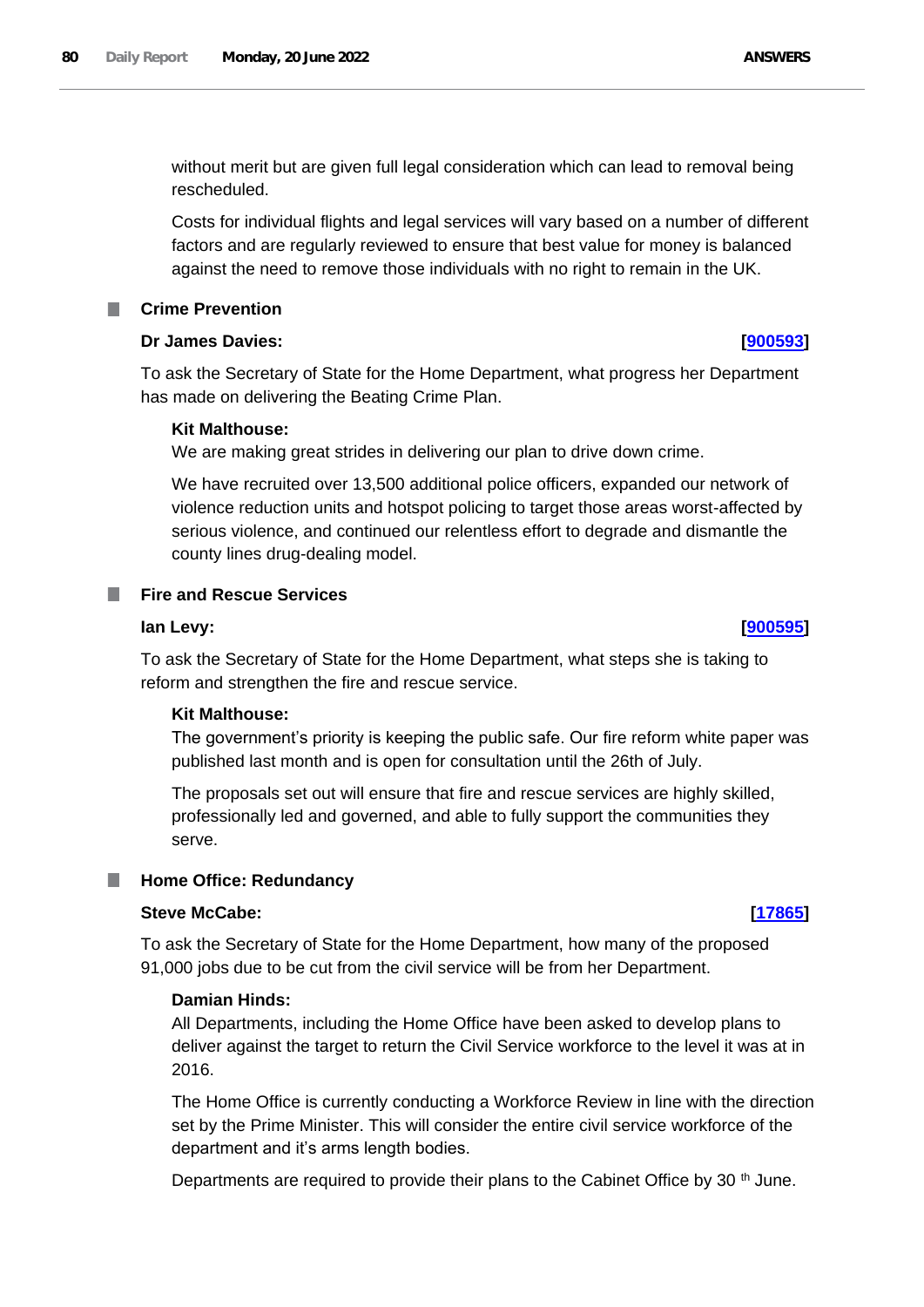Specific reductions have not yet been agreed for any Government department.

#### D. **Home Office: Telephone Services**

#### **Jessica Morden: [\[16880\]](http://www.parliament.uk/business/publications/written-questions-answers-statements/written-question/Commons/2022-06-13/16880)**

To ask the Secretary of State for the Home Department, how many new enquiries her Department's MP hotline teams dealt with in each month in 2021; what steps her Department is taking to manage the (a) performance and (b) case management of those teams; what steps she is taking to oversee the performance of those MP hotlines; and if she will make a statement.

#### **Kevin Foster:**

The volume of individual calls handled in 2021, by month, detailed below.

|               | <b>CALLS ANSWERED</b> |      |  |
|---------------|-----------------------|------|--|
| $Jan-21$      |                       | 860  |  |
| Feb-21        |                       | 885  |  |
| Mar-21        |                       | 1042 |  |
| Apr-21        |                       | 919  |  |
| May-21        |                       | 808  |  |
| $Jun-21$      |                       | 1188 |  |
| $Jul-21$      |                       | 1103 |  |
| Aug-21        |                       | 1314 |  |
| Sep-21        |                       | 1590 |  |
| $Oct-21$      |                       | 1633 |  |
| <b>Nov-21</b> |                       | 1611 |  |
| Dec-21        |                       | 1352 |  |
| <b>Totals</b> | 14305                 |      |  |

Average wait time for calls in this period was 24 seconds.

We have seen significant increase in call volumes to the MP enquiry line in recent months linked to the situation in Ukraine and to HMPO passport applications. This has resulted in lengthy average wait times.

We have now increased resources working on the MP Enquiry Line and call waiting times are now retuning to 2021 levels.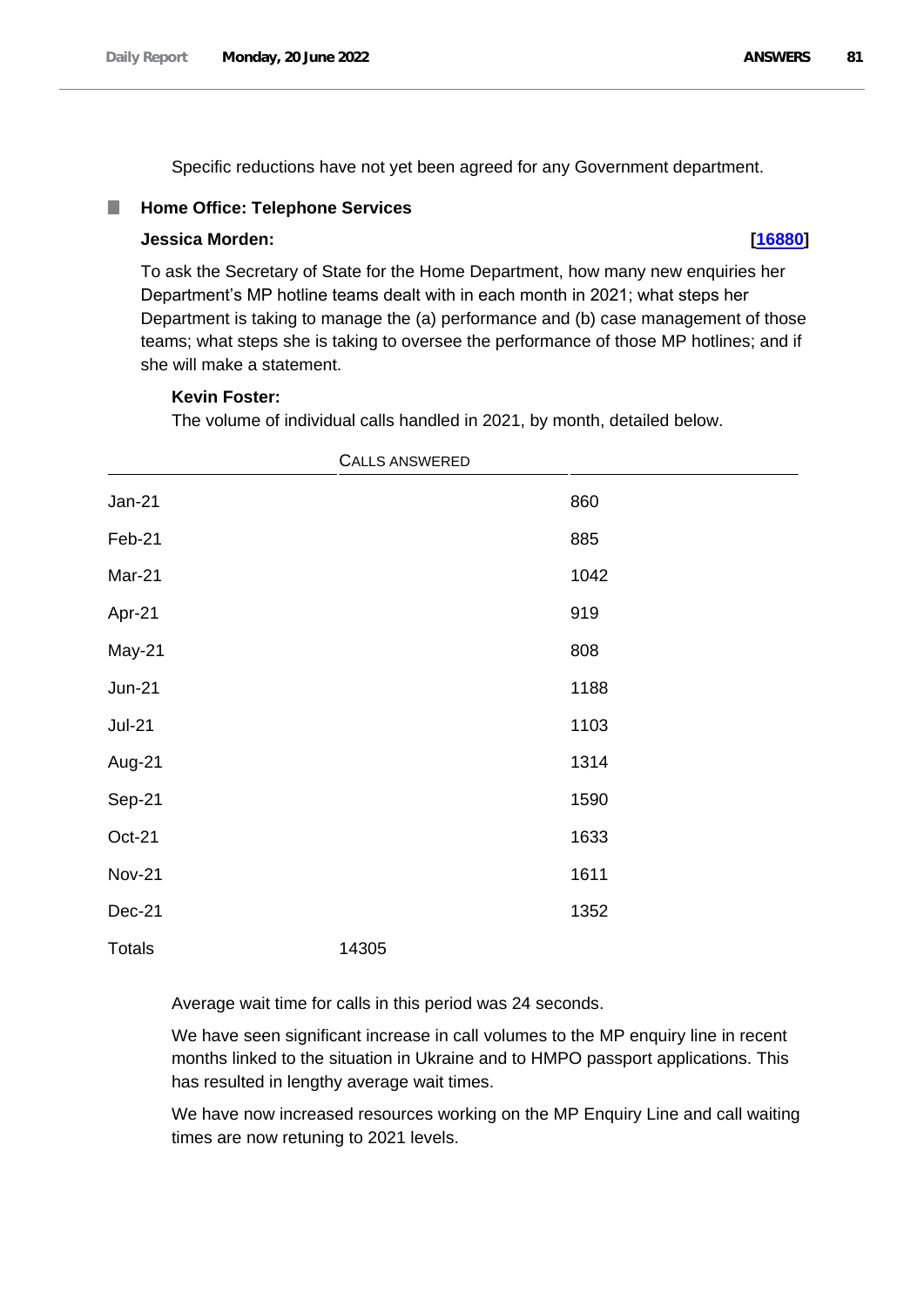MP's also can contact the Home Office via the MP's Urgent Enquiries inbox or in person at the Portcullis House walk-in hub.

#### **Passports: Applications**

# **Afzal Khan: [\[17112\]](http://www.parliament.uk/business/publications/written-questions-answers-statements/written-question/Commons/2022-06-13/17112)**

To ask the Secretary of State for the Home Department, how many fast track passport applications were submitted from 1 March to 1 June In (a) 2019 and (b) 2022.

### **Kevin Foster:**

Since April 2021, people have been advised to allow up to ten weeks when applying for their British passport. Between March and May 2022 approximately 98.5% of UK applications processed were completed within ten weeks.

Urgent services are only required where an applicant needs a passport sooner than ten weeks. For the small percentage of customers whose applications take longer than ten weeks, there is an expedited service at no additional cost to help ensure that they receive their passport ahead of their travel.

#### **Politics and Government: Russia**

## **Jim Shannon: [\[6767\]](http://www.parliament.uk/business/publications/written-questions-answers-statements/written-question/Commons/2022-05-23/6767)**

To ask the Secretary of State for the Home Department, whether her Department is taking steps in response to pro-Putin campaigners within the UK.

#### **Damian Hinds:**

*[Holding answer 31 May 2022]:* Freedom of expression is a fundamental right in the UK, even for those with views that this Government and the wider British public do not agree with. This is one of the many differences which make the UK a vibrant democracy, in contrast to Putin's regime.

The National Security Bill (introduced into Parliament on 11 May) will create a new offence of Foreign Interference to deter and disrupt illegitimate activity carried out on behalf of, or conducted with the intention to benefit foreign states, which harms UK interests and undermines our institutions, political system, rights and ultimately UK interests and our national security.

This will not impact legitimate campaigning.

### **Press Freedom**

#### **Dr Rupa Huq: [\[17050\]](http://www.parliament.uk/business/publications/written-questions-answers-statements/written-question/Commons/2022-06-13/17050)**

To ask the Secretary of State for the Home Department, what assessment she has made of the potential impact of the National Security Bill on press freedom.

### **Damian Hinds:**

The Government has always taken a strong leadership role in the fight for global media freedom and the protection of the important values we hold dear, such as freedom of expression.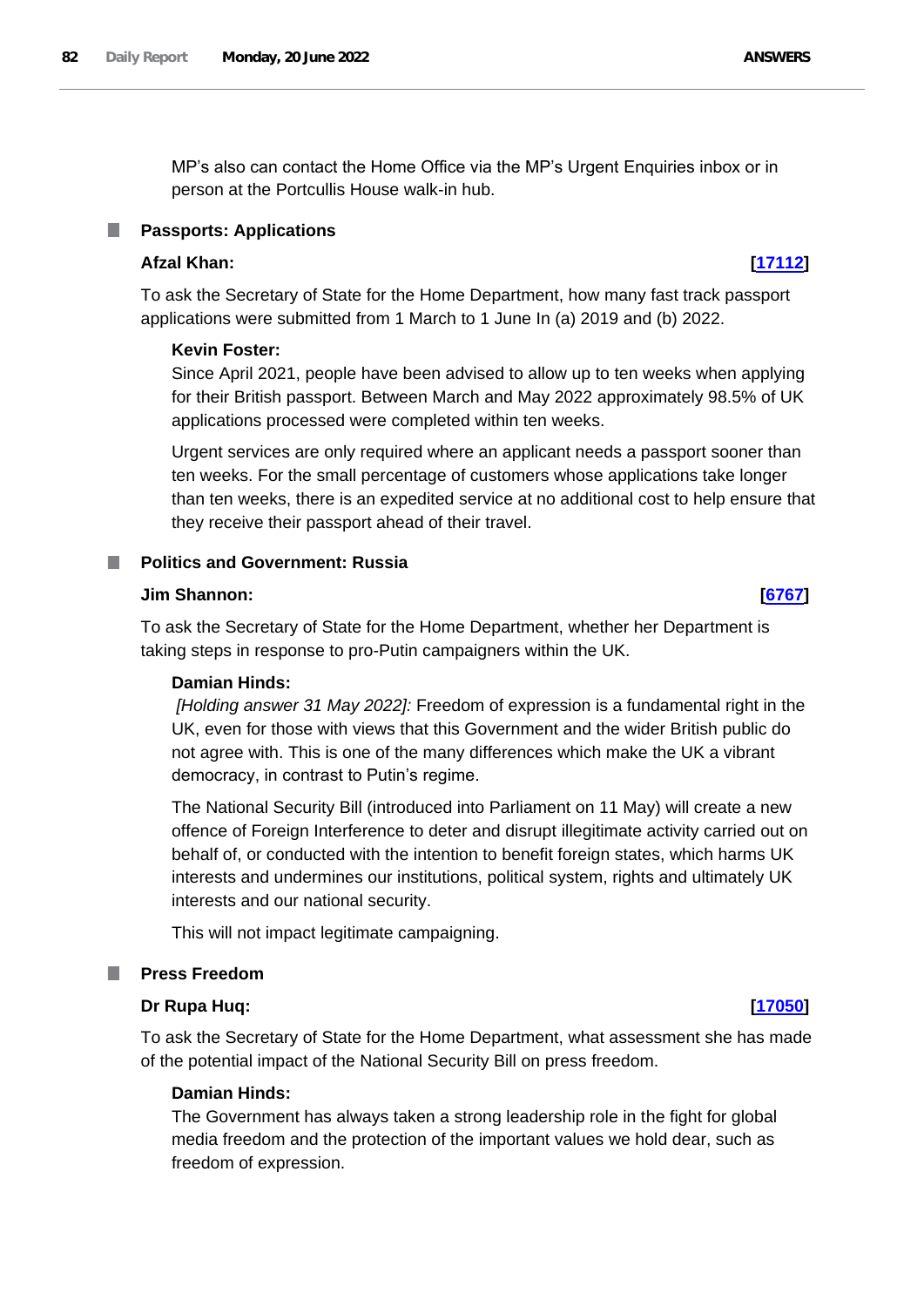The National Security Bill will protect our freedoms and democracy and keep us safe by making the UK a harder target for states to conduct hostile activity in or against.

The Bill includes appropriate safeguards to ensures that legitimate activity is not inhibited.

**Refugees: Ukraine**

## **Paul Bristow: [\[15777\]](http://www.parliament.uk/business/publications/written-questions-answers-statements/written-question/Commons/2022-06-10/15777)**

To ask the Secretary of State for the Home Department, whether her Department is taking steps to help ensure that Roma refugees from Ukraine are (a) able to reach the UK and (b) treated fairly in the visa application process.

### **Kevin Foster:**

The Ukraine Family Scheme allows applicants to join family members or extend their stay in the UK.

The [Ukraine Sponsorship Scheme](https://www.gov.uk/guidance/apply-for-a-visa-under-the-ukraine-sponsorship-scheme) allows Ukrainian nationals and their family members to come to the UK if they have a named sponsor under the Homes for Ukraine Scheme.

As part of the Home Office's commitment to make it easier for applicants to apply to our schemes, Ukrainians with valid passports no longer need to go to a Visa Application Centre to give their biometrics before they come to the UK. This revision to the process can mean applicants who submitted their applications at the same time, but via different biometric routes, may not receive their visas at the same time.

Each case is treated fairly and judged on merit, taking into account the individual circumstances of the case.

# **Sexual Harassment: Public Places**

#### **Stella Creasy: [\[18899\]](http://www.parliament.uk/business/publications/written-questions-answers-statements/written-question/Commons/2022-06-15/18899)**

To ask the Secretary of State for the Home Department, with reference to the Answer of 26 April 2022 to Question 156340 on Sexual Harassment: Public Places, on what date she will publish the Government's consultation on public sexual harassment.

#### **Rachel Maclean:**

We look forward to receiving the views of respondents to the consultation, which will help ensure that the Government is in the most informed position in determining its policies on public sexual harassment.

We will commence the consultation before the summer recess.

#### **Undocumented Migrants: English Channel**

#### **Mr David Davis: [\[16848\]](http://www.parliament.uk/business/publications/written-questions-answers-statements/written-question/Commons/2022-06-13/16848)**

To ask the Secretary of State for the Home Department, if she will publish the nationalities of individuals attempting to illegally cross the English Channel in each month since January 2022 to date.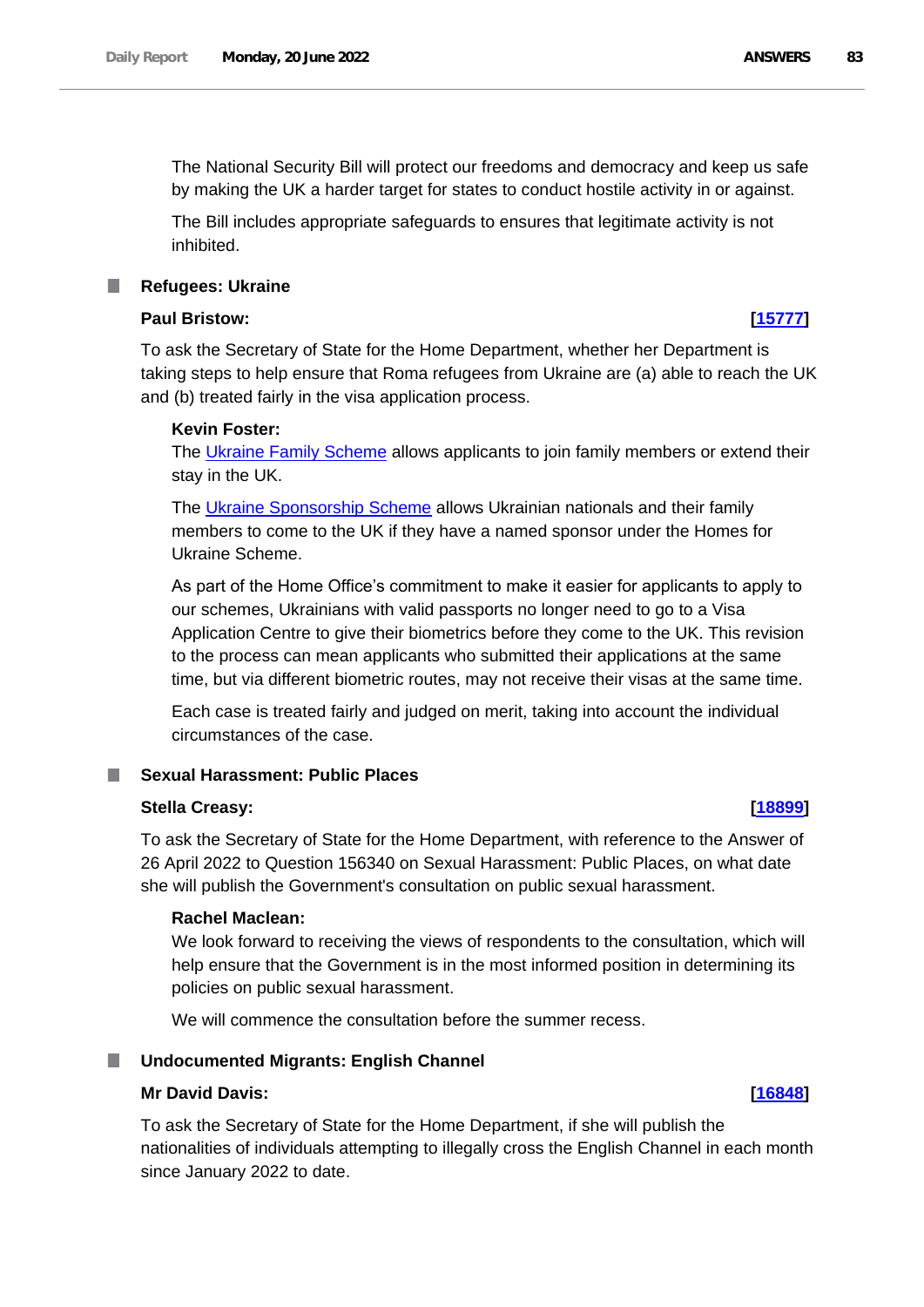## **Tom Pursglove:**

The Home Office publishes data on small boat arrivals in the 'Irregular migration to the UK' release. Data on the top nationalities arriving by small boats is published in table Irr 02b of the 'Irregular migration summary tables'. Information on how to use the dataset can be found in the 'Notes' page of the workbook. The latest data cover up to March 2022.

Data for April to June 2022 will be published on 25 August 2022. Information on future Home Office statistical release dates can be found in the ' [Research and](https://www.gov.uk/search/research-and-statistics?keywords=irregular&content_store_document_type=upcoming_statistics&organisations%5B%5D=home-office&order=relevance)  [statistics calendar](https://www.gov.uk/search/research-and-statistics?keywords=irregular&content_store_document_type=upcoming_statistics&organisations%5B%5D=home-office&order=relevance) '.

Official statistics published by the Home Office are kept under review in line with the code of practice for statistics, taking into account a number of factors including user needs, as well as quality and availability of data.

## **Craig Tracey: [\[900590\]](http://www.parliament.uk/business/publications/written-questions-answers-statements/written-question/Commons/2022-06-20/900590)**

To ask the Secretary of State for the Home Department, what steps her Department is taking to reduce the number of small boat crossings in the English Channel.

## **Tom Pursglove:**

Working with our French counterparts, our focus is on deterring and preventing people from entering the Channel, tackling the criminal gangs responsible and protecting lives.

The new Migration and Economic Partnership with Rwanda, together with the provisions of the Nationality and Borders Act also seek to create a deterrent effect.

#### **Visas: Ukraine** ш

# **Tulip Siddiq: [\[17052\]](http://www.parliament.uk/business/publications/written-questions-answers-statements/written-question/Commons/2022-06-13/17052)**

To ask the Secretary of State for the Home Department, how many unaccompanied minors from Ukraine have (a) applied for a UK visa and (b) had their visa applications approved since the Russian invasion of that country.

### **Tulip Siddiq: [\[17053\]](http://www.parliament.uk/business/publications/written-questions-answers-statements/written-question/Commons/2022-06-13/17053)**

To ask the Secretary of State for the Home Department, whether she has made an assessment of the potential merits of allowing Ukrainian minors travelling without their parents to come to the UK in the event that they (a) have already fled Ukraine and (b) are travelling with other relatives who are over the age of 18, provided that relevant safeguarding criteria is met.

### **Tulip Siddiq: [\[17054\]](http://www.parliament.uk/business/publications/written-questions-answers-statements/written-question/Commons/2022-06-13/17054)**

To ask the Secretary of State for the Home Department, what estimate her Department has made of the number of Ukranian refugees who have successfully applied for a visa since the Russian invasion but have not yet come to the UK because another member of their family who they are travelling with has not yet had their visa approved.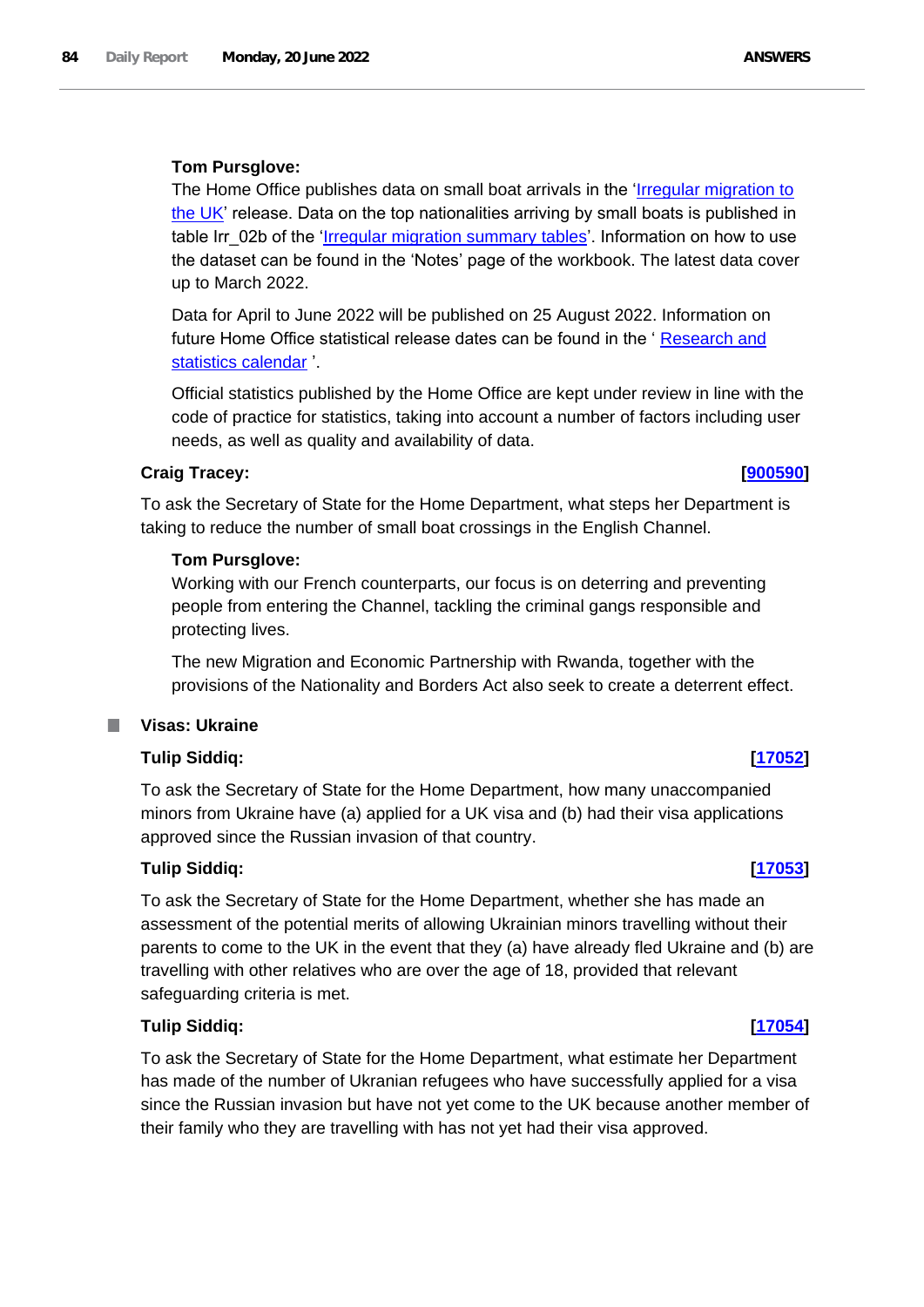### **Kevin Foster:**

Unaccompanied minors are only eligible under the Homes for Ukraine scheme if they are reuniting with a parent or legal guardian in the UK – this is outlined in the Immigration Rules.

Data on the number of people issued under Homes for Ukraine can be found on the GOV.UK webpage: [Ukraine Family Scheme and Ukraine Sponsorship Scheme](https://gbr01.safelinks.protection.outlook.com/?url=https%3A%2F%2Fwww.gov.uk%2Fgovernment%2Fpublications%2Fukraine-family-scheme-application-data%2Fukraine-family-scheme-and-ukraine-sponsorship-scheme-homes-for-ukraine-visa-data&data=05%7C01%7CKeith.Edwards42%40homeoffice.gov.uk%7Cb5c225d726754ae967c308da37f9d698%7Cf24d93ecb2914192a08af182245945c2%7C0%7C0%7C637883843419043967%7CUnknown%7CTWFpbGZsb3d8eyJWIjoiMC4wLjAwMDAiLCJQIjoiV2luMzIiLCJBTiI6Ik1haWwiLCJXVCI6Mn0%3D%7C3000%7C%7C%7C&sdata=wybHdwx%2BLx06ChkkjDGypcD%2B6KrUOu6E9yFlcmpfgAQ%3D&reserved=0)  [\(Homes for Ukraine\) visa data -](https://gbr01.safelinks.protection.outlook.com/?url=https%3A%2F%2Fwww.gov.uk%2Fgovernment%2Fpublications%2Fukraine-family-scheme-application-data%2Fukraine-family-scheme-and-ukraine-sponsorship-scheme-homes-for-ukraine-visa-data&data=05%7C01%7CKeith.Edwards42%40homeoffice.gov.uk%7Cb5c225d726754ae967c308da37f9d698%7Cf24d93ecb2914192a08af182245945c2%7C0%7C0%7C637883843419043967%7CUnknown%7CTWFpbGZsb3d8eyJWIjoiMC4wLjAwMDAiLCJQIjoiV2luMzIiLCJBTiI6Ik1haWwiLCJXVCI6Mn0%3D%7C3000%7C%7C%7C&sdata=wybHdwx%2BLx06ChkkjDGypcD%2B6KrUOu6E9yFlcmpfgAQ%3D&reserved=0) GOV.UK (www.gov.uk)

Where we have applications from family groups, we would look to group these decisions together, so families receive decisions wherever possible at the same time.

Information on the number of visas granted under the Ukraine Family Scheme and the Homes for Ukraine Scheme can be found in our published data on the GOV.UK webpage: [Ukraine Family Scheme and Ukraine Sponsorship Scheme \(Homes for](https://gbr01.safelinks.protection.outlook.com/?url=https%3A%2F%2Fwww.gov.uk%2Fgovernment%2Fpublications%2Fukraine-family-scheme-application-data%2Fukraine-family-scheme-and-ukraine-sponsorship-scheme-homes-for-ukraine-visa-data&data=05%7C01%7CKeith.Edwards42%40homeoffice.gov.uk%7Cb5c225d726754ae967c308da37f9d698%7Cf24d93ecb2914192a08af182245945c2%7C0%7C0%7C637883843419043967%7CUnknown%7CTWFpbGZsb3d8eyJWIjoiMC4wLjAwMDAiLCJQIjoiV2luMzIiLCJBTiI6Ik1haWwiLCJXVCI6Mn0%3D%7C3000%7C%7C%7C&sdata=wybHdwx%2BLx06ChkkjDGypcD%2B6KrUOu6E9yFlcmpfgAQ%3D&reserved=0)  Ukraine) visa data - [GOV.UK \(www.gov.uk\)](https://gbr01.safelinks.protection.outlook.com/?url=https%3A%2F%2Fwww.gov.uk%2Fgovernment%2Fpublications%2Fukraine-family-scheme-application-data%2Fukraine-family-scheme-and-ukraine-sponsorship-scheme-homes-for-ukraine-visa-data&data=05%7C01%7CKeith.Edwards42%40homeoffice.gov.uk%7Cb5c225d726754ae967c308da37f9d698%7Cf24d93ecb2914192a08af182245945c2%7C0%7C0%7C637883843419043967%7CUnknown%7CTWFpbGZsb3d8eyJWIjoiMC4wLjAwMDAiLCJQIjoiV2luMzIiLCJBTiI6Ik1haWwiLCJXVCI6Mn0%3D%7C3000%7C%7C%7C&sdata=wybHdwx%2BLx06ChkkjDGypcD%2B6KrUOu6E9yFlcmpfgAQ%3D&reserved=0)

Information requested which is not contained within this published data is not routinely captured. To capture numbers would require a manual trawl of data and to do so would incur disproportionate cost.

#### **HOUSE OF COMMONS COMMISSION**

#### **Members and Members' Staff: Railways** ш

#### **Navendu Mishra: [\[17154\]](http://www.parliament.uk/business/publications/written-questions-answers-statements/written-question/Commons/2022-06-13/17154)**

To ask the hon. Member for Broxbourne, representing the House of Commons Commission, whether the Commission has made a comparative assessment of the cost of booking rail tickets for MPs and their staff from (a) rail operators and (b) booking agents.

### **Sir Charles Walker:**

The Parliamentary Travel Office (PTO) books train tickets through Evolvi. Rail tickets sold in the UK are regulated and the cost of booking tickets is the same irrespective of where the ticket is purchased. Parliament, however, receives commission from individual rail operators, where partnership agreements are in place – which effectively makes the overall cost to Parliament of booking rail tickets cheaper than purchasing elsewhere.

### **INTERNATIONAL TRADE**

#### ш **Trade Agreements: Gulf States**

#### **Ruth Cadbury: [\[17960\]](http://www.parliament.uk/business/publications/written-questions-answers-statements/written-question/Commons/2022-06-14/17960)**

To ask the Secretary of State for International Trade, pursuant to the Answer of 24 May 2022 to Question 5415 on Trade Agreements: Gulf States, whether any of the polling questions asked by Ipsos Mori concerned UK attitudes on human rights in the Gulf region.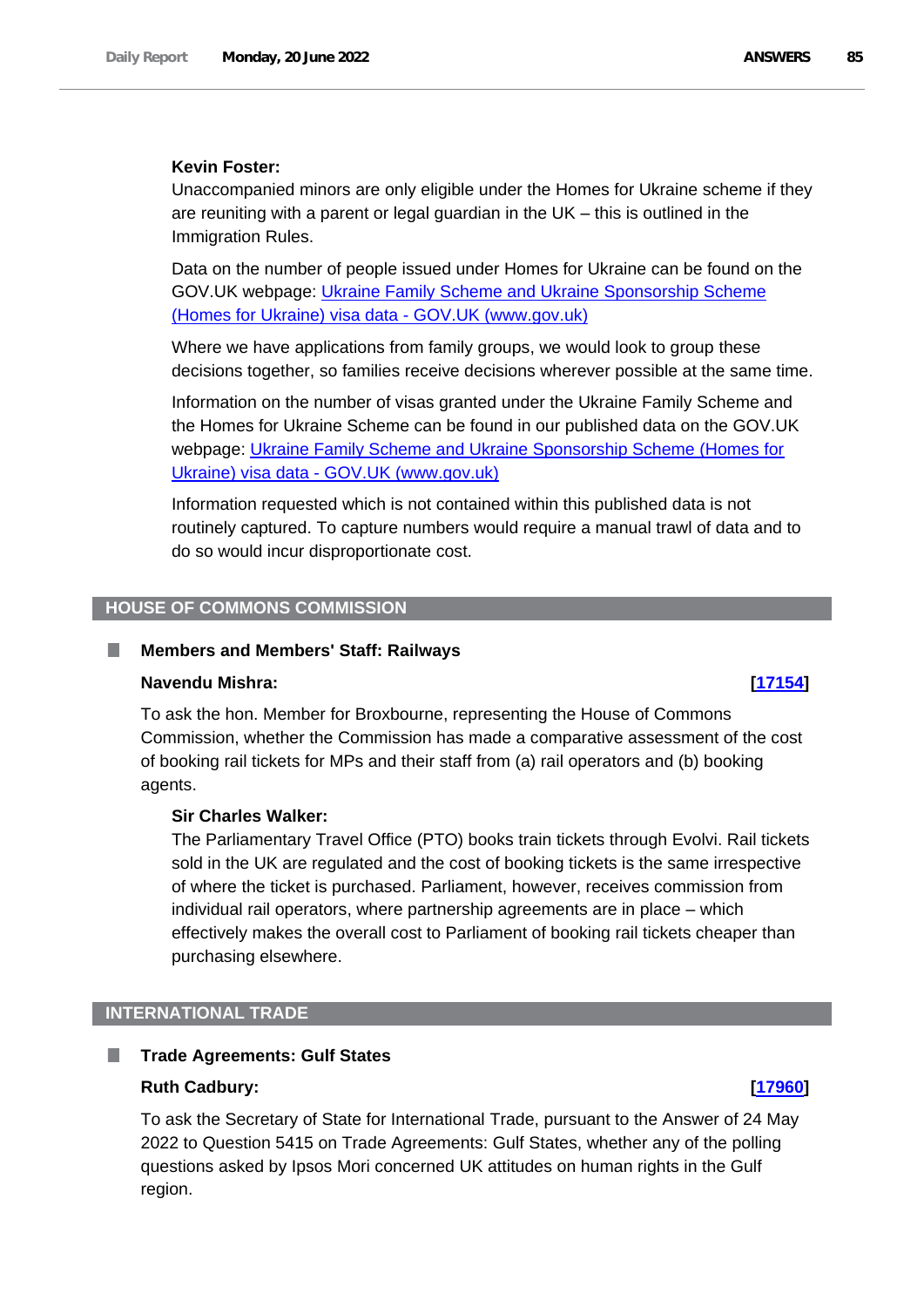#### **Mr Ranil Jayawardena:**

I refer the hon. Lady to the answer I gave her on  $14<sup>th</sup>$  June (UIN 15271).

## **JUSTICE**

#### П **Community Orders: Unpaid Work**

#### **Steve Reed: [\[17943\]](http://www.parliament.uk/business/publications/written-questions-answers-statements/written-question/Commons/2022-06-14/17943)**

To ask the Secretary of State for Justice, pursuant to his Answer of 13 June to Question 13736, how many offenders with community sentences were given an independent working project as part of their sentence in each (a) region, (b) probation service area and (c) probation delivery unit.

### **Kit Malthouse:**

Independent working projects (formerly known as Project in a Box) were introduced as a temporary delivery method in response to COVID-19 restrictions, enabling some eligible offenders to complete some of their Unpaid Work hours from home and facilitating the Probation Service's recovery from the impact of the pandemic. Independent working projects were not in use prior to April 2020.

Independent working projects are currently only being deployed in a limited and targeted way to support our recovery from COVID-19. We will be conducting a review of independent working projects in the summer with a view to phase out their use completely by September.

Regarding community sentences more broadly, we are making community sentences a more robust and demanding disposal through investment and reform. Our newly relaunched Integrated Offender Management Strategy means probation are working with the police to increase supervision and oversight of the most persistent and problematic neighbourhood crime offenders. Alongside an additional £93m in unpaid work, we are investing £183m to nearly double the number of people on electronic monitoring to 25,000 by 2025.

The data for how many offenders with community sentences that were given an independent working project as part of their sentence in each (a) region, (b) probation service area and (c) probation delivery unit in 2020-21 and 2021-22 is as follows:

Due to the complexity of the accompanying table, the link below is to the web version of the answer:

https://questions-statements.parliament.uk/written-questions/detail/2022-06-14/17943

This data was sourced from the Probation Case Management System, nDelius. While reasonable efforts have been taken to ensure the accuracy of this data, the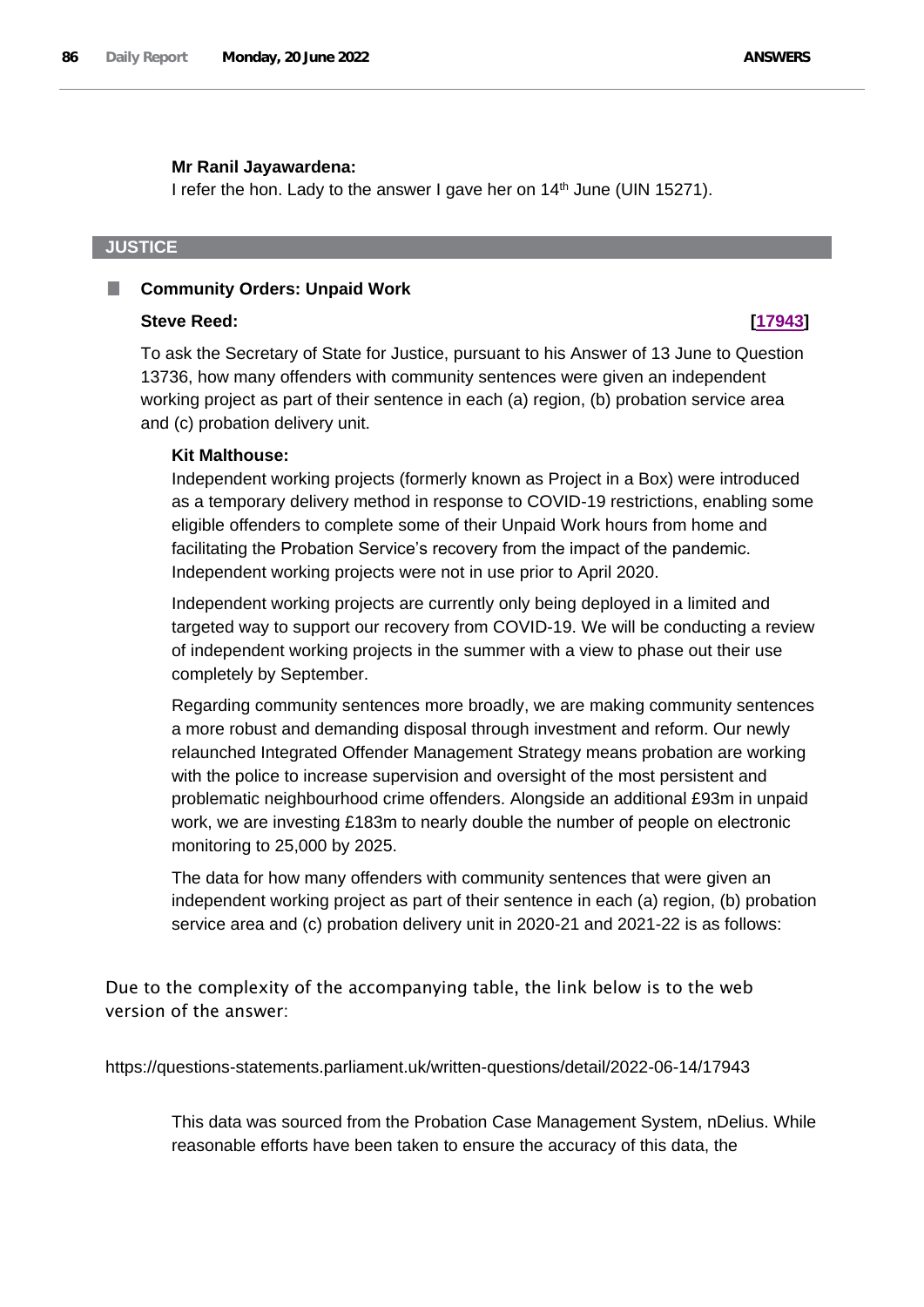inaccuracy inherent in any large-scale administrative data source means data should not be assumed to be accurate to the last unit presented.

Where an individual was instructed to work a session at home by more than one Probation Provider, or in more than one Probation Delivery Unit, they will have been counted once in each such Probation Delivery Unit and once in each relevant total.

This includes cases where substantially the same delivery structure operated under a different name, or a different overarching hierarchy.

2020 to 2022 was a period of significant realignment of probation structures, which will have exacerbated the number of cases in which an individual is counted in multiple areas. Individual values do not therefore sum to totals.

As some probation delivery structures do not align with regions, a number of cases cannot be assigned to a region. These cases are marked as 'unknown region' but show the relevant Probation Provider and Probation Delivery Unit.

While the CRCs ceased delivery of Unpaid Work in June 2021, appointments continued to be attributed to them until December 2021 while ICT migrations took place.

#### **Criminal Liability**

#### **Mr Barry Sheerman: [\[17873\]](http://www.parliament.uk/business/publications/written-questions-answers-statements/written-question/Commons/2022-06-14/17873)**

To ask the Secretary of State for Justice, whether his Department has plans to reconsider the recommendations in the Law Commission's report, Criminal Liability: Insanity and Automatism, published in 2013.

### **James Cartlidge:**

The Government has considered the proposals in the Law Commission's 2013 discussion paper.

Whilst we note the Law Commission's proposals on the potential to update the law in this area, we have no immediate plans to bring forward legislative proposals in relation to this rarely-used defence. However, we continue to keep this, and the wider and related law on unfitness to plead, under review.

### **Legal Aid Scheme**

#### **Jim Shannon: [\[16942\]](http://www.parliament.uk/business/publications/written-questions-answers-statements/written-question/Commons/2022-06-13/16942)**

To ask the Secretary of State for Justice, whether he has made an assessment of the potential merits of increasing the income threshold for eligibility for legal aid, in the context of increases in the cost of living.

#### **James Cartlidge:**

In February 2019, the Government announced a comprehensive review of the legal aid means test, which resulted in a consultation that ran from 15 March to 7 June 2022.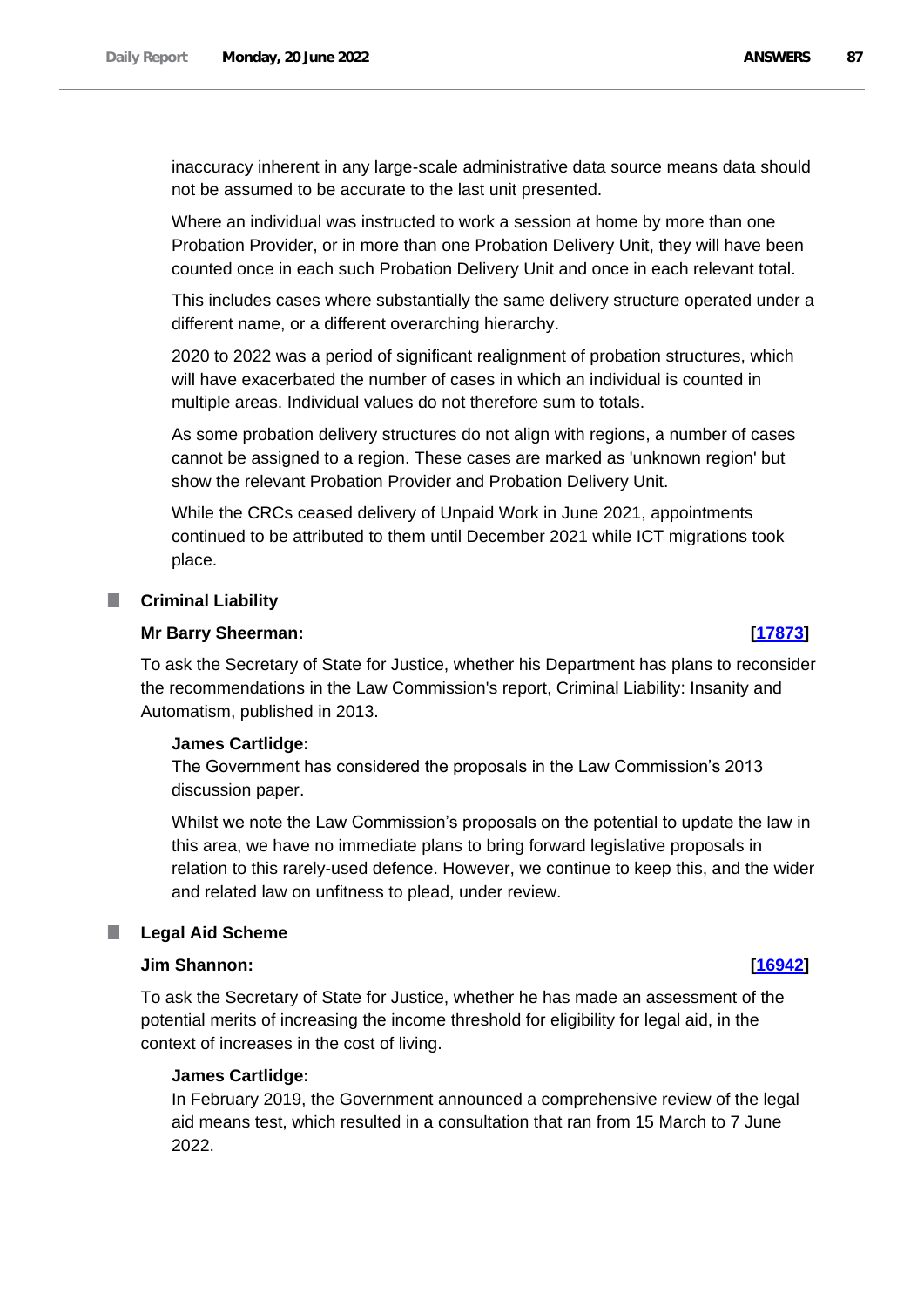We are in the process of considering stakeholder responses to the proposals within the consultation, which include raising certain income thresholds, uprating the Cost of Living Allowance for legal aid at the Crown Court and magistrates' court, and introducing a Cost of Living Allowance for the civil legal aid means test. The Government aims to publish its final response in the Autumn.

# **Ministry of Justice: Consultants**

# **Angela Rayner: [\[18922\]](http://www.parliament.uk/business/publications/written-questions-answers-statements/written-question/Commons/2022-06-15/18922)**

To ask the Secretary of State for Justice, pursuant to the Answer of 8 June 2022 to Question 11689 on Ministry of Justice: Consultants, how much his Department spent in total on external management consultants in (a) 2018, (b) 2017, (c) 2016, (d) 2015 and (e) 2014; and what ten projects or work areas in each of those financial years required the greatest expenditure on support from those consultants.

# **James Cartlidge:**

The Ministry of Justice makes use of management consultants to advise on resolutions to some of its complex and challenging problems. To ensure value for money is secured from the engagement of management consultants, the Ministry's commercial policy is to put new requirements out to competition.

The Ministry of Justice total spend on external management consultants in the periods 2017/18 and 2018/19 is set out in Table 1 below.

The most significant area of spend outlined below is the HMCTS Reform Programme. This programme is investing £1.3bn to carry out much needed digital reforms of court services to address previously antiquated paper processes and IT systems, and ensure that our world-renowned legal system remains viable. The reforms are designing new digital services around users and allowing people to access them online, improving access to justice, and making the system more efficient.

The information requested for 2014, 2015 and 2016 could only be obtained at disproportionate cost.

# **Table 1**

# **Consultancy Spend by Financial Year & Business Area, £000s**

|                                                    | 2017/18 | 2018/19 |
|----------------------------------------------------|---------|---------|
| MoJ HQ                                             | 10,451  | 3342    |
| Her Majesty's Prison &<br><b>Probation Service</b> | 4538    | 2671    |
| Her Majesty's Courts &<br><b>Tribunals Service</b> | 10,730  | 22,182  |
| <b>Total MoJ</b>                                   | 25,719  | 28,195  |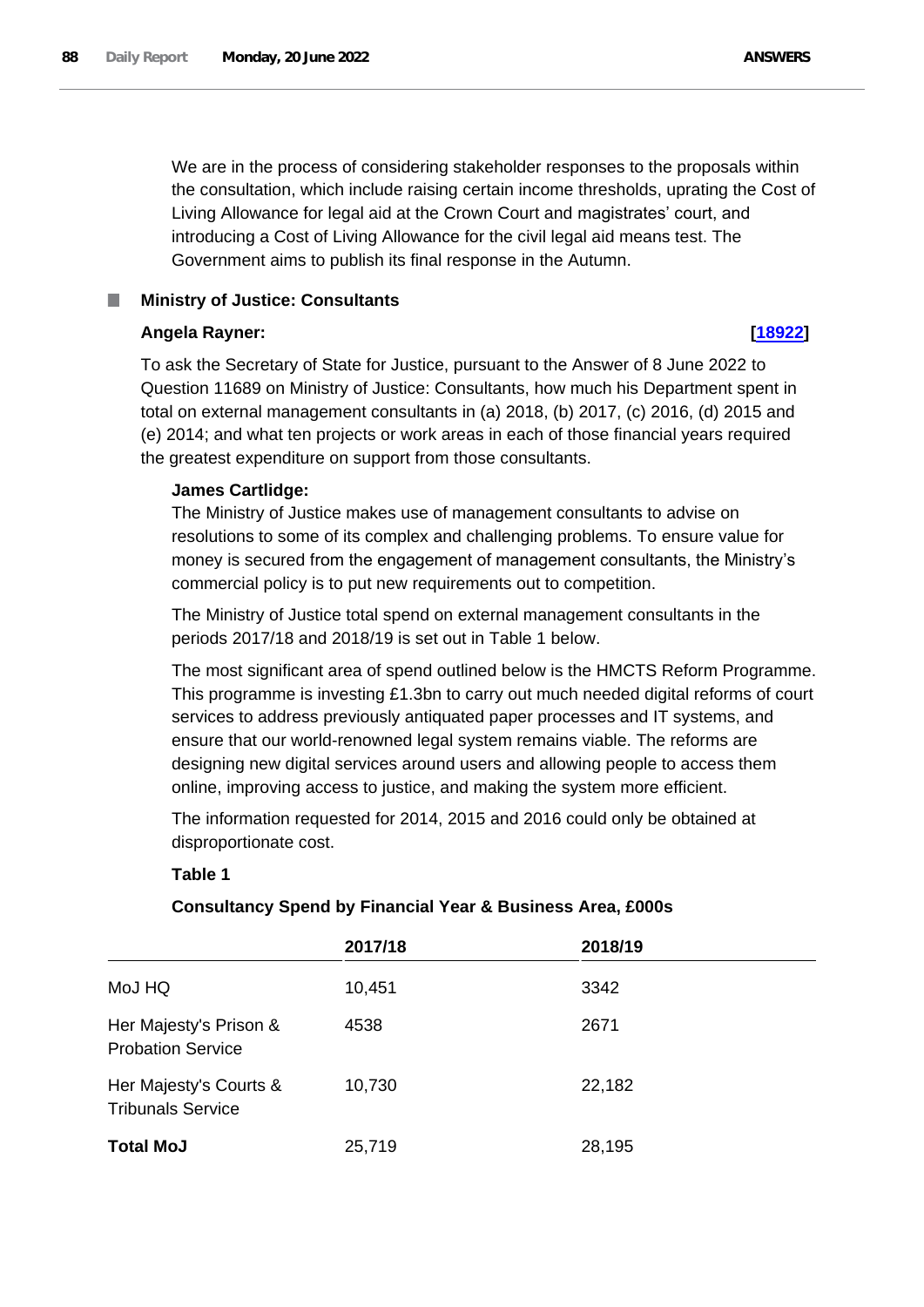The 10 work areas with the greatest expenditure on external management consultancy for each of those financial years are as set out in Table 2 below:

### **Table 2**

# **Consultancy Spend by Financial Year & Projects/Work Areas, £000s**

|                |                                            | 2017/18 |
|----------------|--------------------------------------------|---------|
| 1              | <b>HMCTS - Reform Programme</b>            | 10,314  |
| 2              | <b>HMPPS - Electronic</b><br>Monitoring    | 2,409   |
| 3              | MoJ - Finance Group                        | 2,102   |
| 4              | <b>HMPPS - Prison Reform</b>               | 1,632   |
| 5              | <b>HMPPS - Community</b><br>Rehabilitation | 1,579   |
| 6              | MoJ Property                               | 1,412   |
| 7              | <b>MoJ Facilities Management</b>           | 975     |
| 8              | MoJ Digitech                               | 890     |
| 9              | MoJ People Group                           | 794     |
| 10             | <b>MoJ Transformation</b><br>Programme     | 381     |
|                |                                            | 2018/19 |
| 1              | HMCTS - Reform Programme 21,870            |         |
| 2              | <b>HMPPS - Probation</b><br>Programme      | 1,360   |
| 3              | <b>HMPPS - Prison Estates</b><br>Programme | 822     |
| 4              | MoJ Property                               | 592     |
| 5              | MoJ Procurement                            | 514     |
| 6              | MoJ Facilities Management                  | 458     |
| $\overline{7}$ | MoJ Digitech                               | 417     |
| 8              | <b>HMPPS - Community</b>                   | 415     |

**Rehabilitation**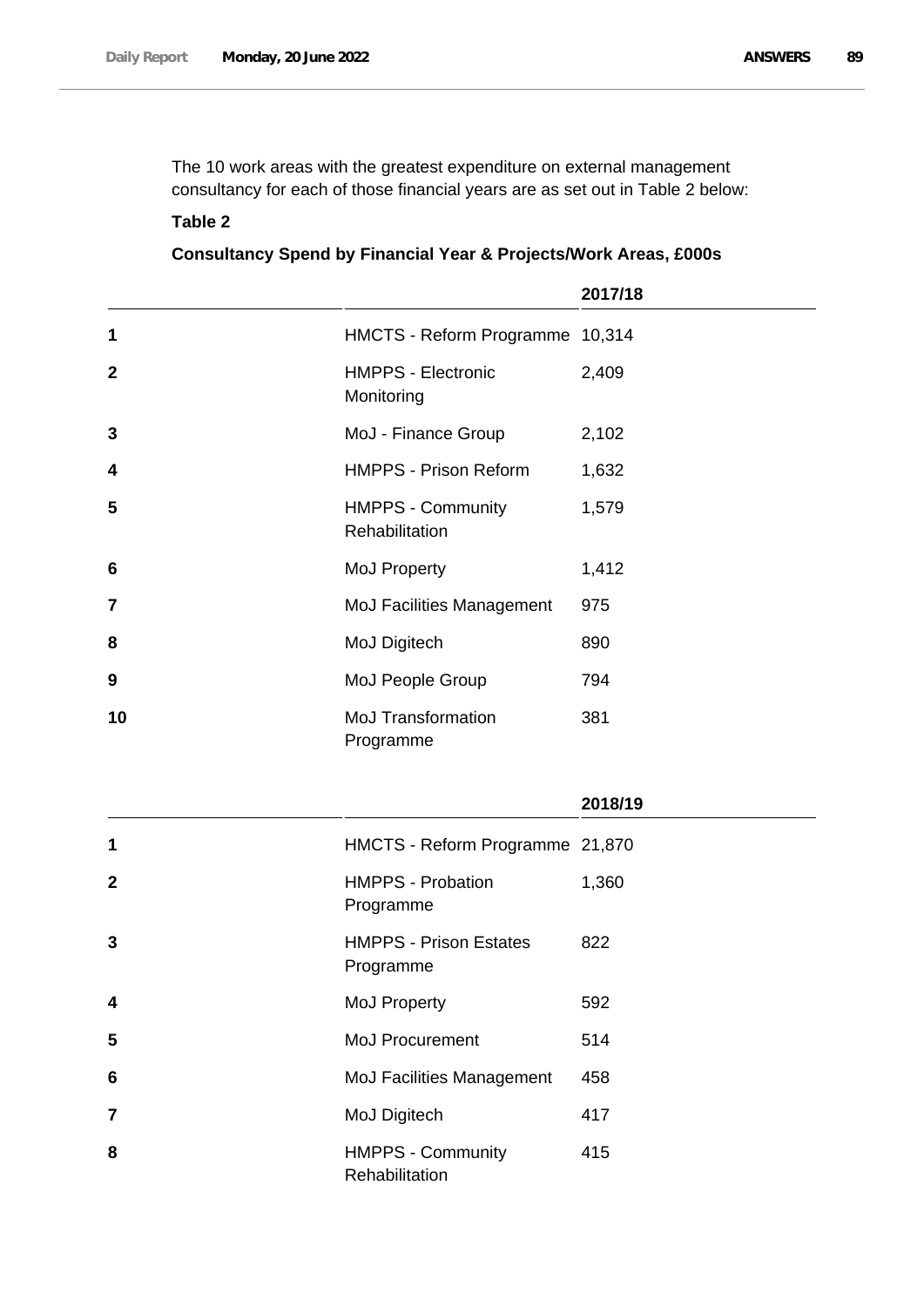### **2018/19**

| -9  | MoJ People Group               | 355   |
|-----|--------------------------------|-------|
| -10 | <b>HMCTS - Common Platform</b> | - 237 |

#### **Prison Officers: Labour Turnover I**

### **Grahame Morris: [\[18877\]](http://www.parliament.uk/business/publications/written-questions-answers-statements/written-question/Commons/2022-06-15/18877)**

To ask the Secretary of State for Justice, what estimate he has made of the proportion of new prison officers who leave service after less than (a) one, (b) six, (c) 12, (d) 24 and (e) 36 months.

# **Victoria Atkins:**

There is a national focus on improving staff retention rates across HMPPS.

This includes, but is not restricted to:

- Implementation of a retention strategy and toolkit within HMPPS to bring organisational consistency to how we tackle attrition
- A focus on prisons with the highest attrition rates, and the main causes
- National interventions to help address national themes
- Tracking of local interventions to manage the micro issues within individual sites

The number of prison officers who have left after less than (a) one, (b) six, (c) 12, (d) 24 and (e) 36 months' service is shown in table 1 below.

The latest set of published HMPPS workforce statistics covering the period to 31 March 2022 is available in the public domain at : Her Majesty's Prison and Probation [Service workforce quarterly: March 2022 -](https://www.gov.uk/government/statistics/her-majestys-prison-and-probation-service-workforce-quarterly-march-2022/her-majestys-prison-and-probation-service-workforce-quarterly-march-2022) GOV.UK (www.gov.uk).

Table 1: Proportion of band 3-5 officers  $1$  who left HMPPS by length of service  $2$ , in the 12 months to 31 March 2022.

|                       |                  | PERCENTAGE OF ALL LEAVERS |  |
|-----------------------|------------------|---------------------------|--|
| LENGTH OF SERVICE 2,3 | <b>HEADCOUNT</b> | <b>IN PERIOD</b>          |  |
| Less than 1 month     | 119              | 3.5%                      |  |
| Less than 6 months    | 573              | 16.9%                     |  |
| Less than 12 months   | 873              | 25.8%                     |  |
| Less than 24 months   | 1,303            | 38.5%                     |  |
| Less than 36 months   | 1,691            | 49.9%                     |  |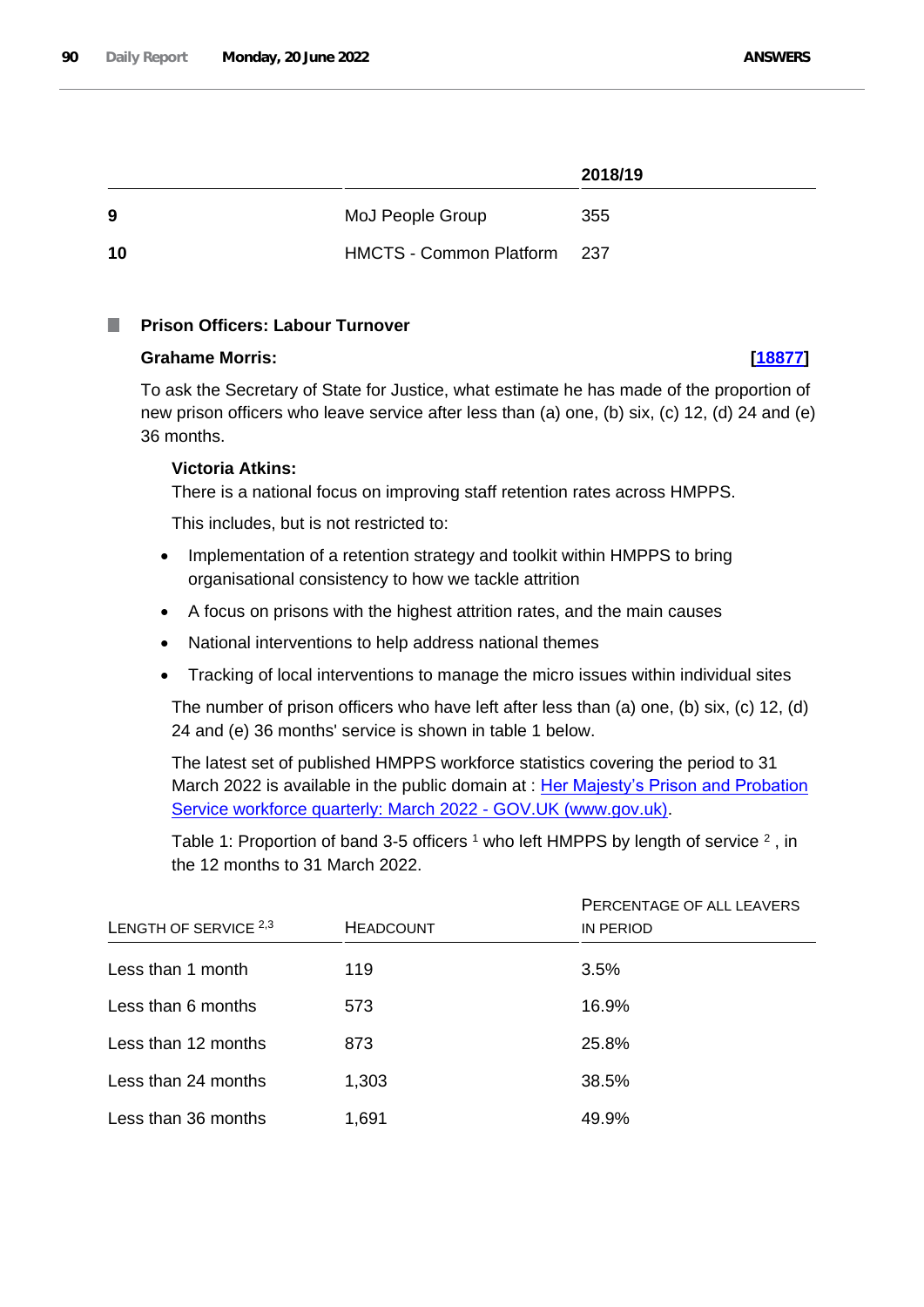PERCENTAGE OF ALL LEAVERS

IN PERIOD

| LENGTH OF SERVICE $2,3$ | <b>HEADCOUNT</b> |  |
|-------------------------|------------------|--|
| Total band 3-5 officer  | 3,387            |  |

# **leavers**

### **Notes**

- 1. Includes Bands 3-4 / Prison Officer (incl. specialists), Band 4 / Supervising Officer and Band 5 / Custodial Managers.
- 2. Length of service in HMPPS calculated from most recent hire date. Where staff have transferred in from another Government Department or have transferred in through HMPPS taking over a function, length of service is calculated from entry to HMPPS.
- 3. Figures are given on a cumulative basis i.e., staff who fall within the shorter service groups are also included in the longer service groups.

## **Prison Officers: Uniforms**

### **Grahame Morris: [\[18878\]](http://www.parliament.uk/business/publications/written-questions-answers-statements/written-question/Commons/2022-06-15/18878)**

To ask the Secretary of State for Justice, whether his Department classifies boots for prison officers as personal protective equipment.

# **Grahame Morris: [\[18879\]](http://www.parliament.uk/business/publications/written-questions-answers-statements/written-question/Commons/2022-06-15/18879)**

To ask the Secretary of State for Justice, what the (a) total and (b) individual cost is of (i) boots and (ii) other items of uniform for prison officers.

# **Victoria Atkins:**

I can confirm that the Department does classify slip resistant footwear for prison officers as personal protective equipment (PPE). Slip resistant footwear was among a number of measures recommended by the Health and Safety Executive (HSE) to help reduce the number of slip accidents involving prison officers.

The Uniform contract, which commenced in July 2020 and ends July 2024, has a contract value (excluding VAT) of £37,268,551. The procurement process introduced service improvements and firmly puts uniformed staff at its core by ensuring that uniform items provided are fit for purpose, meet operational demands and deliver Value for Money to the MoJ.

We are not able to provide the information on the individual costs of boots and other items of uniform as discloser of this information would prejudice the interests of the current supplier and any future tender activity.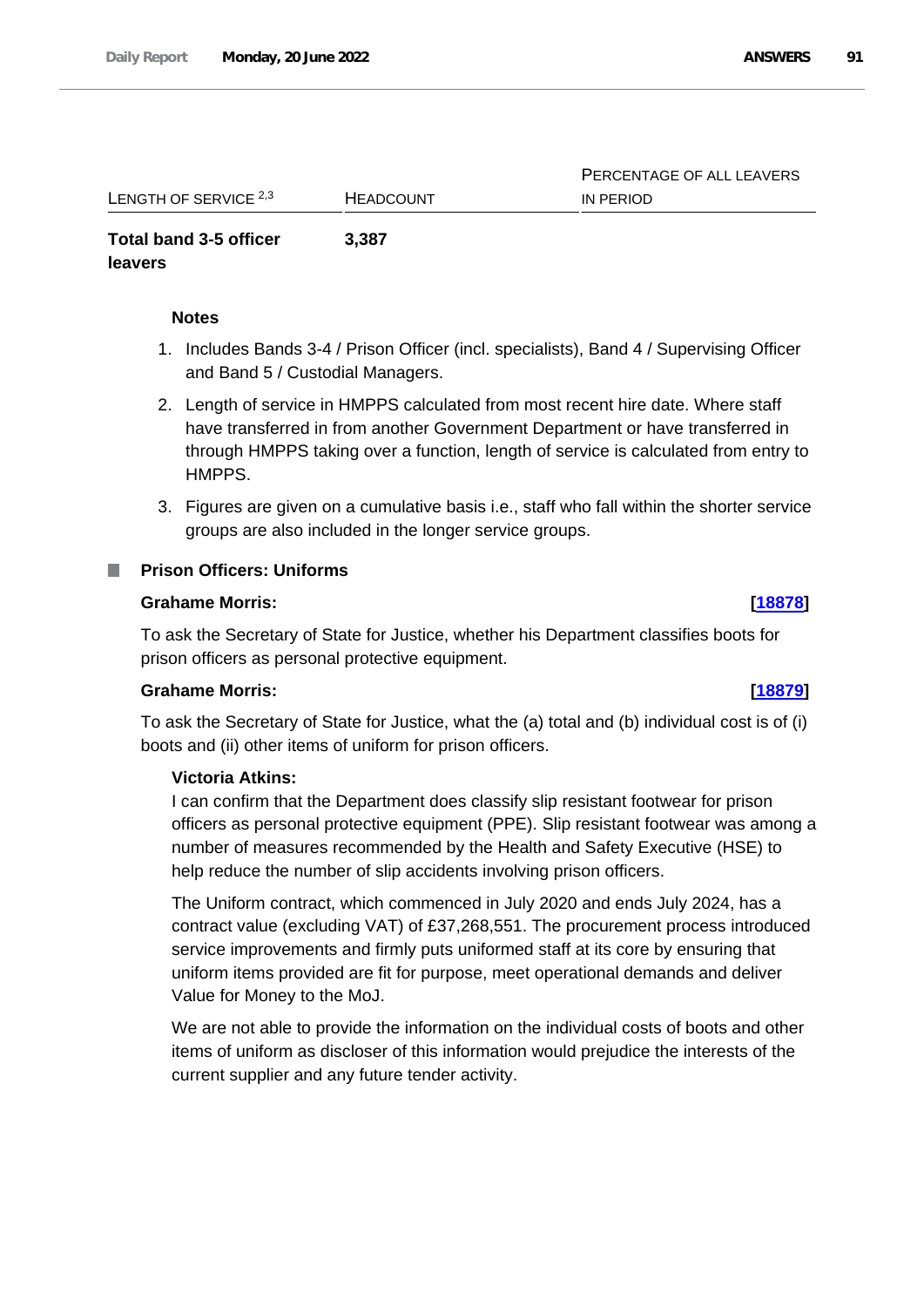#### **Prisons: Standards** T.

#### **Grahame Morris: [\[17915\]](http://www.parliament.uk/business/publications/written-questions-answers-statements/written-question/Commons/2022-06-14/17915)**

To ask the Secretary of State for Justice, with reference to the Written Statement of 14 June 2022, HCWS99, on Prisons Strategy White Paper: Publication of response to consultation questions, what are the key performance indicators which were introduced in April 2022.

### **Victoria Atkins:**

In April 2022 we introduced Key Performance Indicators (KPIs) to drive improvements in outcomes by measuring progress with annually published performance ratings for each prison, as set out in the Prisons Strategy White Paper. This is a strategy to cut crime and protect the public with a modern, secure prison estate designed to rehabilitate prisoners. The KPIs will be published in due course.

### **LEVELLING UP, HOUSING AND COMMUNITIES**

#### **Agriculture: Regional Planning and Development**

#### **Graham Stuart: [\[14447\]](http://www.parliament.uk/business/publications/written-questions-answers-statements/written-question/Commons/2022-06-08/14447)**

To ask the Secretary of State for Levelling Up, Housing and Communities, what assessment he has made of the potential merits of including projects on protecting farmland from flooding in the next allocation round of Levelling Up funding.

#### **Neil O'Brien:**

The Levelling Up Fund will support urban and rural communities to deliver benefits across the United Kingdom. It is for bidding authorities to put forward the bids that they feel will best support their Levelling Up ambitions across the themes of Regeneration, Culture and Transport.

Local authorities can also use their UK Shared Prosperity Fund allocation for this type of intervention. This includes funding for new, or improvements to existing, community and neighbourhood infrastructure projects including those that increase communities' resilience to natural hazards, such as flooding. This could cover capital spend and running costs.

#### **Help to Buy Scheme**

### **Sir Geoffrey Cox: [\[15713\]](http://www.parliament.uk/business/publications/written-questions-answers-statements/written-question/Commons/2022-06-10/15713)**

To ask the Secretary of State for Levelling Up, Housing and Communities, what steps he is taking to protect people who have signed up to the Help to Buy Scheme from property developers altering completion dates of their building programmes to a date beyond the closure of that scheme; and what assessment he has made of the scale of that issue across the UK.

#### **Stuart Andrew:**

Homes England have set out deadlines which are 31 October 2022 for customer applications for the scheme, 31December 2022 for practical completion of the house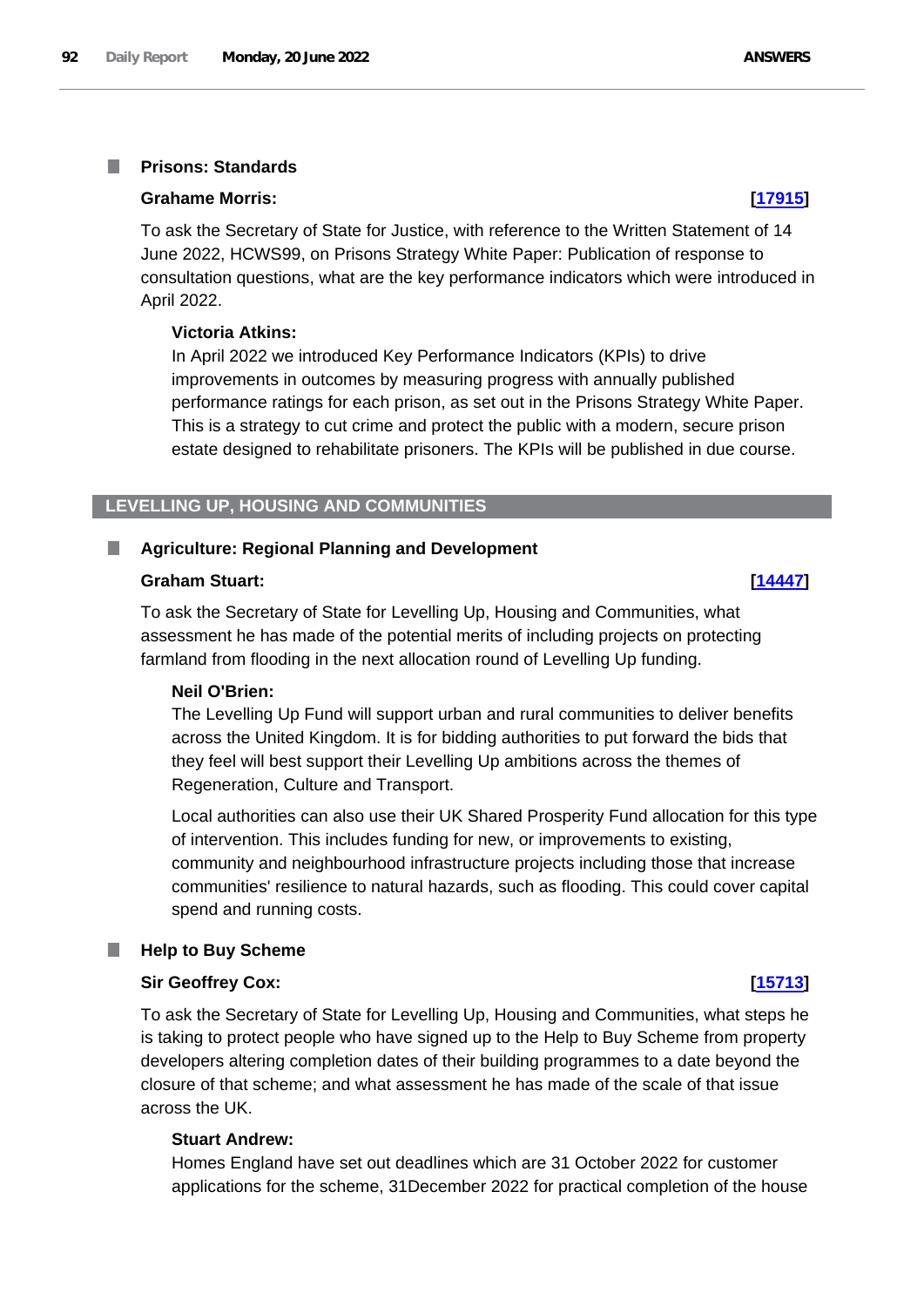build and 31 March 2023 for the legal completion date. These dates were designed to ensure all transactions have time to complete and provide consumers with the confidence that their purchase would be completed prior to the scheme closing.

Homes England have been clear developers should only take customer orders on properties that can meet these deadlines.

Customers who are not able to use the Help to Buy scheme maybe able to use one of the other government schemes to help them purchase a home. Details of these schemes can be found at [https://www.ownyourhome.gov.uk/](https://gbr01.safelinks.protection.outlook.com/?url=https%3A%2F%2Fwww.ownyourhome.gov.uk%2F&data=05%7C01%7CParliamentary%40levellingup.gov.uk%7C74f41ac29cda4123444008da52c31046%7Cbf3468109c7d43dea87224a2ef3995a8%7C0%7C0%7C637913294976661427%7CUnknown%7CTWFpbGZsb3d8eyJWIjoiMC4wLjAwMDAiLCJQIjoiV2luMzIiLCJBTiI6Ik1haWwiLCJXVCI6Mn0%3D%7C3000%7C%7C%7C&sdata=1nV5E6tqnJWZzjvgCiKnORyjkwMc7VhAKm0oHlnvQZQ%3D&reserved=0)

#### **Holiday Accommodation** L.

### **Rachael Maskell: [\[17979\]](http://www.parliament.uk/business/publications/written-questions-answers-statements/written-question/Commons/2022-06-14/17979)**

To ask the Secretary of State for Levelling Up, Housing and Communities, whether his Department takes steps to monitor the impact of short term holiday lets on the supply of properties available for sale.

#### **Stuart Andrew:**

As part of the Tourism Recovery Plan published in June 2021, the Government committed to consult on the introduction of a Tourist Accommodation Registration Scheme in England.

The Department for Digital, Culture, Media and Sport will launch a call for evidence soon, to gather evidence on the size and shape of the market, and the positive and negative impacts of short term lets. This will inform development of policy options for a consultation later this year.

#### **Homes for Ukraine Scheme** m.

### **Olivia Blake: [\[18115\]](http://www.parliament.uk/business/publications/written-questions-answers-statements/written-question/Commons/2022-06-14/18115)**

To ask the Secretary of State for Levelling Up, Housing and Communities, if his Department will make an assessment of the potential merits of opening the Homes for Ukraine scheme to Ukrainians who arrive under the Family Scheme Visa to enable families that cannot stay with other family members due to overcrowding, potential risks and safeguarding concerns in current housing to benefit from the Homes for Ukraine scheme in the medium-term and avoid homelessness.

### **Eddie Hughes:**

I refer the Hon Member to the answer to Question UIN 284 on 16 May 2022.

# **Homes for Ukraine Scheme: Children**

### **Bell Ribeiro-Addy: [\[18986\]](http://www.parliament.uk/business/publications/written-questions-answers-statements/written-question/Commons/2022-06-15/18986)**

To ask the Secretary of State for Levelling Up, Housing and Communities, what recent progress he has made on guidance for unaccompanied minors applying under the Homes for Ukraine Visa scheme.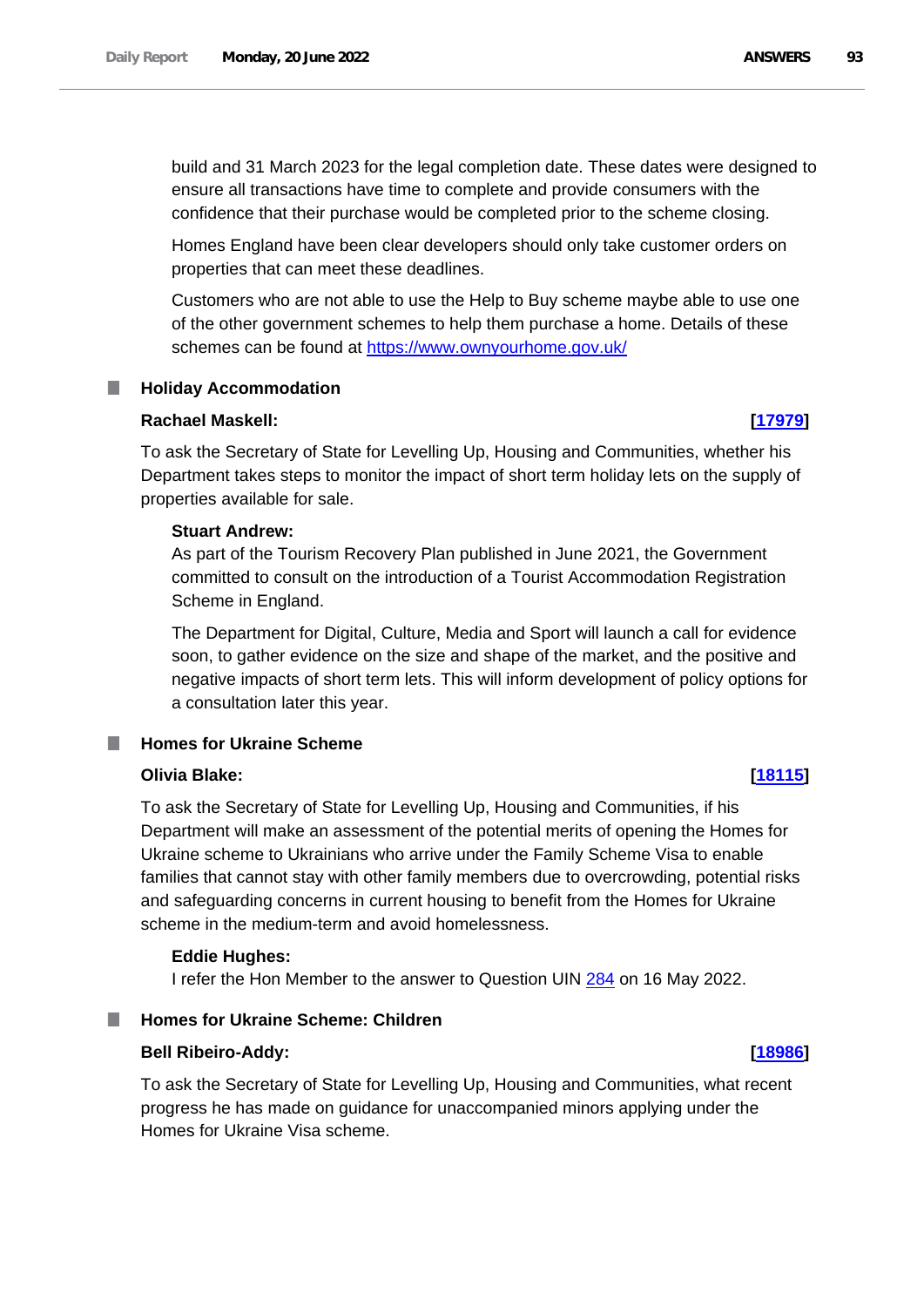#### **Eddie Hughes:**

The most up to date guidance for unaccompanied minors can be accessed here: https://www.gov.uk/guidance/homes-for-ukraine-guidance-for-councils

#### **Housing: Repairs and Maintenance** ш

#### **Tulip Siddiq: [\[15316\]](http://www.parliament.uk/business/publications/written-questions-answers-statements/written-question/Commons/2022-06-09/15316)**

To ask the Secretary of State for Levelling Up, Housing and Communities, what plans he has to provide financial support to leaseholders affected by high costs associated with remedial fire-safety works and unsafe cladding in residential buildings of betweeen 11 and 18 metres.

### **Stuart Andrew:**

No leaseholder living in their own flat above 11m will pay a penny to fix unsafe cladding and our new levy will protect leaseholders even if their developer has so far refused to sign up to our pledge.

The Government is also launching a new 11-18m cladding remediation scheme to fund work on buildings where a responsible developer cannot be identified. The new scheme will be funded by expanding the scope of the Building Safety Levy to raise an additional estimated £3 billion, providing the necessary funds to address cladding issues on these remaining buildings. We will announce further detail on the launch of the 11-18m Remediation Fund shortly.

### **Industry: Cultural Heritage**

#### **Stephanie Peacock: [\[15348\]](http://www.parliament.uk/business/publications/written-questions-answers-statements/written-question/Commons/2022-06-09/15348)**

To ask the Secretary of State for Levelling Up, Housing and Communities, what support is available for local communities to repurpose industrial heritage sites for the benefit of local economies.

### **Neil O'Brien:**

Our industrial towns and cities have a proud history, and we are determined that they will have a bright future. Through our levelling up funds, we are tackling the economic differences and driving prosperity across the UK.

Every part of the country will benefit from the UK Shared Prosperity Fund - including the hon. lady's constituency of Barnsley East, which will benefit from a share of £46,162,439.

Culture and heritage are key themes of our Levelling Up Fund, which provides an important boost to local economies through providing funding for maintaining, regenerating, or creatively repurposing existing cultural and heritage assets, or creating new assets that support the visitor economy.

Further funding opportunities are available through the Community Ownership Fund, which helps communities take ownership of cultural and heritage assets at risk of closure, ensuring that small, and much-loved assets are safeguarded and can continue to benefit the local economy.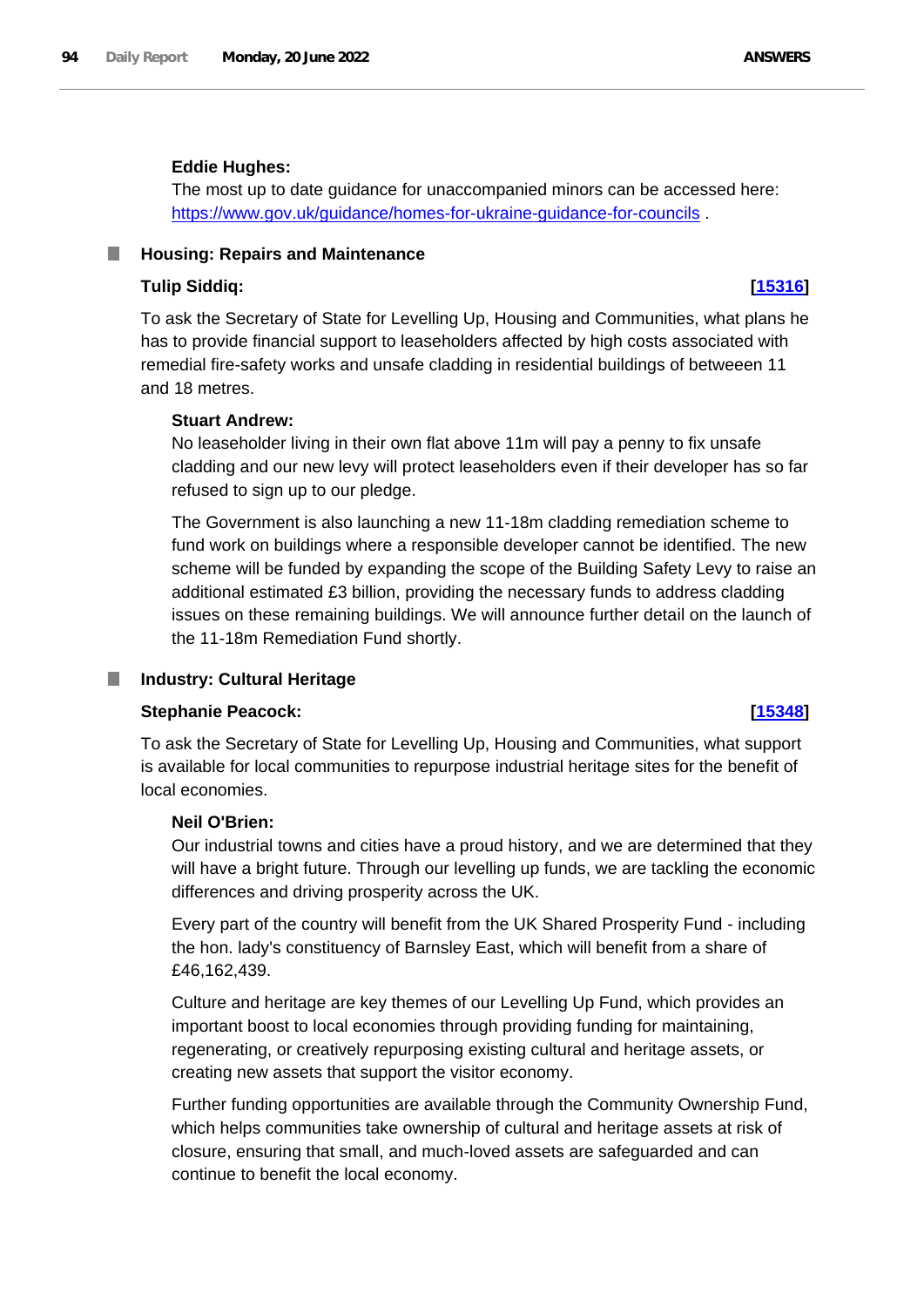#### **Leasehold: Sales** T.

#### **Thangam Debbonaire: [\[15731\]](http://www.parliament.uk/business/publications/written-questions-answers-statements/written-question/Commons/2022-06-10/15731)**

To ask the Secretary of State for Levelling Up, Housing and Communities, when he plans to introduce Phase 2 of legislation to ensure leaseholders can purchase the leasehold for their properties.

#### **Eddie Hughes:**

The Government is committed to creating a fair and just housing system that works for everyone. This includes our comprehensive programme of reform to improve fairness and transparency in the leasehold market. In the next session of this Parliament we will bring forward reforms to supercharge leaseholders' ability to buy their freehold, helping millions of households genuinely to own their own home with the most significant discounts for those trapped with egregious, escalating ground rents.

#### **Local Government: Remote Meetings**

#### **Caroline Lucas: [\[15719\]](http://www.parliament.uk/business/publications/written-questions-answers-statements/written-question/Commons/2022-06-10/15719)**

To ask the Secretary of State for Levelling Up, Housing and Communities, what assessment the Government has made of the impact of ending arrangements for local authorities to meet remotely or in hybrid format, as permitted under the powers granted by section 78 of the Coronavirus Act 2020, on democratic engagement by (a) councillors and (b) members of the public who are (i) disabled, (ii) clinically extremely vulnerable to covid-19 and (iii) carers for people who are disabled and clinically extremely vulnerable to covid-19; if he will make it his policy to permit local authorities to continue to meet remotely or in hybrid format on accessibility and equality grounds; and if he will make a statement.

### **Kemi Badenoch:**

The Government launched a call for evidence last year to gather views and inform a longer-term decision about whether to make express provision for councils to meet remotely and enable councillors to attend meetings remotely, if necessary, on a permanent basis. The Department has considered the responses to the consultation and we will respond shortly.

#### **London County Council (Improvements) Act 1990**

#### **Sir Peter Bottomley: [\[17857\]](http://www.parliament.uk/business/publications/written-questions-answers-statements/written-question/Commons/2022-06-14/17857)**

To ask the Secretary of State for Levelling Up, Housing and Communities, when (a) the holder of his office and (b) the Government Legal Service considered the London County Council (Improvements) Act 1990 in each of the last 8 years.

#### **Kemi Badenoch:**

The London County Council (Improvements) Act 1900 was considered ahead of the planning application for the Holocaust Memorial, submitted in December 2018, and has been considered subsequently in the context of a statutory review of the decision to grant planning consent.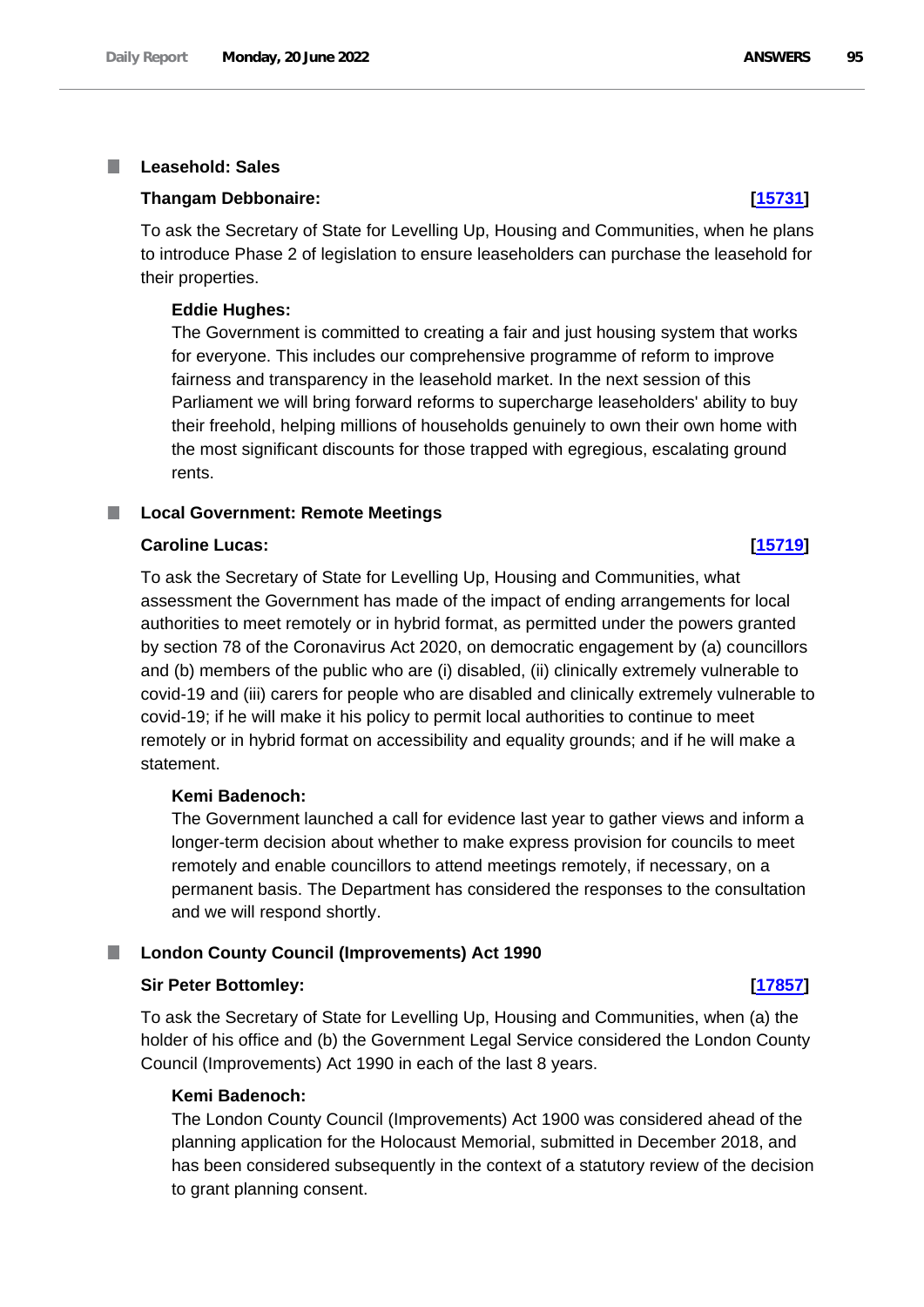#### T. **Regional Planning and Development**

### **Yasmin Qureshi: [\[18864\]](http://www.parliament.uk/business/publications/written-questions-answers-statements/written-question/Commons/2022-06-15/18864)**

To ask the Secretary of State for Levelling Up, Housing and Communities, what metrics his Department uses to monitor the effectiveness of its Levelling Up agenda.

## **Neil O'Brien:**

The levelling up missions and metrics technical annex sets out the metrics we will be using to monitor progress against the levelling up missions. The Government will have a statutory duty to publish an annual report setting out progress against the 12 missions.

#### **Research: Finance** I.

### **Chi Onwurah: [\[17933\]](http://www.parliament.uk/business/publications/written-questions-answers-statements/written-question/Commons/2022-06-14/17933)**

To ask the Secretary of State for Levelling Up, Housing and Communities, if he will make a comparative assessment of the level of funding available for research and development from (a) European Structural Funds and (b) the Shared Prosperity Fund.

# **Neil O'Brien:**

The UK Shared Prosperity Fund (UKSPF) is the successor to the European Social Fund (ESF) and European Regional Development Fund (ERDF). The Fund ramps up to £1.5 billion a year in 2024/25 matching the funding all UK regions received from EU Structural Funds.

Places will be empowered to identify and build on their own strengths and needs at a local level. They can fund a range of interventions across the three investment priorities of the Fund, including supporting research and development activity, but this will be up to each place to decide as they will know and understand the unique needs and characteristics of their communities better than central government ever can.

### **Roma: Discrimination**

### **Paul Bristow: [\[15774\]](http://www.parliament.uk/business/publications/written-questions-answers-statements/written-question/Commons/2022-06-10/15774)**

To ask the Secretary of State for Levelling Up, Housing and Communities, what recent steps he has taken to help tackle discrimination against Romani people.

# **Kemi Badenoch:**

The Equality Act 2010 provides protection against discrimination for people because of various characteristics, including race, which covers colour, nationality, and ethnic and national origins. The Roma community is considered to be an ethnic group for the purposes of legislation.

The Government sponsors the Equality Advisory & Support Service (EASS), which is a free helpline offering advice and support to anyone in England, Scotland, and Wales who feels that they have suffered discrimination or had their human rights infringed. One of the stakeholder organisations that the EASS regularly deals with is Friends, Families and Travellers which works on behalf of the Gypsy, Roma and Traveller communities.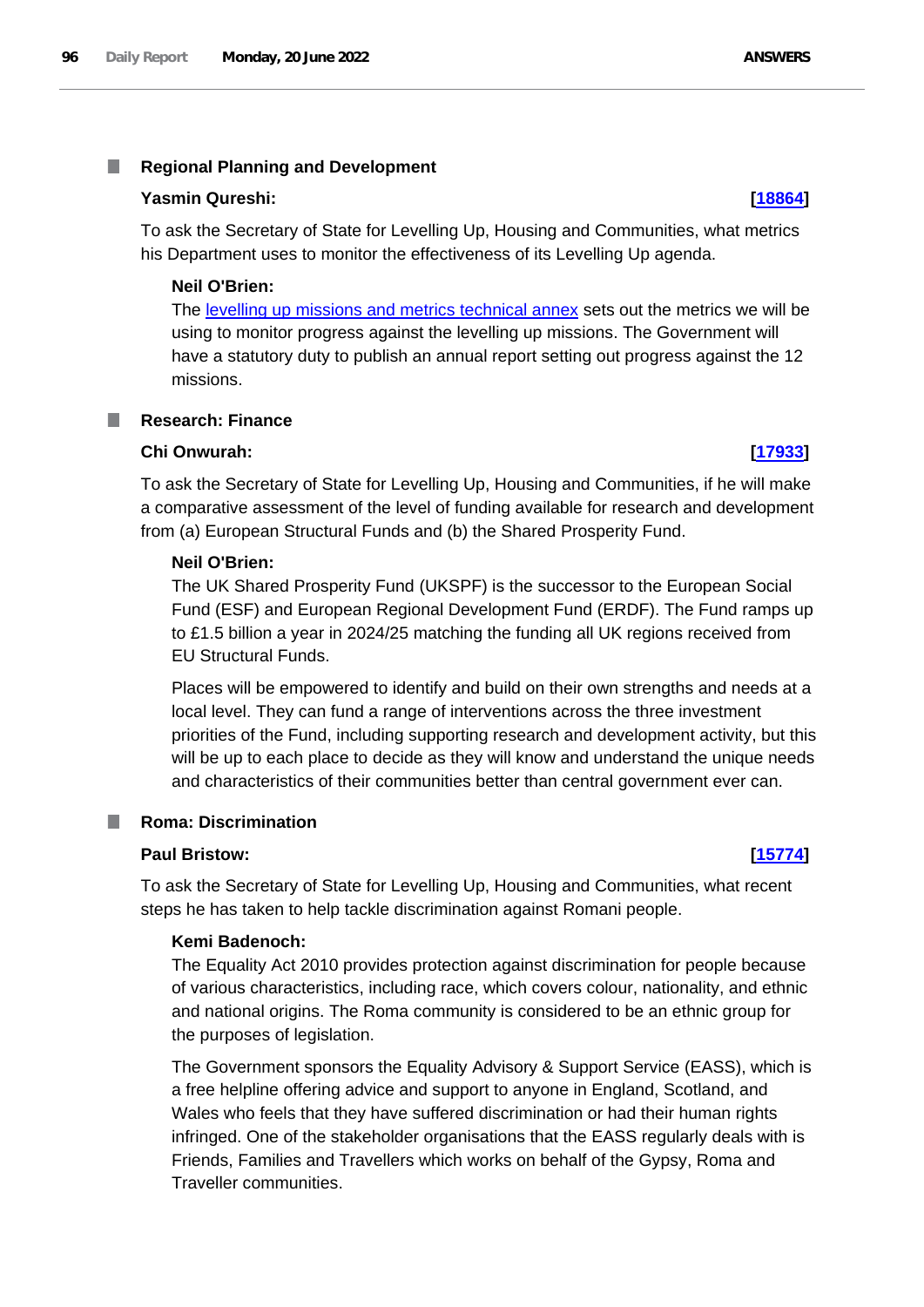#### T. **Roma: Public Appointments**

#### **Paul Bristow: [\[15775\]](http://www.parliament.uk/business/publications/written-questions-answers-statements/written-question/Commons/2022-06-09/15775)**

To ask the Secretary of State for Levelling Up, Housing and Communities, what recent steps he has taken to increase Romani representation in public life.

#### **Kemi Badenoch:**

It is important that all members of a local community are able to able to access opportunities to participate in public life. Our Levelling Up White Paper outlined plans to remove barriers to community organisation and neighbourhood governance, supporting community leadership to take root and thrive. This includes launching a review of neighbourhood governance in England, looking at how to make it easier for local people and community groups to come together, set local priorities and shape the future of their neighbourhoods. The review will consider how people of all backgrounds can participate in neighbourhood governance.

#### **Social Rented Housing**

#### **Steve McCabe: [\[16830\]](http://www.parliament.uk/business/publications/written-questions-answers-statements/written-question/Commons/2022-06-13/16830)**

To ask the Secretary of State for Levelling Up, Housing and Communities, whether small housing association providers with fewer than1000 properties will be covered by the provisions of the Social Housing (Regulation) Bill.

### **Eddie Hughes:**

The Bill will enable a new, proactive approach to regulating social housing landlords on consumer issues, and will give tenants and the Regulator of Social Housing new tools to hold landlords to account. These changes will drive up the standard of social housing across the country and relate to all registered providers of social housing, regardless of their size.

#### **Well-being of Future Generations (Wales) Act 2015**

#### **Rachael Maskell: [\[14534\]](http://www.parliament.uk/business/publications/written-questions-answers-statements/written-question/Commons/2022-06-08/14534)**

To ask the Secretary of State for Levelling Up, Housing and Communities, whether he has made an assessment of the potential merits of using the Wellbeing of Future Generations (Wales) Act 2015 as a framework for his Department's policies in England.

#### **Neil O'Brien:**

The Department already considers long-term sustainability as part of all policy development. However, we will continue to work closely with the devolved administrations to share thinking on a range of policy and legislative issues.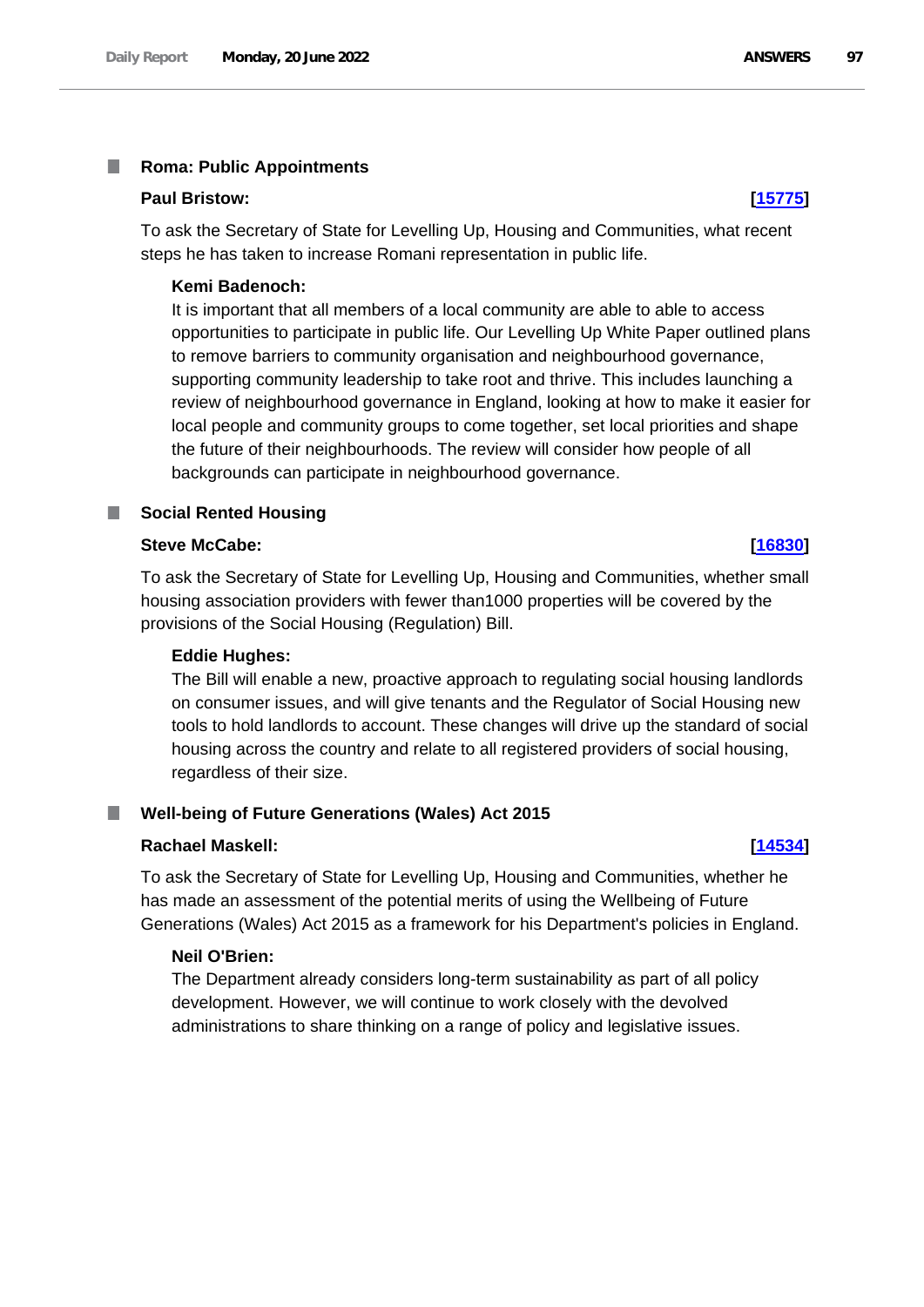# **NORTHERN IRELAND**

#### **Northern Ireland Troubles (Legacy and Reconciliation) Bill**

#### **Peter Kyle: [\[17992\]](http://www.parliament.uk/business/publications/written-questions-answers-statements/written-question/Commons/2022-06-14/17992)**

To ask the Secretary of State for Northern Ireland, whether he has plans to seek cross community support for the Northern Ireland Troubles (Legacy and Reconciliation) Bill before it receives Royal Assent.

#### **Conor Burns:**

The Government's preference has always been to move forward on the basis of consensus. That is why we delayed the introduction of this legislation, and why it reflects a number of significant changes from the proposals contained within the Command Paper published last July.

However, it is clear that the people of Northern Ireland have waited too long to see the implementation of effective legacy mechanisms which is why we have brought forward the Northern Ireland (Legacy and Reconciliation) Bill. This legislation seeks to deliver effective outcomes for those most impacted by the Troubles and wider society.

We will, of course, continue to engage with key stakeholders as this legislation makes its way through Parliament.

#### ш **Royal Ulster Constabulary: Anniversaries**

#### **Ian Paisley: [\[17934\]](http://www.parliament.uk/business/publications/written-questions-answers-statements/written-question/Commons/2022-06-14/17934)**

To ask the Secretary of State for Northern Ireland, whether the Government has allocated funds to celebrate the formation of the Royal Ulster Constabulary in 2022 in the context of the series of celebratory events planned in the Republic of Ireland.

### **Conor Burns:**

No funding has been allocated by the Government to mark this year's centenary of the formation of the RUC. Events in Northern Ireland have been arranged locally and by the RUCGC Foundation. Further information may be sought from the PSNI, the RUCGC Foundation or the Department of Justice.

## **PRIME MINISTER**

#### **Egypt: Foreign Relations** ш

#### **Layla Moran: [\[18976\]](http://www.parliament.uk/business/publications/written-questions-answers-statements/written-question/Commons/2022-06-15/18976)**

To ask the Prime Minister, when he last had a telephone call with the President of Egypt.

#### **Boris Johnson:**

I spoke to Egyptian President Abdel Fattah al-Sisi on 28 March 2022. A readout is available at https://www.gov.uk/government/news/pm-call-with-president-al-sisi-ofegypt-28-march-2022.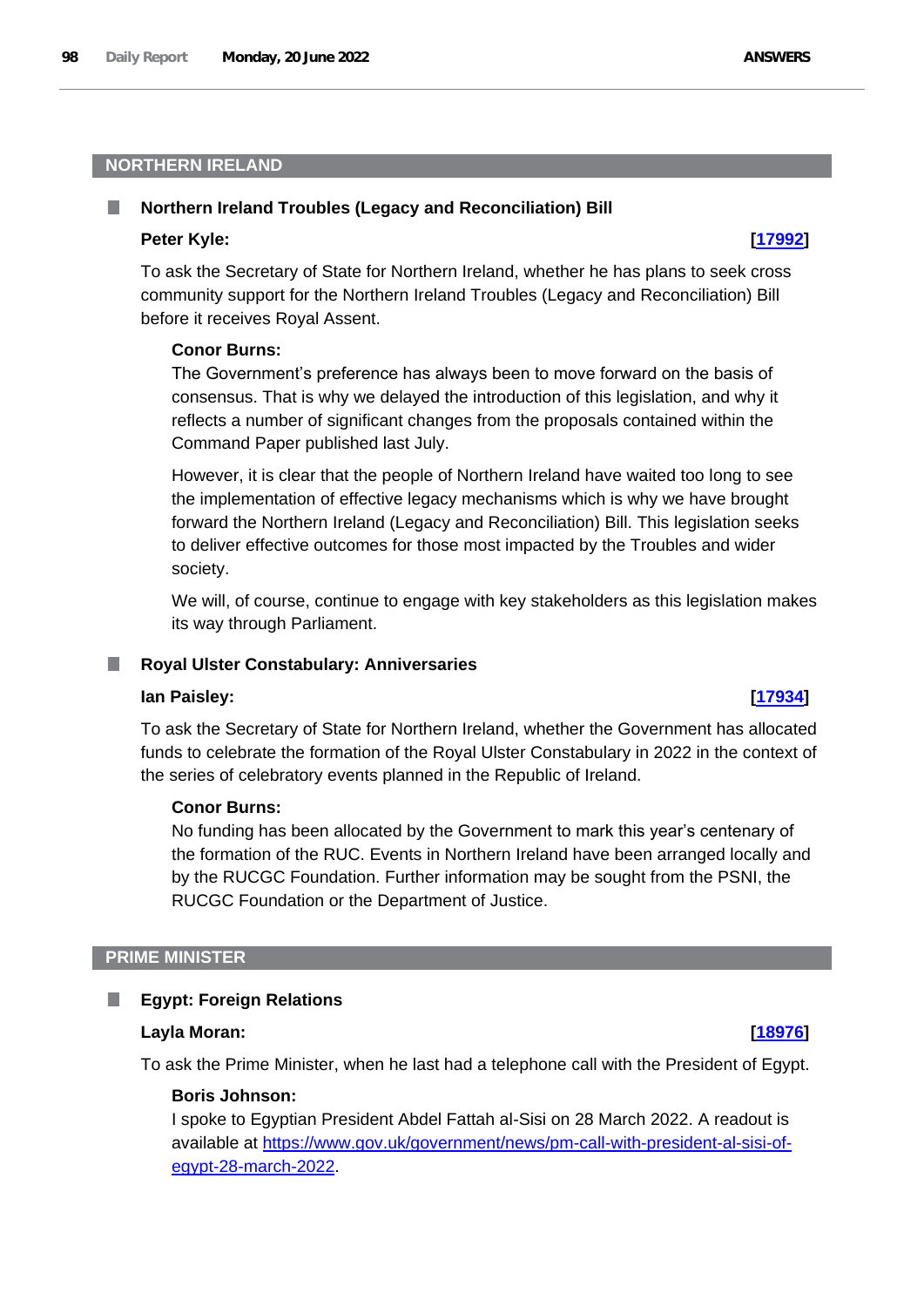#### П **India: Foreign Relations**

#### **Layla Moran: [\[18978\]](http://www.parliament.uk/business/publications/written-questions-answers-statements/written-question/Commons/2022-06-15/18978)**

To ask the Prime Minister, when he last had discussions with the Prime Minister of India.

# **Boris Johnson:**

I met Prime Minister Modi on 22 April 2022 during my visit to India. My statement from the joint press conference is available at https://www.gov.uk/government/speeches/pm-statement-at-press-conference-with-

prime-minister-modi-22-april-2022

#### **SCOTLAND**

ш

# **Sovereignty: Scotland**

### **Julian Knight: [\[16991\]](http://www.parliament.uk/business/publications/written-questions-answers-statements/written-question/Commons/2022-06-13/16991)**

To ask the Secretary of State for Scotland, what recent discussions he has had with the Scottish Government on its allocation of £20 million towards a potential independence referendum in 2023.

### **Mr Alister Jack:**

The UK Government is clear that now is not the time to talk about another referendum. Instead, our engagement with the Scottish Government needs to be focused on the collective challenges we face - that means, for example, tackling the cost of living, supporting the resettlement of Ukrainian refugees and growing our economy.

### **TRANSPORT**

#### **Aircraft: Air Conditioning** П

## **Gavin Newlands: [\[16993\]](http://www.parliament.uk/business/publications/written-questions-answers-statements/written-question/Commons/2022-06-13/16993)**

To ask the Secretary of State for Transport, what assessment he has made of air quality standards in piloted aircraft; and if he will make a statement.

### **Robert Courts:**

Maintaining the safety record of UK aviation is something we take very seriously. That is why concerns raised about cabin air have been investigated at length in the UK and internationally over a number of years. These scientific research projects have not been able to confirm a link between perceived cabin air quality and illness, and show that the cabin/cockpit air quality is similar or better than what is observed in normal indoor environments.

The Government continues to support steps to further develop understanding of the air quality on board aircraft. The Aviation Health Unit within the Medical Department of the Civil Aviation Authority (CAA) will continue to monitor issues around cabin air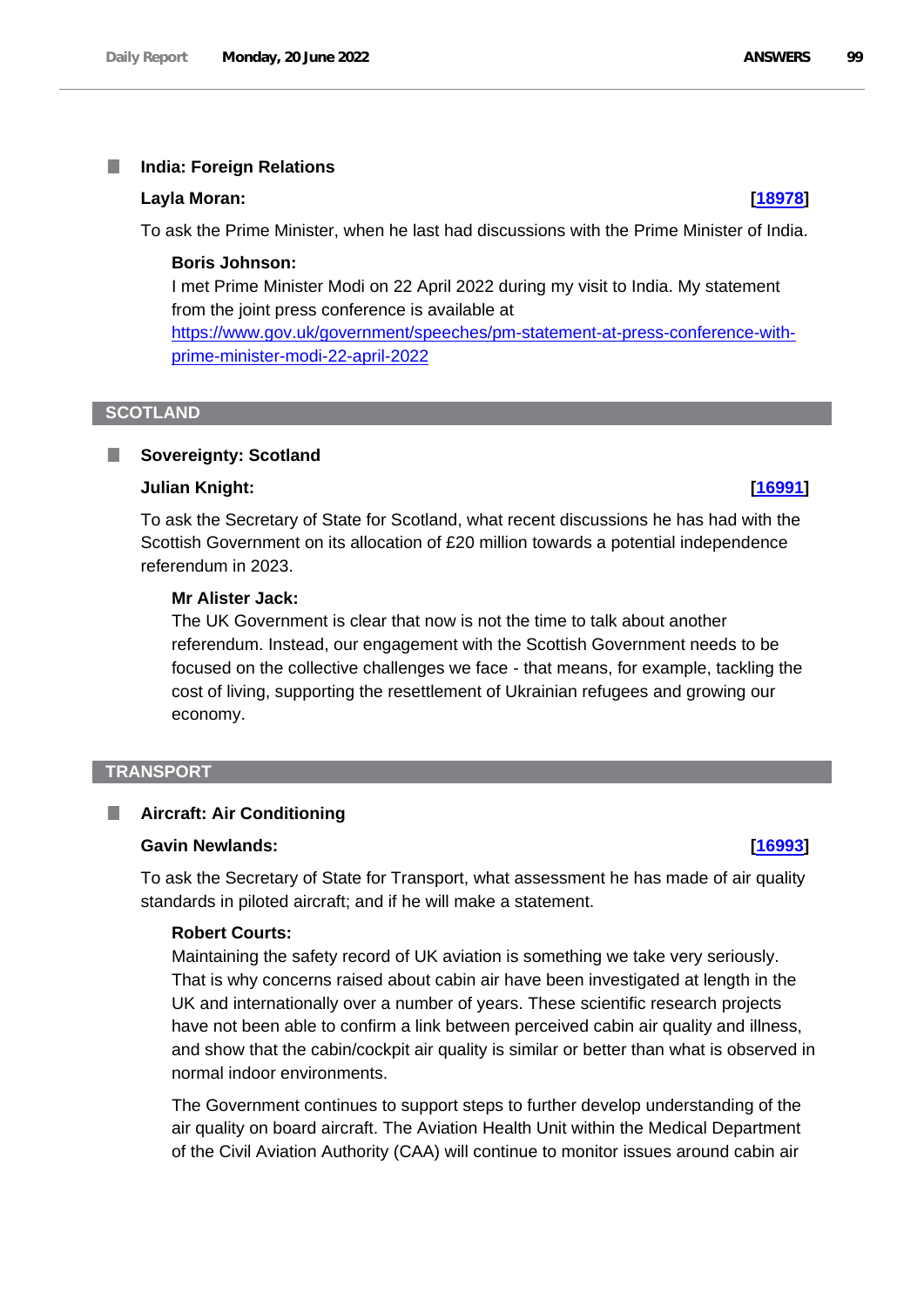as part of their wider role as specialist adviser to the Government on aviation health issues.

#### **Cycling and Walking: North West**

### **Conor McGinn: [\[17971\]](http://www.parliament.uk/business/publications/written-questions-answers-statements/written-question/Commons/2022-06-14/17971)**

To ask the Secretary of State for Transport, what steps his Department is taking to support local authorities in the North West to promote (a) cycling, (b) walking and (c) other forms of active travel.

#### **Trudy Harrison:**

The Department is supporting local authorities in the North West and elsewhere in many ways, as set out in the Prime Minister's 2020 Gear Change plan. Among other things, we are establishing a new body, Active Travel England, to upskill local authorities and work with them on the design of their schemes, thus maximising their opportunities of securing funding from the unprecedented £2 billion that the Government is investing over this Parliament.

We have already made large amounts of both capital and revenue funding available to individual local authorities across the whole of England to enable more walking and cycling in their areas. As well as funding individual schemes this also helps build local authorities' capability and capacity on active travel matters, as well as allowing them to develop network and scheme plans and supporting behaviour change programmes to boost active travel.

## **Conor McGinn: [\[17972\]](http://www.parliament.uk/business/publications/written-questions-answers-statements/written-question/Commons/2022-06-14/17972)**

To ask the Secretary of State for Transport, how much and what proportion of his Department's £200 million funding for new walking and cycling schemes announced on 14 May 2022 will be allocated to projects located in (a) St Helens North constituency, (b) Liverpool City Region and (c) the North West.

### **Trudy Harrison:**

On 14th May 2022 the Government announced £161 million of capital funding for active travel schemes across England as part of £200 million of support for active travel.

Local authorities across the North West region received just under £31 million of this, which equates to around 19%. Liverpool City Region Combined Authority was awarded a little under £12 million, or around 7% of the total, to support schemes across the region including St Helens.

In addition Greater Manchester Combined Authority, Liverpool City Region Combined Authority and Cheshire East Council each received £78,947 of revenue funding to carry out Mini-Holland feasibility funding.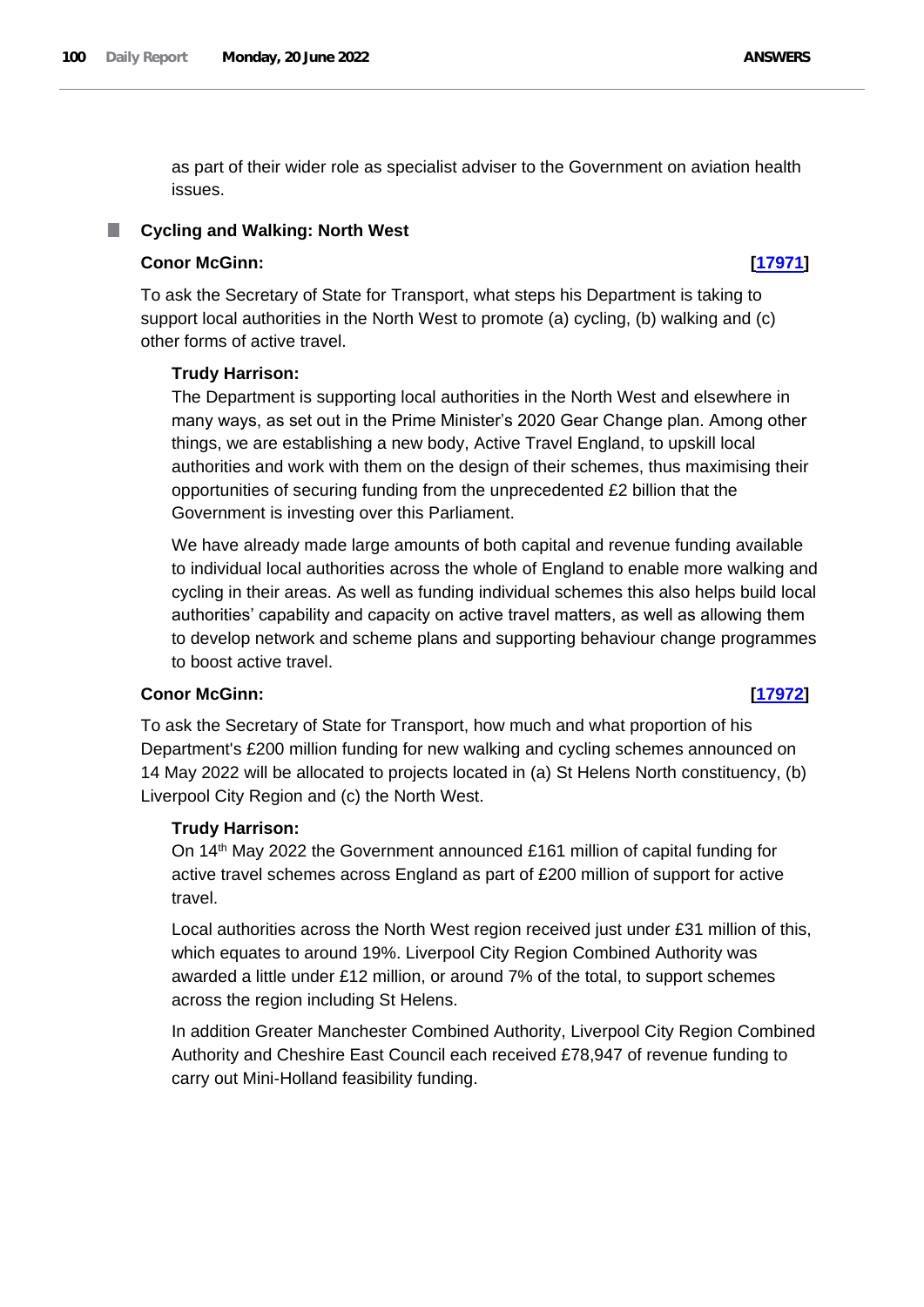#### T. **Driving Licences: Spain**

#### **Sir Charles Walker: [\[18849\]](http://www.parliament.uk/business/publications/written-questions-answers-statements/written-question/Commons/2022-06-15/18849)**

To ask the Secretary of State for Transport, whether the UK has a reciprocal arrangement with Spain on the mutual recognition of drivers licenses from each country; and if he will make a statement.

### **Trudy Harrison:**

The Government is working at pace to conclude a driving licence exchange agreement with Spain so that UK licence holders who are resident in Spain for more than six months will be able to obtain a Spanish driving licence without needing to take a test. Until an agreement is reached, UK licence holders who have been resident in Spain for longer than six months, cannot use their UK issued licence to drive in Spain.

This does not affect visiting motorists. UK driving licences are recognised by Spain without the need for a separate International Driving permit. The UK recognises Spanish licences of both those who are resident in the UK and visitors, and will exchange the licences of residents on expiry or request.

#### **Driving Tests: High Wycombe**

#### **Mr Steve Baker: [\[17927\]](http://www.parliament.uk/business/publications/written-questions-answers-statements/written-question/Commons/2022-06-14/17927)**

To ask the Secretary of State for Transport, whether he has had discussions with (a) Buckinghamshire Council and (b) DVSA on the re-opening of High Wycombe's Driving Test Centre.

#### **Trudy Harrison:**

The Driver and Vehicle Standards Agency (DVSA) was served notice by its landlords at High Wycombe driving test centre, which meant that testing there had to end on 29 April 2022. This short notice closure was outside of the DVSA's control.

As part of its initial site search for an alternative driving test location from which to conduct practical driving tests, the DVSA had discussions with Buckinghamshire Council. The DVSA is now conducting a detailed suitability assessment of alternative locations and will announce further details once that has concluded.

#### **Horse Riding: Safety** a an

#### **Alberto Costa: [\[16999\]](http://www.parliament.uk/business/publications/written-questions-answers-statements/written-question/Commons/2022-06-13/16999)**

To ask the Secretary of State for Transport, what steps his Department is taking to improve road safety for horse riders.

## **Trudy Harrison:**

The Government takes very seriously the safety of horse riders and other vulnerable road users and is committed to reducing the number of people killed or seriously injured on England's roads.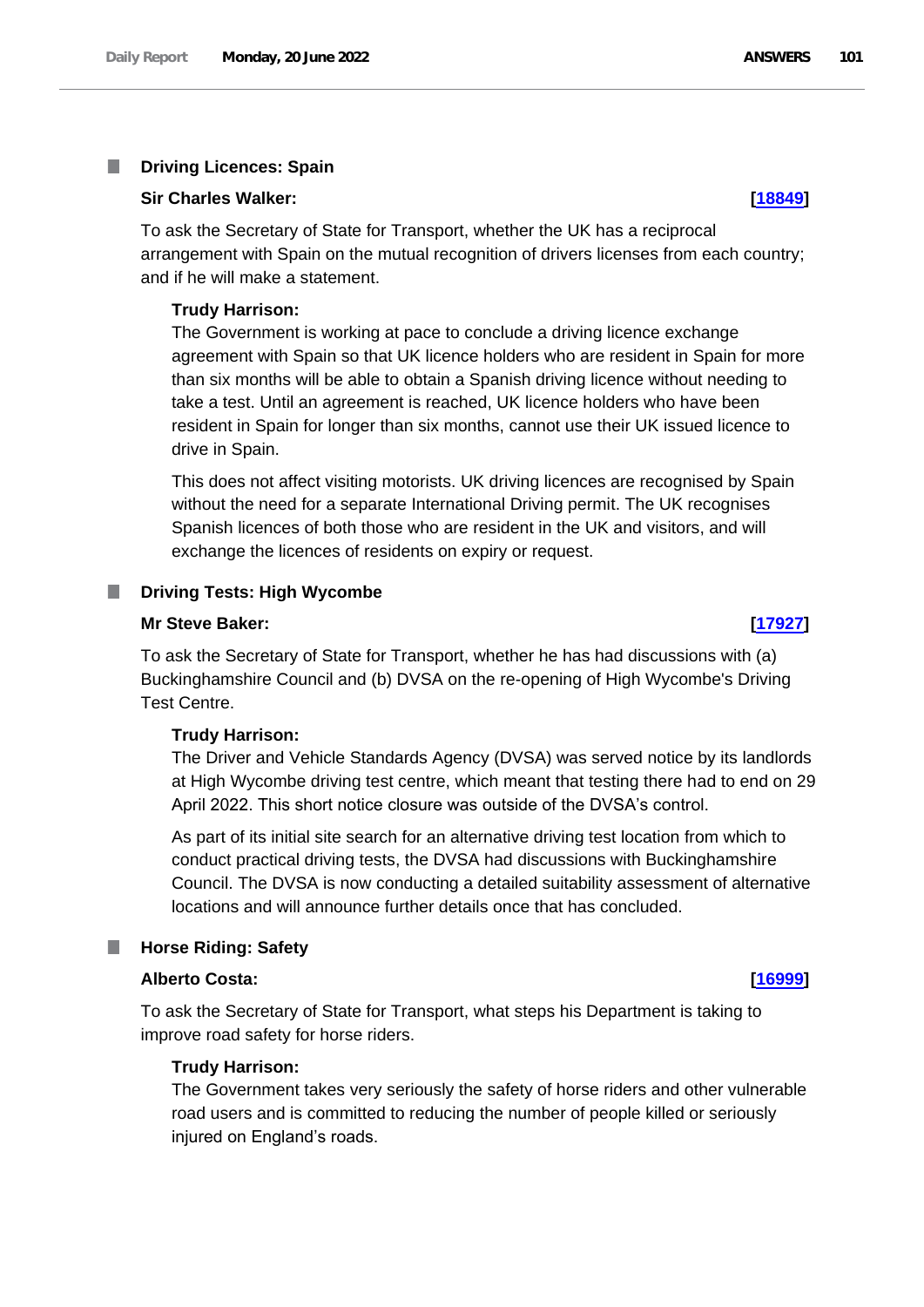Following Parliamentary approval, The Highway Code was updated on 29 January 2022 to include changes to improve safety for all road issues - including horse riders.

Key changes include the introduction of a Hierarchy of Road Users, which ensures that those who do the greatest harm have the greatest responsibility to reduce the danger or threat that they pose to others, along with the strengthening of guidance on safe passing distances and speeds when overtaking horse-riders.

## **Public Transport: Air Pollution**

#### **Kerry McCarthy: [\[18848\]](http://www.parliament.uk/business/publications/written-questions-answers-statements/written-question/Commons/2022-06-15/18848)**

To ask the Secretary of State for Transport, what assessment he has made of the proportion of (a) particulate matter air pollution and (b) nitrogen dioxide air pollution emitted by buses as a proportion of total surface transport in (a) England and (b) the UK is attributed to buses.

### **Trudy Harrison:**

The UK's National Atmospheric Emissions Inventory (NAEI) is compiled annually to report emissions by pollutant and source sector. The latest data available at Devolved Administration level is for 2019 and is publicly available at: https://naei.beis.gov.uk/reports/reports?report\_id=1030.

Data from the NAEI for 2019 shows that in the UK 1.1% of total nitrogen oxides (NO  $_{x}$ ) emissions were attributable to buses and 2.4% from public transport. In England 1.2% and 2.7% of total NO  $_{x}$  emissions were buses and public transport respectively.

For particulate matter less than 10 micron (PM  $_{10}$ ), data from the NAEI for 2019 shows that in the UK 0.3% of total PM  $_{10}$  emissions were attributable to buses and 0.5% to public transport. In England these are 0.3% and 0.5% of total PM <sup>10</sup> emissions respectively.

For particulate matter less than 2.5 micron (PM  $_{2.5}$ ), 0.3% of total PM  $_{2.5}$  emissions were from buses and 0.5% from public transport in 2019. In England buses and public transport contributed 0.3% and 0.6% of total PM 2.5 emissions respectively.

Figures provided above for public transport include buses and rail only. Figures for buses include both buses and coaches. Figures for rail has excluded rail freight.

### **Railways: Tickets**

### **Helen Hayes: [\[17993\]](http://www.parliament.uk/business/publications/written-questions-answers-statements/written-question/Commons/2022-06-14/17993)**

To ask the Secretary of State for Transport, with reference to the comments by the Prime Minister in his speech of 9 July 2022 on the benefits of closing ticket offices that are not well used, whether he has had discussions with representatives of (a) Southeastern and (b) Govia Thameslink regarding potential ticket office closures in south east London.

### **Wendy Morton:**

No final decision has been taken on ticket offices. Any potential changes to the opening hours of ticket offices, or proposals for closing ticket offices would be led by the Train Operating Companies directly and follow the regulatory obligations set out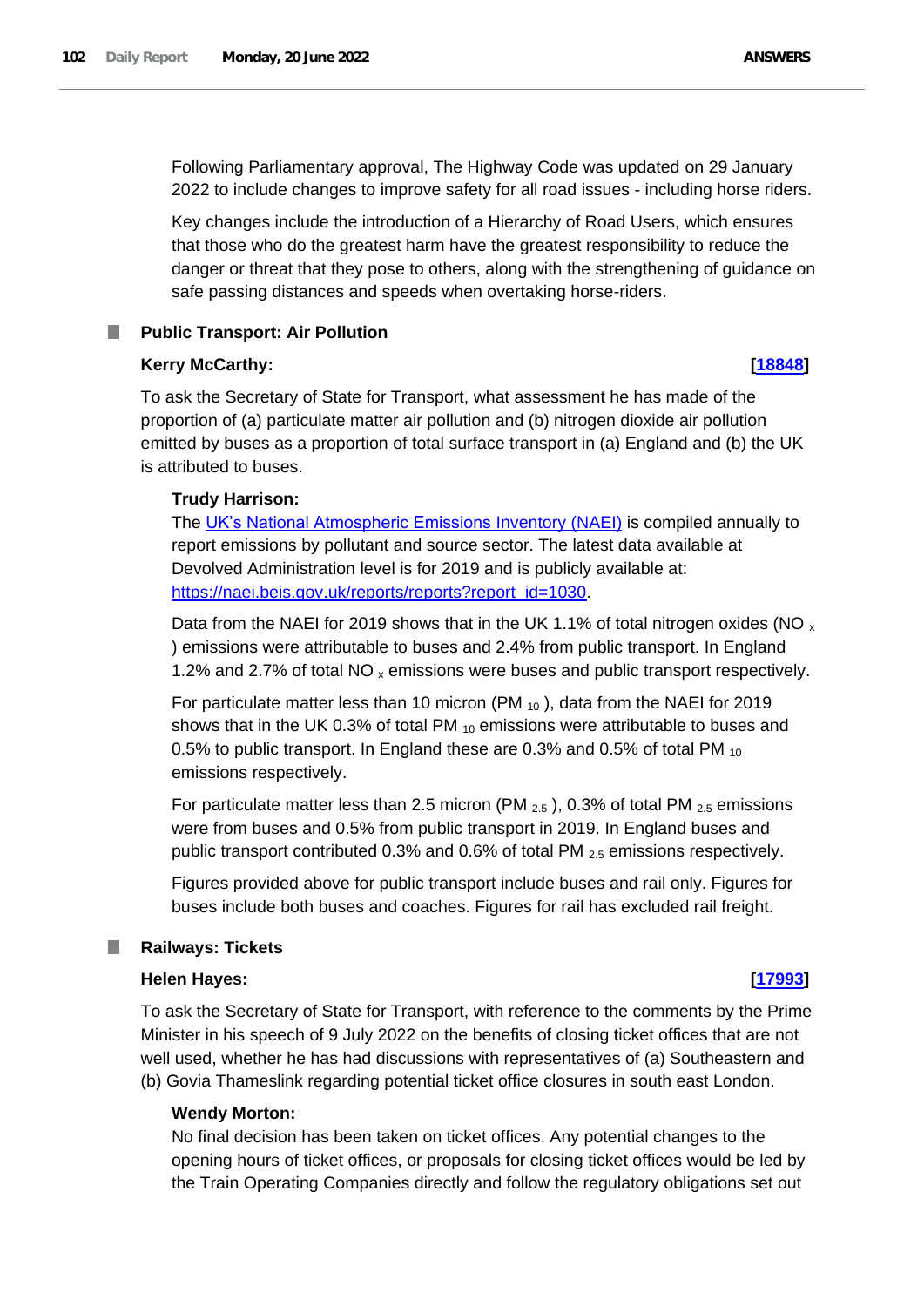### **Helen Hayes: [\[17994\]](http://www.parliament.uk/business/publications/written-questions-answers-statements/written-question/Commons/2022-06-14/17994)**

To ask the Secretary of State for Transport, with reference to the Prime Minister's comments in his speech of June 2022 on the benefits of closing ticket offices that are not well used, what recent assessment he has made of the potential impact of such ticket office closures on (a) jobs and (b) the accessibility of the rail network in south east London.

# **Wendy Morton:**

No final decision has been taken on ticket offices. In considering any proposed changes and making any decisions, the Department will consider the appropriate equalities analysis and the potential impacts of any decisions on passengers with protected characteristics.

## **Shipping: Minimum Wage**

### **Alan Brown: [\[18945\]](http://www.parliament.uk/business/publications/written-questions-answers-statements/written-question/Commons/2022-06-15/18945)**

To ask the Secretary of State for Transport, pursuant to the Answer of 15 June 2022 to Question 13761 on Shipping: Pay, what progress his Department has made on developing legislative proposals on UK National Minimum Wage for seafarers.

#### **Robert Courts:**

Legislation to ensure that seafarers working on vessels that regularly use UK ports are paid at least an equivalent rate to the UK National Minimum Wage, irrespective of the seafarer or flag of the vessel, will be introduced as soon as Parliamentary time allows. The public consultation on the Bill's proposals closed on 7th June 2022, and we will be publishing a government response to the consultation in due course, following a full analysis of the responses. In parallel we continue to liaise with international partners to set up bilateral minimum wage equivalent corridors, in the territorial waters of each country and are working through international organisations to create a step change in seafarer welfare.

#### **Alan Brown: [\[18946\]](http://www.parliament.uk/business/publications/written-questions-answers-statements/written-question/Commons/2022-06-15/18946)**

To ask the Secretary of State for Transport, pursuant to the Answer of 15 June 2022 to Question 13761 on Shipping: Pay, which international partners he has had discussions with on the establishment of bilateral minimum wage equivalent corridors.

### **Robert Courts:**

We are working with the governments of Belgium, Denmark, France, Germany, Ireland, the Netherlands, Norway and Spain to build further international cooperation and to improve seafarer welfare and protections. Discussions are at an early stage but are being pursued as a matter of priority. We are progressing these on a bilateral basis and some will be developed more quickly than others.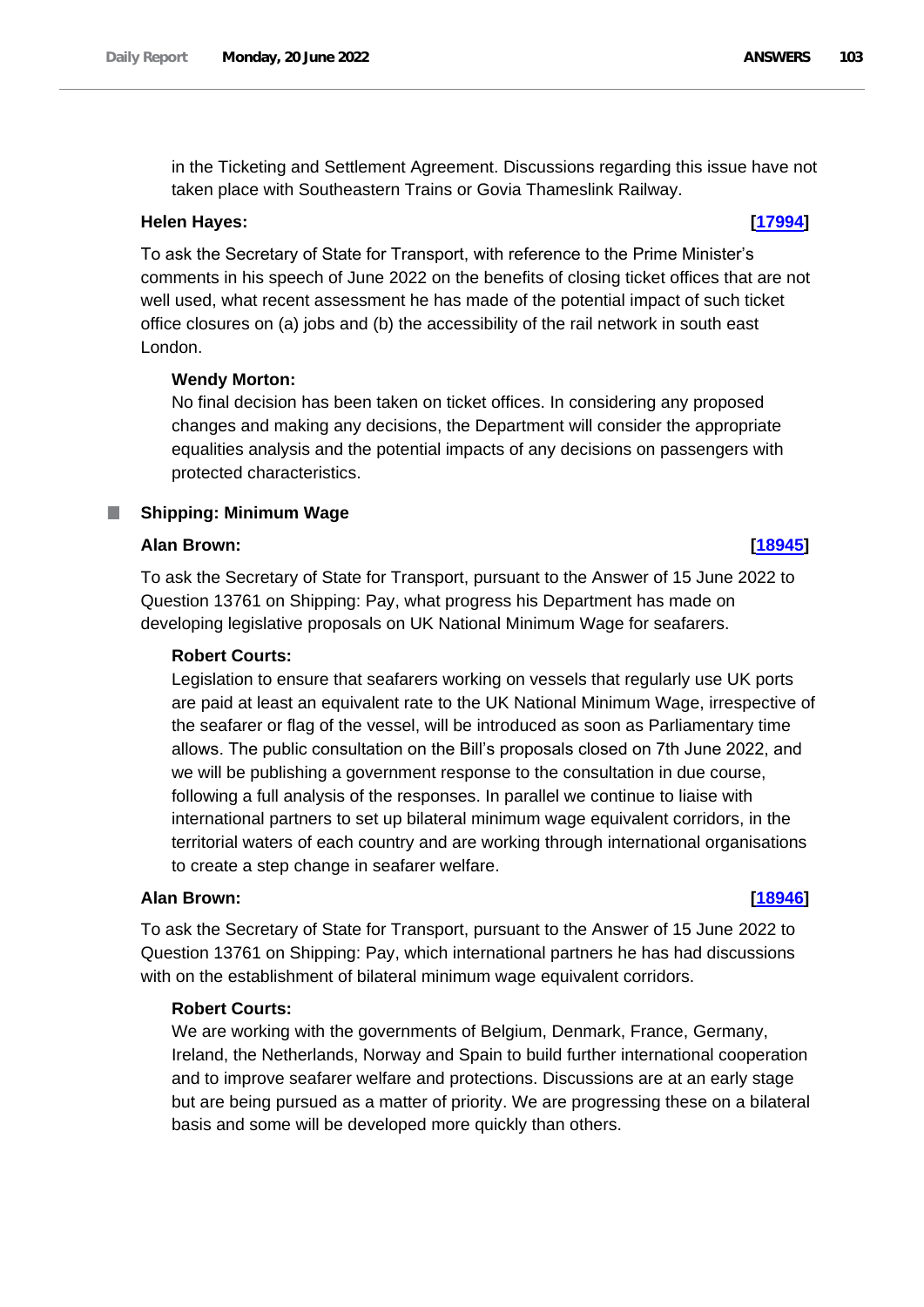## **TREASURY**

#### **Alcoholic Drinks: Excise Duties**

#### **Steve McCabe: [\[16835\]](http://www.parliament.uk/business/publications/written-questions-answers-statements/written-question/Commons/2022-06-13/16835)**

To ask the Chancellor of the Exchequer, when he will publish the Government's response to the Alcohol Duty Review.

#### **Steve McCabe: [\[16836\]](http://www.parliament.uk/business/publications/written-questions-answers-statements/written-question/Commons/2022-06-13/16836)**

To ask the Chancellor of the Exchequer, if he will make an assessment of the impact of the Small Breweries' Relief on breweries that produce less than 5000hl of beer annually.

#### **Helen Whately:**

The alcohol duty review consultation closed on 30 January 2022 and the Government is currently reviewing the responses. We will publish the consultation response later this year.

This will include further detail on the Small Producer Relief which will be replacing the Small Brewers Relief.

#### **Apprentices: Taxation**

#### **Bridget Phillipson: [\[18881\]](http://www.parliament.uk/business/publications/written-questions-answers-statements/written-question/Commons/2022-06-15/18881)**

To ask the Chancellor of the Exchequer, with reference to the oral evidence of 15 June 2022 from the Minister for Higher and Further Education to the Education Select Committee and the Answer of 6 April 2022 to Question 149234 on Apprentices: Taxation, what the process will be for the Government's review of the working of the Apprenticeships Levy; and whether there will be an opportunity for (a) employers, (b) trades unions, (c) colleges and other training providers, (d) hon. Members, (e) councils and (f) other stakeholders to submit evidence to that review.

#### **Bridget Phillipson: [\[18882\]](http://www.parliament.uk/business/publications/written-questions-answers-statements/written-question/Commons/2022-06-15/18882)**

To ask the Chancellor of the Exchequer, with reference to the evidence from the Minister for Higher and Further Education to the Education Select Committee on 15 June 2022 and to the Answer of 6 April 2022 to Question 149235 on Apprentices: Taxation, when he plans to (a) undertake and (b) publish the review the Apprenticeships Levy; and when he plans for stakeholders to engage with the review.

#### **Bridget Phillipson: [\[18883\]](http://www.parliament.uk/business/publications/written-questions-answers-statements/written-question/Commons/2022-06-15/18883)**

To ask the Chancellor of the Exchequer, with reference to the oral evidence of 15 June 2022 from the Minister for Higher and Further Education to the Education Select Committee and the Answer of 6 April 2022 to Question 149240 on Apprentices: Taxation, what assessment he has made of the impact of the Levy on (a) levels of funding for new apprenticeships, (b) support for new provision for the acquisition of skills and (c) the rebadging of existing training since it was introduced; and whether he has plans to use such assessments to inform the review of the Apprenticeships Levy first announced as part of the Spring Statement on 23 March 2022.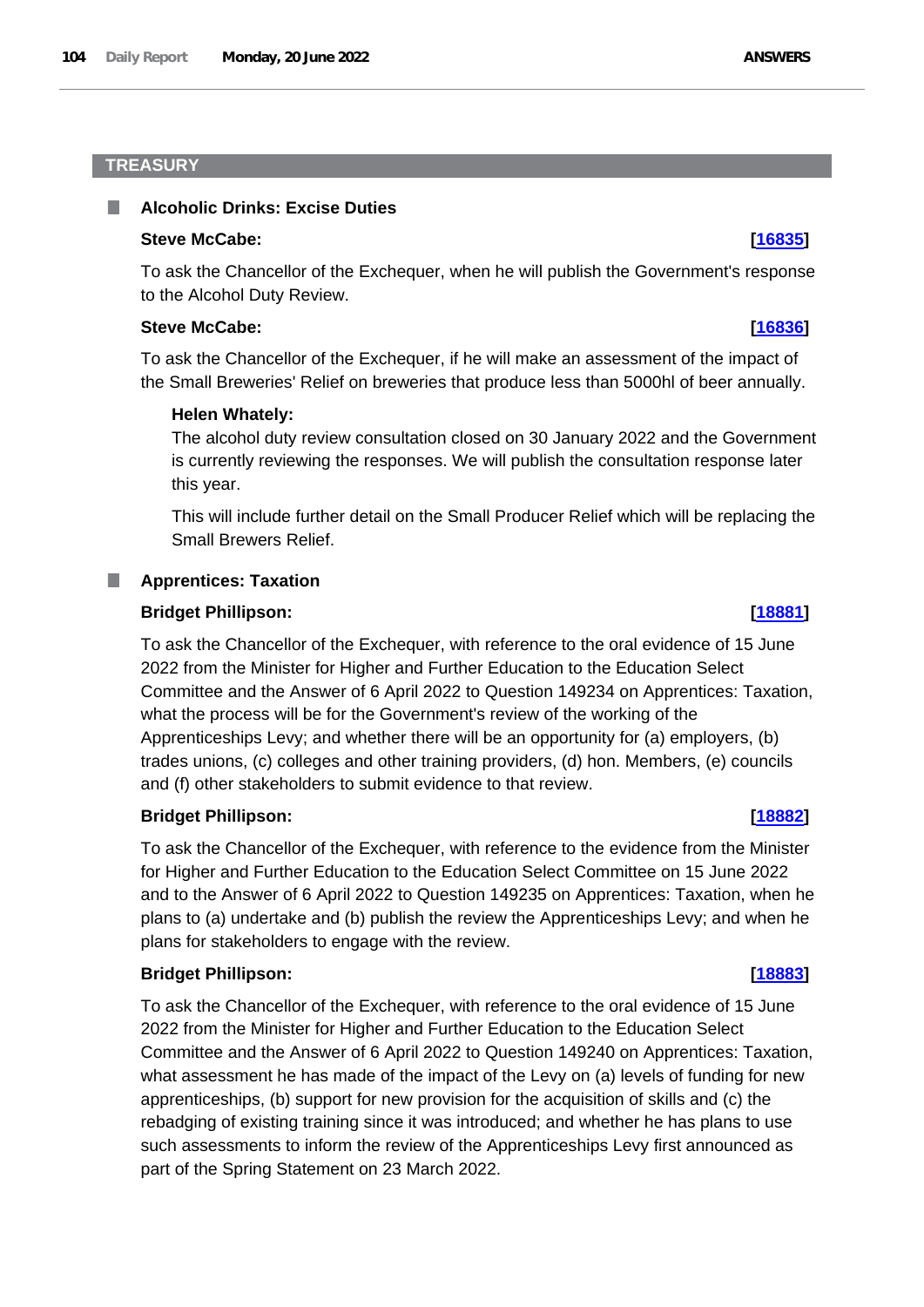### **Mr Simon Clarke:**

As part of the Spring Statement, the Chancellor committed to examining the tax system, including the operation of the Apprenticeship Levy, to determine whether it is doing enough to incentivise businesses to invest in the right kinds of training needed for the economy to strengthen and grow.

The Chancellor considers that a new culture of enterprise is essential to drive growth through higher productivity. The government's ambition is to create the conditions for the private sector to invest more, train more and innovate more to encourage greater levels of private sector investment in employee training.

The Apprenticeship Levy is a key part of this ambition. Since its introduction in 2017, it has helped employers of all sizes and sectors invest in and train apprentices, providing their businesses with the skills they need to meet their customers' needs and grow. Employers who pay the Apprenticeship Levy can invest their funds in highquality apprenticeship training, while the government covers 95 percent of the training costs for employers who do not pay the Levy using unspent Levy funds.

The government has already transformed apprenticeships – which are jobs with training for anyone of any age, at any level or stage of their career – to align with employer needs. Since the announcement of the Apprenticeship Levy in May 2015, over 2.7 million apprenticeships have begun. The quality requirements placed on apprenticeships ensure that this training is beneficial to both learners and employers, providing the key skills both parties need to succeed and preventing the rebadging of existing training.

The government continues to regularly engage with employers, training providers and other interested stakeholders of all sizes and sectors. The government recognises that employers have frustrations with the way that Apprenticeship Levy funds can be spend within the apprenticeships system. We welcome the comments of all interested parties on the workings of the apprenticeship system to ensure it continues to meet their needs.

To address these frustrations, the Government has delivered various improvements to the apprenticeship system. These include the launch of Flexi-Job Apprenticeship Agencies – with 10 employers receiving a share of £5 million of funding to set up and the introduction of the Pledge and Match Levy transfer system. Since launching in September 2021, 110 employers including Amazon UK, DPD and HomeServe have pledged to transfer over £7 million to support apprenticeships in businesses of all sizes and sectors.

While there will not be a formal review of the Apprenticeship Levy or system, the government is committed to protecting the quality of apprenticeship training and making further improvements to the system to respond to the legitimate concerns raised by employers. The Chancellor will update the House further in the Autumn.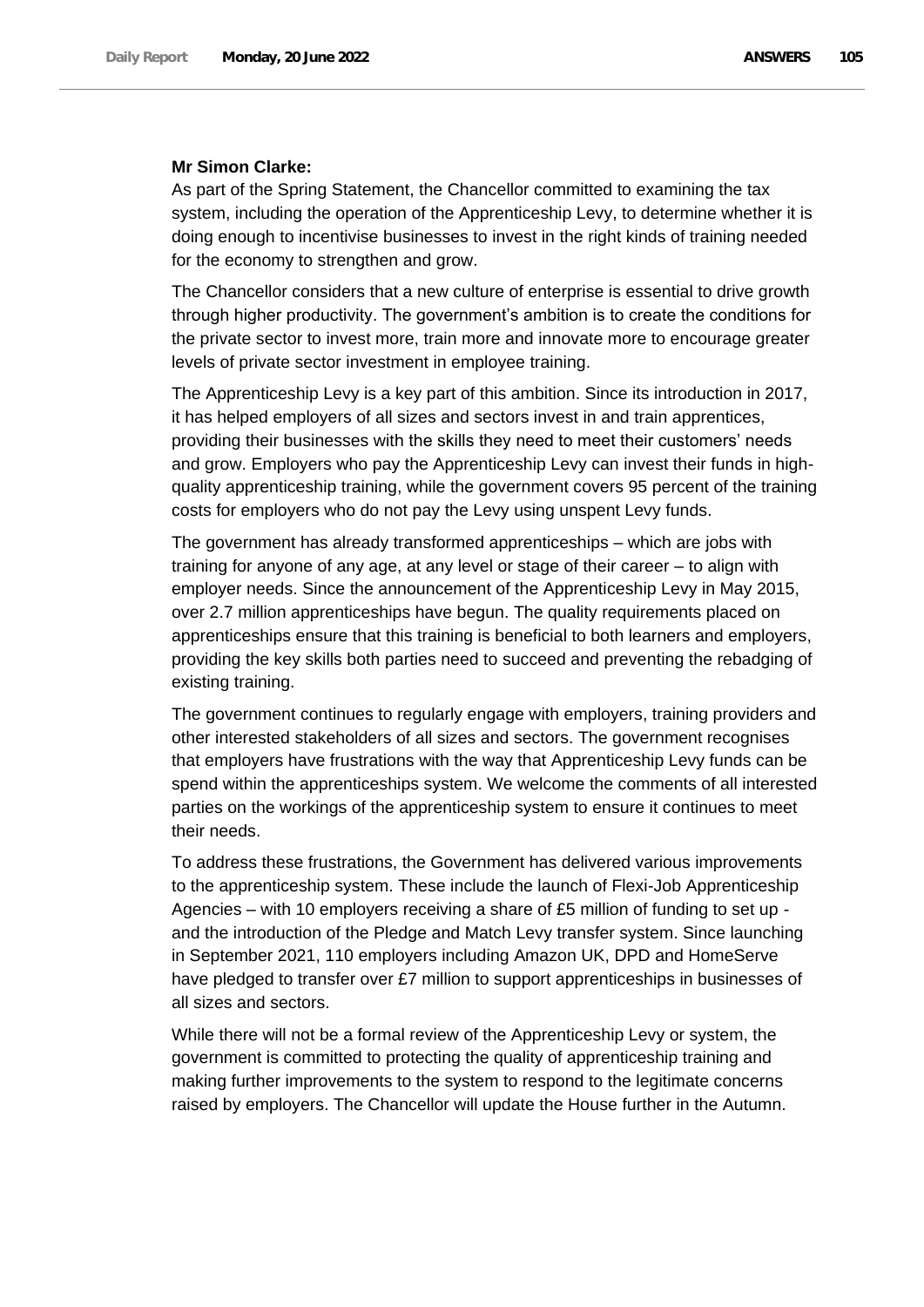#### **Car Allowances In**

## **Peter Gibson: [\[17124\]](http://www.parliament.uk/business/publications/written-questions-answers-statements/written-question/Commons/2022-06-13/17124)**

To ask the Chancellor of the Exchequer, what assessment he has made of the potential merits of varying the approved mileage reclaim rate of 45p per mile in light of increasing fuel costs.

#### **Helen Whately:**

The Government sets the Approved Mileage Allowance Payments (AMAPs) rates to minimise administrative burdens. AMAPs aim to reflect running costs including fuel, servicing and depreciation. Depreciation is estimated to constitute the most significant proportion of the AMAPs.

Employers are not required to use the AMAPs. Instead, they can agree to reimburse the actual cost incurred, where individuals can provide evidence of the expenditure, without an Income Tax or National Insurance charge arising.

Alternatively, they can choose to pay a different mileage rate that better reflects their employees' circumstances. However, if the payment exceeds the amount due under AMAPs, and this results in a profit for the individual, they will be liable to pay Income Tax and National Insurance contributions on the difference.

The Government keeps this policy under review.

#### m. **Cryptocurrencies: Regulation**

### **Alexander Stafford: [\[19030\]](http://www.parliament.uk/business/publications/written-questions-answers-statements/written-question/Commons/2022-06-15/19030)**

To ask the Chancellor of the Exchequer, whether he has had recent discussions with Financial Conduct Authority on steps to create a conducive operating environment for cryptoasset companies in the UK.

#### **Alexander Stafford: [\[19031\]](http://www.parliament.uk/business/publications/written-questions-answers-statements/written-question/Commons/2022-06-15/19031)**

To ask the Chancellor of the Exchequer, whether he has had discussions with representatives from the UK banking sector on ensuring that reputable and regulated digital asset companies can secure business bank accounts in the UK.

#### **John Glen:**

The government set out at Fintech Week our firm ambition to make Britain a global hub for cryptoasset technology and investment. The government wants to ensure firms can invest, innovate and scale up in this country. And the government have announced a number of reforms which will see the regulation and aspects of tax treatment of cryptoassets evolve – our clear message to cryptoasset firms is that the UK is open for business.

These include committing to consult on a future regulatory regime later this year; legislating to bring stablecoins into payments regulation; setting up a ministerialchaired Cryptoasset Engagement Group, bringing together key figures in industry; working with the Royal Mint to create a Non-Fungible Token; and exploring ways of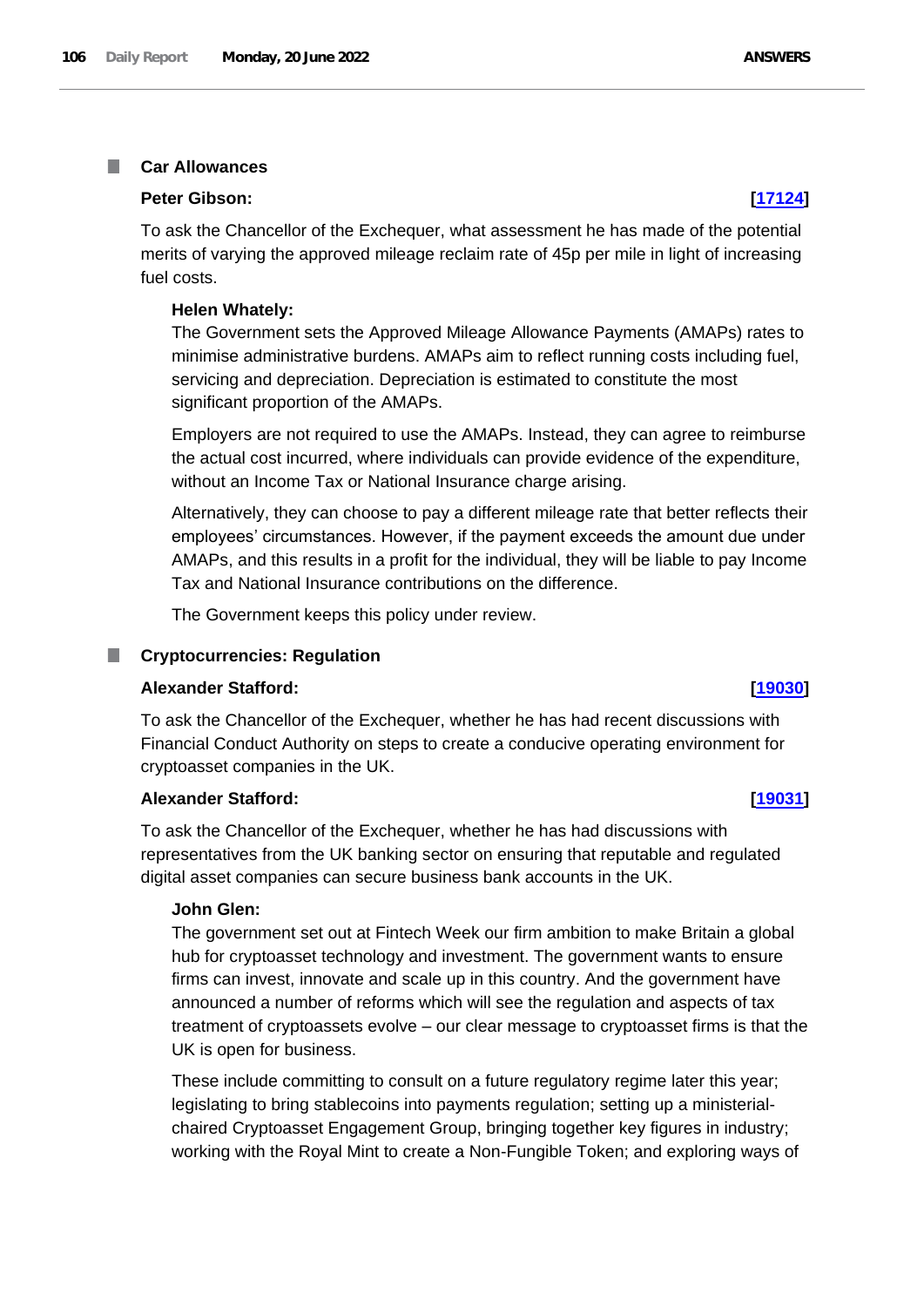enhancing the competitiveness of the UK tax system to encourage further development of the cryptoasset market in the UK.

HM Treasury holds regular discussions with the Financial Conduct Authority (FCA) on a range of issues regarding the regulation of financial markets, including cryptoassets.

The government established a Cryptoassets Taskforce in 2018, consisting of HM Treasury, the Bank of England, the Payment Systems Regulator (PSR) and the FCA. The Taskforce's objectives include exploring the impact of cryptoassets, the potential benefits and challenges of Distributed Ledger Technology (DLT) in financial services; as well as assessing what, if any, regulation is required in response.

The decisions about what products are offered, including commercial accounts, and to whom remain commercial decisions for banks and building societies.

## **Diesel: Prices**

### **Mike Amesbury: [\[17100\]](http://www.parliament.uk/business/publications/written-questions-answers-statements/written-question/Commons/2022-06-13/17100)**

To ask the Chancellor of the Exchequer, what steps he is taking to support the (a) coach industry (b) haulage industry in light of rising diesel costs; and if he will introduce an essential user rebate on fuel duty by taking 15ppl of the cost of fuel for commercial road users.

#### **Helen Whately:**

At the Spring Statement, the Government announced a temporary cut in duty on petrol and diesel of 5 pence per litre. This represents a tax cut worth around £2.4 billion in 2022-23. This benefits anyone who consumes fuel – including those in the coach industry and haulage industry.

All taxes are kept under review.

#### T. **Employment and Support Allowance**

#### **Mrs Emma Lewell-Buck: [\[17945\]](http://www.parliament.uk/business/publications/written-questions-answers-statements/written-question/Commons/2022-06-14/17945)**

To ask the Chancellor of the Exchequer, whether people on Contributory Employment and Support Allowance are eligible for (a) the Energy Bills Support Scheme, (b) the Warm Home Discount Scheme and (c) Cold Weather Payments.

#### **Mr Simon Clarke:**

All households with a domestic electricity meter will receive a universal rebate of £400 through the Energy Bills Support Scheme. This is a doubling of the £200 of support announced in February, and there will no longer be any repayments.

In England and Wales, the £150 Warm Home Discount is targeted to all recipients of Pension Credit Guarantee Credit and also those households who receive meanstested benefits and whose homes are estimated to have the highest energy requirements. In Scotland, the £150 Warm Home Discount is also targeted to all recipients of Pension Credit Guarantee Credit and then certain low income and vulnerable households can apply to their energy supplier to receive the £150 rebate.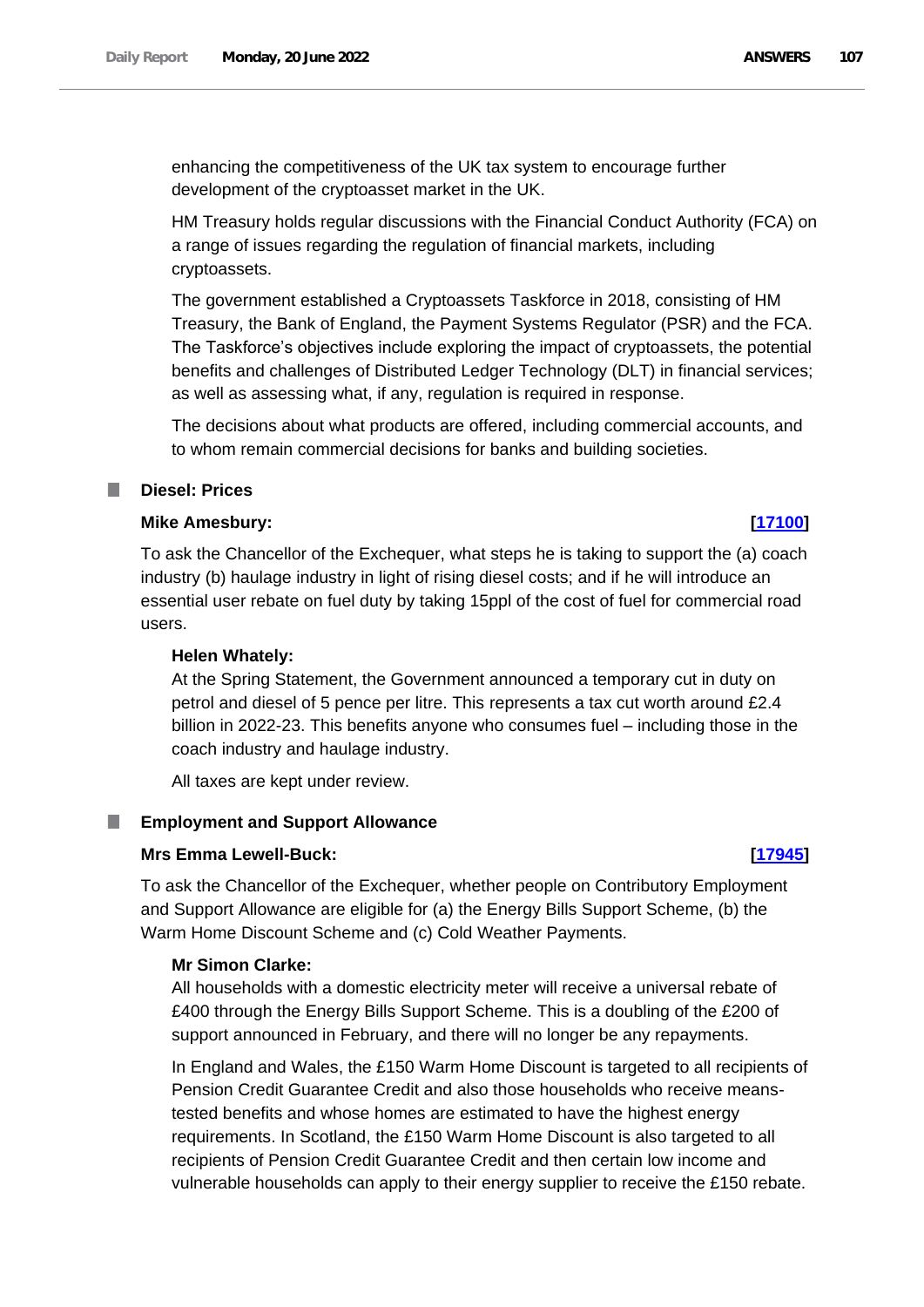The qualifying income-related benefits for the £25 Cold Weather Payments are Pension Credit, Income Support, income-based Jobseeker's Allowance, incomerelated Employment and Support Allowance, and Universal Credit. There are additional qualifying conditions that have to be met to receive the payment.

**Fuels: Taxation**

# **Bim Afolami: [\[18020\]](http://www.parliament.uk/business/publications/written-questions-answers-statements/written-question/Commons/2022-06-14/18020)**

To ask the Chancellor of the Exchequer, what the total amount raised by HM Treasury is on taxes relating to fuel sold to (a) domestic and (b) business consumers for every fiscal year since 2010 in both (i) nominal and (ii) inflation adjusted terms.

### **Helen Whately:**

The information is not available.

HMRC does not hold information on VAT revenue from specific products or services because businesses are not required to provide figures at a product level on their VAT returns, as this would impose an excessive administrative burden.

Revenue from Fuel Duty is paid upon clearance to the market rather than point of sale, and therefore no breakdown between domestic and business consumers is held.

# **Goods Vehicle Movement Service**

### **Mick Whitley: [\[18061\]](http://www.parliament.uk/business/publications/written-questions-answers-statements/written-question/Commons/2022-06-14/18061)**

To ask the Chancellor of the Exchequer, if he will publish the road haulage firms that have registered with HM Revenue and Customs to use the Goods Vehicle Movement Service to move goods between ports in (a) England and Northern Ireland, (b) Wales and the Republic of Ireland and (c) Scotland and Northern Ireland.

### **Lucy Frazer:**

HMRC cannot publish names of road haulage firms that have registered to use the Goods Vehicle Movement Service (GVMS) due to taxpayer confidentiality. As of 5 June 2022 there have been over 23,000 GVMS registrations. Registrations allow for use on all GVMS routes.

# **Hospitality Industry: Small Businesses**

### **Damien Moore: [\[17107\]](http://www.parliament.uk/business/publications/written-questions-answers-statements/written-question/Commons/2022-06-13/17107)**

To ask the Chancellor of the Exchequer, what steps the Government is taking to ensure that small pubs, bars, and restaurants are not required to close as a result of rising utility bills.

### **Helen Whately:**

The Government recognises that a number of businesses are facing cost pressures driven by global factors, including high energy and commodity prices and supply chain disruption.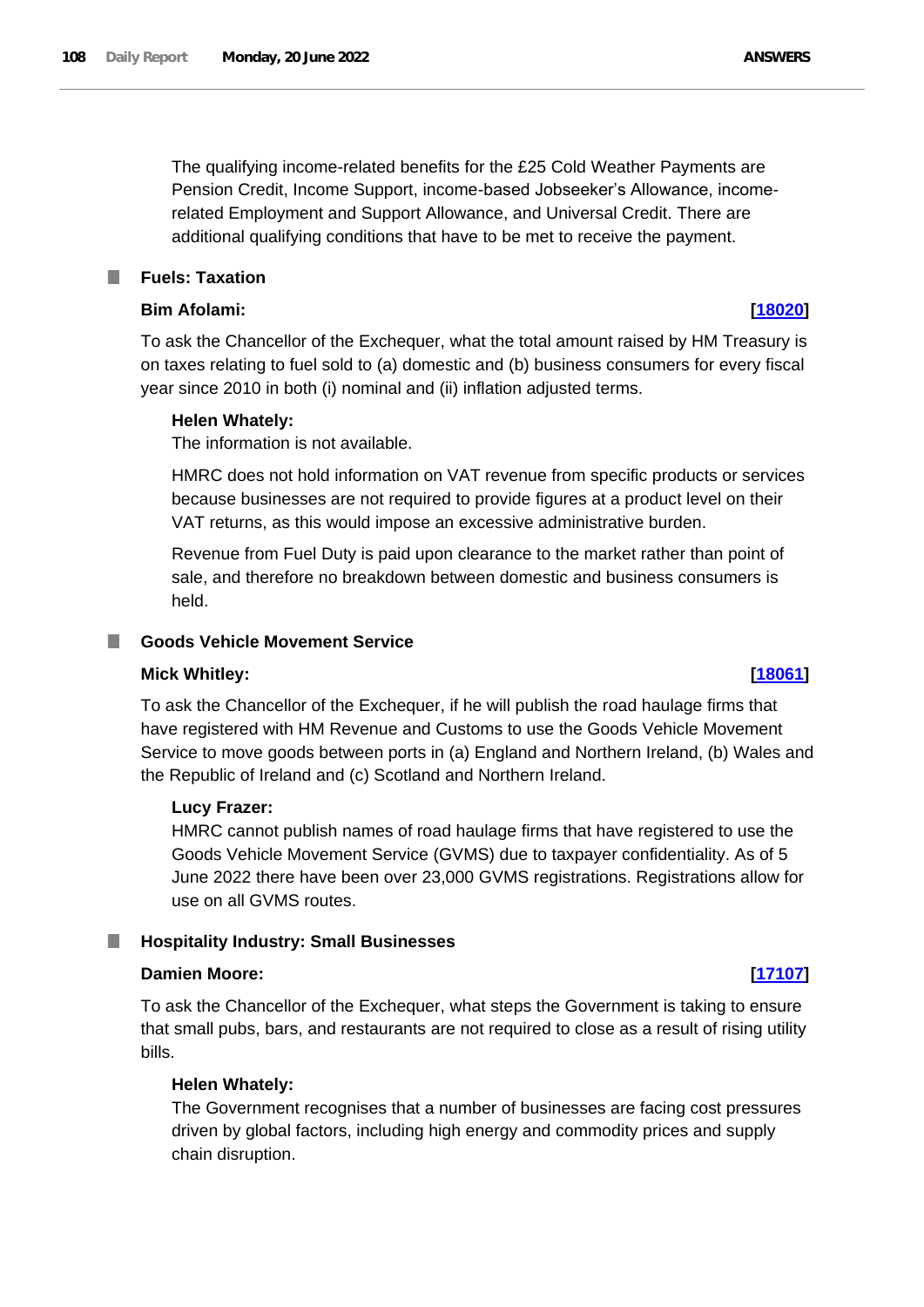Unfortunately, it is not possible to fully shield everyone from the global challenges we face. Unlike households, businesses can absorb or pass on some of these costs. The government's immediate priority is taking action that will support families to navigate the months ahead.

Over the past two years, government has taken unprecedented action to protect millions of businesses. We have also brought forward a number of measures to support businesses this year including:

- The Recovery Loan Scheme, providing businesses with up to £2 million of government guaranteed finance.
- Cutting business rates by 50% for eligible retail, hospitality and leisure businesses in 2022-23, worth up to £110,00 per business.
- Increasing the Employment Allowance from £4,000 to £5,000, cutting the cost of employment for 495,000 small businesses.
- The Super-deduction, allowing companies to cut their tax bill by up to 25p for every £1 they invest in qualifying productivity enhancing plant and machinery assets until March 2023.
- Increasing the Annual Investment Allowance to £1 million.
- The Help to Grow programme, which will support thousands of SMEs to access subsidised leadership and management training and productivity-enhancing software.
- Fuel duty: Businesses will also benefit from the cut to fuel duty announced by the Chancellor announced as part of his Spring Statement. The duty rate on petrol and diesel has been cut by 5p per litre until March 2023.

We are in regular contact with business groups about the challenges businesses are facing and we will continue to keep the situation under review.

## **Inflation**

## **Jim Shannon: [\[18903\]](http://www.parliament.uk/business/publications/written-questions-answers-statements/written-question/Commons/2022-06-15/18903)**

To ask the Chancellor of the Exchequer, what assessment has he made of the potential impact of the war in Ukraine on inflation in the next three years.

#### **John Glen:**

High inflation to date has been pushed up by global factors, including Russia's invasion of Ukraine, which has led to significant price increases in goods and energy. In addition, the recent tightening in the labour market and rising cost pressures means that domestic factors are also playing a role and that inflationary pressures are becoming more broad-based. The independent Office for Budget Responsibility is the government's official forecaster and will produce its next forecast in the autumn.

The government understands the pressures people are facing with the cost of living because of high inflation. The government is providing over £15bn of additional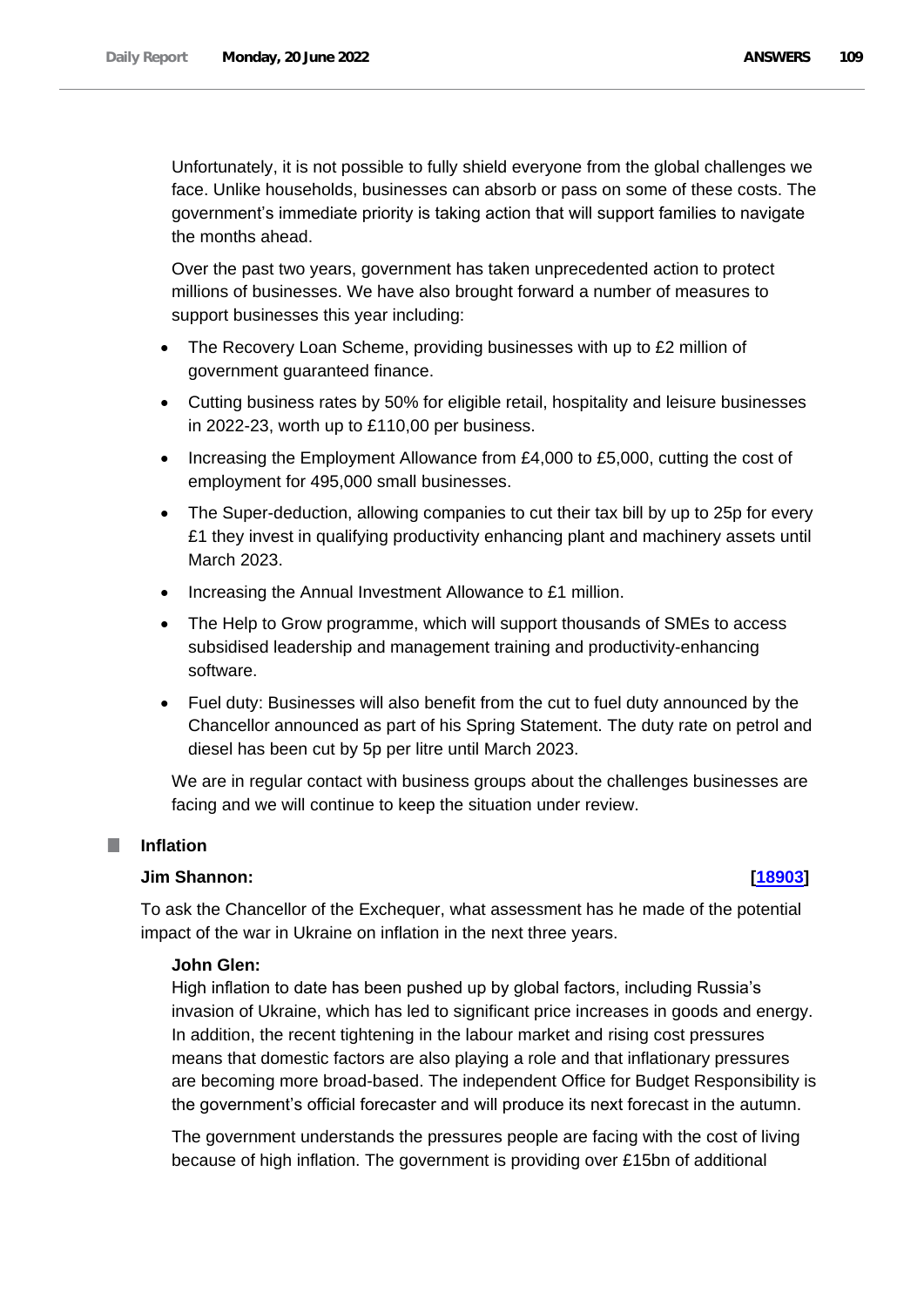support, building on the over £22bn announced previously, with government support for the cost of living now totalling over £37bn this year.

#### **Interest Rates**

# **Jim Shannon: [\[17941\]](http://www.parliament.uk/business/publications/written-questions-answers-statements/written-question/Commons/2022-06-14/17941)**

To ask the Chancellor of the Exchequer, if he will make an assessment of the potential effect on the economy of a raising of interest rates to 3 per cent.

#### **John Glen:**

Monetary policy is the responsibility of the independent Monetary Policy Committee (MPC) of the Bank of England and this includes decisions on Bank Rate and the assets held in the Asset Purchase Facility (APF). The separation of fiscal and monetary policy is a key feature of the UK's economic framework, and essential for the effective delivery of monetary policy, so the Government does not comment on the conduct or effectiveness of monetary policy, including the effect of a change in Bank Rate.

The Government continually monitors a range of economic indicators and developments to consider the impact of these on businesses and households.

#### **Members: Correspondence**

#### **Rosie Cooper: [\[15716\]](http://www.parliament.uk/business/publications/written-questions-answers-statements/written-question/Commons/2022-06-10/15716)**

To ask the Chancellor of the Exchequer, when he plans to respond to the correspondence of 30 March 2022 from the hon. member for West Lancashire on food insecurity, reference ZA59357.

#### **Mr Simon Clarke:**

I responded to the honourable member's correspondence on 15 June.

#### **Money Laundering: Public Consultation**

#### **Dame Margaret Hodge: [\[17858\]](http://www.parliament.uk/business/publications/written-questions-answers-statements/written-question/Commons/2022-06-14/17858)**

To ask the Chancellor of the Exchequer, if his Department will publish the call for evidence on the UK's anti-money laundering and counter terrorist financing regulatory and supervisory regime by the 26 June 2022 deadline as set out in the Money Laundering Regulations.

# **John Glen:**

HM Treasury issued a Call for Evidence in July 2021 to inform a review of the UK's Anti-Money Laundering and Countering the Financing of Terrorism regime. This review will be published before the 26 June 2022 deadline as part of HM Treasury's legal obligations under the Money Laundering Regulations 2017.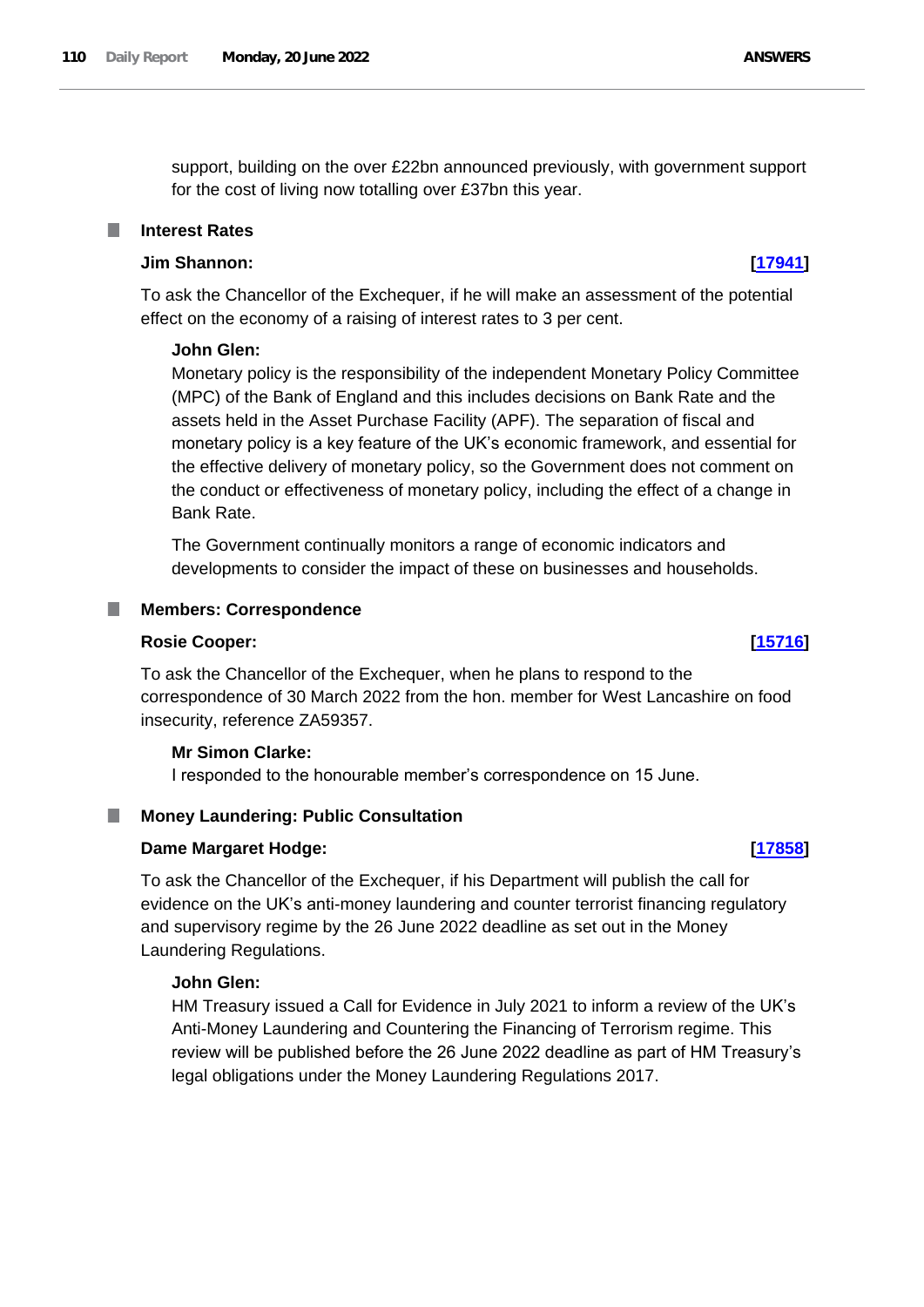#### T. **National Savings and Investments: Media**

#### **Emily Thornberry: [\[18851\]](http://www.parliament.uk/business/publications/written-questions-answers-statements/written-question/Commons/2022-06-15/18851)**

To ask the Chancellor of the Exchequer, what total cost to the public purse, inclusive of VAT, was incurred by National Savings and Investments between May 2018 and May 2022 for media buying services provided under the Crown Commercial Service's media buying framework agreement reference RM6003.

## **John Glen:**

Details of HM Treasury and NS&I contracts procured using CCS' Media Buying framework agreement (RM6003) are published on the Contracts Finder website.

#### **Pensions: Inflation** T.

#### **Janet Daby: [\[18980\]](http://www.parliament.uk/business/publications/written-questions-answers-statements/written-question/Commons/2022-06-15/18980)**

To ask the Chancellor of the Exchequer, whether he plans to introduce any additional measures aimed at helping pensioners to deal with inflationary pressures.

#### **Mr Simon Clarke:**

The Government is providing £37 billion in cost of living support this year, including £15 billion in a new support package announced in late May. This includes extra support to help all pensioners stay warm this winter.

Households eligible for the Winter Fuel Payment will receive an extra one-off payment of £300, paid in November/December alongside the existing Winter Fuel Payment. Pensioners, as all domestic electricity customers, will see £400 off their bills from October with no need to repay, through the expansion of the Energy Bills Support Scheme. In addition, households in receipt of Pension Credit will receive a one-off payment of £650 in two lump sums, the first from July and the second in the autumn.

Further support for pensioners can be provided by local authorities through the Household Support Fund, which will be in place until April 2023.

Next year, the Triple Lock will apply for the State Pension. Subject to the Secretary of State's review, pensions and other benefits will be uprated by this September's CPI which, on current forecasts, is likely to be significantly higher than the forecast inflation rate for 2023/24.

#### ш **Stamp Duties: Exemptions**

## **Alexander Stafford: [\[19029\]](http://www.parliament.uk/business/publications/written-questions-answers-statements/written-question/Commons/2022-06-15/19029)**

To ask the Chancellor of the Exchequer, whether he has made a recent assessment of the potential merits of updating the growth market exemption to remove the requirement for a recognised growth market to be a recognised stock exchange.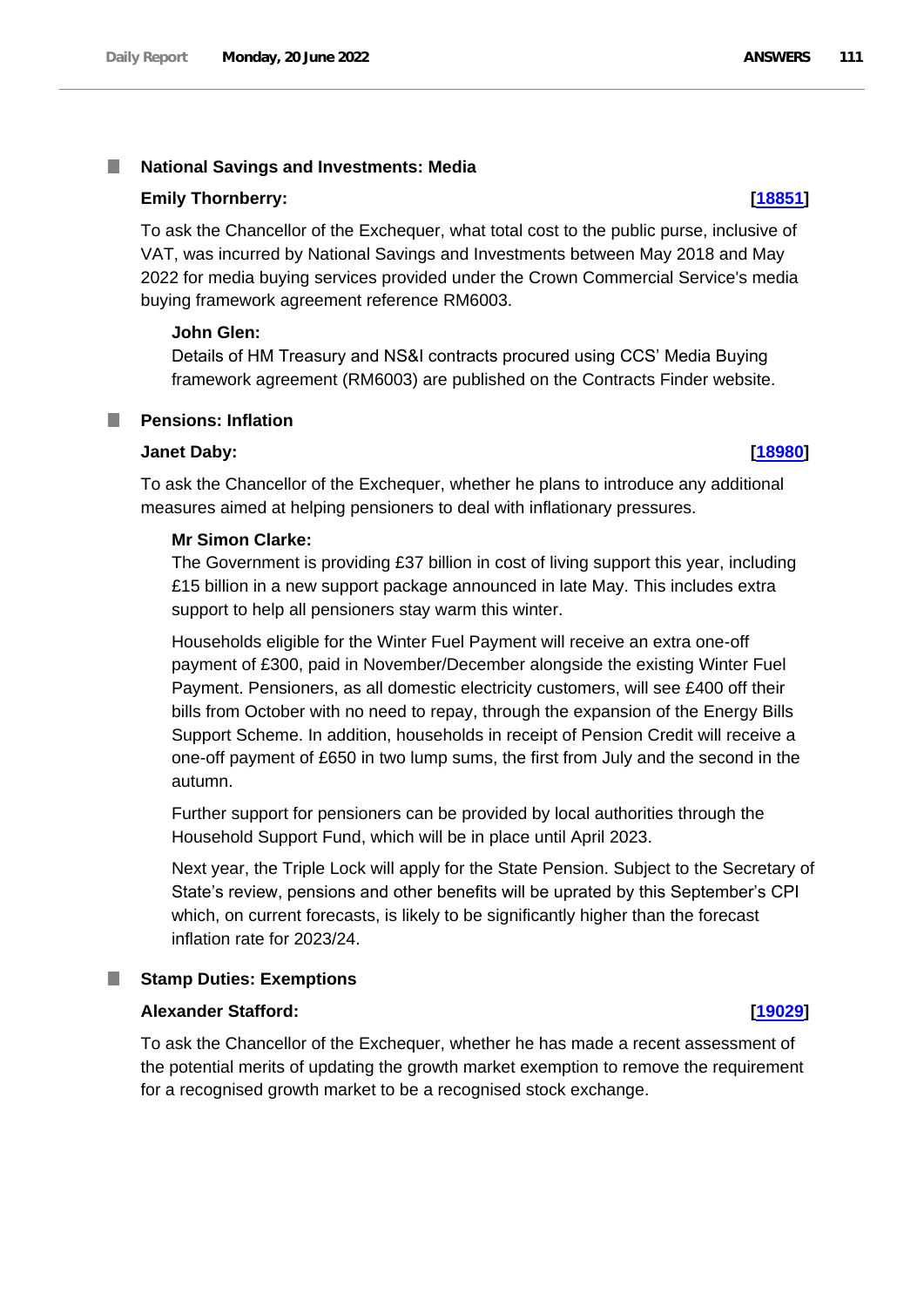### **John Glen:**

SME Growth Markets are a type of multilateral trading facility (MTF) that have a distinct set of regulatory requirements designed to help small and medium-sized (SME) issuers raise capital on public markets.

MTFs, including growth markets, do not need to be operated by a recognised investment exchange (RIE). Although these can be operated by RIEs they can also be operated by investment firms and credit institutions, subject to FCA authorisation. This is set out in the FCA's handbook.

#### **WALES**

# **Northern Ireland Protocol: Wales**

# **Ruth Jones: [\[18047\]](http://www.parliament.uk/business/publications/written-questions-answers-statements/written-question/Commons/2022-06-14/18047)**

To ask the Secretary of State for Wales, what recent discussions he has had with the Welsh Government on the Government's proposals for the Northern Ireland Protocol.

#### **Simon Hart:**

The Foreign Secretary wrote to the Minister for Economy in the Welsh Government ahead of introduction of the Northern Ireland Protocol Bill to inform the Minister of the forthcoming legislation and seek the consent of the Senedd for provisions in the Bill that are within devolved competence. FCDO officials have also met with officials in the Welsh Government to discuss the content of the Bill.

FCDO ministers and officials will continue to engage with the Welsh Government and other devolved administrations on the Northern Ireland Protocol during the Bill's passage through Parliament.

# **WOMEN AND EQUALITIES**

#### H **Members: Correspondence**

## **Afzal Khan: [\[15368\]](http://www.parliament.uk/business/publications/written-questions-answers-statements/written-question/Commons/2022-06-09/15368)**

To ask the Minister for Women and Equalities, when she plans to respond to the correspondence of 22 April 2022 from the hon. Member for Manchester, Gorton on conversion therapy.

### **Mike Freer:**

I apologise for the delay in responding to hon. Member's correspondence. We replied to the hon. Member on 15 June.

#### **Period Poverty Task Force** ш

## **Derek Thomas: [\[18002\]](http://www.parliament.uk/business/publications/written-questions-answers-statements/written-question/Commons/2022-06-14/18002)**

To ask the Minister for Women and Equalities, when the work of the Period Poverty Taskforce will resume.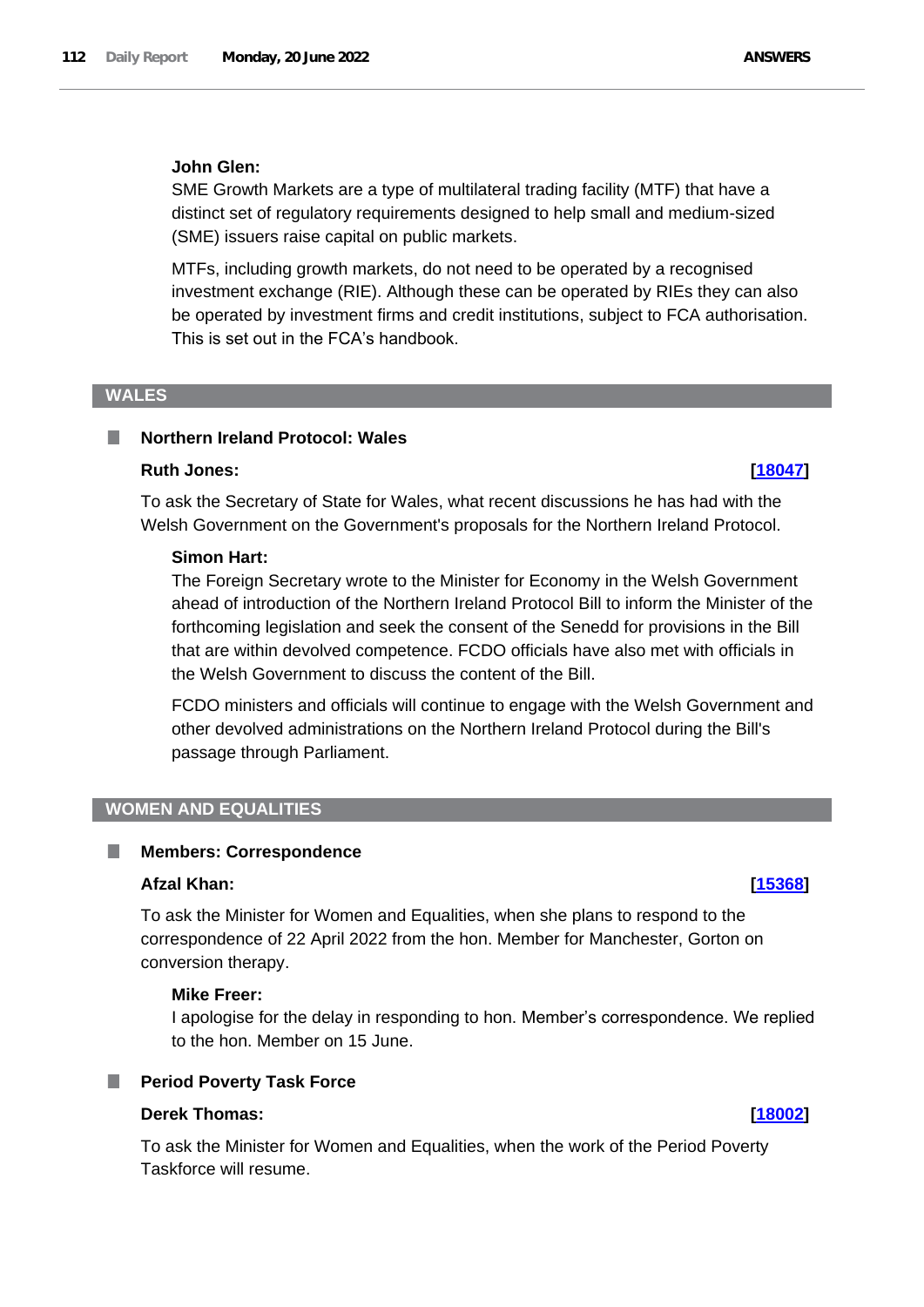### **Kemi Badenoch:**

Period poverty is an issue the Government takes very seriously and has taken a number of steps to address the problem.

Since January 2020, a Department for Education scheme provides free period products in schools and 16-19 education institutions in England. 94% of eligible secondary schools had accessed this scheme by December 2021.

Additionally, from 1 January 2021, the 'tampon tax' has been abolished - with a zero rate of VAT applying to all period products. Prior to the abolition of the tax, a Tampon Tax Fund was in place to allocate the funds generated from the VAT on period products, to projects which improve the lives of disadvantaged women and girls. A final round of £11.25 million in grant funding was awarded in November 2021 to distribute the VAT collected on period products in the final nine months of the 2020/21 financial year, before the tax ended.

As well as these steps, in 2019, NHS England announced that it would offer period products to every hospital patient who needs them and the Home Office changed the law to ensure that all people in custody are provided with health and hygiene products for free, to include period products.

In March 2020, in light of COVID-19, the work of the Period Poverty Taskforce was paused to free up resources to focus on the pandemic. Further announcements on the plans and the work of the Taskforce will be made in due course.

#### **Vacancies: Advertising**

## **Imran Hussain: [\[17964\]](http://www.parliament.uk/business/publications/written-questions-answers-statements/written-question/Commons/2022-06-14/17964)**

To ask the Minister for Women and Equalities, pursuant to the Answer of 23 May 2022 to Question 3616 on Vacancies: advertising, which employers have been approached to participate in the planned pilot schemes to list salary details on job adverts.

#### **Imran Hussain: [\[17965\]](http://www.parliament.uk/business/publications/written-questions-answers-statements/written-question/Commons/2022-06-14/17965)**

To ask the Minister for Women and Equalities, pursuant to the Answer of 23 May 2022 to Question 3616 on Vacancies: advertising, for what reason historic pay decisions can be a barrier to employers listing salary information on all job adverts.

#### **Imran Hussain: [\[17966\]](http://www.parliament.uk/business/publications/written-questions-answers-statements/written-question/Commons/2022-06-14/17966)**

To ask the Minister for Women and Equalities, pursuant to the Answer of 23 May 2022 to Question 3616 on Vacancies: advertising, for what reason a lack of clarity in pay processes can be a barrier to employers listing salary information on all job adverts.

#### **Kemi Badenoch:**

In March the Equality Hub called on employers to include salary information in all job adverts and stop asking about previous salary during recruitment as part of a new drive on pay transparency. We additionally announced a pilot study to build the evidence on the impact of taking these steps. In order to ensure the results from the pilot are robust, we will be running it as a controlled trial; with specific employers recruited to take part, once the details of the trial have been decided.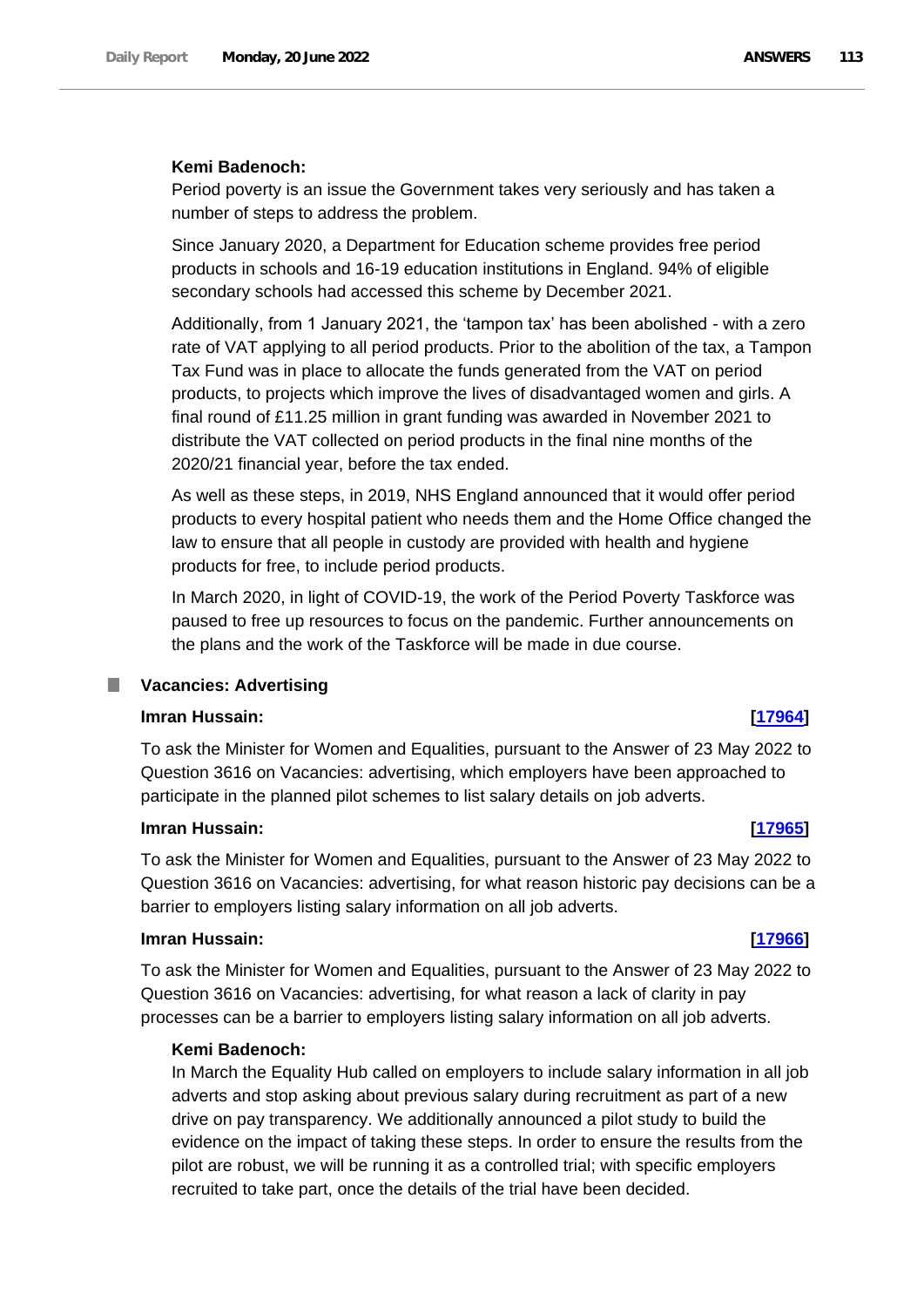The pay setting processes of employers vary widely, and are likely to have changed over the lifetime of the organisations. Many are unlikely to have established a fair and robust pay and reward process from the outset, or performed a job evaluation study. This in turn produces the conditions where unintentional pay disparities may open up. For this reason, for many organisations, moving immediately to a system of full pay transparency is likely to require a period of adjustment. That is why we also announced that we will work with employers to develop a methodology to support

# **WORK AND PENSIONS**

L.

# **Department for Work and Pensions: Digital Technology**

them to adopt these measures.

### **Rachel Hopkins: [\[19039\]](http://www.parliament.uk/business/publications/written-questions-answers-statements/written-question/Commons/2022-06-15/19039)**

To ask the Secretary of State for Work and Pensions, how much expenditure was allocated by her Department in (a) 2019, (b) 2020 and (c) 2021 to the (i) production of digital and video content, (ii) the employment of in-house staff to produce digital and video content and (iii) payment of external companies and individuals to produce digital and video content.

### **Guy Opperman:**

The information requested is not collated centrally and could only be provided at disproportionate cost.

## **Department for Work and Pensions: Information Officers**

## **Rachel Hopkins: [\[19037\]](http://www.parliament.uk/business/publications/written-questions-answers-statements/written-question/Commons/2022-06-15/19037)**

To ask the Secretary of State for Work and Pensions, how much expenditure her Department allocated in (a) 2019, (b) 2020 and (c) 2021, to (a) internal communications and (b) the employment of staff to work on internal communications.

#### **Guy Opperman:**

The roles within Communications Directorate are multifunctional, it is not possible to breakdown the roles further.

### **Rachel Hopkins: [\[19038\]](http://www.parliament.uk/business/publications/written-questions-answers-statements/written-question/Commons/2022-06-15/19038)**

To ask the Secretary of State for Work and Pensions, how many people were employed by her Department to work on internal communications in (a) 2019, (b) 2020 and (c) 2021.

#### **Guy Opperman:**

The roles within Communications Directorate are multifunctional, it is not possible to breakdown the roles further.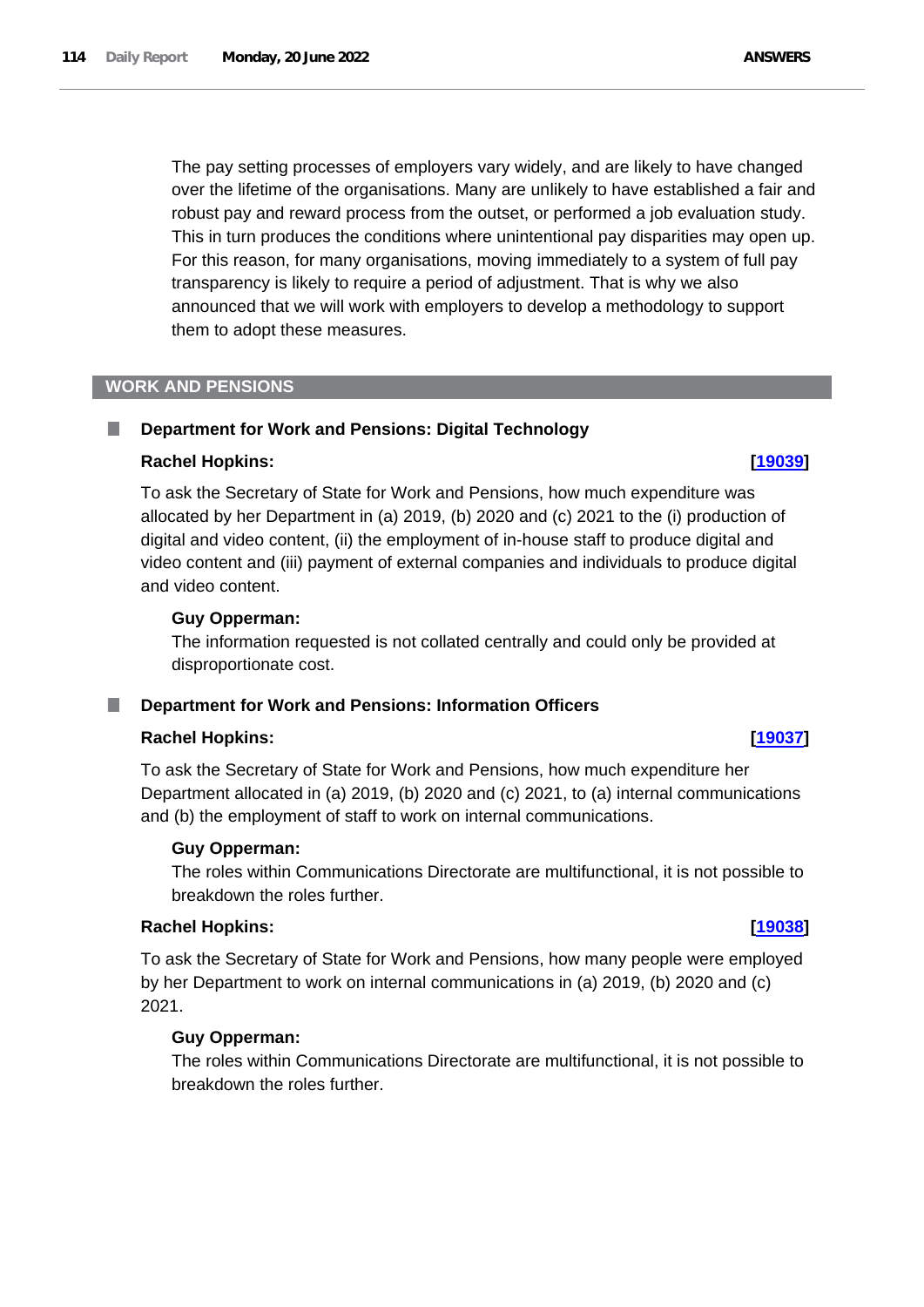#### T. **Department for Work and Pensions: Staff**

#### **Rachel Hopkins: [\[19040\]](http://www.parliament.uk/business/publications/written-questions-answers-statements/written-question/Commons/2022-06-15/19040)**

To ask the Secretary of State for Work and Pensions, how many (a) photographers and (b) video producers were employed by her Department in (i) 2019, (ii) 2020 and (iii) 2021.

#### **Guy Opperman:**

The information requested is not collated centrally and could only be provided at disproportionate cost.

### **Employment and Support Allowance**

#### **John McNally: [\[16994\]](http://www.parliament.uk/business/publications/written-questions-answers-statements/written-question/Commons/2022-06-13/16994)**

To ask the Secretary of State for Work and Pensions, what assessment she has made of the potential impact of not providing supplementary fuel payments to people who receive Contributory Employment and Support Allowance on those claimants.

### **Guy Opperman:**

Winter Fuel Payments are an age-related payment payable to those who have reached state pension age. The payment provides reassurance to older customers that Government help is available during the winter months to help with their energy bills. This winter 2022/23 winter fuel payments will be increased by £300 and households with someone of state pension age and under 80 will receive £500 and households with someone aged 80 or over will receive £600.

Cold Weather Payments are made to people in receipt of certain income-related benefits. People who receive contribution-based benefits, such as contribution-based Employment and Support Allowance, are not eligible for Cold Weather Payments. This is because the Cold Weather Payment scheme was specifically designed to target the most vulnerable people in society, by providing help with additional heating costs during periods of severe weather. The Government firmly believes that the fairest way of managing this is by linking eligibility to income-related benefits, as this ensures that public funds are used in the most effective way possible.

#### m. **Pension Credit**

#### **Anne McLaughlin: [\[17970\]](http://www.parliament.uk/business/publications/written-questions-answers-statements/written-question/Commons/2022-06-14/17970)**

To ask the Secretary of State for Work and Pensions, what the uptake of Pension Credit was in (a) Glasgow North East constituency and (b) the UK in (i) 2019-2020, (ii) 2020-2021 and (iii) 2022 to 14 June.

#### **Guy Opperman:**

Estimates for the number of Pension Credit claimants in Glasgow North East constituency can be found on Stat-Xplore. The latest data is for November 2021.

#### [https://stat-xplore.dwp.gov.uk](https://stat-xplore.dwp.gov.uk/)

Estimates for Pension Credit take-up in a financial year are only available at the Great Britain level and are available in the "Income-related benefits: estimates of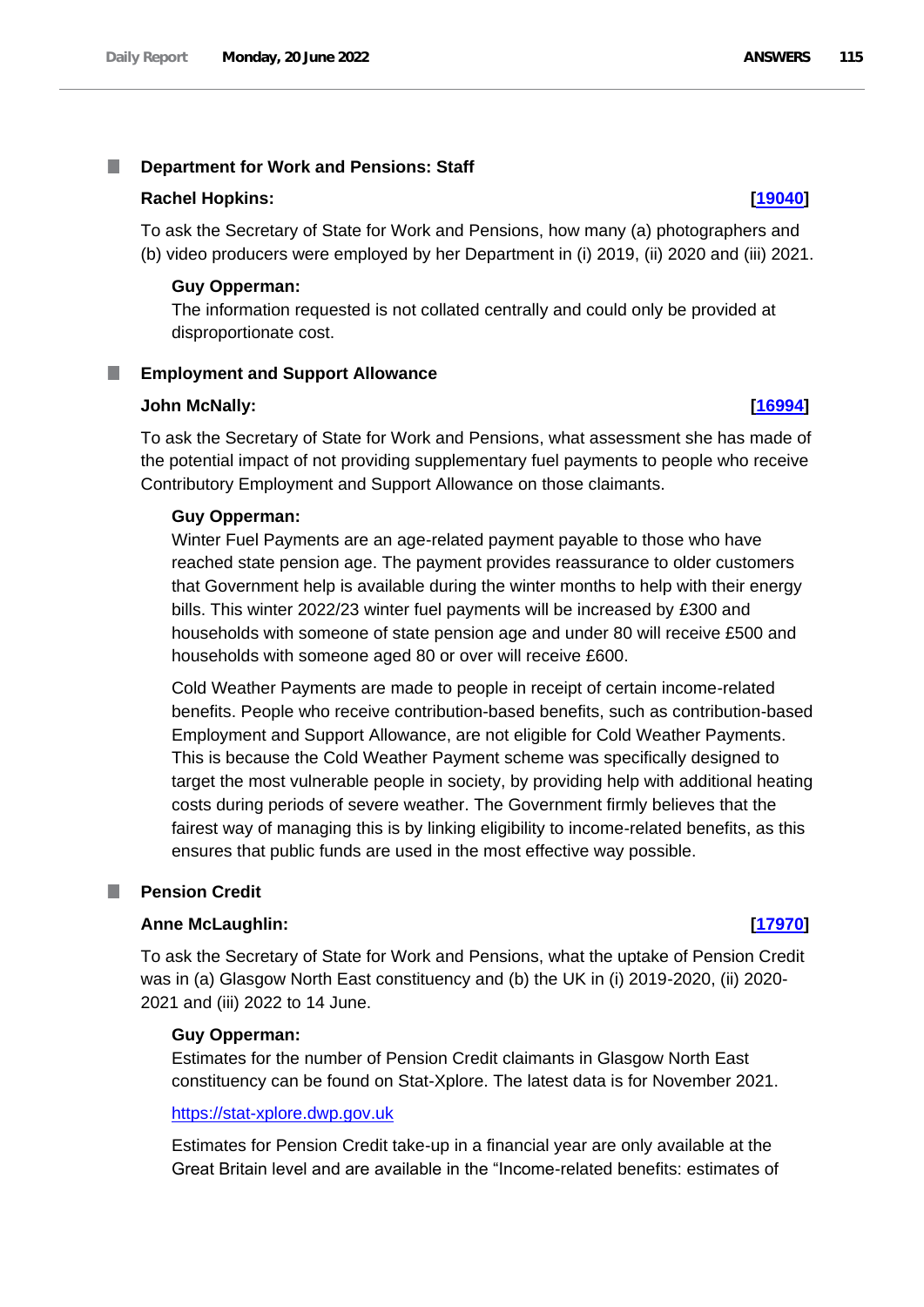take-up" publication which can be found on the statistics section of gov.uk. The latest publication relates to the financial year 2019 to 2020.

[Income-related benefits: estimates of take-up: financial year 2019 to 2020 -](https://www.gov.uk/government/statistics/income-related-benefits-estimates-of-take-up-financial-year-2019-to-2020) GOV.UK [\(www.gov.uk\)](https://www.gov.uk/government/statistics/income-related-benefits-estimates-of-take-up-financial-year-2019-to-2020)

### **Pension Credit: Coventry**

## **Colleen Fletcher: [\[17951\]](http://www.parliament.uk/business/publications/written-questions-answers-statements/written-question/Commons/2022-06-14/17951)**

To ask the Secretary of State for Work and Pensions, pursuant to the Answer of 6 June 2022 to Question 9898 on Pension Credit: Coventry, how many pensioners in (a) Coventry North East constituency and (b) Coventry are eligible for pension credit but do not claim it.

### **Guy Opperman:**

Estimates for the number of people eligible for Pension Credit are only available at the Great Britain level and are available in the "Income-related benefits: estimates of take-up" publication which can be found on the statistics section of gov.uk. The latest publication relates to the financial year 2019 to 2020.

[Income-related benefits: estimates of take-up: financial year 2019 to 2020 -](https://www.gov.uk/government/statistics/income-related-benefits-estimates-of-take-up-financial-year-2019-to-2020) GOV.UK [\(www.gov.uk\)](https://www.gov.uk/government/statistics/income-related-benefits-estimates-of-take-up-financial-year-2019-to-2020)

#### **State Retirement Pensions: Poverty**

#### **Dr Matthew Offord: [\[16919\]](http://www.parliament.uk/business/publications/written-questions-answers-statements/written-question/Commons/2022-06-13/16919)**

To ask the Secretary of State for Work and Pensions, what estimate her Department has made of the number of people of the statutory retirement age who live in relative poverty.

#### **Guy Opperman:**

National Statistics on the number of pensioners in low income in the UK are published annually in the "Households Below Average Income" publication. Latest statistics, covering up until 2020/21, can be found here:

[https://assets.publishing.service.gov.uk/government/uploads/system/uploads/attachm](https://assets.publishing.service.gov.uk/government/uploads/system/uploads/attachment_data/file/1064433/hbai-summary-results.ods) [ent\\_data/file/1064433/hbai-summary-results.ods](https://assets.publishing.service.gov.uk/government/uploads/system/uploads/attachment_data/file/1064433/hbai-summary-results.ods)

### **Universal Credit**

## **Neil Coyle: [\[18930\]](http://www.parliament.uk/business/publications/written-questions-answers-statements/written-question/Commons/2022-06-15/18930)**

To ask the Secretary of State for Work and Pensions, what assessment her Department has made of the potential impact of cost of living payments on future Universal Credit payments for claimants.

## **David Rutley:**

The Cost of Living Payments will not will not affect a person's entitlement to social security benefits, (including Universal Credit) or tax credits - either as 'capital' or as 'income'. They will also not count towards the benefit cap. This approach will allow households to retain the full value of the payments they receive.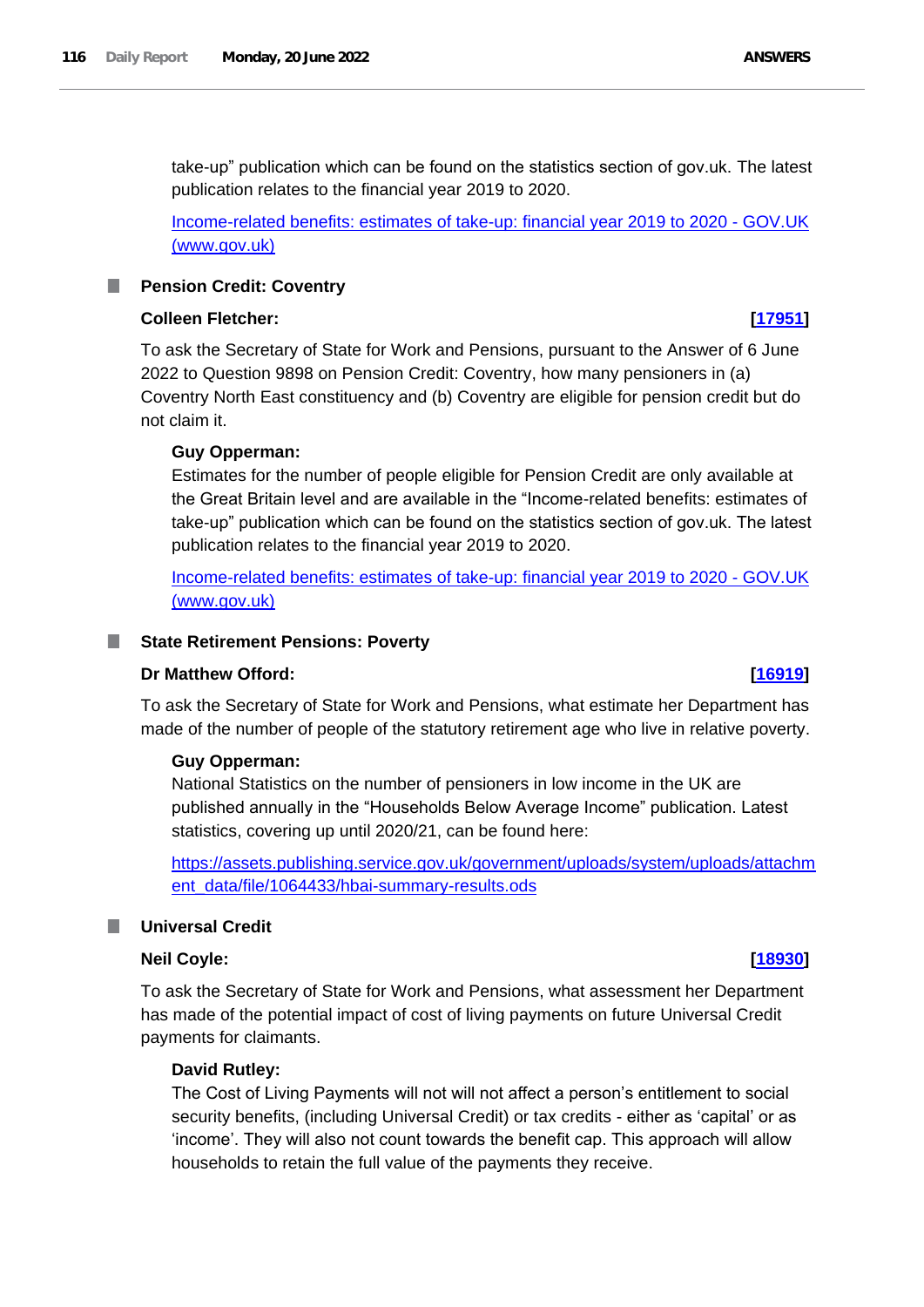#### **Universal Credit: Cost of Living** T.

#### **Neil Coyle: [\[15270\]](http://www.parliament.uk/business/publications/written-questions-answers-statements/written-question/Commons/2022-06-09/15270)**

To ask the Secretary of State for Work and Pensions, what steps her Department is taking to ensure that receiving a Cost of Living Payment does not negatively affect claimants' subsequent Universal Credit payments.

#### **David Rutley:**

*[Holding answer 14 June 2022]:* The Cost of Living Payment will be tax-free, will not count towards the benefit cap, and will not have any impact on existing benefit awards.

Further information on these payments will be discussed in Parliament as part of the legislative process to ensure their delivery.

### **Work Capability Assessment: Appeals**

## **Stephanie Peacock: [\[15754\]](http://www.parliament.uk/business/publications/written-questions-answers-statements/written-question/Commons/2022-06-10/15754)**

To ask the Secretary of State for Work and Pensions, what proportion of appeals against a work capability assessment decisions are (a) successful and (b) unsuccessful in the latest period for which data is available.

#### **Chloe Smith:**

Statistics on Employment and Support Allowance Work Capability Assessment (WCA) outcomes are published quarterly. The latest figures covering the outcome of completed initial and repeat WCAs, including appeals decisions, can be found at:

[https://www.gov.uk/government/collections/employment-and-support-allowance](https://www.gov.uk/government/collections/employment-and-support-allowance-outcomes-of-work-capability-assessment)[outcomes-of-work-capability-assessment](https://www.gov.uk/government/collections/employment-and-support-allowance-outcomes-of-work-capability-assessment)

Additional breakdowns of these figures are available on Stat-Xplore:

<https://stat-xplore.dwp.gov.uk/>

Guidance for users is available at:

<https://stat-xplore.dwp.gov.uk/webapi/online-help/Getting-Started.html>

There are currently no Official Statistics on number and outcomes of Work Capability Assessments for Universal Credit, and no plans to publish at this time.

### **Stephanie Peacock: [\[15755\]](http://www.parliament.uk/business/publications/written-questions-answers-statements/written-question/Commons/2022-06-10/15755)**

To ask the Secretary of State for Work and Pensions, what the average length of wait time is for appeals against a work capability assessment decision in the latest period for which data is available.

## **Chloe Smith:**

The median clearance time for Employment and Support Allowance Work Capability Assessment (WCA) appeals completed in the period January – March 2022 was 108 calendar days.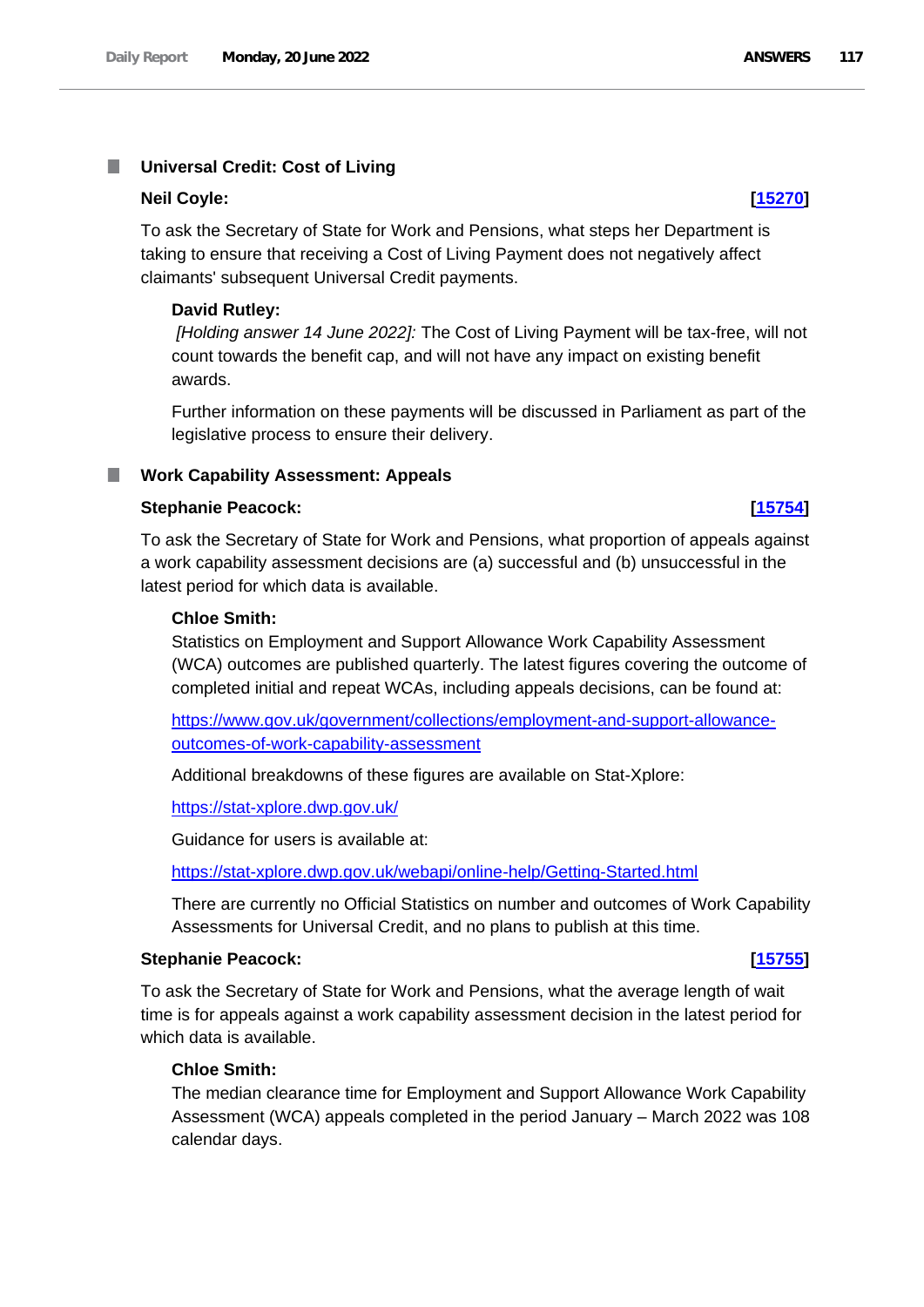The clearance time is the difference between the dates an appeal is lodged and its clearance, as recorded as occurring on DWP computer systems. Appeal clearance events may include a tribunal hearing decision, the appeal being lapsed (where DWP change the decision in favour of the claimant after an appeal was lodged but before it was heard at tribunal) or the appeal being withdrawn or struck out.

This information is based on data taken from DWP computer system's management information. Therefore this data may differ from that held by Her Majesty's Courts and Tribunals Service for various reasons such as delays in data recording and other methodological differences in collating and preparing statistics.

There are currently no Official Statistics on number and outcomes of Work Capability Assessments for Universal Credit, and no plans to publish at this time.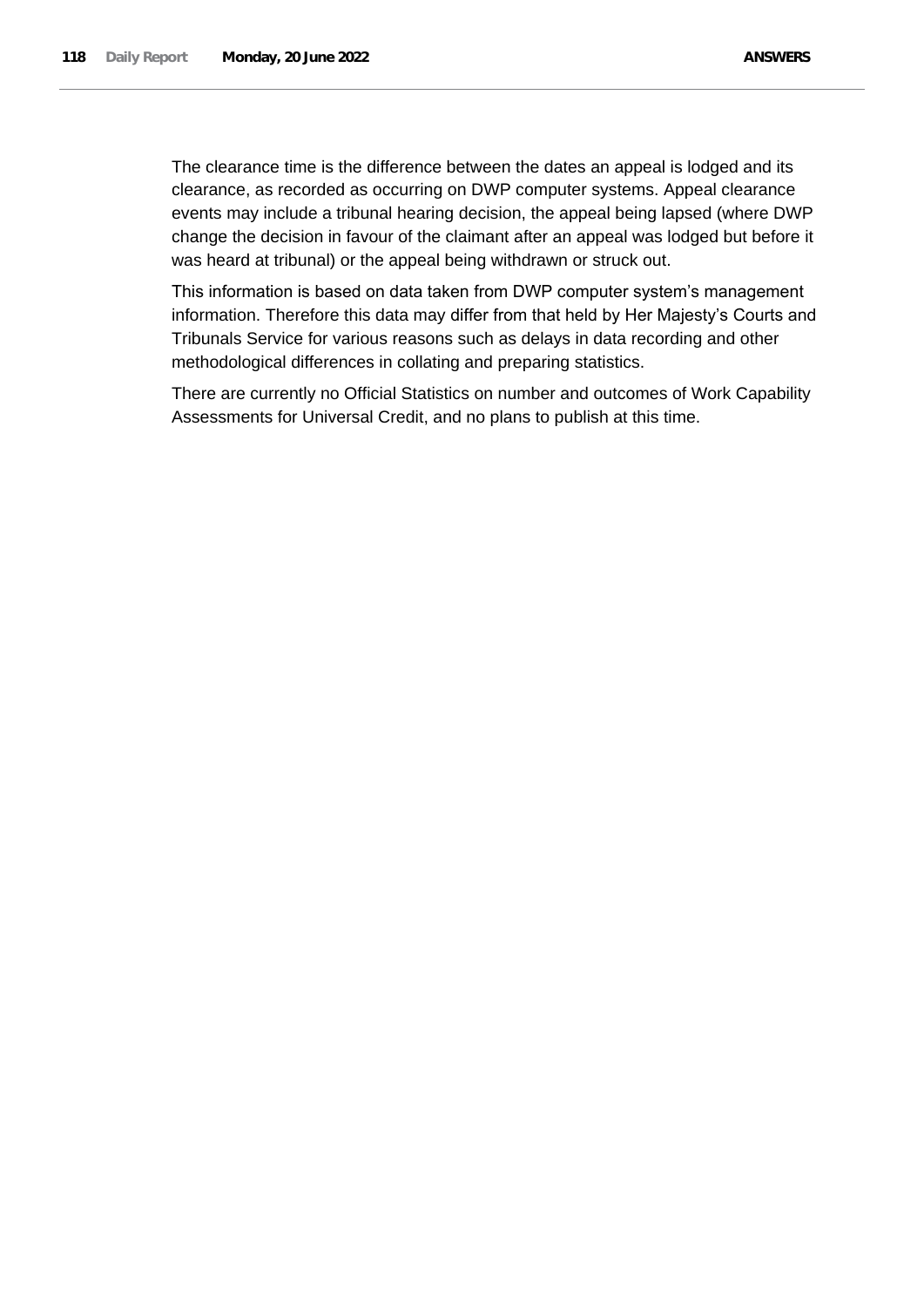# **MINISTERIAL CORRECTIONS**

## **FOREIGN, COMMONWEALTH AND DEVELOPMENT OFFICE**

#### **Wales: UK Trade with EU**

#### **Hywel Williams: [\[15194\]](http://www.parliament.uk/business/publications/written-questions-answers-statements/written-question/Commons/2022-06-09/15194)**

To ask the Secretary of State for Foreign, Commonwealth and Development Affairs, whether she has conducted an impact assessment of the cost of increased UK-EU trade barriers to the Welsh economy.

# **An error has been identified in the written answer given on 14 June 2022. The correct answer should have been:**

#### **James Cleverly:**

The Trade and Cooperation Agreement (TCA) is a comprehensive free trade deal which maintains zero tariffs and zero quotas on trade in goods between the UK and the EU. It also secures market access across a broad range of key service sectors and establishes close cooperation in areas like transport, digital, and fighting crime.

The Foreign Commonwealth and Development Office has not prepared an economic Impact Assessment on the TCA. The Government is taking action to support businesses across the UK to trade effectively with Europe, including through the freeto-use Export Support Service. The Government is committed to working with the Welsh Government where it has an interest in TCA implementation.

**Given the tight Parliamentary timetable the Government faced in December 2020, we were unable to produce and publish an impact assessment of the TCA before passing the EU (Future Relationship) Act 2020.**

**The Government is taking action to support businesses across the UK to trade effectively with Europe, including through the free-to-use Export Support Service. We are also making use of the freedoms we now enjoy as a result of leaving the EU, including amending our subsidy control regime to help all public authorities, including the Welsh Government, attract investment into the United Kingdom.**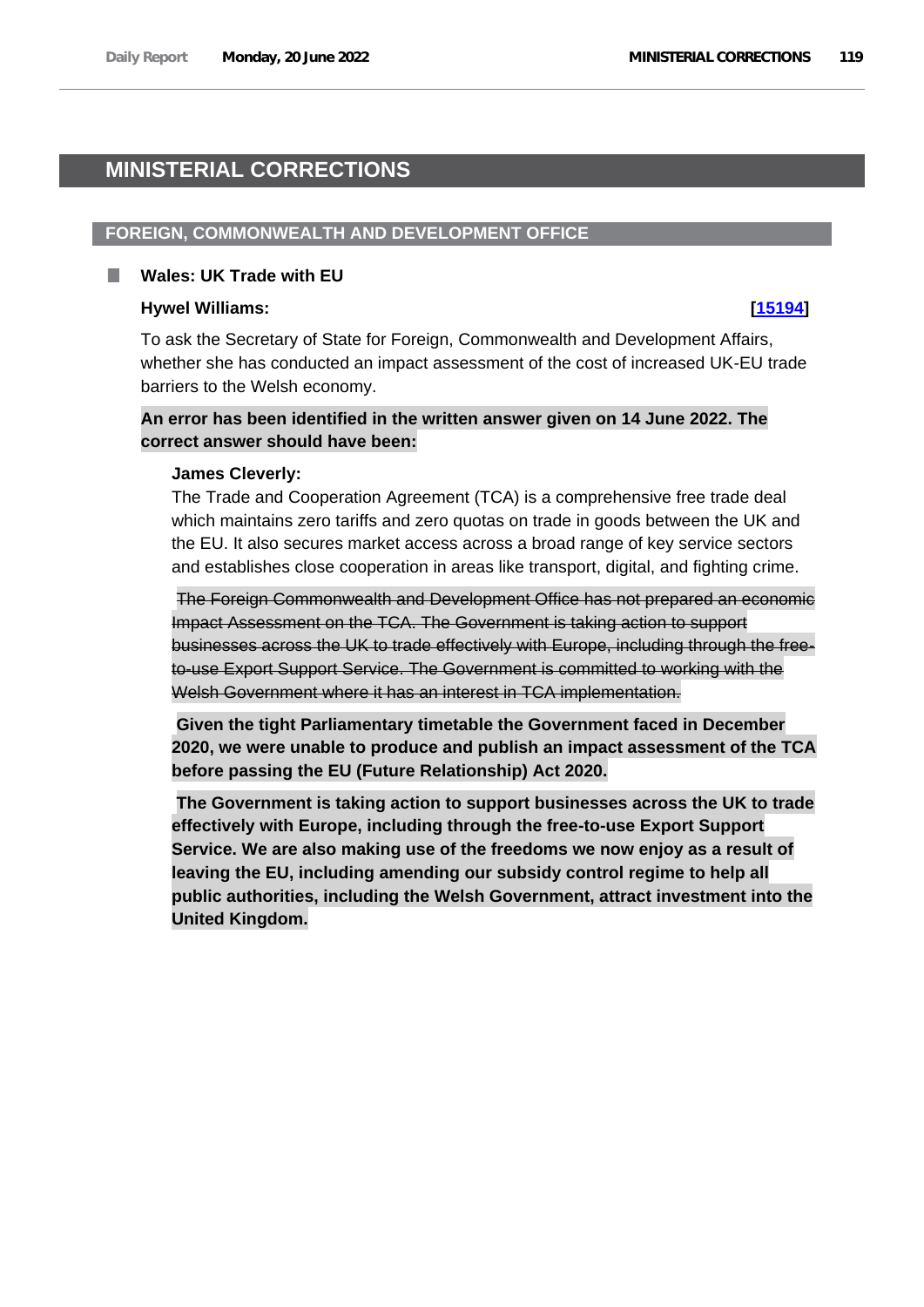# **WRITTEN STATEMENTS**

# **BUSINESS, ENERGY AND INDUSTRIAL STRATEGY**

# **Further support for business as they transition to the new UKCA (UK Conformity Assessed) marking regime**

# **Minister for London and Parliamentary Under Secretary of State (Minister for Small**  Business, Consumers and Labour Markets) (Paul Scully): **Fack 19 and Labour Markets** *[HCWS113]*

I am pleased to announce that the Government is going further to make it easier and cheaper for businesses to move to the new UKCA product regulation regime.

Our new UKCA regime gives us the chance to take control of the way products are regulated and ensure these rules work to the benefit of business and consumers in Great Britain. The UKCA marking will become mandatory for most goods which previously used the CE and reverse epsilon markings if they are first placed on the market in Great Britain after 31 December 2022.

The Government understands that moving to this new regime has meant changes for businesses. Whilst change is necessary, we want to take a pragmatic approach. We have been consulting with industry to understand their key concerns in the transition to the UKCA marking regime.

The Government wants to make it easier for businesses to comply with the changes so we will introduce four measures to further support businesses adopting UKCA. These measures are designed to reduce compliance burdens and prevent costs that could be passed on to consumers. These changes will apply to BEIS sectors requiring the UKCA marking, other departments will make related announcements on arrangements for their sectors as required in due course. The Department for Levelling Up, Housing and Communities is making a UKCA announcement in conjunction with BEIS today, as indicated below.

These measures are as follows:

- 1. Government will reduce re-testing costs for UKCA certification, by allowing certificates provided by EU (European Union) conformity assessment bodies (CABs) issued before the end of this year to be used as a basis for UKCA marking certification (including a specific arrangement for construction products, via the Department for Levelling Up, Housing and Communities). This will prevent duplication and immediate increased costs for businesses.
- 2. Government will make clear there is no need to re-test existing imported stock, as these products will be considered already placed on the Great Britain (GB) market. This will prevent the costly, and unnecessary re-labelling of existing stock for businesses.
- 3. Government will make clear that spare parts that repair or replace goods already on the GB market can meet the same requirements as the goods that they repair or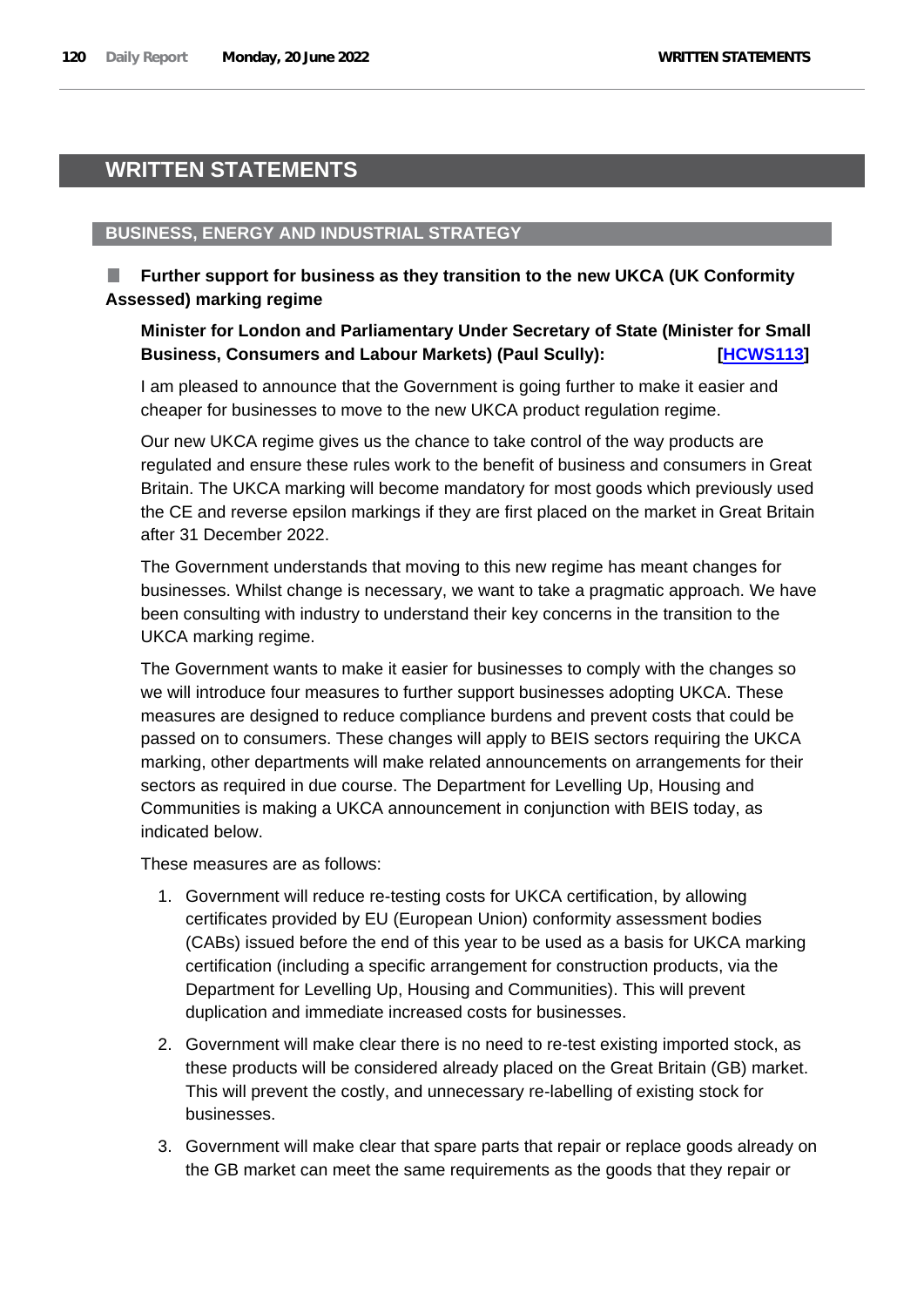replace. This will allow products and goods requiring spare parts to continue to be maintained.

4. Government will allow the UKCA marking and importer details to be added to products using a sticky label or on an accompanying document until 31 December 2025. This will allow business to adjust their product design to accommodate marking changes at a convenient and cost-effective time.

The Government intends to lay secondary legislation before the end of the calendar year to give effect to the changes for labelling and testing. Our guidance will be updated to reflect our changes to spare parts and existing stock.

These measures are being implemented to address the concerns we have heard through working closely with industry. Officials in the Department for Business Energy and Industrial Strategy, in collaboration with other departments, will continue to engage actively with industry and support their preparations ahead of the full introduction of UKCA rules at the end of 2022.

### **DIGITAL, CULTURE, MEDIA AND SPORT**

#### **Government response to 'Data: a new direction' consultation** a a

### **Minister for Media, Data, and Digital Infrastructure (Julia Lopez): [\[HCWS120\]](http://www.parliament.uk/business/publications/written-questions-answers-statements/written-statement/Commons/2022-06-20/HCWS120/)**

On 17 June 2022, we published the Government response to the 'Data: A new direction' consultation document, and in the Queen's Speech on 10 May 2022 it was announced that a Data Reform Bill will be introduced in the third session of this Parliament.

Data is the driving force of modern economies and, by removing barriers to responsible data sharing and use, we aim to become the world's number one data destination: an open, welcoming and secure environment where companies from all over the world can innovate and grow, and where responsible data usage improves people's lives.

It is because we have left the EU that we have the opportunity to build an independent data protection regime that works in the UK's interests. We have the regulatory freedom to simplify some of the cumbersome parts of the UK General Data Protection Regulation and reduce the barriers of responsible data use.

The new regime will also maintain the fundamental data protection principles established by the UK GDPR. The Government remains committed to ensuring continued, high dataprotection standards and public trust in data, both of which will continue to be at the heart of our new regime.

The consultation response sets out how we will create a new, flexible, independent regime under which the value of data can truly be maximised. By clarifying dataprotection rules regarding research, we can give scientists the confidence to use data responsibly and effectively, meaning greater data-driven innovations.

We will remove some of the most prescriptive but unnecessary rules in UK GDPR, which organisations currently must follow to demonstrate compliance. This will reduce the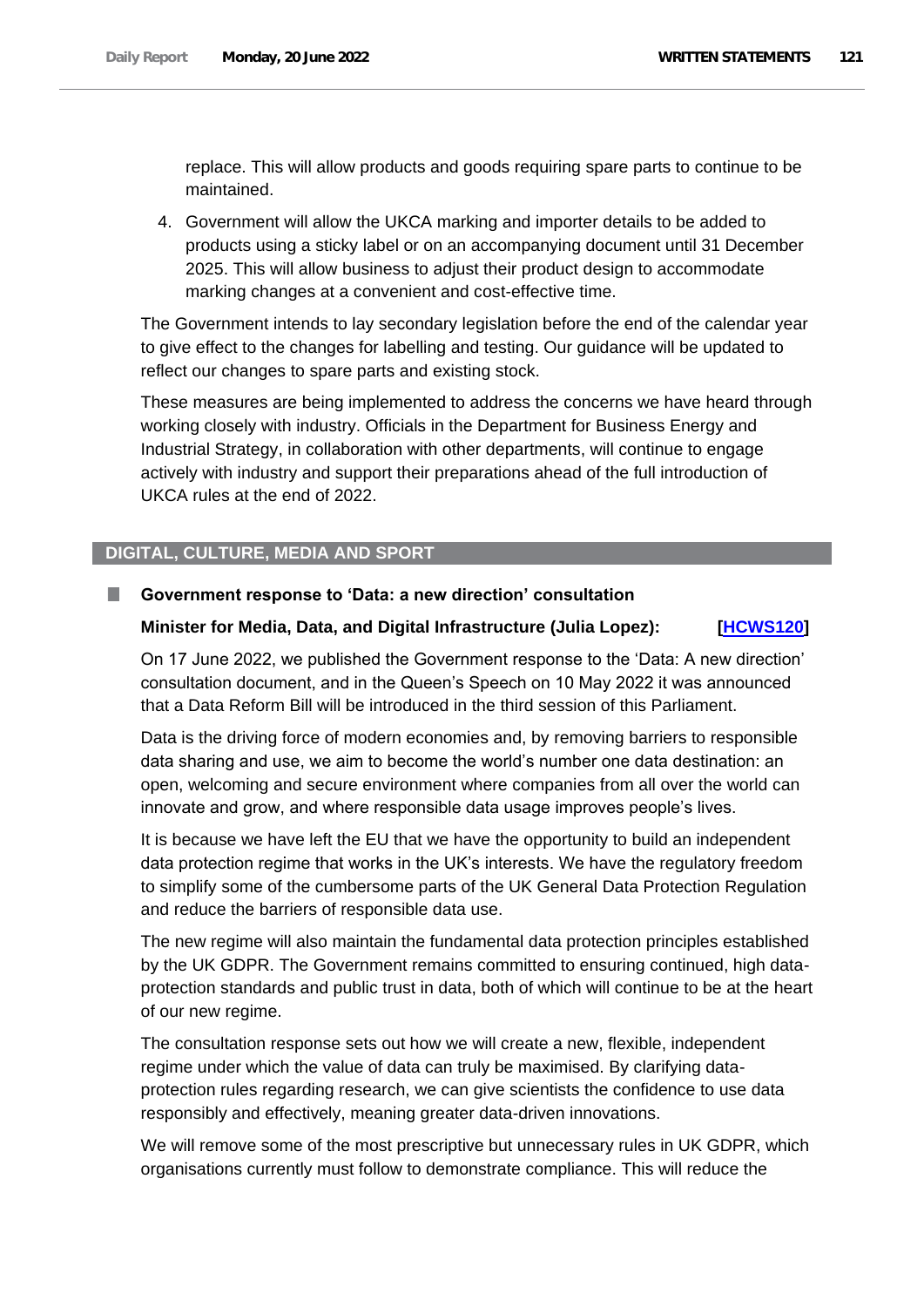burdens on businesses by giving them the flexibility to protect personal data in ways that work most effectively for their organisations and their clients. By reducing burdens, we can make businesses more efficient and more productive.

We will also use our repatriated 'adequacy' powers from the EU to remove inappropriate barriers to the flow of UK personal data overseas, so that we can support trade and scientific collaboration as well as national security and law enforcement cooperation.

We are also going to make sure that there is better enforcement of data protection and privacy breaches, and we will take firmer action against nuisance callers and make it easier to stop this predatory behaviour to begin with. We will also make sure that data can be used to empower people and improve their lives.

Our reforms will directly benefit the public - we will make it easier for public bodies to share data, making public healthcare, law enforcement and government services more effective.

The consultation response also sets out reforms to the Information Commissioner's Office - we will modernise its governance framework with an independent board and require it to take into account the impact of its activities on areas such as economic growth, innovation and competition. We will also make the ICO more accountable to the public and Parliament by setting out a range of Key Performance Indicators and other reporting requirements.

The consultation response recognises that political parties and elected representatives frequently need to process personal data for the purposes of democratic engagement. We intend to create a clearer legal basis for such processing to occur. The intent is to allow MPs, councillors and political parties to undertake democratic engagement that they have done for decades (such as opinion surveys of local residents ortargeted letters to constituents), but where GDPR has added unnecessary complexity and confusion. This builds on measures in the Data Protection Act 2018 which received broad cross-party support at the time.

The UK is firmly committed to maintaining high data protection standards, and we will continue to operate a high-quality regime that promotes growth and innovation and underpins the trustworthy use of data. EU adequacy decisions do not require an 'adequate' country to have the same rules, and our view is that reform of UK legislation on personal data will be compatible with maintaining free flow of personal data from Europe.

The reforms we have set out will create a new and independent data protection regime that will confer many benefits to people, businesses, and researchers, whilst maintaining high standards of personal data protection. The Government response to the consultation is available on [gov.uk](https://www.gov.uk/government/consultations/data-a-new-direction/outcome/data-a-new-direction-government-response-to-consultation) and I will also place a copy in the libraries of both Houses.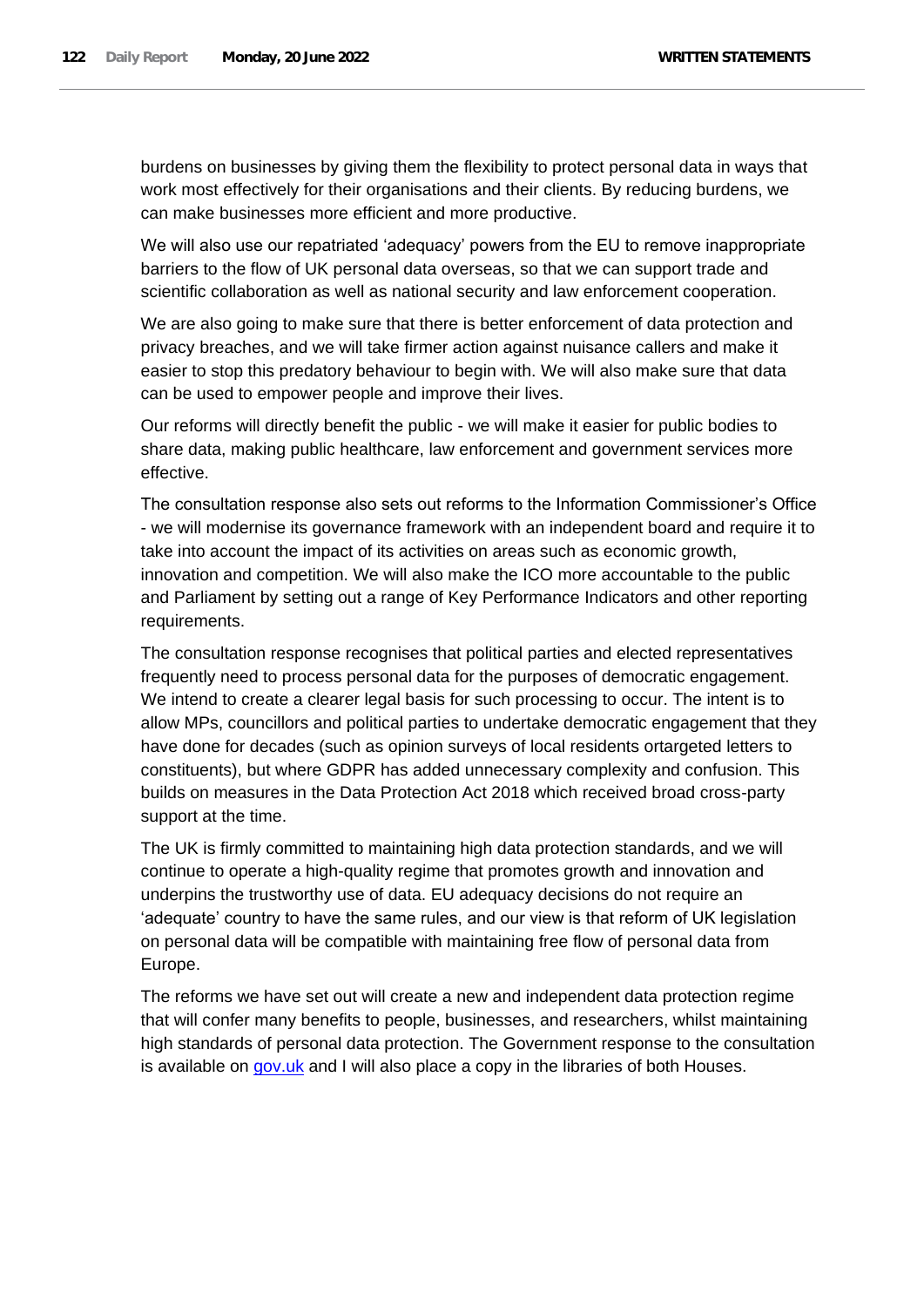# **HEALTH AND SOCIAL CARE**

#### **Evaluation and Purchase of Antimicrobials** ш

# **Secretary of State for Health and Social Care (Sajid Javid): [\[HCWS116\]](http://www.parliament.uk/business/publications/written-questions-answers-statements/written-statement/Commons/2022-06-20/HCWS116/)**

The ability of bacteria - and other types of pathogen - to develop and propagate resistance to the available therapeutic drugs and medicines, such as antibiotics, used to treat them is a significant and growing threat. Alongside extensive efforts to tackle this threat, as set out in the Government's five-year National Action Plan, we have sought to reduce the need for antibiotics. This is being achieved through both effective infection prevention and control, and through careful stewardship of the antibiotics that we have at our disposal, by reducing inappropriate prescribing. It is also essential that we incentivise the development - by pharmaceutical companies - of new antimicrobials, which has historically been challenging. To address this challenge, we committed to develop and test a new purchasing model for antimicrobials that de-links payments for antibiotics from the volumes used.

As a result, NHS England and Improvement (NHSEI), the National Institute for Health and Care Excellence (NICE) and the Department of Health and Social Care (DHSC) launched a joint project in July 2019 to test a "subscription-style" payment for two antibiotics, basing the annual payment on a NICE-led assessment of the value of the medicines, rather than on the volumes of drugs used. On 12 April 2022, NICE published guidance estimating the value of the two antibiotics to the NHS. This guidance informed negotiations between NHSEI and the two companies to agree payment levels in the "subscription-style" contracts.

I would like to inform the House that the contracts between NHSEI and the two pharmaceutical companies have now been signed. Payments to the companies for their antibiotics, Cefiderocol (manufactured by Shionogi) and Ceftazidime with Avibactum (manufactured by Pfizer), will start on 1 July 2022.

This world-leading project represents an important development in our approach to incentivising innovation in antimicrobial drugs and in our efforts to tackle antimicrobial resistance (AMR). We will continue to build on this work to develop routine arrangements for the evaluation and purchase of new antimicrobials as they are developed. I will be writing to my counterparts in Scotland, Wales and Northern Ireland to formally invite them to participate in these next steps, to ensure that the project can be adapted and scaled across the UK.

Maintaining momentum on our international advocacy and action on market incentives is crucial. We hope other countries will offer similar incentives in their own domestic markets, so that collectively we can achieve a meaningful incentive for global investment in antimicrobials. This project is representative of our leading role in this area, aligning with the Government's vision for a Global Britain.

### **Women's Health Ambassador**

**Parliamentary Under Secretary of State (Minister for Patient Safety and Primary**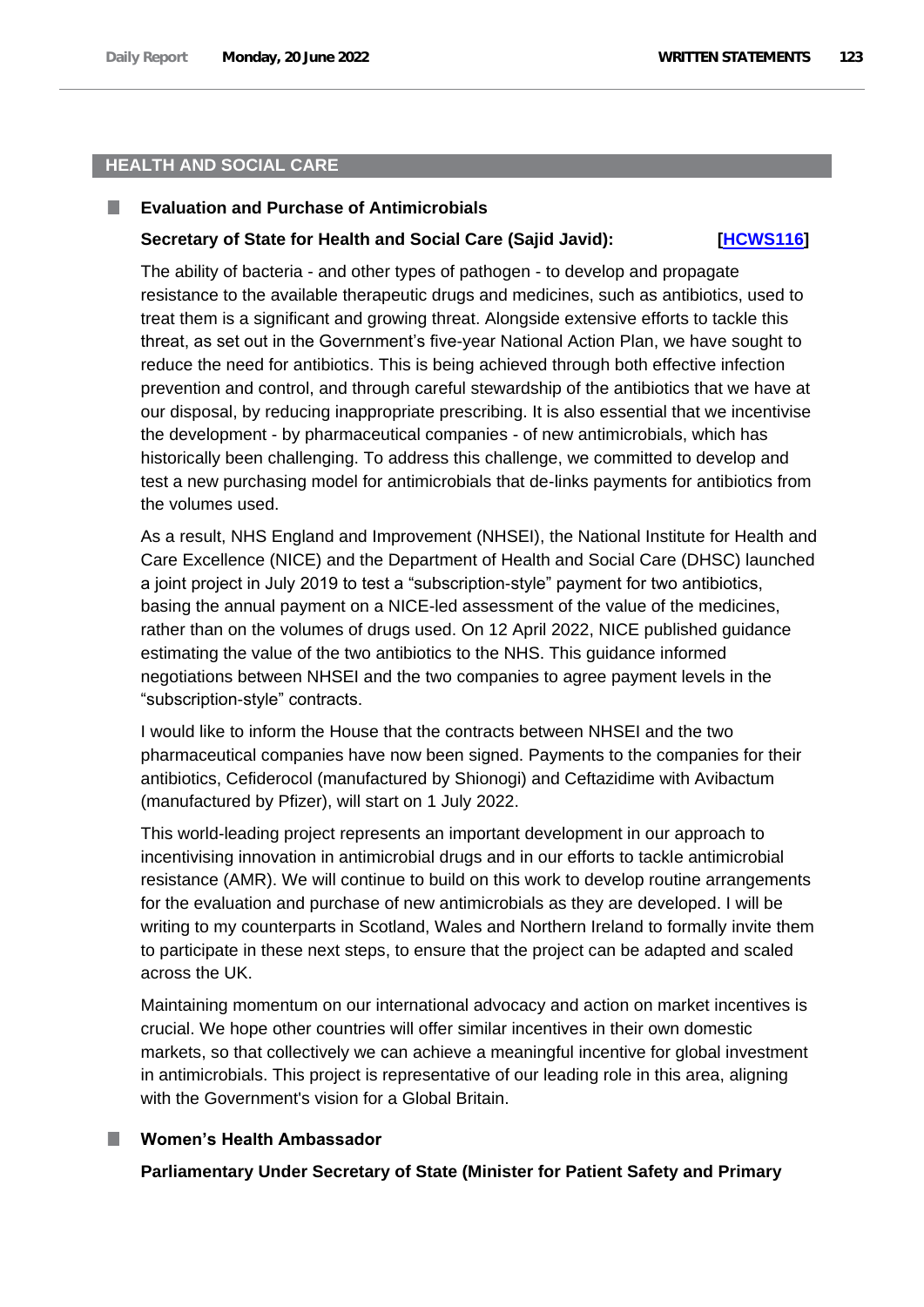## **Care) (Maria Caulfield): [\[HCWS114\]](http://www.parliament.uk/business/publications/written-questions-answers-statements/written-statement/Commons/2022-06-20/HCWS114/)**

In December 2021 when we published 'Our Vision for the Women's Health Strategy for England', we announced that we would be appointing a Women's Health Ambassador.

I am pleased to announce the appointment of Professor Dame Lesley Regan DBE MD DSc FRCOG as the first ever Women's Health Ambassador for England.

The Ambassador will focus on raising the profile of women's health, increasing awareness of taboo topics and bringing a range of collaborative voices to implement the Women's Health Strategy. The Ambassador will develop networks across and outside government to champion women's health and break down stigmas which surround particular areas of women's health, such as the menopause, endometriosis and PCOS, and mental health and wellbeing.

We will also appoint a deputy Women's Health Ambassador to maximise the positive impacts of the role. The deputy ambassador will work collaboratively with the Women's Health Ambassador to help increase awareness and build relationships with community groups and women and girls across the country.

Dame Lesley Regan is Professor of Obstetrics and Gynaecology at Imperial College's St Mary's Hospital Campus, and Honorary Consultant in Gynaecology at the Imperial College NHS Trust. She is also Honorary Secretary of the International Federation of Gynaecology and Obstetrics (FIGO) and the Immediate Past President (2016-2019) of the Royal College of Obstetricians and Gynaecologists (RCOG), only the second woman to ever hold this role and the first in 64 years. As President of the RCOG, she oversaw the publication of the ground-breaking *Better For Women* report, the findings and recommendations of which have informed the development of our Women's Health Strategy.

When we set about recruiting the Women's Health Ambassador, we heard from many highly qualified candidates who were interested in the role. I am very grateful for their interest in the role.

## **Next steps on the Women's Health Strategy**

The Women's Health Strategy will set out an ambitious and positive new agenda to improve the health and wellbeing of women across England and reduce disparities, focusing both on the priority healthcare issues for women and key thematic priorities across the life course. I look forward to announcing the publication of the new Women's Health Strategy shortly and to working with the new Women's Health Ambassador to deliver real change for women in England.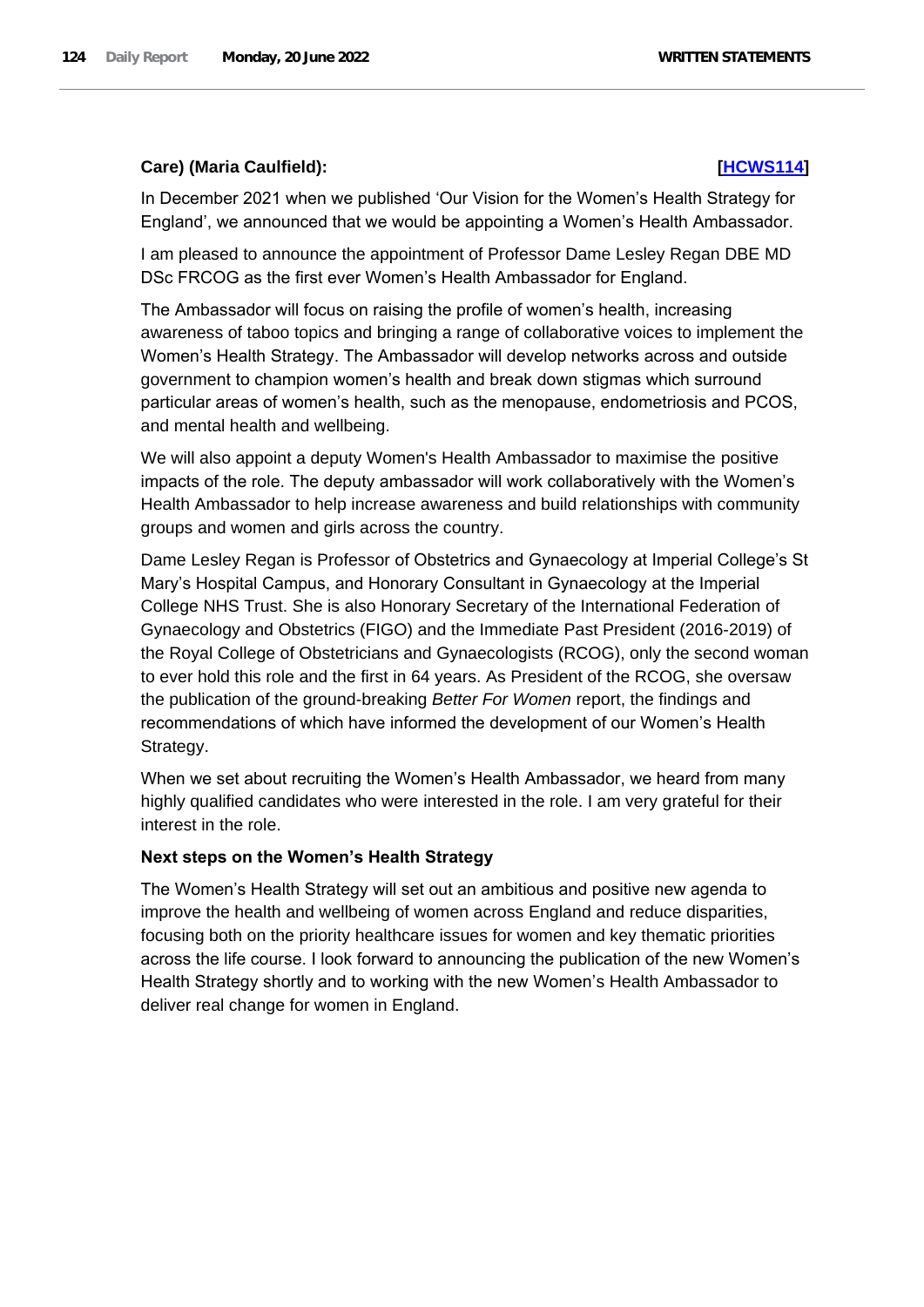## **TRANSPORT**

### **HS2 Phase 2b WL Crewe - Manchester Supplement to the Update on the SOBC**

#### **Minister of State for Transport (Andrew Stephenson): [HCWS118]**

As set out in a Written Ministerial Statement to Parliament on 6 June 2022, the government is today publishing a Supplement to the January 2022 update to the High Speed 2 (HS2) Crewe – Manchester Strategic Outline Business Case (SOBC). This Supplement to the SOBC sets out the implications of removing the Golborne Link from the High Speed (Crewe – Manchester) Bill scheme.

The January 2022 update to the SOBC set out the importance of the proposed scheme in linking Manchester to the high-speed network, reducing journey times between the UK's biggest economic regions (the South East, Midlands, and North West) and generating much needed passenger and network capacity on the West Coast Mainline (WCML), the UK's busiest mixed rail use corridor. It also outlined the scheme's central role in rebalancing the UK economy by providing the platform for economic growth and regeneration in Manchester and the North West, and its importance as the strategic enabler for Northern Powerhouse Rail (NPR) and the wider Integrated Rail Plan for the North and Midlands (IRP).

This scheme also included the Golborne Link, a proposed connection from the HS2 network near Hoo Green to the WCML just south of Wigan, aimed at increasing the number of HS2 services between England and Scotland. As announced on 6 June 2022, subject to the will of Parliament, the government no longer intends to seek powers to construct the Golborne Link as part of this Bill. As Sir Peter Hendy's Union Connectivity Review made clear the Golborne link might not resolve all the rail capacity constraints on the West Coast Mainline between Crewe and Preston. The Government will therefore take time to consider alternatives which deliver similar benefits to Scotland as the Golborne link, so long as these deliver for the taxpayer within the £96bn envelope allocated for the Integrated Rail Plan, and to understand the deliverability of the alternatives.

HS2 is an essential factor in achieving the transformative impact of the Government's £96 billion Integrated Rail Plan, connecting our major cities, including connections between the North and Midlands. With other elements of the IRP, it will encourage businesses to invest beyond London whilst retaining ready access to the capital. It will make it easier for people to find high-wage, high-skilled jobs without having to travel south. This will help drive productivity and growth, benefitting the whole country.

A copy of the Supplement to the Strategic Outline Business Case will be placed in the Libraries of both Houses and made publicly accessible online.

## **Restoring Your Railway Update**

## **Minister of State for Transport (Wendy Morton): [\[HCWS117\]](http://www.parliament.uk/business/publications/written-questions-answers-statements/written-statement/Commons/2022-06-20/HCWS117/)**

Today I am pleased to announce further development funding for 9 rail schemes under the Restoring Your Railway Fund. This brings communities in Yorkshire, Staffordshire,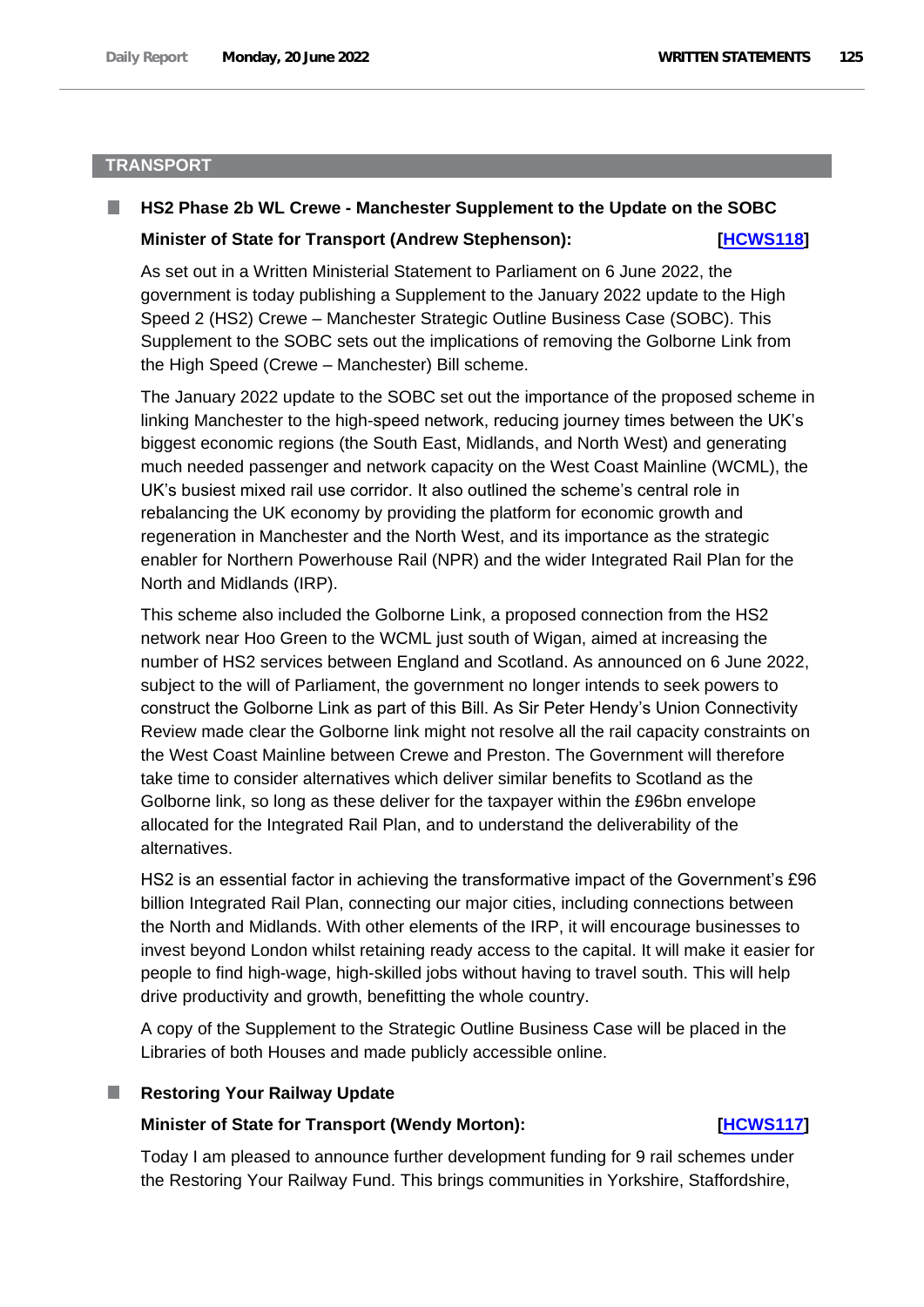County Durham and beyond one step closer to being reconnected to the rail network, with the transformational levelling up opportunities for jobs, homes and education that public transport provides.

The Restoring Your Railway Fund is making substantial progress to restore previously closed rail lines: the £500 million commitment is supporting the development or delivery of over 45 schemes across England and Wales, and we have already reintroduced services to the Dartmoor Line between Okehampton and Exeter.

I am today announcing further funding for schemes that entered Restoring Your Railway as early-stage ideas, which have already been supported through the Fund to develop a Strategic Outline Business Case and will now be progressing further. I am also announcing funding for proposals at more advanced stages.

The 9 schemes receiving further funding with the potential to level up and reconnect communities are: the Barrow Hill line between Sheffield and Chesterfield; the Ivanhoe Line between Leicester and Burton on Trent; new stations at Meir in Staffordshire, Haxby in Yorkshire, Devizes in Wiltshire, Ferryhill in County Durham; Aldridge station and line upgrade in Walsall; reinstating the Fleetwood line; and the Mid Cornwall Metro scheme for services between Newquay and Falmouth.

More than 50 years since the railways were radically reshaped during the infamous Beeching cuts of the 1960s, when thousands of miles of both track and stations were closed, the Restoring Your Railway Fund is now focussed on developing and delivering the benefits of the schemes within its portfolio. If delivered, these lines and stations will make a real contribution to levelling up the country, reinvigorating high streets and breathing new life into previously cut off areas.

Alongside this announcement we are publishing a Restoring Your Railway fund update, which sets out progress on all schemes that have received funding and will be placed in the libraries of both Houses, as well as being publicly accessible online through the GOV.UK website.

## **Transport Update**

# **Parliamentary Under Secretary of State for Transport (Trudy Harrison): [\[HCWS115\]](http://www.parliament.uk/business/publications/written-questions-answers-statements/written-statement/Commons/2022-06-20/HCWS115/)**

My Noble Friend, the Parliamentary Under Secretary of State for Transport (Baroness Vere of Norbiton) has made the following Ministerial Statement.

Today the Government is publishing a consultation on reforming the heavy goods vehicle (HGV) levy. The HGV levy has been suspended since 1 August 2020 to support the haulage sector and aid pandemic recovery efforts. Today's consultation seeks industry views on two ways in which the levy could be reformed when the suspension ends as planned on 31 July 2023.

Firstly, the Government is considering reforming the HGV levy so that it is more reflective of the environmental performance of the vehicle. The levy would be restructured to be based on the weight of the vehicle, as an indicative proxy for carbon dioxide emissions. If